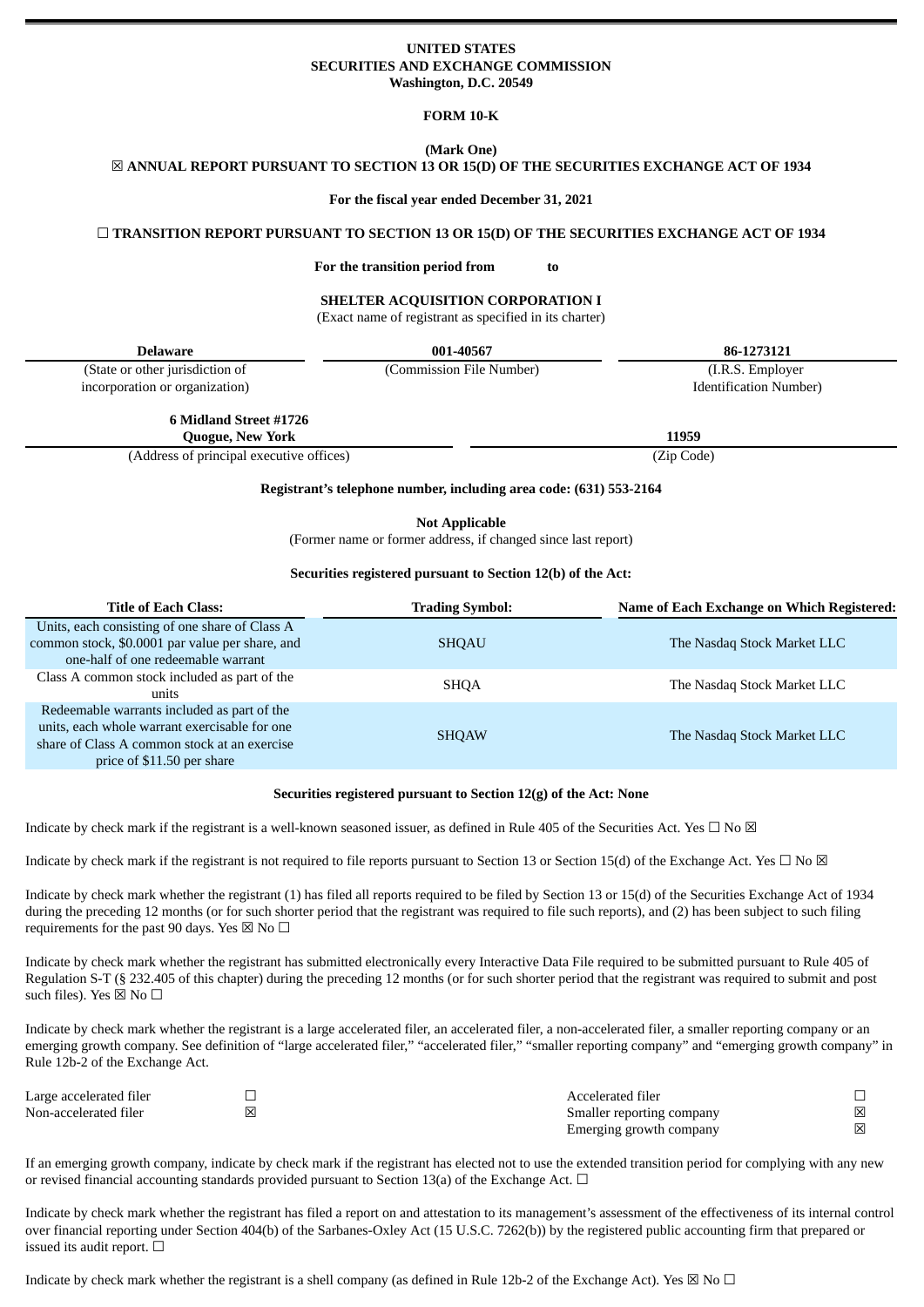The registrant's units began trading on The Nasdaq Stock Market LLC ("Nasdaq") on June 30, 2021 and the registrant's shares of Class A common stock, par value \$0.0001 (the "Class A common stock") and warrants began separate trading on the Nasdaq on August 20, 2021. The aggregate market value of the Class A common stock outstanding, other than shares held by persons who may be deemed affiliates of the registrant, computed by reference to the closing sales price for the shares of Class A common stock on December 31, 2021, as reported on the Nasdaq, was \$215,662,959.12 (based on the closing sales price of the Class A common stock on December 31, 2021 of \$9.73).

As of March 28, 2022, 22,164,744 shares of Class A common stock and 5,541,186 shares of Class B common stock were issued and outstanding.

Documents Incorporated by Reference: None.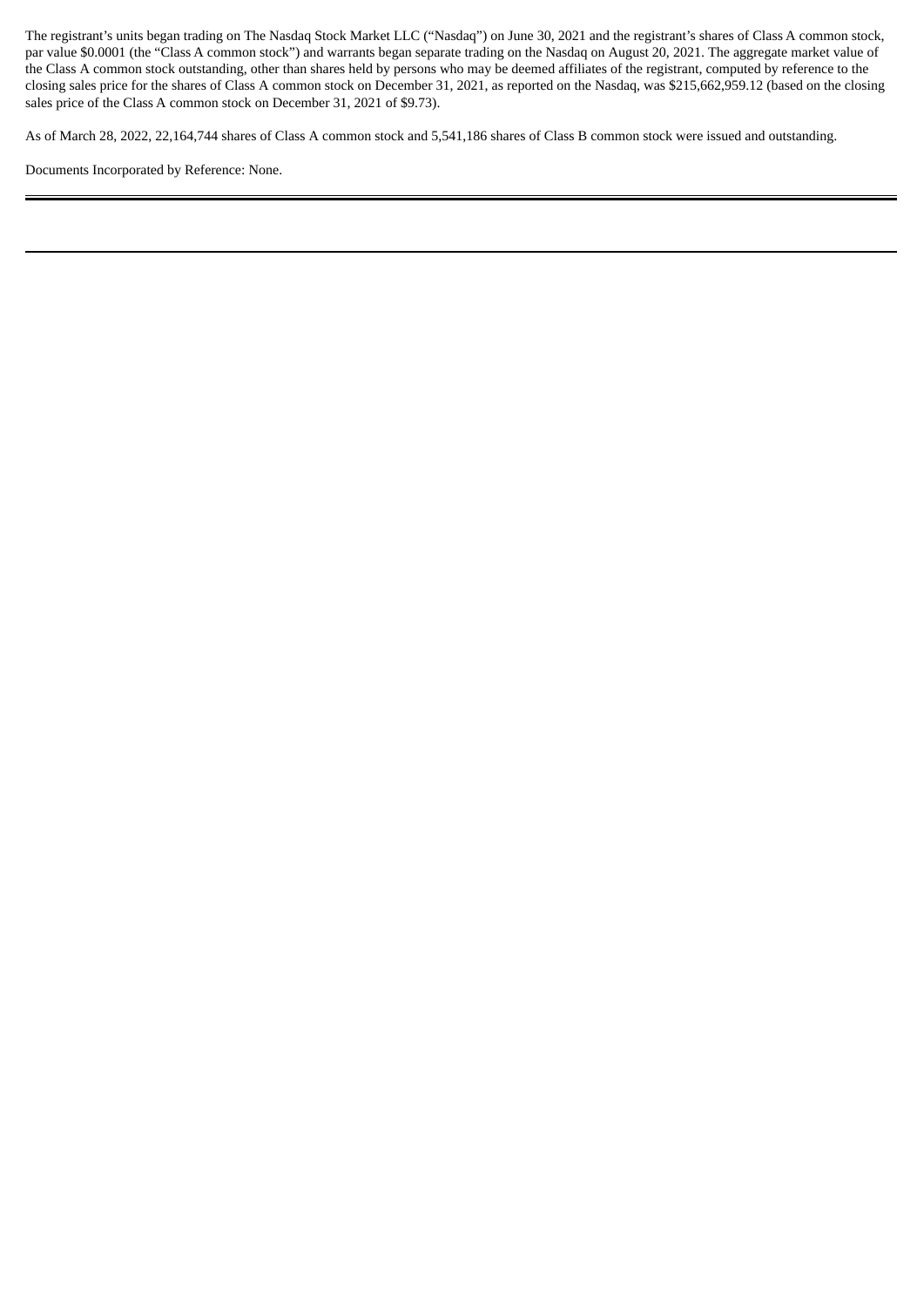# **TABLE OF CONTENTS**

|                 |                                                                                                              | Page         |
|-----------------|--------------------------------------------------------------------------------------------------------------|--------------|
|                 | <b>CAUTIONARY NOTE REGARDING FORWARD-LOOKING STATEMENTS</b>                                                  | iii          |
|                 | <b>SUMMARY OF RISK FACTORS</b>                                                                               | iv           |
| <b>PART I</b>   |                                                                                                              | $\mathbf{1}$ |
| Item 1.         | <b>Business</b>                                                                                              | 1            |
| Item 1A.        | <b>Risk Factors</b>                                                                                          | 18           |
| Item 1B.        | <b>Unresolved Staff Comments</b>                                                                             | 50           |
| Item 2.         | <b>Properties</b>                                                                                            | 50           |
| Item 3.         | <b>Legal Proceedings</b>                                                                                     | 50           |
| Item 4.         | <b>Mine Safety Disclosures</b>                                                                               | 50           |
|                 |                                                                                                              |              |
| <b>PART II</b>  |                                                                                                              | 51           |
| Item 5.         | Market for Registrant's Common Equity, Related Stockholder Matters and Issuer Purchases of Equity Securities | 51           |
| Item 6.         | [RESERVED]                                                                                                   | 52           |
| Item 7.         | <b>Management's Discussion and Analysis of Financial Condition and Results of Operations</b>                 | 52           |
| Item 7A.        | Quantitative and Qualitative Disclosures About Market Risk                                                   | 56           |
| Item 8.         | <b>Consolidated Financial Statements And Supplementary Data</b>                                              | 56           |
| Item 9.         | Changes in and Disagreements with Accountants on Accounting and Financial Disclosure                         | 56           |
| Item 9A.        | <b>Controls and Procedures</b>                                                                               | 56           |
| Item 9b.        | <b>Other Information</b>                                                                                     | 57           |
| Item 9C.        | Disclosure Regarding Foreign Jurisdictions that Prevent Inspections                                          | 57           |
|                 |                                                                                                              |              |
| <b>PART III</b> |                                                                                                              | 58           |
| Item 10.        | Directors, Executive Officers and Corporate Governance                                                       | 58           |
| Item 11.        | <b>Executive Compensation</b>                                                                                | 67           |
| Item 12.        | Security Ownership of Certain Beneficial Owners and Management and Related Stockholder Matters               | 68           |
| Item 13.        | Certain Relationships and Related Transactions, and Director Independence                                    | 70           |
| Item 14.        | <b>Principal Accountant Fees and Services</b>                                                                | 72           |
|                 |                                                                                                              |              |
| <b>PART IV</b>  |                                                                                                              | 73           |
| Item 15.        | <b>Exhibits, Financial Statements Schedules</b>                                                              | 73           |
| Item 16.        | Form 10-K Summary                                                                                            | 73           |

<u>i</u>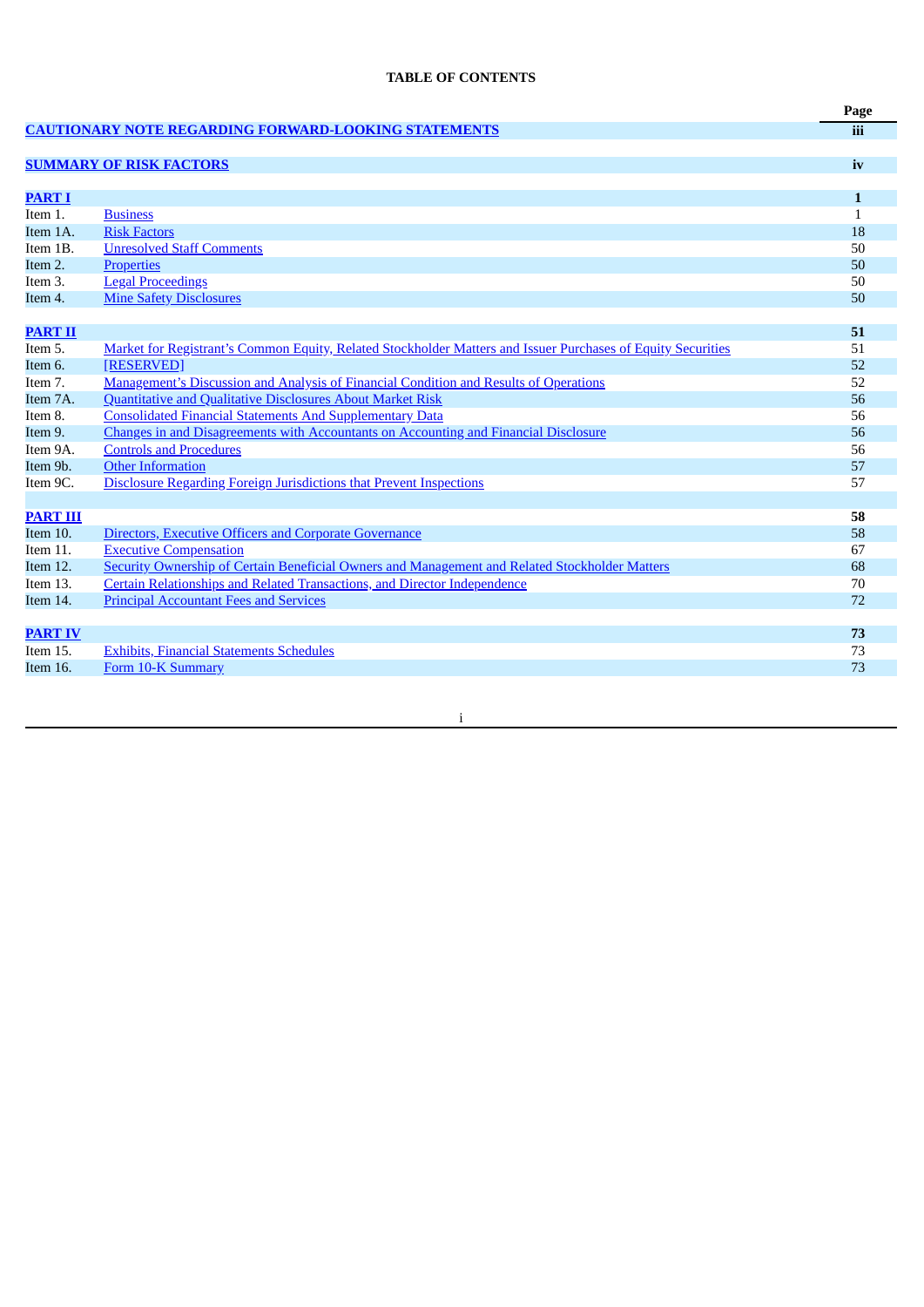#### **CERTAIN TERMS**

Unless otherwise stated in this Annual Report on Form 10-K (this "Report"), or the context otherwise requires, references to:

- "we," "us," "our," "company" or "our company" are to Shelter Acquisition Corporation I;
- "Advisors" or our "Board of Advisors" are to members of our advisory board;
- "Class A common stock" are to our Class A common stock;
- "common stock" are to our Class A common stock and our Class B common stock, collectively;
- "DGCL" are to the Delaware General Corporation Law, as the same may be amended from time to time;
- "directors" are to our current directors;
- "founder shares" are to shares of our Class B common stock initially purchased by our sponsor in a Private Placement prior to our Initial Public Offering, and the shares of our Class A common stock issued upon the conversion thereof as provided herein;
- "Initial Public Offering" are to our initial public offering consummated on July 2, 2021;
- "initial stockholders" are to holders of our founder shares prior to our Initial Public Offering;
- "management" or our "management team" are to our current executive officers and directors;
- "Private Placement Warrants" are to the warrants issued to our sponsor in private placements simultaneously with the closing of our Initial Public Offering and the underwriters' partial exercise of its over-allotment option;
- "public shares" are to shares of our Class A common stock sold as part of the Units in our Initial Public Offering (whether they were purchased in our Initial Public Offering or thereafter in the open market);
- "public stockholders" are to the holders of our public shares, including our initial stockholders and management team to the extent our initial stockholders and/or members of our management team purchase public shares, provided that each initial stockholder's and member of our management team's status as a "public stockholder" shall only exist with respect to such public shares;
- "public warrants" are to the redeemable warrants issued as part of each Unit in our Initial Public Offering and which began trading separately on August 20, 2021;
- "sponsor" are to Shelter Sponsor LLC, a Delaware limited liability company;
- "trust account" are to the trust account set up following our Initial Public Offering with Continental Stock Transfer & Trust Company acting as trustee; and
- "Unit" are to our Units issued in our Initial Public Offering, each consisting of one share of Class A common stock, \$0.0001 par value per share, and one-half of one redeemable warrant.

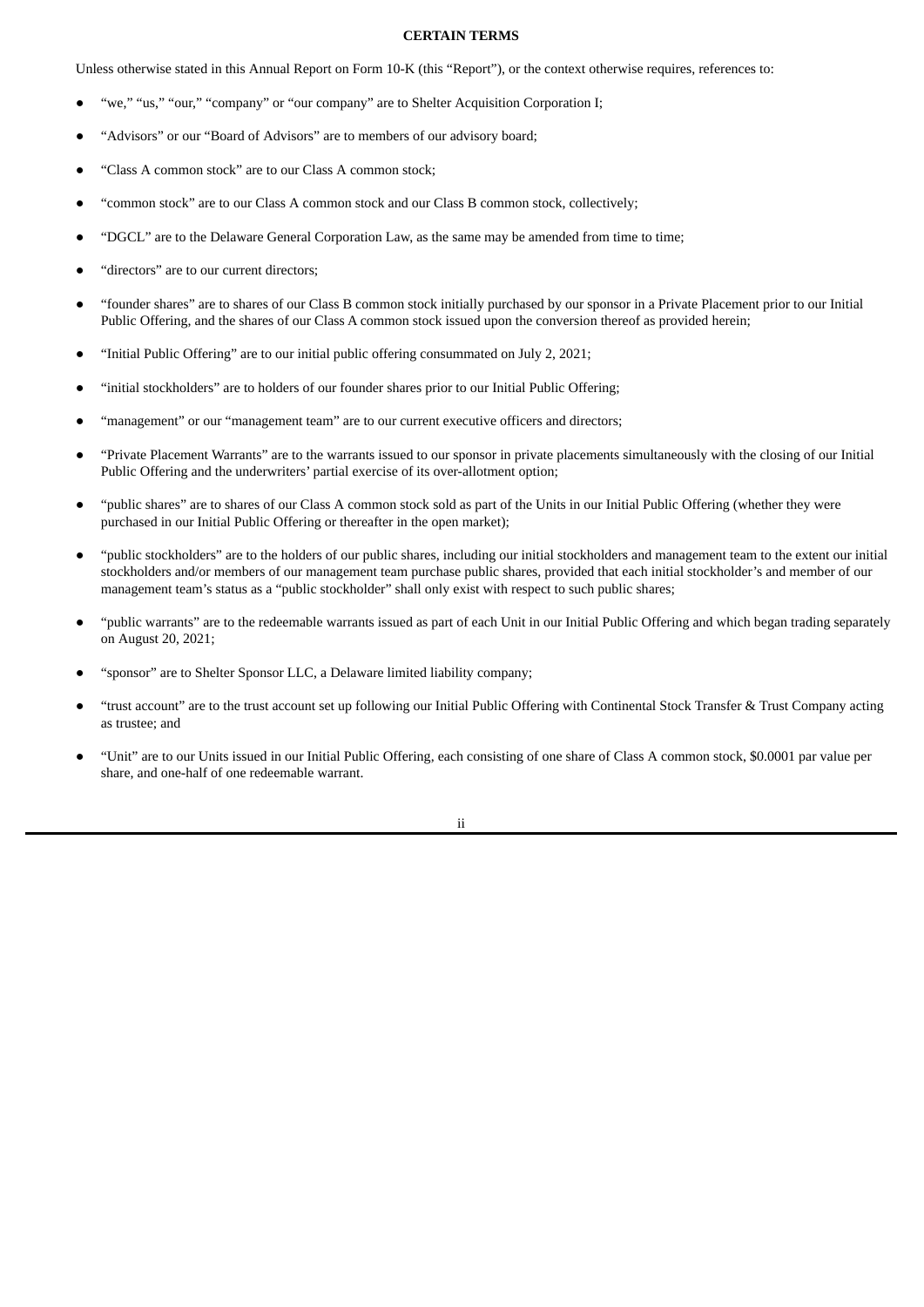#### **CAUTIONARY NOTE REGARDING FORWARD-LOOKING STATEMENTS**

<span id="page-4-0"></span>This Report, including, without limitation, statements under the heading "Item 7. Management's Discussion and Analysis of Financial Condition and Results of Operations," includes forward-looking statements within the meaning of Section 27A of the Securities Act of 1933, as amended (the "Securities Act") and Section 21E of the Securities Exchange Act of 1934, as amended (the "Exchange Act"). These forward-looking statements can be identified by the use of forward-looking terminology, including the words "believes," "estimates," "anticipates," "expects," "intends," "plans," "may," "will," "potential," "projects," "predicts," "continue," or "should," or, in each case, their negative or other variations or comparable terminology. There can be no assurance that actual results will not materially differ from expectations. Such statements include, but are not limited to, any statements relating to our ability to consummate any acquisition or other business combination and any other statements that are not statements of current or historical facts. These statements are based on management's current expectations, but actual results may differ materially due to various factors, including, but not limited to:

- our ability to select an appropriate target business or businesses:
- our ability to complete an initial business combination;
- our expectations around the performance of the prospective target business or businesses;
- our success in retaining or recruiting, or changes required in, our officers, key employees or directors following our initial business combination;
- our officers and directors allocating their time to other businesses and potentially having conflicts of interest with our business or in approving our initial business combination;
- our potential ability to obtain additional financing to complete our initial business combination;
- our pool of prospective target businesses;
- our ability to consummate an initial business combination due to the uncertainty resulting from the COVID-19 pandemic and other events (such as terrorist attacks, natural disasters or other significant outbreaks of infectious diseases);
- the ability of our officers and directors to generate a number of potential investment opportunities;
- our public securities' potential liquidity and trading;
- the lack of a market for our securities;
- the use of proceeds not held in the trust account or available to us from interest income on the trust account balance;
- the trust account not being subject to claims of third parties; or
- our financial performance following our Initial Public Offering.

The forward-looking statements contained in this Report are based on our current expectations and beliefs concerning future developments and their potential effects on us. Future developments affecting us may not be those that we have anticipated. These forward-looking statements involve a number of risks, uncertainties (some of which are beyond our control) and other assumptions that may cause actual results or performance to be materially different from those expressed or implied by these forward-looking statements. These risks and uncertainties include, but are not limited to, those factors described under the heading "Risk Factors." Should one or more of these risks or uncertainties materialize, or should any of our assumptions prove incorrect, actual results may vary in material respects from those projected in these forward-looking statements. We undertake no obligation to update or revise any forward-looking statements, whether as a result of new information, future events or otherwise, except as may be required under applicable securities laws. These risks and others described under "Risk Factors" may not be exhaustive.

By their nature, forward-looking statements involve risks and uncertainties because they relate to events and depend on circumstances that may or may not occur in the future. We caution you that forward-looking statements are not guarantees of future performance and that our actual results of operations, financial condition and liquidity, and developments in the industry in which we operate may differ materially from those made in or suggested by the forward-looking statements contained in this Report. In addition, even if our results or operations, financial condition and liquidity, and developments in the industry in which we operate are consistent with the forward-looking statements contained in this Report, those results or developments may not be indicative of results or developments in subsequent periods.

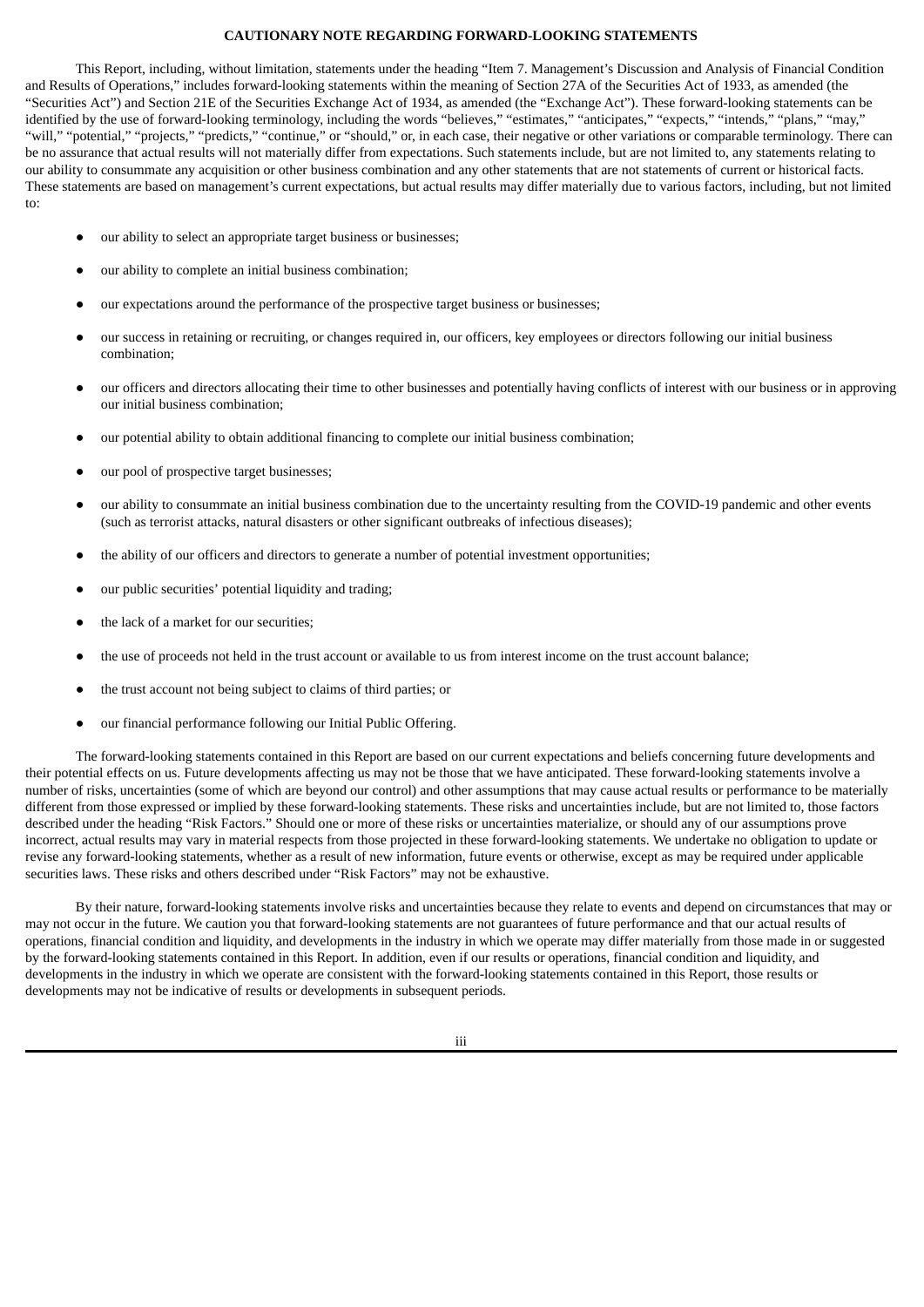#### **SUMMARY OF RISK FACTORS**

<span id="page-5-0"></span>The following is a summary of the principal risks described below in Part I, Item 1A "Risk Factors" in this Report. We believe that the risks described in the "Risk Factors" section are material to investors, but other factors not presently known to us or that we currently believe are immaterial may also adversely affect us. The following summary should not be considered an exhaustive summary of the material risks facing us, and it should be read in conjunction with the "Risk Factors" section and the other information contained in this Report.

- Our public stockholders may not be afforded an opportunity to vote on our proposed business combination, which means we may complete our initial business combination even though a majority of our public stockholders do not support such a combination.
- If we seek stockholder approval of our initial business combination, our initial stockholders have agreed to vote in favor of such initial business combination, regardless of how our public stockholders vote.
- Your only opportunity to affect the investment decision regarding a potential business combination will be limited to the exercise of your right to redeem your shares from us for cash, unless we seek stockholder approval of the business combination.
- The ability of our public stockholders to redeem their shares for cash may make our financial condition unattractive to potential business combination targets, which may make it difficult for us to enter into a business combination with a target.
- The ability of our public stockholders to exercise redemption rights with respect to a large number of our shares may not allow us to complete the most desirable business combination or optimize our capital structure.
- The ability of our public stockholders to exercise redemption rights with respect to a large number of our shares could increase the probability that our initial business combination would not be consummated and that you would have to wait for liquidation in order to redeem your stock.
- The requirement that we complete our initial business combination within the prescribed time frame may give potential target businesses leverage over us in negotiating a business combination and may decrease our ability to conduct due diligence on potential business combination targets as we approach our dissolution deadline, which could undermine our ability to complete our business combination on terms that would produce value for our stockholders.
- Our search for a business combination, and any target business with which we ultimately consummate a business combination, may be materially adversely affected by the coronavirus ("COVID-19") outbreak and the status of debt and equity markets.
- We may not be able to complete our initial business combination within the prescribed time frame, in which case we would cease all operations except for the purpose of winding up and we would redeem our public shares and liquidate, in which case our public stockholders may only receive \$10.00 per share, or less than such amount in certain circumstances, and our warrants will expire worthless.
- If we seek stockholder approval of our initial business combination, our sponsor, directors, officers, advisors and their affiliates may elect to purchase shares from public stockholders, which may influence a vote on a proposed business combination and reduce the public "float" of our Class A common stock.
- If a stockholder fails to receive notice of our offer to redeem our public shares in connection with our business combination, or fails to comply with the procedures for tendering its shares, such shares may not be redeemed.
- We are a recently formed company with no operating history and no revenues, and you have no basis on which to evaluate our ability to achieve our business objective.
- Past performance by our management team or our Advisors is not indicative of future performance of an investment in us.
- If the net proceeds of our Initial Public Offering and the sale of the Private Placement Warrants not being held in the trust account are insufficient to allow us to operate for at least 18 months from the closing of our Initial Public Offering, we may be unable to complete our initial business combination, in which case our public stockholders may receive only approximately \$10.00 per share on our redemption of our public shares, or less than such amount in certain circumstances, and our warrants will expire worthless.
- As the number of special purpose acquisition companies evaluating targets increases, attractive targets may become scarcer and there may be more competition for attractive targets. This could increase the cost of our initial business combination and could even result in our inability to find a target or to consummate an initial business combination.
- We have identified a material weakness in our internal control over financial reporting. This material weakness could continue to adversely affect our ability to report our results of operations and financial condition accurately and in a timely manner.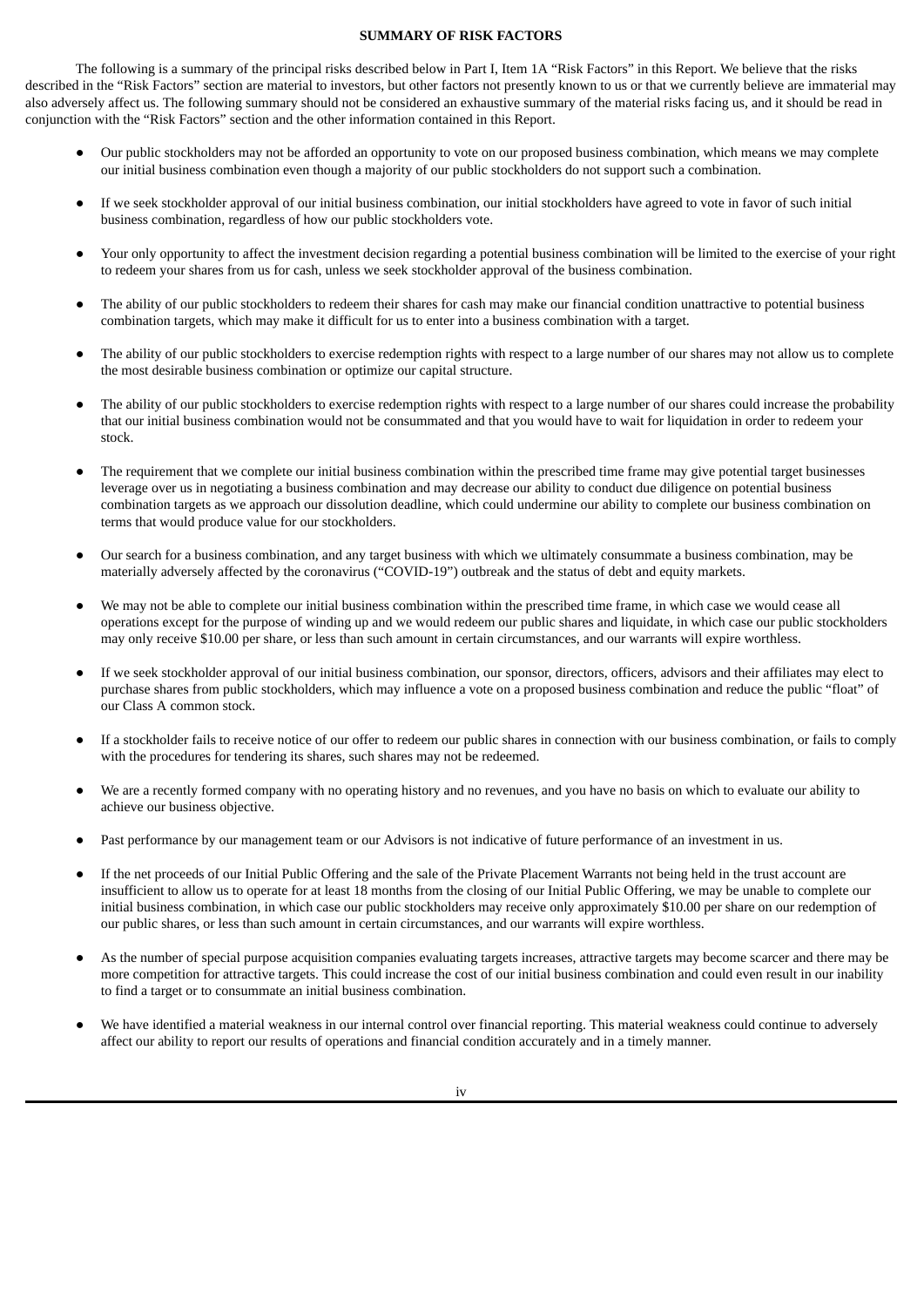#### <span id="page-6-1"></span><span id="page-6-0"></span>**ITEM 1. BUSINESS**

#### **Overview**

We are a blank check company incorporated as a Delaware corporation on December 11, 2020 for the purpose of effecting a merger, capital stock exchange, asset acquisition, stock purchase, reorganization or similar business combination with one or more businesses. While we may pursue a business combination target in any stage of its corporate evolution or in any industry or sector, we currently intend to concentrate on identifying businesses that provide technologically innovative solutions to the real estate industry, broadly defined as "PropTech."

On July 2, 2021, we consummated our Initial Public Offering of 20,000,000 Units. Each Unit consists of one share of Class A common stock, par value \$0.0001 per share ("Class A common stock"), and one-half of one redeemable warrant ("Public Warrant"), each whole Public Warrant exercisable into one share of Class A common stock at an exercise price of \$11.50 per share. The Units were sold at a price of \$10.00 per unit, generating gross proceeds to the Company of \$200,000,000.

Simultaneously with the consummation of the Initial Public Offering and the sale of the Units, we consummated the sale of the Private Placement Warrants, at a price of \$1.00 per Private Placement Warrant, to Shelter Sponsor LLC, a Delaware limited liability company (the "Sponsor"), in a private placement ("Private Placement") generating gross proceeds of \$6,250,000.

On July 14, 2021, we issued an additional 2,164,744 Units in connection with the partial exercise by the underwriters of their over-allotment option, generating gross proceeds of \$21,647,440. Simultaneously with the closing of the underwriters' partial exercise of the over-allotment option, we sold an additional 432,949 Private Placement Warrants, at a price of \$1.00 per Private Placement Warrant, to the Sponsor in a private placement (together with the Private Placement, the "Private Placements") generating gross proceeds of \$432,949.

Following the closing of the Initial Public Offering on July 2, 2021, and the partial exercise of the over-allotment option on July 14, 2021, a total of \$221,647,440 (\$10.00 per Unit) from the net proceeds of the sale of the Units in the Initial Public Offering and pursuant to the partial exercise of the over-allotment option, together with certain of the proceeds from the sale of the Private Placement Warrants in the Private Placements, was placed in a trust account (the "Trust Account") located in the United States with Continental Stock Transfer & Trust Company acting as trustee, and invested only in U.S. government securities with a maturity of 185 days or less or in money market funds meeting certain conditions under Rule 2a-7 under the Investment Company Act of 1940, as amended, which invest only in direct U.S. government treasury obligations, until the earlier of: (i) the completion of a business combination and (ii) the distribution of the Trust Account as described below.

# **Investment Thesis and Competitive Strengths**

The real estate industry is millenia old and the world's largest asset class, contributing \$3.5 trillion to the U.S. economy, or 13% of GDP. The Internet is only three decades old and Technology is now the largest sector of the S&P 500. Technology moves quickly; real estate does not. Technology has converged with virtually every industry, introducing new levels of speed and cost efficiency, and improving customer experiences. However, the real estate industry is fragmented, intermediated, highly-regulated, inefficient, illiquid, hyperlocal, capital-intensive, and relationship-driven. As such, it is one the least digitized industries and is now in a massive game of catch up in the digital-first world.

While technology for the real estate industry, or PropTech, is in nascent stages, the pace of demand, adoption and innovation is accelerating. PropTech players have emerged challenging the archaic status quo — from how people search for and buy a home to how structures are built and maintained and the amenities and environmental considerations offered. PropTech is fueling growth, not by adding more square footage, but rather through increased efficiencies to achieve scale.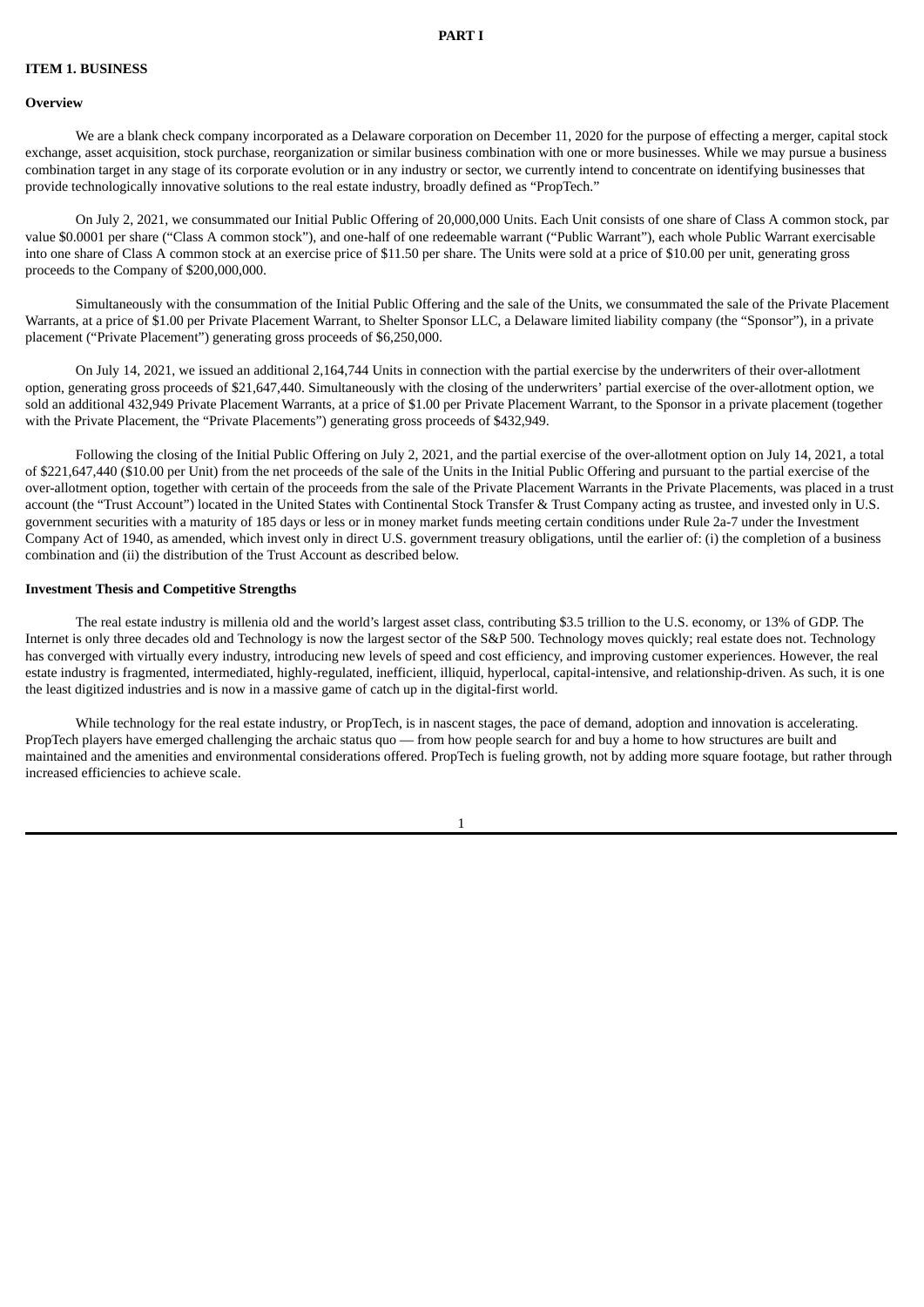Venture capital investment in PropTech has grown significantly over the past decade, exploding in the past few years. In 2021, investment in the PropTech sector surged to a record high of \$32 billion, representing nearly 10x growth from 2016. A growing proportion of investment is flowing into later-stage companies, with late-stage financings representing 59% of PropTech venture capital investment in 2021, up from 25% in 2016, an indicator of the sector's growing maturity. Despite the growth in venture capital investment, total dollars invested in PropTech is still dwarfed by the volume of investment flowing through incumbent real estate businesses.

The world was forced to reevaluate how and where to occupy space in 2020. Homes, offices, schools, hospitals, public transportation, retail and hospitality and entertainment venues have been reinvented, reutilized, and in some cases, made obsolete, during the COVID-19 pandemic, and we anticipate another transformation as the world slowly returns to a "new normal." From contactless entry and advanced air filtration systems, to virtual tours and remote closings, physical and environmental modifications spurred by COVID-19 have been capital- and resource-intensive and have forced lasting behavioral and operational change. We expect the growth of technologies that have facilitated this change will continue to accelerate and that new products and services will emerge to support the latest iterations of how space is utilized.

At the start of 2022, PropTech innovation and investment is showing no signs of slowing down, following almost two years of seismic real estate shifts. COVID-19 compounded the factors already forcing change in how people interact with the built environment, leading to increased consumer preferences for digital-first and mobile processes, growing appetite for shared experiences, and rising standards for richer amenities, connectivity, engagement, and sustainable living. We believe the PropTech sector is now fully accepted and a robust set of companies have grown to a point that demands consideration of public market capital solutions to fuel their growth trajectories and pursue the coming consolidation opportunities.

We believe the public is hungry for disruption. We have witnessed technology transform finance, insurance, transportation, retail, healthcare and cities. We believe the built environment is next. Given the scale and fragmentation of the industry, there is ample room for multiple players in every vertical. We believe we have the ability to identify the obvious and the less obvious PropTech opportunities, and when we do, we know how to negotiate, innovate, and be effective with capital and teams to implement positive change. Collectively, our management team has executed real estate transactions with an aggregate deal value in the tens of billions and has completed over two dozen PropTech or venture capital investments.

At the core of Shelter Acquisition Corporation I is a commitment to make the real estate industry more accessible and efficient. We recognize this will require change in both behavior and mindset. To deliver on that commitment, we have assembled a seasoned management team that is thoughtful in its approach, persuasive in its value proposition and nimble in its execution. We will work in lockstep with our Boards of Directors and Advisors, tapping their industry expertise and our collective networks to create an ecosystem of knowledge, access, and support and be a great partner for PropTech companies making the journey from the private to the public markets.

Our leadership team and boards have extensive experience building, operating, and investing in real estate and PropTech businesses globally. Our networks across the real estate and PropTech landscape span real estate market owners, operators, developers, lenders, brokers, service providers as well as real estate private equity fund managers, PropTech venture capital fund managers, and PropTech founders. We believe these networks will be instrumental in obtaining access and evaluating investment opportunities.

#### **Investment Criteria**

Our investment strategy is to identify and complete our initial business combination with a company that complements the experience of our management team, board of directors and Board of Advisors and that can benefit from their combined expertise. Our selection process will leverage our team's broad and deep relationship network, unique industry experiences, and proven deal sourcing and execution capabilities.

We are seeking to merge with a company that is operating at the intersection of real estate and technology. Our management team will leverage their access to proprietary deal flow, sourcing capabilities, and network of industry contacts to generate opportunities with potential targets. Consistent with this strategy, we have identified the following acquisition criteria and guidelines that we believe are important in evaluating prospective targets. We will use these criteria and guidelines in evaluating acquisition opportunities, but we may decide to enter our initial business combination with a target business that does not meet these criteria and guidelines.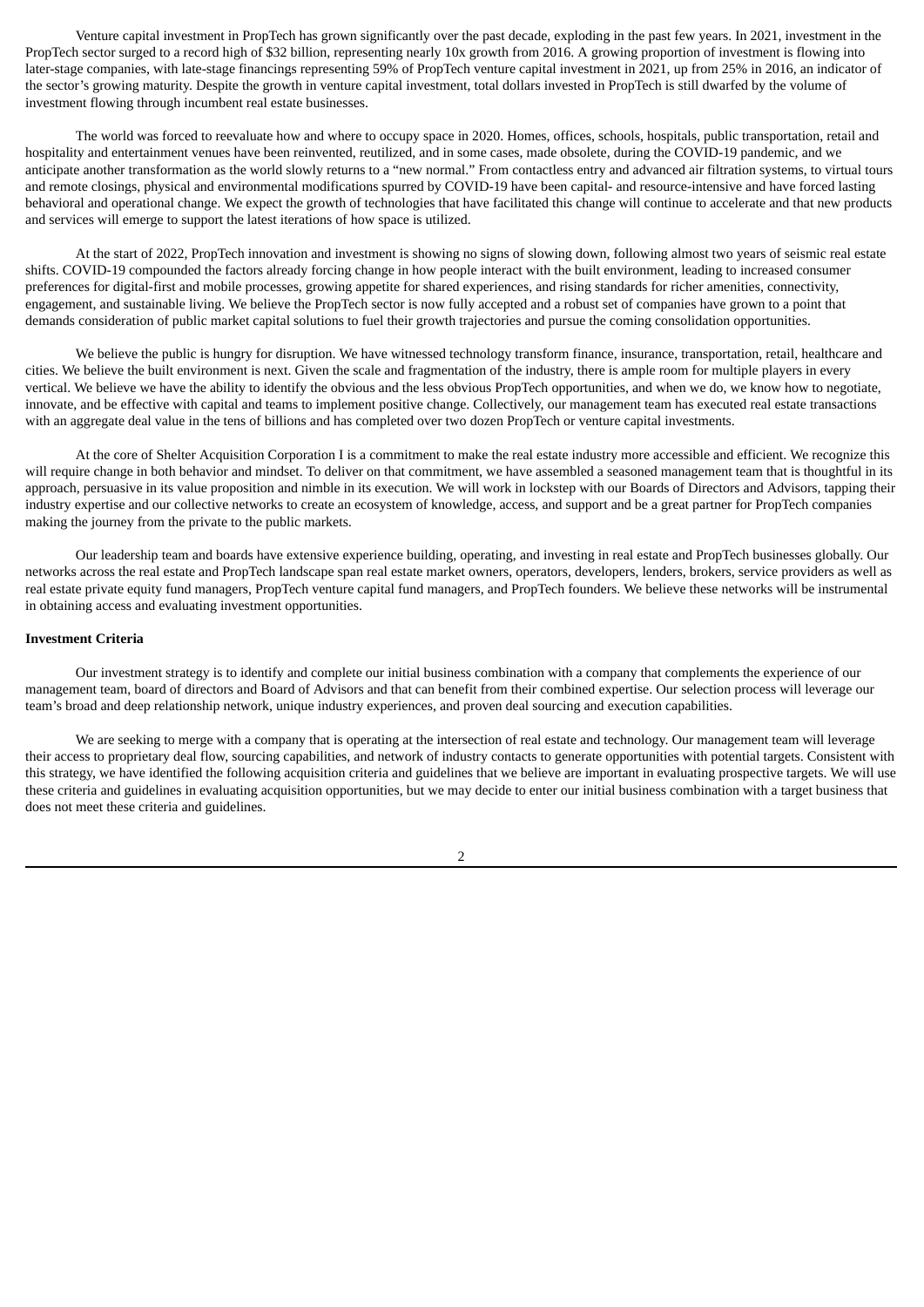# **1. Deliver clear value proposition to the real estate industry:**

### **a. Solve a specific problem**

*Software, hardware, sensors, Internet of Things, Artificial Intelligence and Machine Learning* to name a few, can reduce the cost of ownership, improve environmental sustainability and enable smarter, data-driven decisions.

### **b. Simplify life**

*Mobile and cloud-based solutions* are delivering the convenience our digital-first society expects and demands, i.e. the ability to control everything from the palm of our hand, with a beautiful interface.

# **c. Create flexibility**

From *hard materials to operating systems*, we believe real estate can and must be more adaptable than it is today, and be equipped to accept future updates and innovations.

# **d. Make real estate more accessible and equitable**

*Fintech and PropTech solutions* are democratizing access to financing, pricing information and services that previously relied on people and privilege.

#### **2. Defensible and scalable business model:**

We are seeking a business that has a proven track record of financial performance, capital efficiency and attractive unit economics that can deliver outsized contribution margins at scale.

### **3. Large, growing addressable market:**

We are seeking a business poised to grow within a substantial total addressable market through defensible, organic growth drivers and potential for strategic, inorganic expansion into new product verticals or geographies.

### **4. Differentiated offering and competitive market position:**

We are seeking a business with a differentiated and sustainable competitive advantage as well as meaningful market share and positioning.

#### **5. Experienced management team:**

We want to partner with a management team that has experience scaling businesses and is "public-ready", with respect to structure, governance, control and culture.

# 6. Benefit from experience and value provided by our management team, board of directors and Board of Advisors:

We are seeking a business that is receptive to the ways in which our management team, board of directors, and Board of Advisors can add meaningful value, helping a target company accelerate growth post-merger.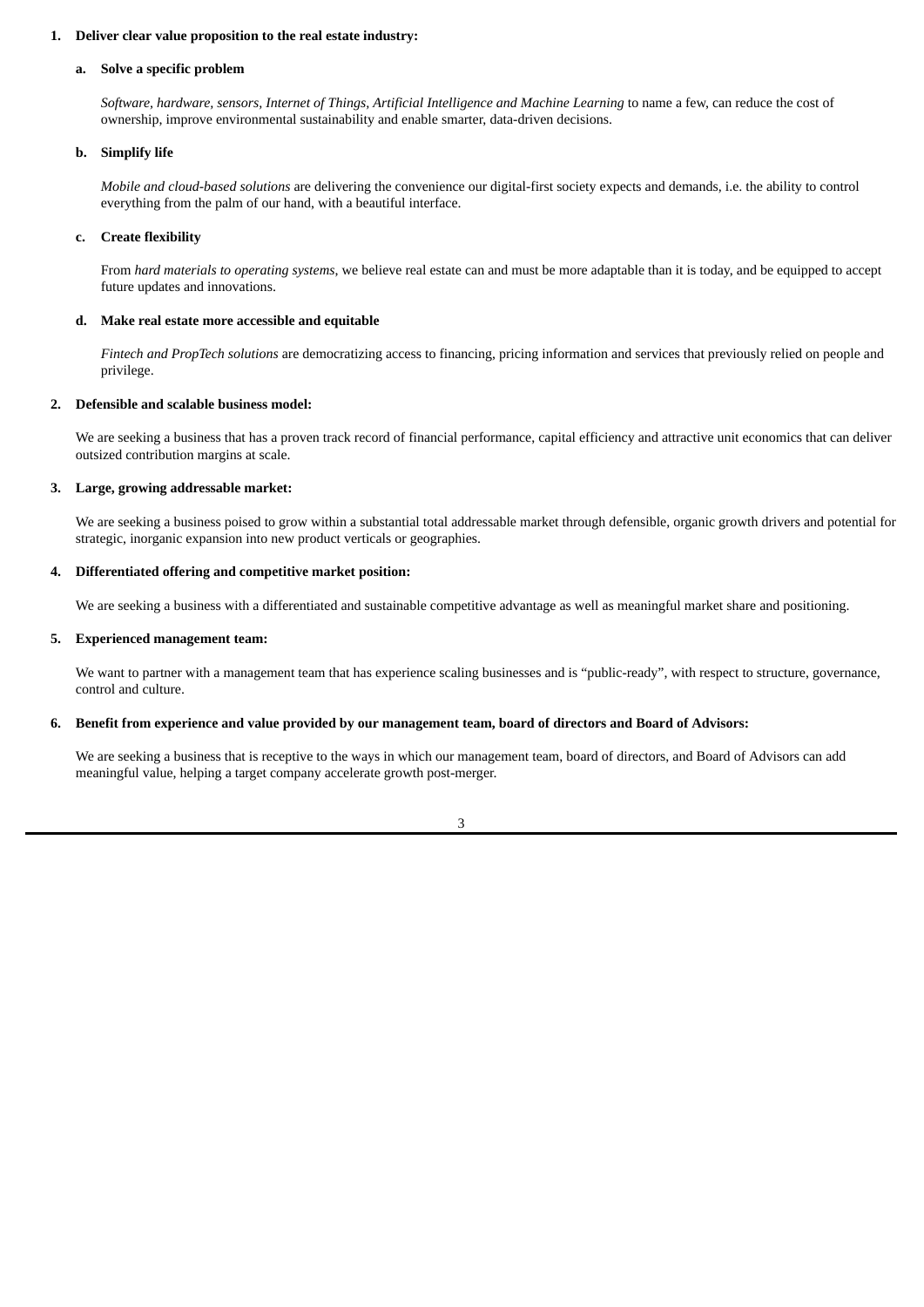# **Our Acquisition Process**

In evaluating a prospective target business, we expect to conduct a thorough due diligence review that will encompass, among other things, meetings with incumbent management and employees, document reviews, inspection of facilities, as well as a review of financial and other information that will be made available to us. We will also utilize our operational and capital allocation experience.

We are not prohibited from pursuing an initial business combination with a company that is affiliated with our sponsor, officers or directors. In the event we seek to complete our initial business combination with a company that is affiliated with our sponsor, officers or directors, we, or a committee of independent directors, will obtain an opinion from an independent investment banking firm or an independent accounting firm that our initial business combination is fair to our company from a financial point of view. We are not required to obtain such an opinion in any other context.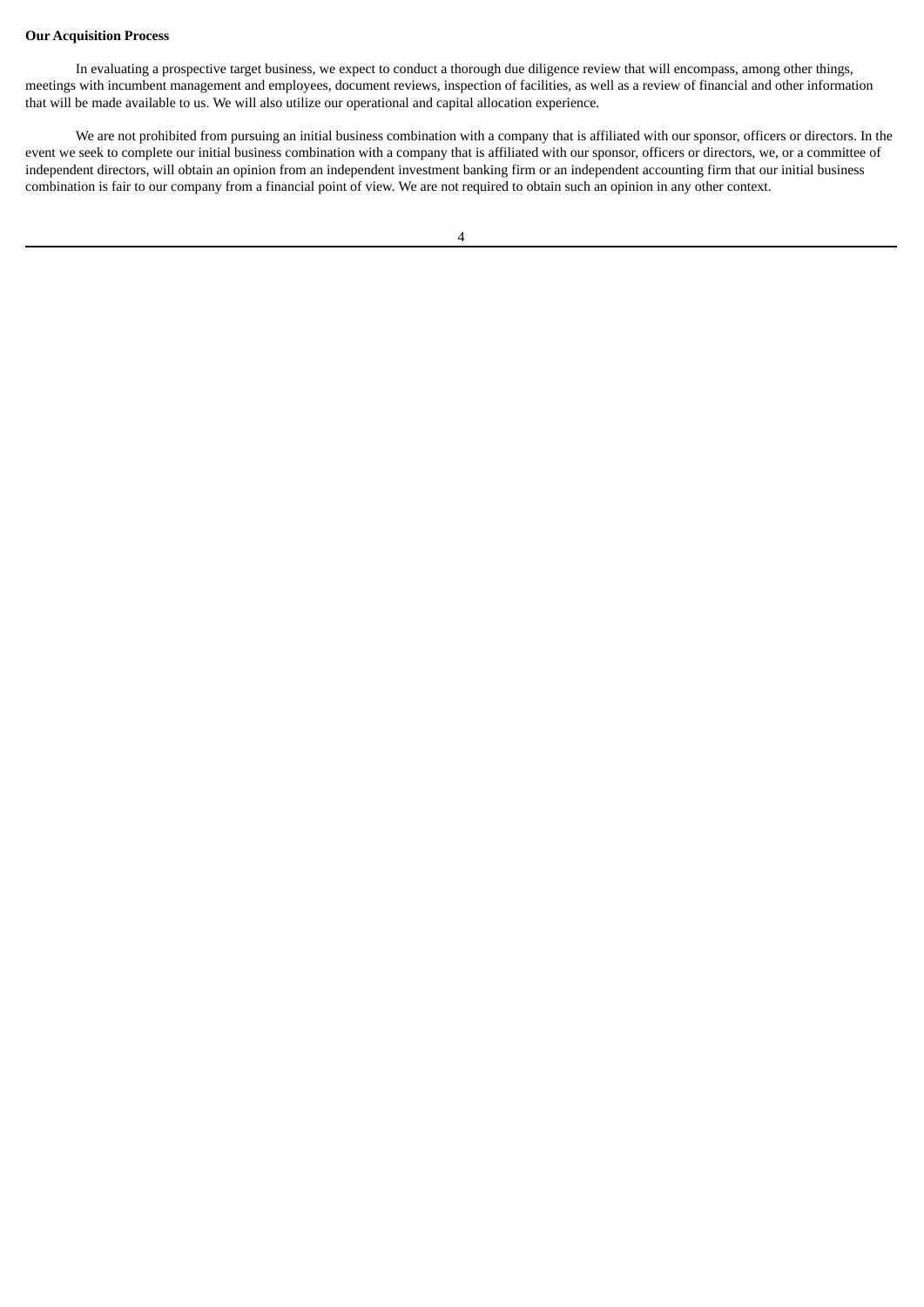Members of our management team will directly or indirectly own founder shares and/or Private Placement Warrants following our Initial Public Offering and, accordingly, may have a conflict of interest in determining whether a particular target business is an appropriate business with which to effectuate our initial business combination. Further, each of our officers and directors may have a conflict of interest with respect to evaluating a particular business combination if the retention or resignation of any such officers and directors was included by a target business as a condition to any agreement with respect to our initial business combination. In particular, because the founder shares were purchased at approximately \$0.004 per share, the holders of our founder shares (including members of our management team that directly or indirectly own founder shares) could make a substantial profit after our initial business combination even if our public stockholders lose money on their investment as a result of a decrease in the post-combination value of their shares of common stock (after accounting for any adjustments in connection with an exchange or other transaction contemplated by the business combination). Further, each of our officers and directors may have a conflict of interest with respect to evaluating a particular business combination if the retention or resignation of any such officers and directors were to be included by a target business as a condition to any agreement with respect to our initial business combination.

We currently do not have any specific transaction under consideration with a target business with which to consummate our initial business combination. Our officers and directors have neither individually selected nor considered a target business nor have they had any substantive discussions regarding possible target businesses among themselves or with our underwriters or other advisors. Our management team is regularly made aware of potential business opportunities, one or more of which we may desire to pursue for a business combination, but we have not (nor has anyone on our behalf) contacted any prospective target business or had any substantive discussions, formal or otherwise, with respect to a business combination transaction with our company. Additionally, we have not, nor has anyone on our behalf, taken any substantive measure, directly or indirectly, to identify or locate any suitable acquisition candidate for us, nor have we engaged or retained any agent or other representative to identify or locate any such acquisition candidate.

Each of our officers and directors presently has, and any of them in the future may have additional, fiduciary or contractual obligations to other entities pursuant to which such officer or director is or will be required to present a business combination opportunity. Accordingly, if any of our officers or directors becomes aware of a business combination opportunity which is suitable for an entity to which he or she has then-current fiduciary or contractual obligations, he or she will honor his or her fiduciary or contractual obligations to present such opportunity to such entity. We do not believe, however, that the fiduciary duties or contractual obligations of our officers or directors will materially affect our ability to complete our business combination. Our amended and restated certificate of incorporation provides that we renounce our interest in any corporate opportunity offered to any director or officer unless such opportunity is expressly offered to such person solely in his or her capacity as a director or officer of our company and such opportunity is one we are legally and contractually permitted to undertake and would otherwise be reasonable for us to pursue.

#### **Initial Business Combination**

So long as our securities are then listed on Nasdaq, our initial business combination must occur with one or more target businesses that together have an aggregate fair market value of at least 80% of the assets held in the trust account (excluding the deferred underwriting commissions and taxes payable by us on the income earned on the trust account) at the time of the agreement to enter into the initial business combination. If our board is not able to independently determine the fair market value of the target business or businesses, we will obtain an opinion from an independent investment banking firm or an independent accounting firm with respect to the satisfaction of such criteria. Additionally, pursuant to Nasdaq rules, any initial business combination must be approved by a majority of our independent directors.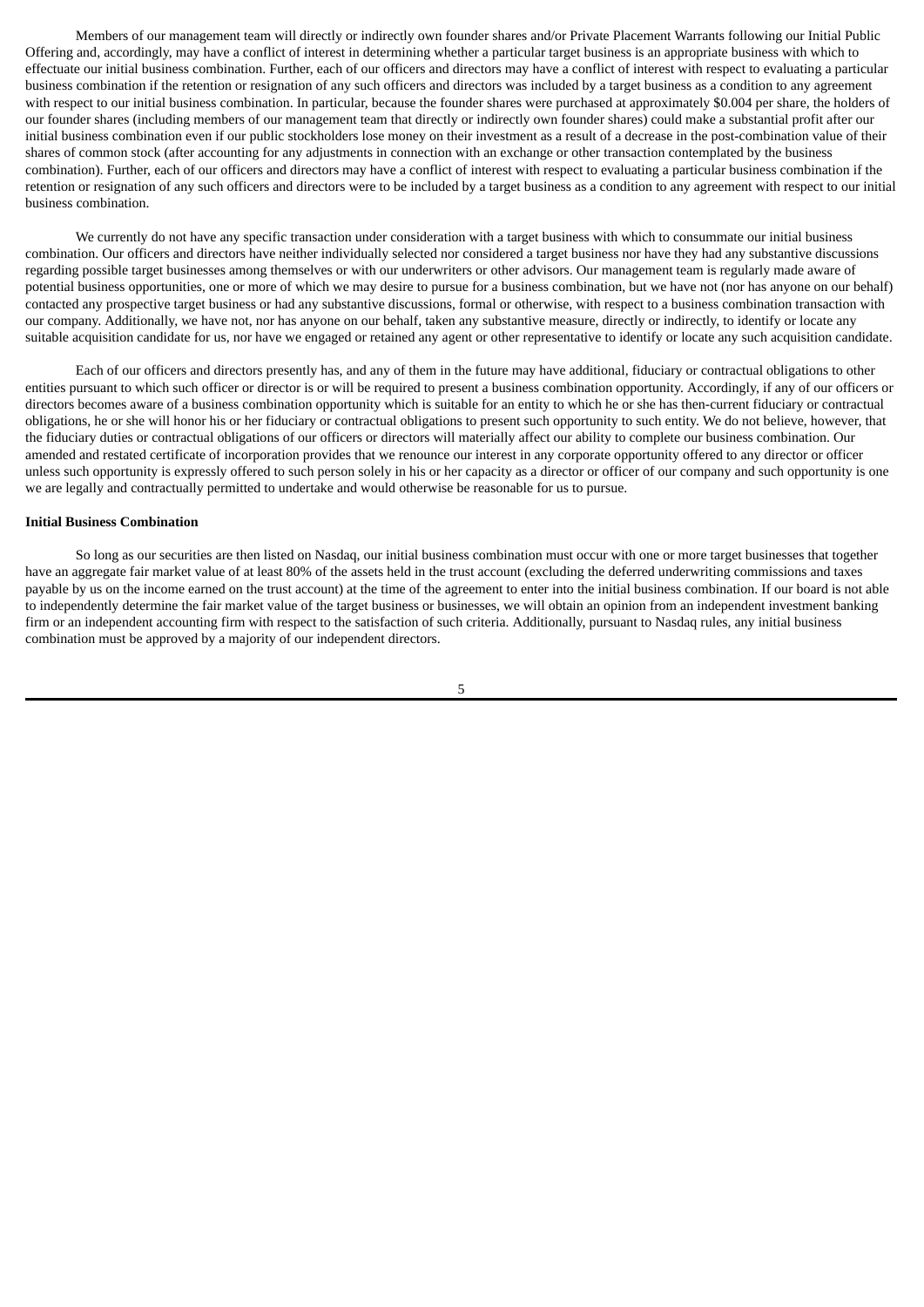We anticipate structuring our initial business combination so that the post-transaction company in which our public stockholders own shares will own or acquire 100% of the equity interests or assets of the target business or businesses. We may, however, structure our initial business combination such that the post-transaction company owns or acquires less than 100% of such interests or assets of the target business in order to meet certain objectives of the target management team or stockholders or for other reasons. However, we will only complete such business combination if the post-transaction company owns or acquires 50% or more of the outstanding voting securities of the target or otherwise acquires a controlling interest in the target sufficient for it not to be required to register as an investment company under the Investment Company Act of 1940, as amended, or the Investment Company Act. Even if the post-transaction company owns or acquires 50% or more of the voting securities of the target, our stockholders prior to the business combination may collectively own a minority interest in the post-transaction company, depending on valuations ascribed to the target and us in the business combination transaction. For example, we could pursue a transaction in which we issue a substantial number of new shares in exchange for all of the outstanding capital stock of a target. In this case, we would acquire a 100% controlling interest in the target. However, as a result of the issuance of a substantial number of new shares, our stockholders immediately prior to our initial business combination could own less than a majority of our outstanding shares subsequent to our initial business combination. If less than 100% of the equity interests or assets of a target business or businesses are owned or acquired by the posttransaction company, the portion of such business or businesses that is owned or acquired is what will be valued for purposes of the 80% of net assets test. If the business combination involves more than one target business, the 80% of net assets test will be based on the aggregate value of all of the target businesses and we will treat the target businesses together as the initial business combination for purposes of a tender offer or for seeking stockholder approval, as applicable. In addition, as long as our sponsor is controlled by Jack Chandler and Christopher Keber, we have agreed not to enter into a definitive agreement regarding an initial business combination without the prior consent of our sponsor. If our securities are not then listed on Nasdaq for whatever reason, we would no longer be required to meet the foregoing 80% of net asset test.

#### **Our Management Team**

Members of our management team are not obligated to devote any specific number of hours to our matters but they intend to devote as much of their time as they deem necessary to our affairs until we have completed our initial business combination. The amount of time that any member of our management team will devote in any time period will vary based on whether a target business has been selected for our initial business combination and the current stage of the business combination process.

We believe our management team's operating and transaction experience and network of relationships with investment banks, private equity firms, professional advisors and senior real estate executives provides us with a substantial number of potential business combination targets. Over the course of their careers, the members of our management team have developed a broad network of contacts and corporate relationships around the world. This network has grown through the activities of our management team sourcing, acquiring and financing businesses, our management team's relationships with sellers, financing sources and target management teams. Our management team is also highly experienced in executing transactions under varying economic and financial market conditions. See Item 10 of this Report for a more complete description of our management team's experience.

### **Status as a Public Company**

We believe our structure makes us an attractive business combination partner to target businesses. As an existing public company, we offer a target business an alternative to the traditional Initial Public Offering through a merger or other business combination. In this situation, the owners of the target business would exchange their shares of stock in the target business for shares of our stock or for a combination of shares of our stock and cash, allowing us to tailor the consideration to the specific needs of the sellers. Although there are various costs and obligations associated with being a public company, we believe certain target businesses will find this method a more certain and cost effective method to becoming a public company than the typical Initial Public Offering. In a typical Initial Public Offering, there are additional expenses incurred in marketing, road show and public reporting efforts that may not be present to the same extent in connection with a business combination with us.

Furthermore, once a proposed business combination is completed, the target business will have effectively become public, whereas an Initial Public Offering is always subject to the underwriters' ability to complete the offering, as well as general market conditions, which could delay or prevent the offering from occurring or could have negative valuation consequences. Once public, we believe the target business would then have greater access to capital and an additional means of providing management incentives consistent with stockholders' interests. It can offer further benefits by augmenting a company's profile among potential new customers and vendors and aid in attracting talented employees.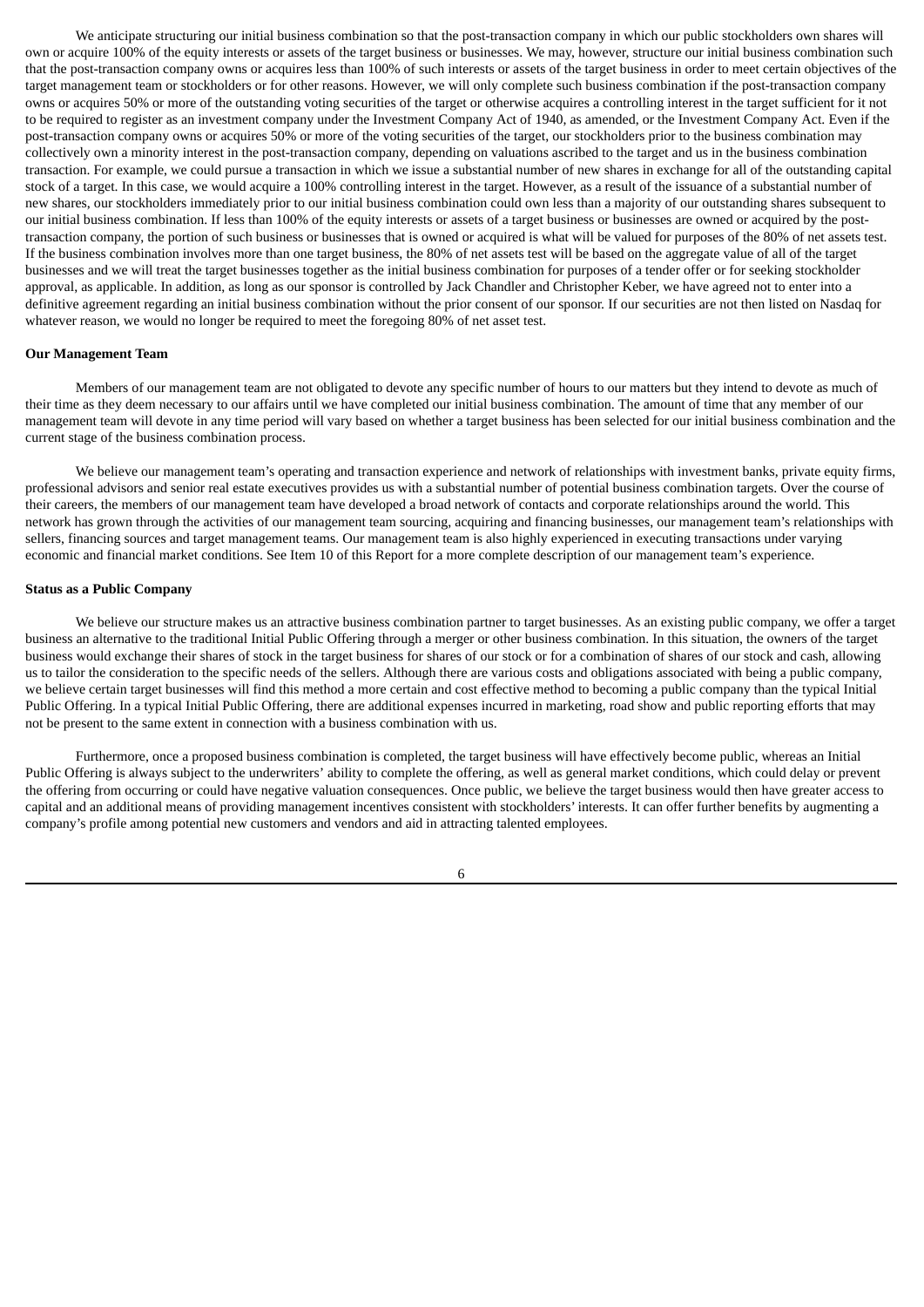We are an "emerging growth company," as defined in Section 2(a) of the Securities Act, as modified by the JOBS Act. As such, we are eligible to take advantage of certain exemptions from various reporting requirements that are applicable to other public companies that are not emerging growth companies including, but not limited to, not being required to comply with the auditor attestation requirements of Section 404 of the Sarbanes-Oxley Act, reduced disclosure obligations regarding executive compensation in our periodic reports and proxy statements, and exemptions from the requirements of holding a non-binding advisory vote on executive compensation and stockholder approval of any golden parachute payments not previously approved. If some investors find our securities less attractive as a result, there may be a less active trading market for our securities and the prices of our securities may be more volatile.

In addition, Section 107 of the JOBS Act also provides that an emerging growth company can take advantage of the extended transition period provided in Section 7(a)(2)(B) of the Securities Act for complying with new or revised accounting standards. In other words, an emerging growth company can delay the adoption of certain accounting standards until those standards would otherwise apply to private companies. We intend to take advantage of the benefits of this extended transition period.

We will remain an emerging growth company until the earlier of (1) the last day of the fiscal year (a) following the fifth anniversary of the completion of our Initial Public Offering, (b) in which we have total annual gross revenue of at least \$1.07 billion, or (c) in which we are deemed to be a large accelerated filer, which means the market value of our Class A common stock that is held by non-affiliates equaled or exceeded \$700 million as of the prior June 30<sup>th</sup>, and (2) the date on which we have issued more than \$1.0 billion in non-convertible debt securities during the prior three-year period.

Additionally, we are a "smaller reporting company" as defined in Item  $10(f)(1)$  of Regulation S-K. Smaller reporting companies may take advantage of certain reduced disclosure obligations, including, among other things, providing only two years of audited financial statements. We will remain a smaller reporting company until the last day of the fiscal year in which (1) the market value of our shares of common stock held by nonaffiliates equaled or exceeded \$250 million as of the prior June 30<sup>th</sup>, or (2) our annual revenues equaled or exceeded \$100 million during such completed fiscal year and the market value of our shares of common stock held by non-affiliates equaled or exceeded \$700 million as of the prior June 30<sup>th</sup>.

#### **Financial Position**

With funds available for a business combination in the amount of \$214,802,239 as of December 31, 2021, after payment of \$7,757,660 of deferred underwriting fees, in each case before fees and expenses associated with our initial business combination, we offer a target business a variety of options such as creating a liquidity event for its owners, providing access to the expertise of our management team, providing capital for the potential growth and expansion of its operations or strengthening its balance sheet by reducing its debt or leverage ratio. Because we are able to complete our business combination using our cash, debt or equity securities, or a combination of the foregoing, we have the flexibility to use the most efficient combination that will allow us to tailor the consideration to be paid to the target business to fit its needs and desires. However, we have not taken any steps to secure third party financing and there can be no assurance it will be available to us.

### **Effecting Our Initial Business Combination**

We are not presently engaged in, and we will not engage in, any operations for an indefinite period of time following our Initial Public Offering. We intend to effectuate our initial business combination using cash from the proceeds of our Initial Public Offering and the private placement of the Private Placement Warrants, our capital stock, debt or a combination of these as the consideration to be paid in our initial business combination. We may seek to complete our initial business combination with a company or business that may be financially unstable or in its early stages of development or growth, which would subject us to the numerous risks inherent in such companies and businesses.

If our initial business combination is paid for using equity or debt securities, or not all of the funds released from the trust account are used for payment of the consideration in connection with our business combination or used for redemptions of purchases of our Class A common stock, we may apply the balance of the cash released to us from the trust account for general corporate purposes, including for maintenance or expansion of operations of the post-transaction company, the payment of principal or interest due on indebtedness incurred in completing our initial business combination, to fund the purchase of other companies or for working capital.

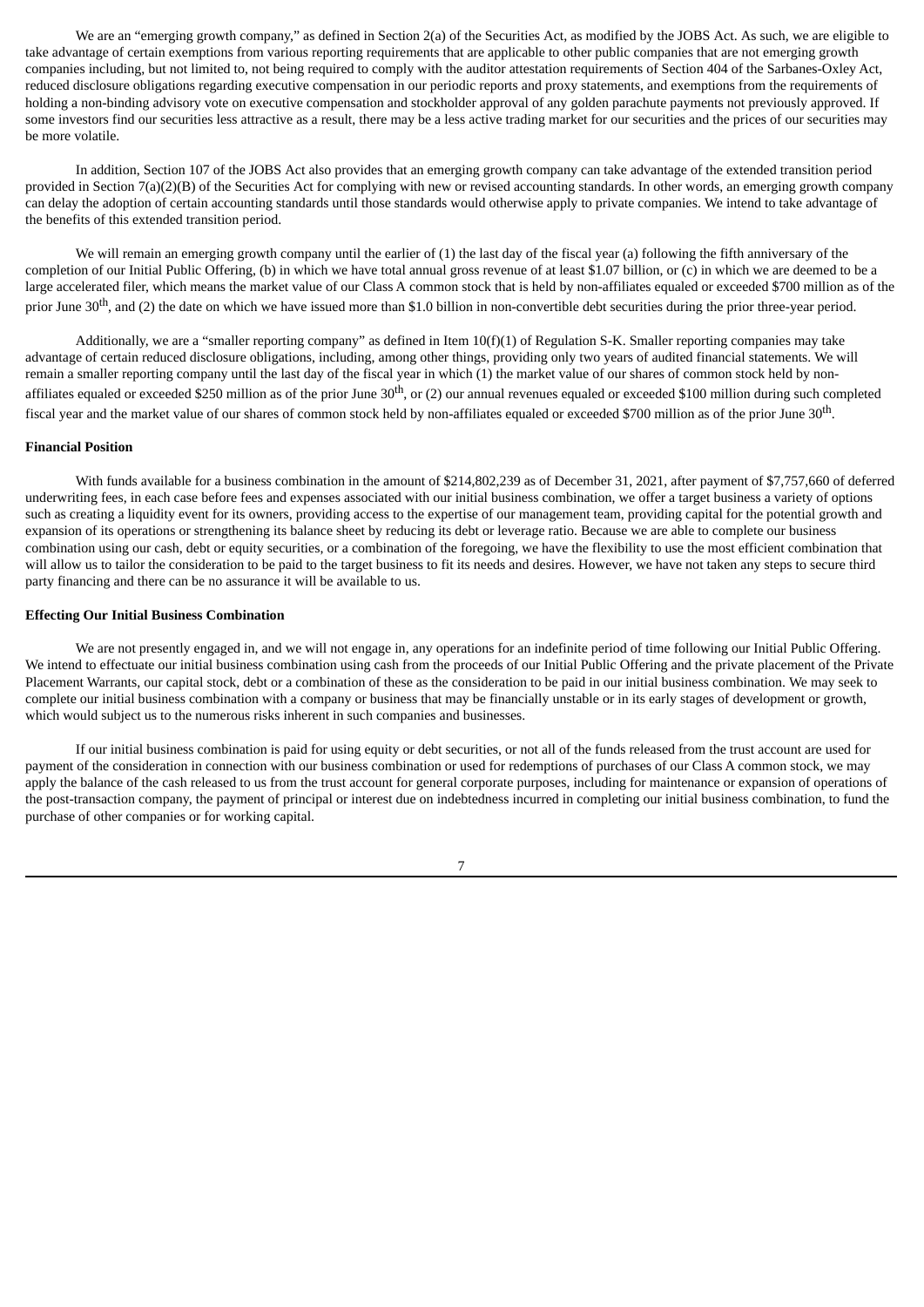We currently do not have any specific transaction under consideration with a target business with which to consummate our initial business combination. We may seek to raise additional funds through a private offering of debt or equity securities in connection with the completion of our initial business combination, and we may effectuate our initial business combination using the proceeds of such offering rather than using the amounts held in the trust account. Subject to compliance with applicable securities laws, we would expect to complete such financing only simultaneously with the completion of our business combination. In the case of an initial business combination funded with assets other than the trust account assets, our tender offer documents or proxy materials disclosing the business combination would disclose the terms of the financing and, only if required by law, we would seek stockholder approval of such financing. There are no prohibitions on our ability to raise funds privately or through loans in connection with our initial business combination. At this time, we are not a party to any arrangement or understanding with any third party with respect to raising any additional funds through the sale of securities or otherwise.

#### **Sources of Target Businesses**

We anticipate that target business candidates will be brought to our attention from various unaffiliated sources, including investment market participants, private equity groups, investment banking firms, consultants, accounting firms and large business enterprises. Target businesses may be brought to our attention by such unaffiliated sources as a result of being solicited by us through calls or mailings. These sources may also introduce us to target businesses in which they think we may be interested on an unsolicited basis, since many of these sources will have read the final prospectus related to our Initial Public Offering and know what types of businesses we are targeting. Our officers and directors, as well as their affiliates, may also bring to our attention target business candidates that they become aware of through their business contacts as a result of formal or informal inquiries or discussions they may have, as well as attending trade shows or conventions. In addition, we expect to receive a number of proprietary deal flow opportunities that would not otherwise necessarily be available to us as a result of the business relationships of our officers and directors. While we do not presently anticipate engaging the services of professional firms or other individuals that specialize in business acquisitions on any formal basis, we may engage these firms or other individuals in the future, in which event we may pay a finder's fee, consulting fee or other compensation to be determined in an arm's length negotiation based on the terms of the transaction. We will engage a finder only to the extent our management determines that the use of a finder may bring opportunities to us that may not otherwise be available to us or if finders approach us on an unsolicited basis with a potential transaction that our management determines is in our best interest to pursue. Payment of finder's fees is customarily tied to completion of a transaction, in which case any such fee will be paid out of the funds held in the trust account. In no event, however, will our sponsor or any of our existing officers or directors, or any entity with which they are affiliated, be paid any finder's fee, consulting fee or other compensation prior to, or for any services they render in order to effectuate, the completion of our initial business combination (regardless of the type of transaction that it is). We have agreed to pay our sponsor or one or more of its affiliates a total of \$20,000 per month for office space and administrative and support services and to reimburse our sponsor for any out-of-pocket expenses related to identifying, investigating and completing an initial business combination. Some of our officers and directors may enter into employment or consulting agreements with the post-transaction company following our initial business combination. The presence or absence of any such fees or arrangements will not be used as a criterion in our selection process of an acquisition candidate.

We are not prohibited from pursuing an initial business combination with a business combination target that is affiliated with our sponsor, officers or directors or making the acquisition through a joint venture or other form of shared ownership with our sponsor, officers or directors. In the event we seek to complete our initial business combination with a business combination target that is affiliated with our sponsor, officers or directors, we, or a committee of independent directors, would obtain an opinion from an independent investment banking firm or an independent accounting firm that such an initial business combination is fair to our company from a financial point of view. We are not required to obtain such an opinion in any other context.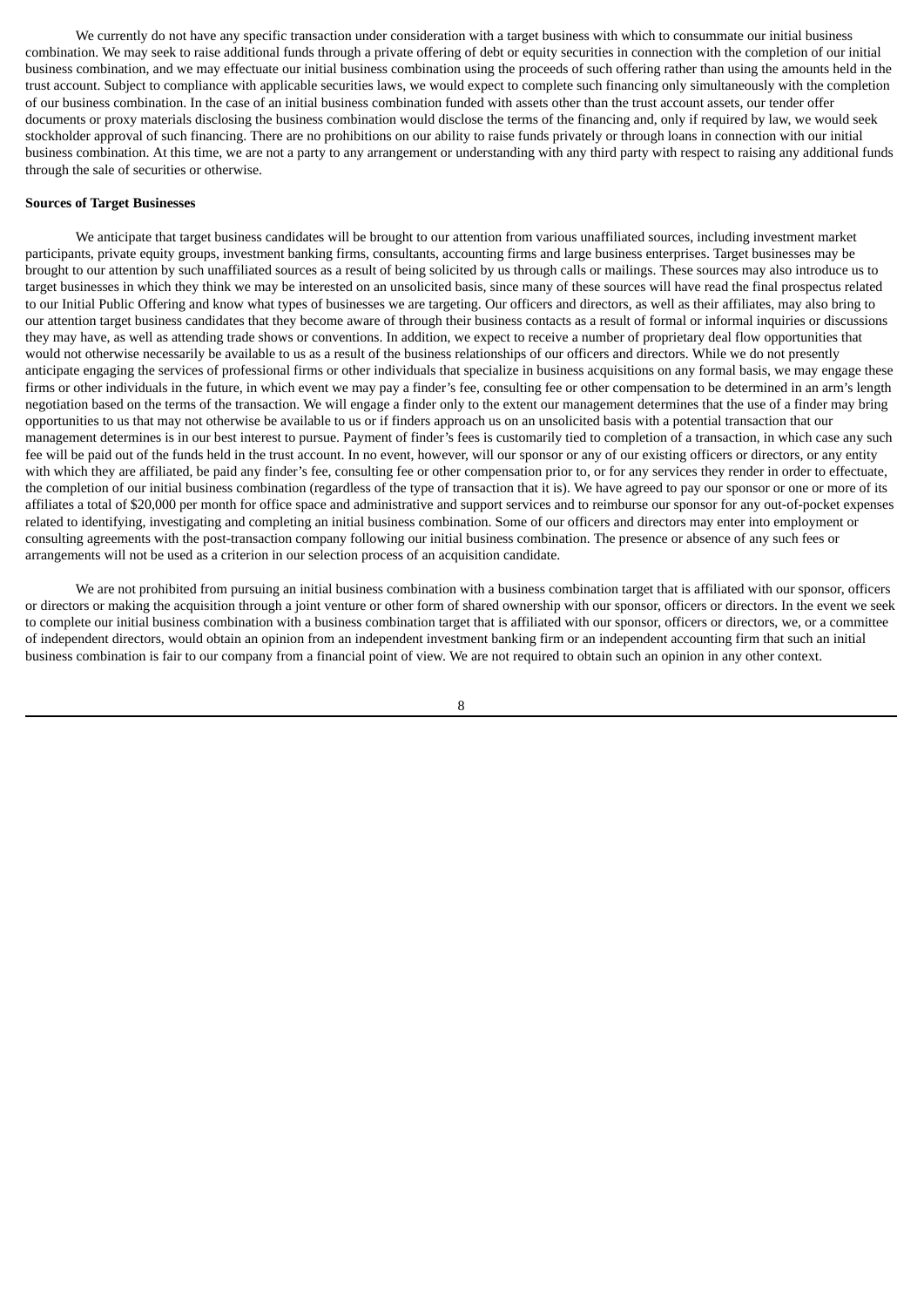If any of our officers or directors becomes aware of a business combination opportunity that falls within the line of business of any entity to which he or she has pre-existing fiduciary or contractual obligations, he or she may be required to present such business combination opportunity to such entity prior to presenting such business combination opportunity to us. Our officers and directors currently have certain relevant fiduciary duties or contractual obligations that may take priority over their duties to us.

# **Selection of a Target Business and Structuring of our Initial Business Combination**

Our initial business combination must occur with one or more target businesses that together have an aggregate fair market value of at least 80% of our assets held in the trust account (excluding the deferred underwriting commissions and taxes payable by us on the income earned on the trust account) at the time of the agreement to enter into the initial business combination. The fair market value of the target or targets will be determined by our board of directors based upon one or more standards generally accepted by the financial community, such as discounted cash flow valuation or value of comparable businesses. The requirement that the target business or businesses together have an aggregate fair market value of at least 80% of the assets held in the trust account is set forth in our amended and restated certificate of incorporation, and will continue to apply to us even if our securities are no longer listed on Nasdaq. If our board is not able to independently determine the fair market value of the target business or businesses, we will obtain an opinion from an independent investment banking firm that is a member of FINRA or from an independent accounting firm, with respect to the satisfaction of such criteria. We do not intend to purchase multiple businesses in unrelated industries in conjunction with our initial business combination. Subject to this requirement, our management will have virtually unrestricted flexibility in identifying and selecting one or more prospective target businesses, although we will not be permitted to effectuate our initial business combination with another blank check company or a similar company with nominal operations.

In any case, we will only complete an initial business combination in which we own or acquire 50% or more of the outstanding voting securities of the target or otherwise acquire a controlling interest in the target sufficient for it not to be required to register as an investment company under the Investment Company Act. If we own or acquire less than 100% of the equity interests or assets of a target business or businesses, the portion of such business or businesses that are owned or acquired by the post-transaction company is what will be valued for purposes of the 80% of net assets test. There is no basis for investors to evaluate the possible merits or risks of any target business with which we may ultimately complete our business combination.

To the extent we effect our business combination with a company or business that may be financially unstable or in its early stages of development or growth we may be affected by numerous risks inherent in such company or business. Although our management will endeavor to evaluate the risks inherent in a particular target business, we cannot assure you that we will properly ascertain or assess all significant risk factors.

In evaluating a prospective target business, we expect to conduct a thorough due diligence review, which will encompass, among other things, meetings with incumbent management and employees, document reviews, interviews of customers and suppliers, inspection of facilities, as well as a review of financial and other information that will be made available to us.

The time required to select and evaluate a target business and to structure and complete our initial business combination, and the costs associated with this process, are not currently ascertainable with any degree of certainty. Any costs incurred with respect to the identification and evaluation of, and negotiation with, a prospective target business with which our business combination is not ultimately completed will result in our incurring losses and will reduce the funds we can use to complete another business combination.

In addition, we have agreed not to enter into a definitive agreement regarding an initial business combination without the prior consent of our sponsor.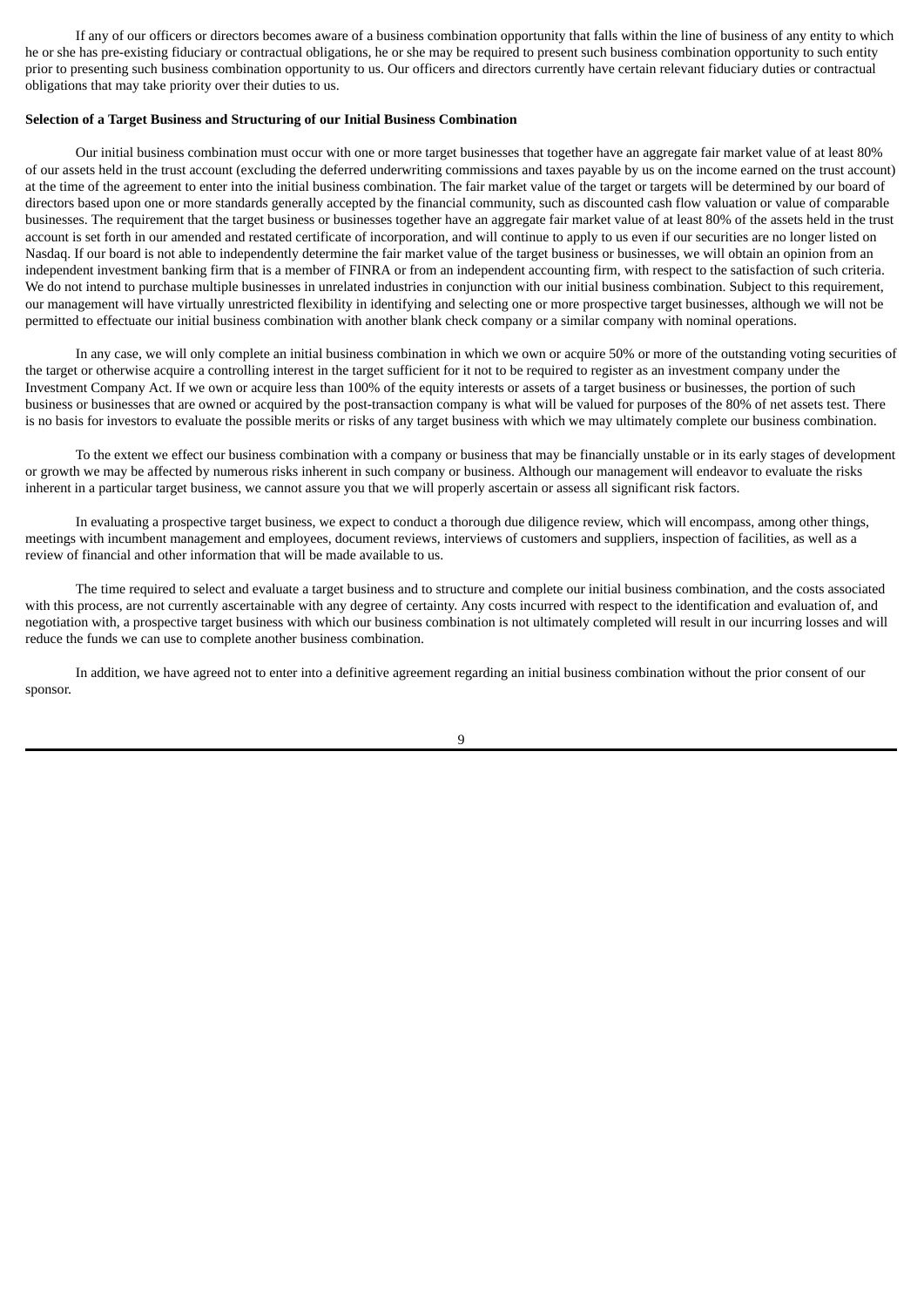#### **Redemption Rights for Public Stockholders upon Completion of our Initial Business Combination**

We will provide our public stockholders with the opportunity to redeem all or a portion of their shares of Class A common stock upon the completion of our initial business combination at a per-share price, payable in cash, equal to the aggregate amount then on deposit in the trust account as of two business days prior to the consummation of the initial business combination including interest earned on the funds held in the trust account and not previously released to us to pay our franchise and income taxes, divided by the number of then outstanding public shares, subject to the limitations described herein. The amount in the trust account is initially anticipated to be approximately \$10.00 per public share. The per-share amount we will distribute to investors who properly redeem their shares will not be reduced by the deferred underwriting commissions we will pay to the underwriters. The redemption rights will include the requirement that a beneficial holder must identify itself in order to validly redeem its shares. Our sponsor, officers and directors have entered into a letter agreement with us, pursuant to which they have agreed (i) to waive their redemption rights with respect to any founder shares and public shares held by them in connection with the completion of our initial business combination and a stockholder vote to approve an amendment to our amended and restated certificate of incorporation (A) that would modify the substance or timing of our obligation to provide holders of shares of Class A common stock the right to have their shares redeemed in connection with our initial business combination or to redeem 100% of our public shares if we do not complete our initial business combination within 18 months from the closing of our Initial Public Offering or (B) with respect to any other provision relating to the rights of holders of our Class A common stock and (ii) to waive their rights to liquidating distributions from the trust account with respect to any founder shares they hold if we fail to consummate an initial business combination within 18 months from the closing of our Initial Public Offering (although they will be entitled to liquidating distributions from the trust account with respect to any public shares they hold if we fail to complete our initial business combination within the prescribed time frame).

### **Manner of Conducting Redemptions**

We will provide our public stockholders with the opportunity to redeem all or a portion of their shares of Class A common stock upon the completion of our initial business combination either (i) in connection with a stockholder meeting called to approve the business combination or (ii) by means of a tender offer. The decision as to whether we will seek stockholder approval of a proposed business combination or conduct a tender offer will be made by us, solely in our discretion, and will be based on a variety of factors, such as the timing of the transaction and whether the terms of the transaction would require us to seek stockholder approval under the law or stock exchange listing requirement. Asset acquisitions and stock purchases would not typically require stockholder approval while direct mergers with our company where we do not survive and any transactions where we issue more than 20% of our outstanding common stock or seek to amend our amended and restated certificate of incorporation would require stockholder approval. If we structure a business combination transaction with a target company in a manner that requires stockholder approval, we will not have discretion as to whether to seek a stockholder vote to approve the proposed business combination. We intend to conduct redemptions without a stockholder vote pursuant to the tender offer rules of the SEC unless stockholder approval is required by law or stock exchange listing requirements or we choose to seek stockholder approval for business or other legal reasons.

If a stockholder vote is not required and we do not decide to hold a stockholder vote for business or other legal reasons, we will, pursuant to our amended and restated certificate of incorporation:

- conduct the redemptions pursuant to Rule 13e-4 and Regulation 14E of the Exchange Act, which regulate issuer tender offers; and
- file tender offer documents with the SEC prior to completing our initial business combination which contain substantially the same financial and other information about the initial business combination and the redemption rights as is required under Regulation 14A of the Exchange Act, which regulates the solicitation of proxies.

Upon the public announcement of our business combination, we or our sponsor will terminate any plan established in accordance with Rule 10b5- 1 to purchase shares of our Class A common stock in the open market if we elect to redeem our public shares through a tender offer, to comply with Rule 14e-5 under the Exchange Act.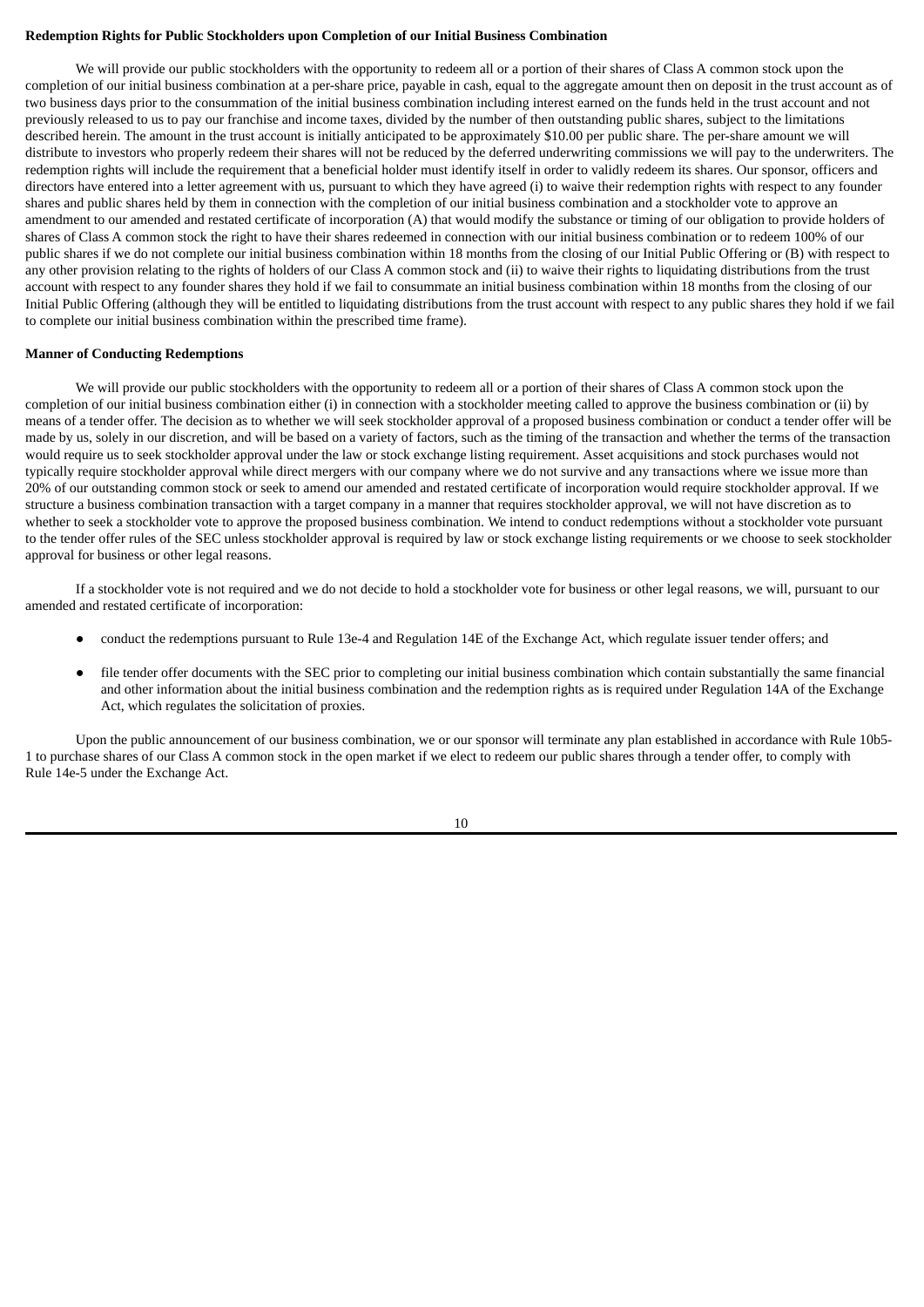In the event we conduct redemptions pursuant to the tender offer rules, our offer to redeem will remain open for at least 20 business days, in accordance with Rule 14e-1(a) under the Exchange Act, and we will not be permitted to complete our initial business combination until the expiration of the tender offer period. In addition, the tender offer will be conditioned on public stockholders not tendering more than a specified number of public shares which are not purchased by our sponsor, which number will be based on the requirement that we may not redeem public shares in an amount that would cause our net tangible assets to be less than \$5,000,001 or any greater net tangible asset or cash requirement which may be contained in the agreement relating to our initial business combination. If public stockholders tender more shares than we have offered to purchase, we will withdraw the tender offer and not complete the initial business combination.

If, however, stockholder approval of the transaction is required by law or stock exchange listing requirement, or we decide to obtain stockholder approval for business or other legal reasons, we will, pursuant to our amended and restated certificate of incorporation:

- conduct the redemptions in conjunction with a proxy solicitation pursuant to Regulation 14A of the Exchange Act, which regulates the solicitation of proxies, and not pursuant to the tender offer rules; and
- file proxy materials with the SEC.

In the event that we seek stockholder approval of our initial business combination, we will distribute proxy materials and, in connection therewith, provide our public stockholders with the redemption rights described above upon completion of the initial business combination.

If we seek stockholder approval, we will complete our initial business combination only if a majority of the outstanding shares of common stock voted are voted in favor of the business combination. A quorum for such meeting will consist of the holders present in person or by proxy of shares of outstanding capital stock of the company representing a majority of the voting power of all outstanding shares of capital stock of the company entitled to vote at such meeting. Our initial stockholders will count toward this quorum and have agreed to vote their founder shares and any public shares purchased during or after our Initial Public Offering in favor of our initial business combination. For purposes of seeking approval of the majority of our outstanding shares of common stock voted, non-votes will have no effect on the approval of our initial business combination once a quorum is obtained. As a result, in addition to our initial stockholders' founder shares, we would need 8,311,779, or 37.5% (assuming all outstanding shares are voted), of the 22,164,744 public shares sold in our Initial Public Offering (including the partial exercise by the underwriter of its over-allotment option) to be voted in favor of a transaction in order to have our initial business combination approved. We intend to give approximately 30 days (but not less than 10 days nor more than 60 days) prior written notice of any such meeting, if required, at which a vote shall be taken to approve our initial business combination. These quorum and voting thresholds, and the voting agreements of our initial stockholders, may make it more likely that we will consummate our initial business combination. Each public stockholder may elect to redeem its public shares irrespective of whether they vote for or against the proposed transaction.

Our amended and restated certificate of incorporation provides that in no event will we redeem our public shares in an amount that would cause our net tangible assets to be less than \$5,000,001 or any greater net tangible asset or cash requirement which may be contained in the agreement relating to our initial business combination. For example, the proposed business combination may require: (i) cash consideration to be paid to the target or its owners; (ii) cash to be transferred to the target for working capital or other general corporate purposes; or (iii) the retention of cash to satisfy other conditions in accordance with the terms of the proposed business combination. In the event the aggregate cash consideration we would be required to pay for all shares of Class A common stock that are validly submitted for redemption plus any amount required to satisfy cash conditions pursuant to the terms of the proposed business combination exceed the aggregate amount of cash available to us, we will not complete the business combination or redeem any shares, and all shares of Class A common stock submitted for redemption will be returned to the holders thereof.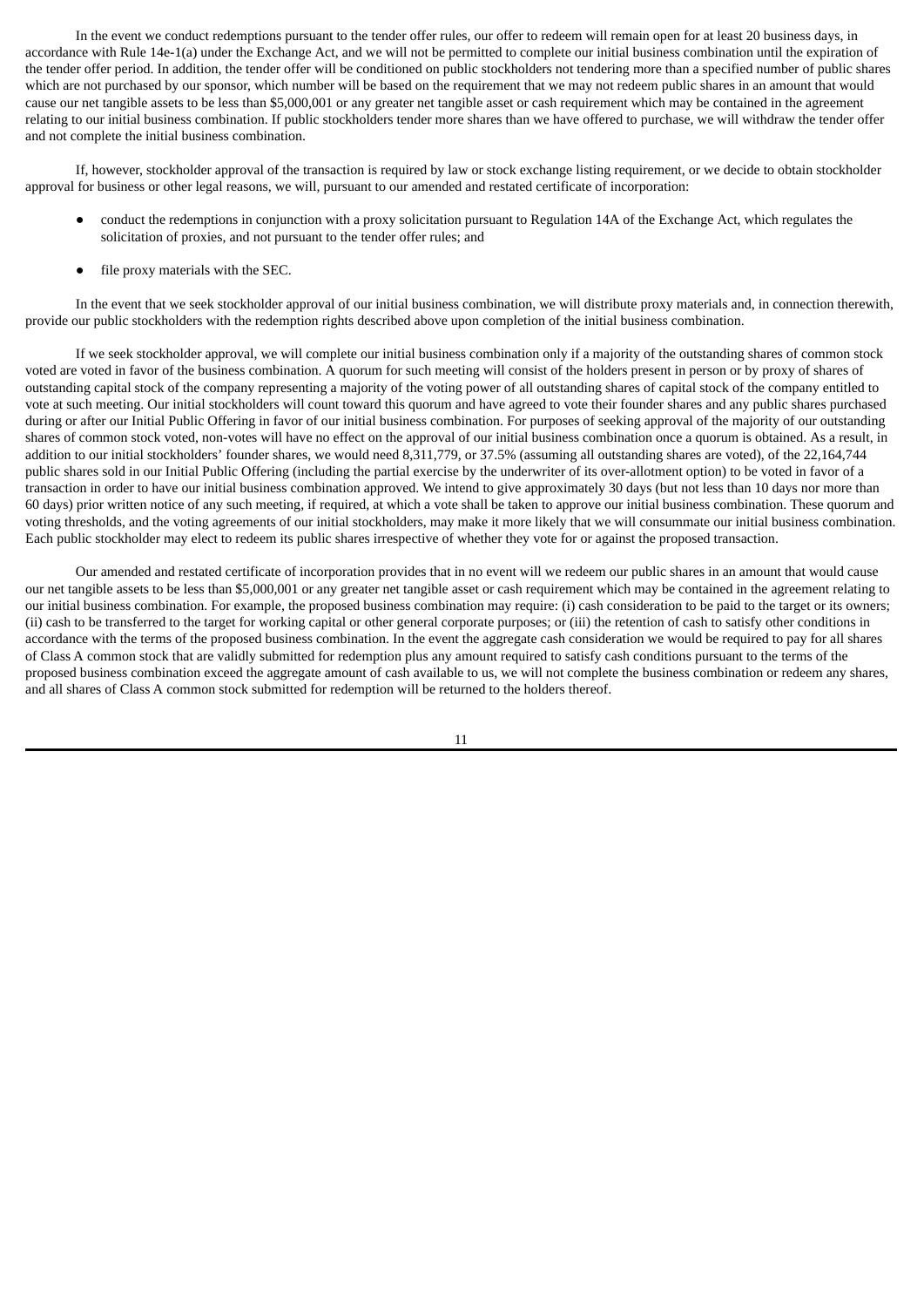### **Limitation on Redemption upon Completion of our Initial Business Combination if we Seek Stockholder Approval**

If we seek stockholder approval of our initial business combination and we do not conduct redemptions in connection with our business combination pursuant to the tender offer rules, our amended and restated certificate of incorporation provides that a public stockholder, together with any affiliate of such stockholder or any other person with whom such stockholder is acting in concert or as a "group" (as defined under Section 13 of the Exchange Act), will be restricted from seeking redemption rights with respect to more than an aggregate of 15% of the shares sold in our Initial Public Offering, which we refer to as the "Excess Shares." We believe this restriction will discourage stockholders from accumulating large blocks of shares, and subsequent attempts by such holders to use their ability to exercise their redemption rights against a proposed business combination as a means to force us or our management to purchase their shares at a significant premium to the then-current market price or on other undesirable terms. Absent this provision, a public stockholder holding more than an aggregate of 15% of the shares sold in our Initial Public Offering could threaten to exercise its redemption rights if such holder's shares are not purchased by us or our management at a premium to the then-current market price or on other undesirable terms. By limiting our stockholders' ability to redeem no more than 15% of the shares sold in our Initial Public Offering, we believe we will limit the ability of a small group of stockholders to unreasonably attempt to block our ability to complete our business combination, particularly in connection with a business combination with a target that requires as a closing condition that we have a minimum net worth or a certain amount of cash. However, we would not be restricting our stockholders' ability to vote all of their shares (including Excess Shares) for or against our business combination.

#### **Tendering Stock Certificates in Connection with a Tender Offer or Redemption Rights**

As described above, we intend to require our public stockholders seeking to exercise their redemption rights, whether they are record holders or hold their shares in "street name," to, at the holder's option, either deliver their stock certificates to our transfer agent or deliver their shares to our transfer agent electronically using The Depository Trust Company's DWAC (Deposit/Withdrawal At Custodian) system, prior to the date set forth in the proxy materials or tender offer documents, as applicable. In the case of proxy materials, this date may be up to two business days prior to the date on which the vote on the proposal to approve the initial business combination is initially to be held. In addition, if we conduct redemptions in connection with a stockholder vote, we intend to require a public stockholder seeking redemption of its public shares to also submit a written request for redemption to our transfer agent two business days prior to the initially scheduled vote in which the name and other identifying information of the beneficial owner of such shares is included. The proxy materials or tender offer documents, as applicable, that we will furnish to holders of our public shares in connection with our initial business combination will indicate whether we are requiring public stockholders to satisfy such delivery requirements. Accordingly, a public stockholder would have up to two business days prior to the initially scheduled vote on the initial business combination if we distribute proxy materials, or from the time we send out our tender offer materials until the close of the tender offer period, as applicable, to submit or tender its shares if it wishes to seek to exercise its redemption rights. In the event that a stockholder fails to comply with these or any other procedures disclosed in the proxy or tender offer materials, as applicable, its shares may not be redeemed. Given the relatively short exercise period, it is advisable for stockholders to use electronic delivery of their public shares.

There is a nominal cost associated with the above-referenced process and the act of certificating the shares or delivering them through the DWAC system. The transfer agent will typically charge the broker submitting or tendering shares a fee of approximately \$80.00 and it would be up to the broker whether or not to pass this cost on to the redeeming holder. However, this fee would be incurred regardless of whether or not we require holders seeking to exercise redemption rights to submit or tender their shares. The need to deliver shares is a requirement of exercising redemption rights regardless of the timing of when such delivery must be effectuated.

Any request to redeem such shares, once made, may be withdrawn at any time up to the date set forth in the proxy materials or tender offer documents, as applicable. Furthermore, if a holder of a public share delivered its certificate in connection with an election of redemption rights and subsequently decides prior to the applicable date not to elect to exercise such rights, such holder may simply request that the transfer agent return the certificate (physically or electronically). It is anticipated that the funds to be distributed to holders of our public shares electing to redeem their shares will be distributed promptly after the completion of our initial business combination.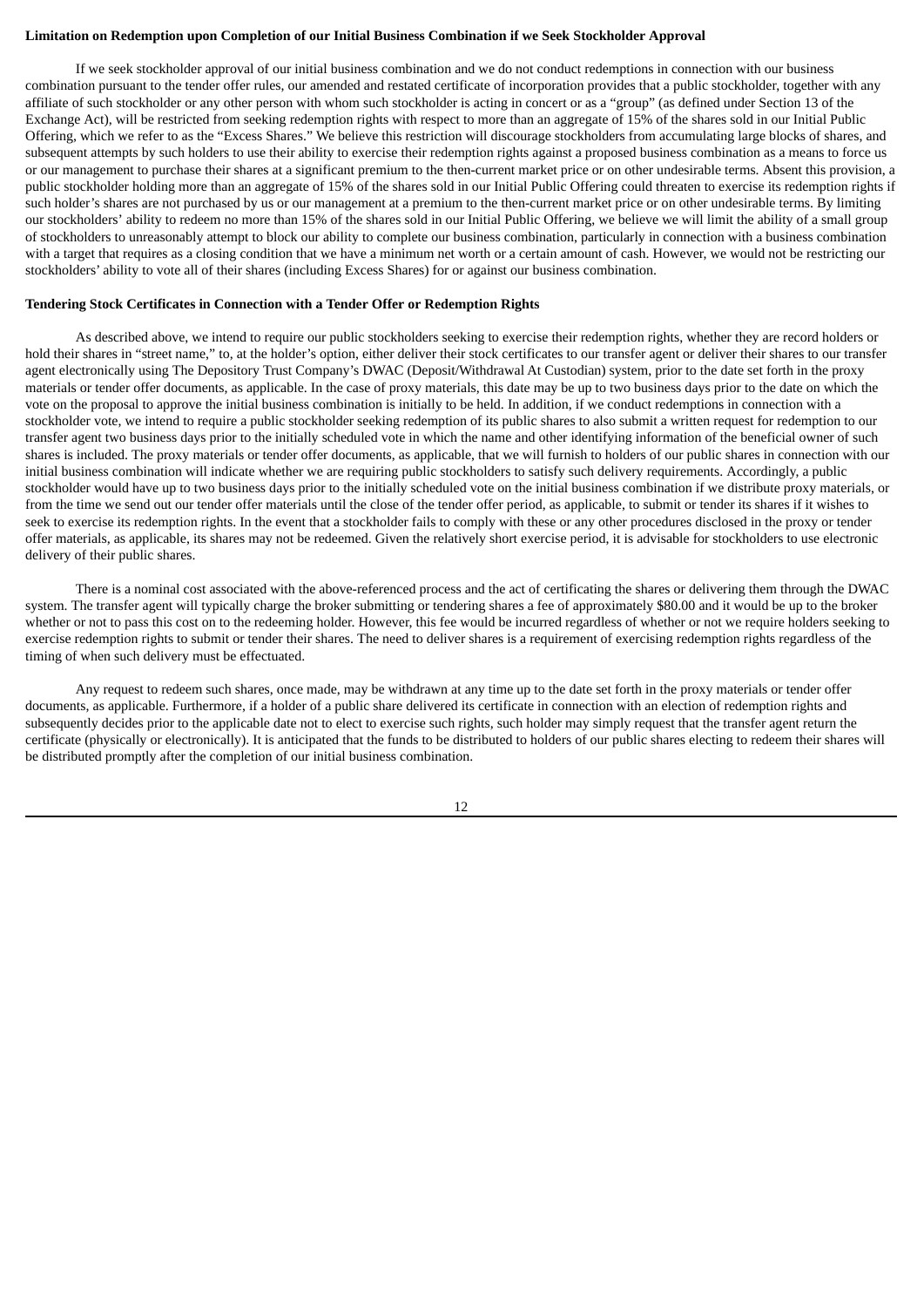If our initial business combination is not approved or completed for any reason, then our public stockholders who elected to exercise their redemption rights would not be entitled to redeem their shares for the applicable pro rata share of the trust account. In such case, we will promptly return any certificates delivered by public holders who elected to redeem their shares.

If our initial proposed initial business combination is not completed, we may continue to try to complete an initial business combination with a different target until 18 months from the closing of our Initial Public Offering.

#### **Redemption of Public Shares and Liquidation if no Initial Business Combination**

Our sponsor, executive officers and directors have agreed that we will have only 18 months from the closing of our Initial Public Offering to complete our initial business combination. If we are unable to complete our business combination within such 18-month period, we will: (i) cease all operations except for the purpose of winding up; (ii) as promptly as reasonably possible but not more than ten business days thereafter, redeem the public shares, at a per-share price, payable in cash, equal to the aggregate amount then on deposit in the trust account including interest earned on the funds held in the trust account and not previously released to us to pay our franchise and income taxes (less up to \$100,000 of interest to pay dissolution expenses), divided by the number of then outstanding public shares, which redemption will completely extinguish public stockholders' rights as stockholders (including the right to receive further liquidating distributions, if any), subject to applicable law; and (iii) as promptly as reasonably possible following such redemption, subject to the approval of our remaining stockholders and our board of directors, dissolve and liquidate, subject in each case to our obligations under Delaware law to provide for claims of creditors and the requirements of other applicable law. There will be no redemption rights or liquidating distributions with respect to our warrants, which will expire worthless if we fail to complete our business combination within the 18-month time period.

Our sponsor, officers and directors have entered into a letter agreement with us, pursuant to which they have waived their rights to liquidating distributions from the trust account with respect to any founder shares held by them if we fail to complete our initial business combination within 18 months from the closing of our Initial Public Offering. However, if our initial stockholders acquire public shares in or after our Initial Public Offering, they will be entitled to liquidating distributions from the trust account with respect to such public shares if we fail to complete our initial business combination within the allotted 18-month time period.

Our sponsor, executive officers and directors have agreed, pursuant to a written agreement with us, that they will not propose any amendment to our amended and restated certificate of incorporation that would modify the substance or timing of our obligation to provide holders of our Class A common stock the right to have their shares redeemed in connection with our initial business combination or to redeem 100% of our public shares if we do not complete our initial business combination within 18 months from the closing of our Initial Public Offering or with respect to any other provision relating to the rights of holders of our Class A common stock unless we provide our public stockholders with the opportunity to redeem their shares of Class A common stock upon approval of any such amendment at a per-share price, payable in cash, equal to the aggregate amount then on deposit in the trust account, including interest (which interest shall be net of taxes payable by us) divided by the number of the then outstanding public shares. However, we may not redeem our public shares in an amount that would cause our net tangible assets to be less than \$5,000,001 upon consummation of our initial business combination.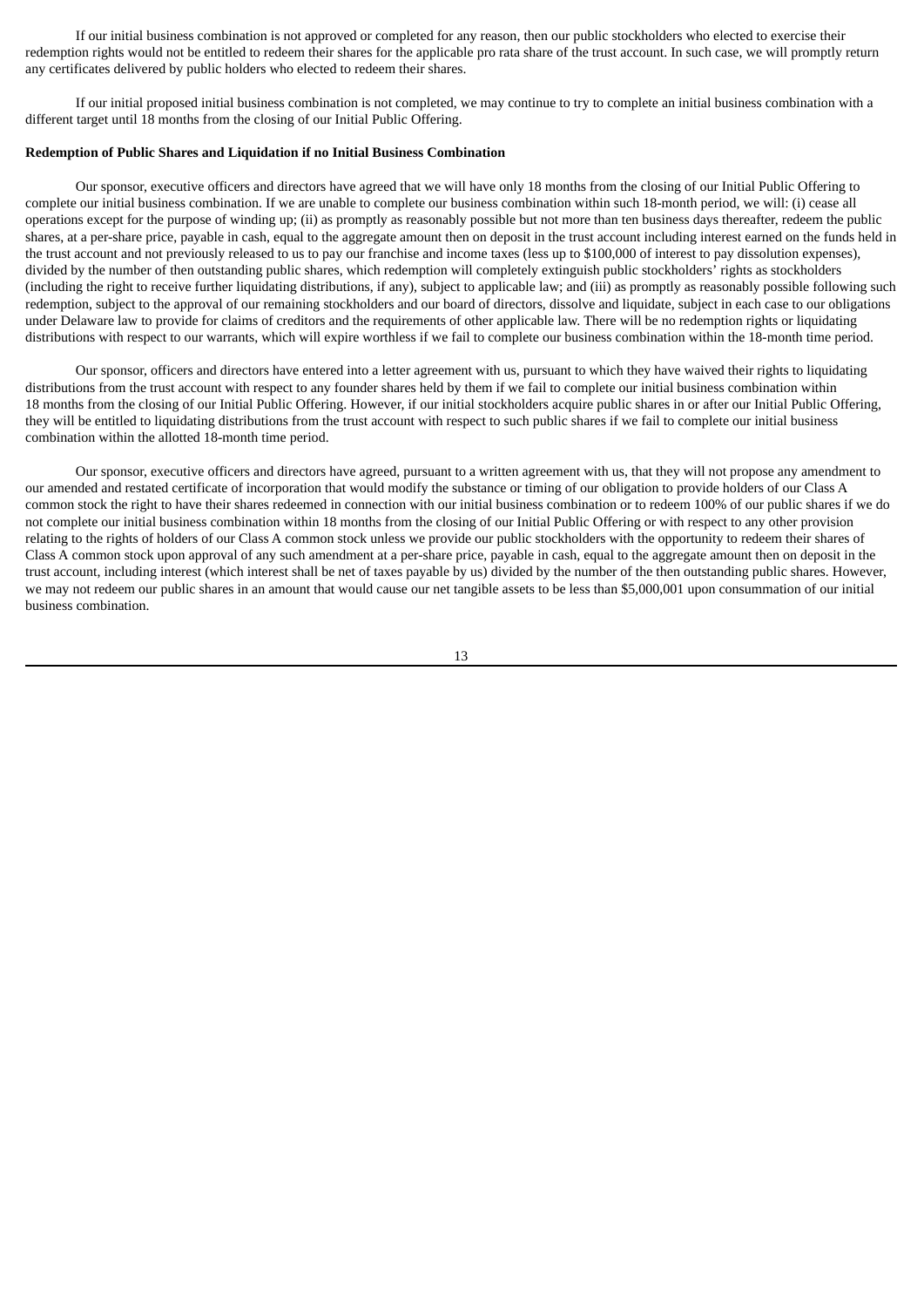We expect that all costs and expenses associated with implementing our plan of dissolution, as well as payments to any creditors, will be funded from amounts remaining out of the proceeds held outside of the trust account (which as of December 31, 2021, was \$905,106), although we cannot assure you that there will be sufficient funds for such purpose. However, if those funds are not sufficient to cover the costs and expenses associated with implementing our plan of dissolution, to the extent that there is any interest accrued in the trust account not required to pay our franchise and income taxes on interest income earned on the trust account balance, we may request the trustee to release to us an additional amount of up to \$100,000 of such accrued interest to pay those costs and expenses.

If we were to expend all of the net proceeds of our Initial Public Offering and the sale of the Private Placement Warrants, other than the proceeds deposited in the trust account, and without taking into account interest, if any, earned on the trust account, the per-share redemption amount received by stockholders upon our dissolution would be approximately \$10.00. The proceeds deposited in the trust account could, however, become subject to the claims of our creditors which would have higher priority than the claims of our public stockholders. We cannot assure you that the actual pershare redemption amount received by stockholders will not be substantially less than \$10.00. Under Section 281(b) of the DGCL, our plan of dissolution must provide for all claims against us to be paid in full or make provision for payments to be made in full, as applicable, if there are sufficient assets. These claims must be paid or provided for before we make any distribution of our remaining assets to our stockholders. While we intend to pay such amounts, if any, we cannot assure you that we will have funds sufficient to pay or provide for all creditors' claims.

Although we will seek to have all vendors, service providers (other than our independent registered public accounting firm), prospective target businesses or other entities with which we do business execute agreements with us waiving any right, title, interest or claim of any kind in or to any monies held in the trust account for the benefit of our public stockholders, there is no guarantee that they will execute such agreements or even if they execute such agreements that they would be prevented from bringing claims against the trust account including but not limited to fraudulent inducement, breach of fiduciary responsibility or other similar claims, as well as claims challenging the enforceability of the waiver, in each case in order to gain an advantage with respect to a claim against our assets, including the funds held in the trust account. If any third party refuses to execute an agreement waiving such claims to the monies held in the trust account, our management will perform an analysis of the alternatives available to it and will only enter into an agreement with a third party that has not executed a waiver if management believes that such third party's engagement would be significantly more beneficial to us than any alternative. Examples of possible instances where we may engage a third party that refuses to execute a waiver include the engagement of a third party consultant whose particular expertise or skills are believed by management to be significantly superior to those of other consultants that would agree to execute a waiver or in cases where management is unable to find a service provider willing to execute a waiver.

In addition, there is no guarantee that such entities will agree to waive any claims they may have in the future as a result of, or arising out of, any negotiations, contracts or agreements with us and will not seek recourse against the trust account for any reason. Our sponsor has agreed that it will be liable to us if and to the extent any claims by a vendor for services rendered or products sold to us, or a prospective target business with which we have discussed entering into a transaction agreement, reduce the amount of funds in the trust account to below (i) \$10.00 per public share or (ii) such lesser amount per public share held in the trust account as of the date of the liquidation of the trust account, due to reductions in value of the trust assets, in each case net of the interest that may be withdrawn to pay our tax obligations, except as to any claims by a third party who executed a waiver of any and all rights to seek access to the trust account and except as to any claims under our indemnity of the underwriters of our Initial Public Offering against certain liabilities, including liabilities under the Securities Act. In the event that an executed waiver is deemed to be unenforceable against a third party, then our sponsor will not be responsible to the extent of any liability for such third party claims. We have not independently verified whether our sponsor has sufficient funds to satisfy its indemnity obligations and believe that our sponsor's only assets are securities of our company. We have not asked our sponsor to reserve for such indemnification obligations. Therefore, we cannot assure you that our sponsor would be able to satisfy those obligations. As a result, if any such claims were successfully made against the trust account, the funds available for our initial business combination and redemptions could be reduced to less than \$10.00 per public share. In such event, we may not be able to complete our initial business combination, and you would receive such lesser amount per share in connection with any redemption of your public shares. None of our officers will indemnify us for claims by third parties including, without limitation, claims by vendors and prospective target businesses.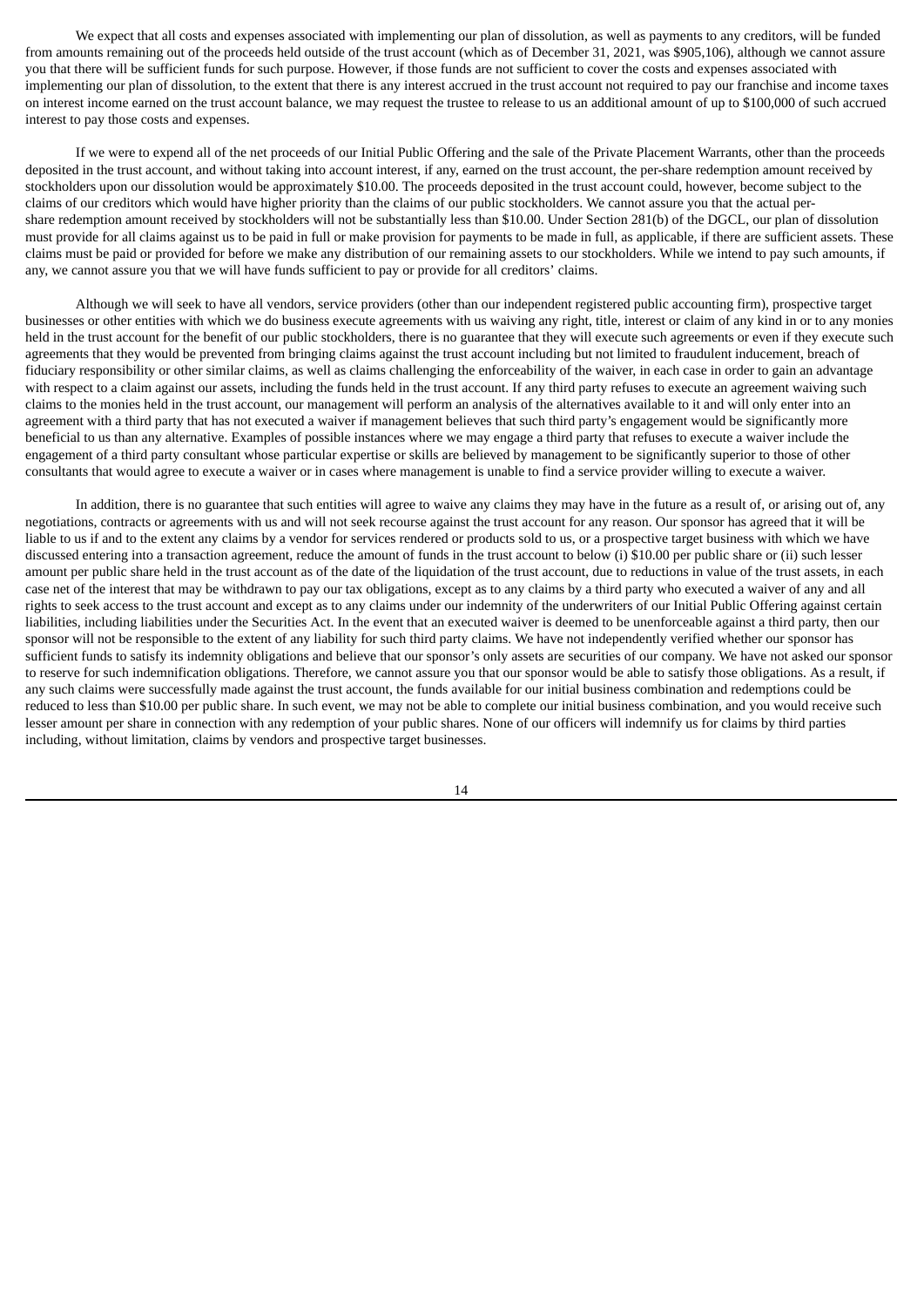In the event that the proceeds in the trust account are reduced below (i) \$10.00 per public share or (ii) such lesser amount per public share held in the trust account as of the date of the liquidation of the trust account, due to reductions in value of the trust assets, in each case net of the amount of interest which may be withdrawn to pay our tax obligations, and our sponsor asserts that it is unable to satisfy its indemnification obligations or that it has no indemnification obligations related to a particular claim, our independent directors would determine whether to take legal action against our sponsor to enforce its indemnification obligations. While we currently expect that our independent directors would take legal action on our behalf against our sponsor to enforce its indemnification obligations to us, it is possible that our independent directors in exercising their business judgment may choose not to do so if, for example, the cost of such legal action is deemed by the independent directors to be too high relative to the amount recoverable or if the independent directors determine that a favorable outcome is not likely. We have not asked our sponsor to reserve for such indemnification obligations and we cannot assure you that our sponsor would be able to satisfy those obligations. Accordingly, we cannot assure you that due to claims of creditors the actual value of the per-share redemption price will not be less than \$10.00 per public share.

We will seek to reduce the possibility that our sponsor will have to indemnify the trust account due to claims of creditors by endeavoring to have all vendors, service providers (other than our independent registered public accounting firm), prospective target businesses or other entities with which we do business execute agreements with us waiving any right, title, interest or claim of any kind in or to monies held in the trust account. Our sponsor will also not be liable as to any claims under our indemnity of the underwriters of our Initial Public Offering against certain liabilities, including liabilities under the Securities Act. In the event that we liquidate and it is subsequently determined that the reserve for claims and liabilities is insufficient, stockholders who received funds from our trust account could be liable for claims made by creditors.

Under the DGCL, stockholders may be held liable for claims by third parties against a corporation to the extent of distributions received by them in a dissolution. The pro rata portion of our trust account distributed to our public stockholders upon the redemption of our public shares in the event we do not complete our business combination within 18 months from the closing of our Initial Public Offering may be considered a liquidating distribution under Delaware law. If the corporation complies with certain procedures set forth in Section 280 of the DGCL intended to ensure that it makes reasonable provision for all claims against it, including a 60-day notice period during which any third-party claims can be brought against the corporation, a 90 day period during which the corporation may reject any claims brought, and an additional 150-day waiting period before any liquidating distributions are made to stockholders, any liability of stockholders with respect to a liquidating distribution is limited to the lesser of such stockholder's pro rata share of the claim or the amount distributed to the stockholder, and any liability of the stockholder would be barred after the third anniversary of the dissolution.

Furthermore, if the pro rata portion of our trust account distributed to our public stockholders upon the redemption of our public shares in the event we do not complete our business combination within 18 months from the closing of our Initial Public Offering, is not considered a liquidating distribution under Delaware law and such redemption distribution is deemed to be unlawful, then pursuant to Section 174 of the DGCL, the statute of limitations for claims of creditors could then be six years after the unlawful redemption distribution, instead of three years, as in the case of a liquidating distribution. If we are unable to complete our business combination within 18 months from the closing of our Initial Public Offering, we will: (i) cease all operations except for the purpose of winding up; (ii) as promptly as reasonably possible but not more than ten business days thereafter, redeem the public shares, at a per-share price, payable in cash, equal to the aggregate amount then on deposit in the trust account including interest earned on the funds held in the trust account and not previously released to us to pay our franchise and income taxes (less up to \$100,000 of interest to pay dissolution expenses), divided by the number of then outstanding public shares, which redemption will completely extinguish public stockholders' rights as stockholders (including the right to receive further liquidating distributions, if any), subject to applicable law; and (iii) as promptly as reasonably possible following such redemption, subject to the approval of our remaining stockholders and our board of directors, dissolve and liquidate, subject in each case to our obligations under Delaware law to provide for claims of creditors and the requirements of other applicable law. Accordingly, it is our intention to redeem our public shares as soon as reasonably possible following our 18<sup>th</sup> month and, therefore, we do not intend to comply with those procedures. As such, our stockholders could potentially be liable for any claims to the extent of distributions received by them (but no more) and any liability of our stockholders may extend well beyond the third anniversary of such date.

Because we will not be complying with Section 280, Section 281(b) of the DGCL requires us to adopt a plan, based on facts known to us at such time that will provide for our payment of all existing and pending claims or claims that may be potentially brought against us within the subsequent 10 years. However, because we are a blank check company, rather than an operating company, and our operations are limited to searching for prospective target businesses to acquire, the only likely claims to arise would be from our vendors (such as lawyers, investment bankers, etc.) or prospective target businesses. As described above, pursuant to the obligation contained in our underwriting agreement, we will seek to have all vendors, service providers (other than our independent registered public accounting firm), prospective target businesses or other entities with which we do business execute agreements with us waiving any right, title, interest or claim of any kind in or to any monies held in the trust account. As a result of this obligation, the claims that could be made against us are significantly limited and the likelihood that any claim that would result in any liability extending to the trust account is remote. Further, our sponsor may be liable only to the extent necessary to ensure that the amounts in the trust account are not reduced below (i) \$10.00 per public share or (ii) such lesser amount per public share held in the trust account as of the date of the liquidation of the trust account, due to reductions in value of the trust assets, in each case net of the amount of interest withdrawn to pay our franchise and income taxes and will not be liable as to any claims under our indemnity of the underwriter of our Initial Public Offering against certain liabilities, including liabilities under the Securities Act. In the event that an executed waiver is deemed to be unenforceable against a third party, our sponsor will not be responsible to the extent of any liability for such third-party claims.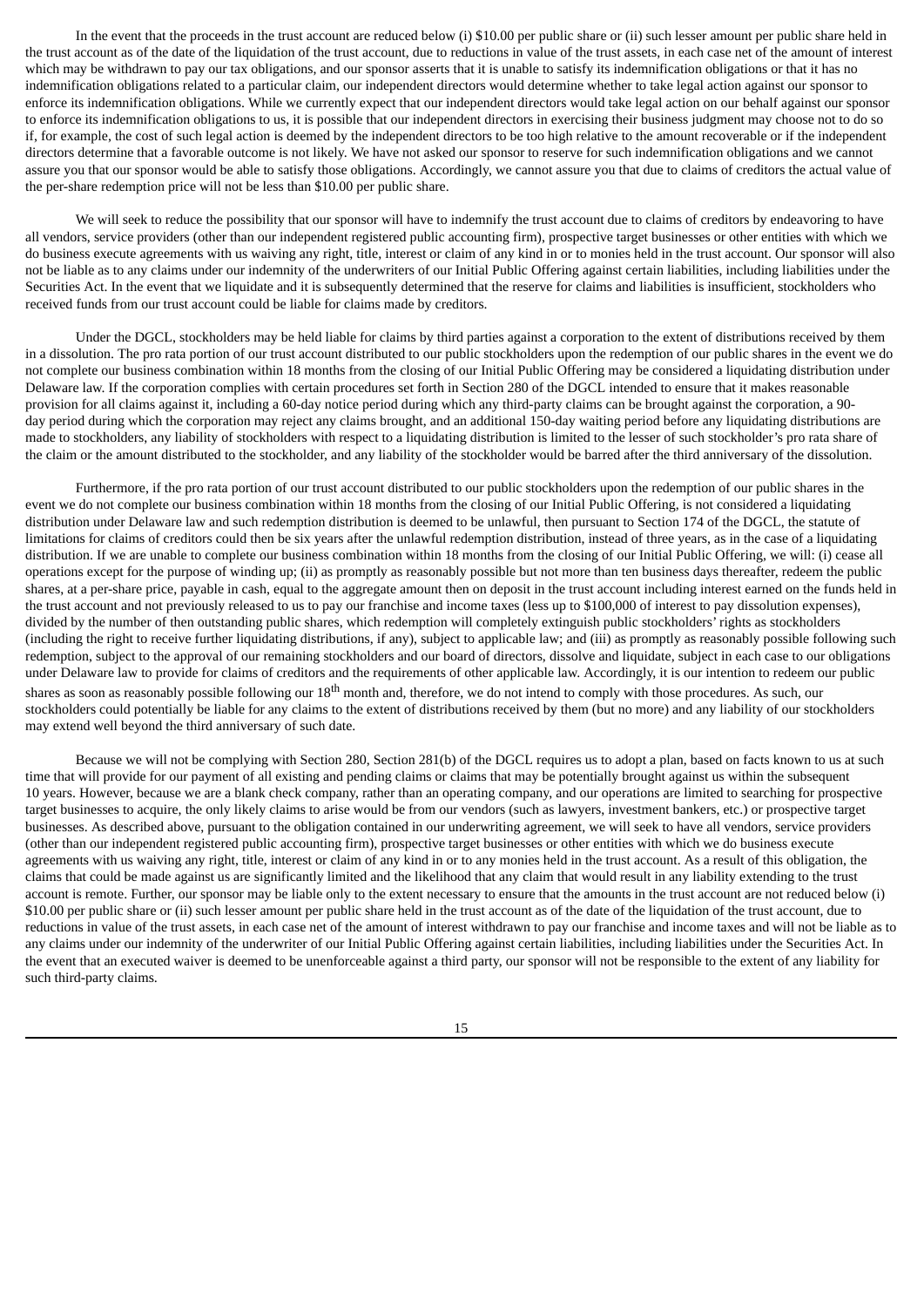If we file a bankruptcy petition or an involuntary bankruptcy petition is filed against us that is not dismissed, the proceeds held in the trust account could be subject to applicable bankruptcy law, and may be included in our bankruptcy estate and subject to the claims of third parties with priority over the claims of our stockholders. To the extent any bankruptcy claims deplete the trust account, we cannot assure you we will be able to return \$10.00 per share to our public stockholders. Additionally, if we file a bankruptcy petition or an involuntary bankruptcy petition is filed against us that is not dismissed, any distributions received by stockholders could be viewed under applicable debtor/creditor and/or bankruptcy laws as either a "preferential transfer" or a "fraudulent conveyance." As a result, a bankruptcy court could seek to recover all amounts received by our stockholders. Furthermore, our board may be viewed as having breached its fiduciary duty to our creditors and/or may have acted in bad faith, and thereby exposing itself and our company to claims of punitive damages, by paying public stockholders from the trust account prior to addressing the claims of creditors. We cannot assure you that claims will not be brought against us for these reasons.

Our public stockholders will be entitled receive funds from the trust account only upon the earliest to occur of: (a) the completion of our initial business combination, (b) the redemption of any public shares properly tendered in connection with a stockholder vote to amend our amended and restated certificate of incorporation (i) to modify the substance or timing of our obligation to provide holders of our Class A common stock the right to have their shares redeemed in connection with our initial business combination or to redeem 100% of our public shares if we do not complete our initial business combination within 18 months from the closing of our Initial Public Offering or (ii) with respect to any other provisions relating to the rights of holders of our Class A common stock, and (c) the redemption of our public shares if we have not consummated our business combination within 18 months from the closing of our Initial Public Offering, subject to applicable law. These provisions of our amended and restated certificate of incorporation, like all provisions of our amended and restated certificate of incorporation, may be amended with a stockholder vote.

#### **Competition**

In identifying, evaluating and selecting a target business for our business combination, we encounter intense competition from other entities having a business objective similar to ours, including other blank check companies, private equity groups and leveraged buyout funds, and operating businesses seeking strategic acquisitions. Many of these entities are well established and have extensive experience identifying and effecting business combinations directly or through affiliates. Moreover, many of these competitors possess greater financial, technical, human and other resources than we do. Our ability to acquire larger target businesses will be limited by our available financial resources. This inherent limitation gives others an advantage in pursuing the acquisition of a target business. Furthermore, our obligation to pay cash in connection with our public stockholders who exercise their redemption rights may reduce the resources available to us for our initial business combination and our outstanding warrants, and the future dilution they potentially represent, may not be viewed favorably by certain target businesses. Either of these factors may place us at a competitive disadvantage in successfully negotiating an initial business combination.

# **Facilities**

Our executive offices are located at 6 Midland Street, #1726, Quogue, New York 11959, and our telephone number is (631) 553-2164. Our executive offices are provided to us by an affiliate of our sponsor. Commencing on June 29, 2021, we have agreed to pay our sponsor or one or more of its affiliates a total of \$20,000 per month for office space and administrative and support services. We consider our current office space adequate for our current operations.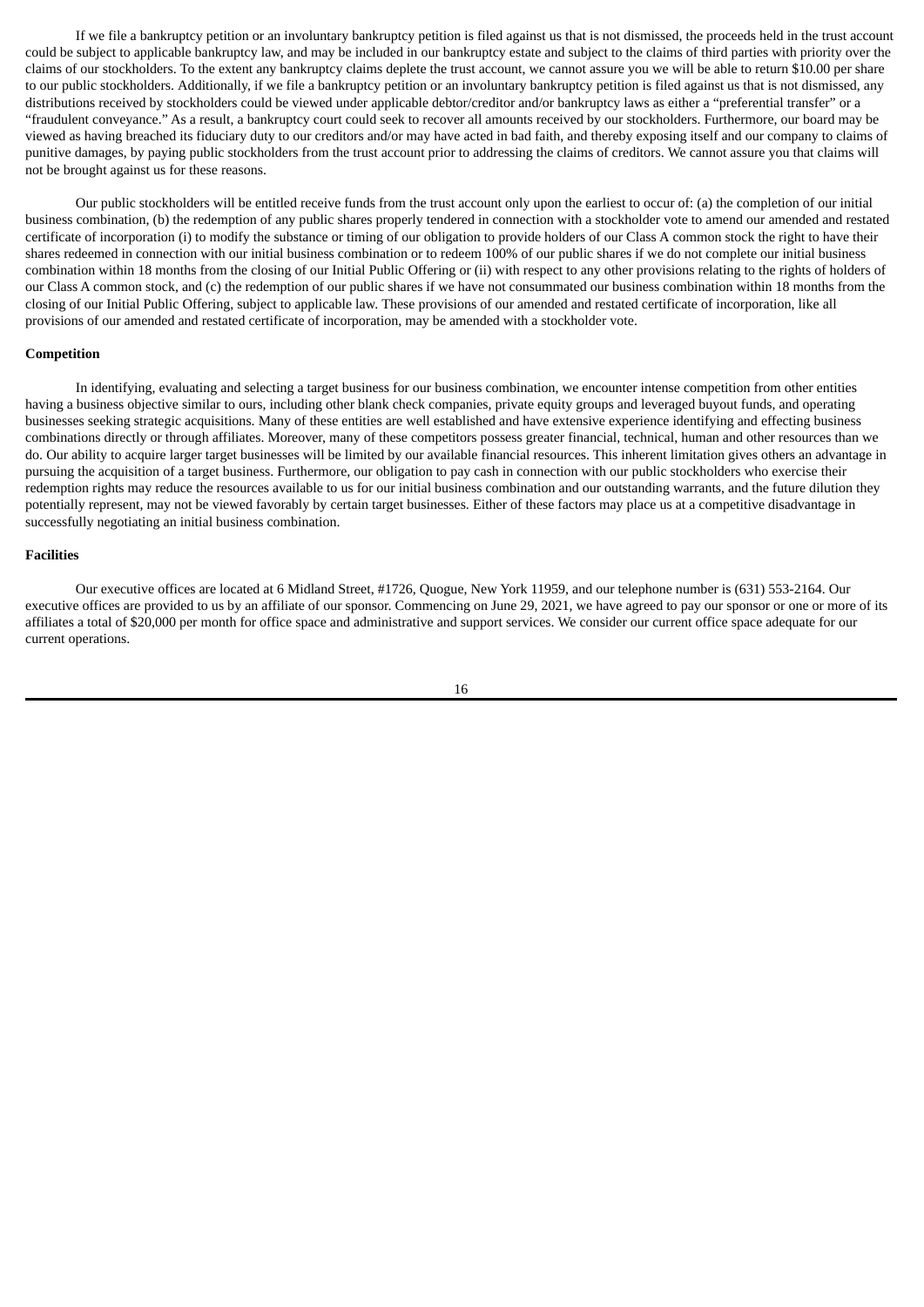### **Employees**

We currently have six officers. Members of our management team are not obligated to devote any specific number of hours to our matters but they intend to devote as much of their time as they deem necessary to our affairs until we have completed our initial business combination.

The amount of time that any such person will devote in any time period will vary based on whether a target business has been selected for our initial business combination and the current stage of the business combination process.

### **Periodic Reporting and Financial Information**

We have registered our Units, Class A common stock and warrants under the Exchange Act and have reporting obligations, including the requirement that we file annual, quarterly and current reports with the SEC. In accordance with the requirements of the Exchange Act, our annual reports will contain financial statements audited and reported on by our independent registered public accounting firm.

We will provide stockholders with audited financial statements of the prospective target business as part of the tender offer materials or proxy solicitation materials sent to stockholders to assist them in assessing the target business. In all likelihood, these financial statements will need to be prepared in accordance with GAAP or IFRS, depending on the circumstances and the historical financial statements may be required to be audited in accordance with the standards of the PCAOB. These financial statement requirements may limit the pool of potential target businesses we may conduct an initial business combination with because some targets may be unable to provide such financial statements in time for us to disclose such financial statements in accordance with federal proxy rules and complete our initial business combination within the prescribed time frame. We cannot assure you that any particular target business identified by us as a potential acquisition candidate will have financial statements prepared in accordance with such requirements or that the potential target business will be able to prepare its financial statements in accordance with such requirements. To the extent that this requirement cannot be met, we may not be able to acquire the proposed target business. While this may limit the pool of potential acquisition candidates, we do not believe that this limitation will be material.

We will be required to evaluate our internal controls over financial reporting procedures for the fiscal year ending December 31, 2022 as required by the Sarbanes-Oxley Act. Only in the event we are deemed to be a large accelerated filer or an accelerated filer, and no longer qualify as an emerging growth company, will we be required to have our internal control over financial reporting procedures audited. A target company may not be in compliance with the provisions of the Sarbanes-Oxley Act regarding adequacy of their internal controls over financial reporting. The development of the internal controls of any such entity to achieve compliance with the Sarbanes-Oxley Act may increase the time and costs necessary to complete any such acquisition.

We will remain an emerging growth company until the earlier of (1) the last day of the fiscal year (a) following the fifth anniversary of the completion of our Initial Public Offering, (b) in which we have total annual gross revenue of at least \$1.07 billion, or (c) in which we are deemed to be a large accelerated filer, which means the market value of our Class A common stock that is held by non-affiliates equaled or exceeded \$700 million as of the prior June 30<sup>th</sup>, and (2) the date on which we have issued more than \$1.0 billion in non-convertible debt securities during the prior three-year period.

Additionally, we are a "smaller reporting company" as defined in Item  $10(f)(1)$  of Regulation S-K. Smaller reporting companies may take advantage of certain reduced disclosure obligations, including, among other things, providing only two years of audited financial statements. We will remain a smaller reporting company until the last day of the fiscal year in which (1) the market value of our shares of common stock held by nonaffiliates equaled or exceeded \$250 million as of the prior June 30<sup>th</sup>, or (2) our annual revenues equaled or exceeded \$100 million during such completed fiscal year and the market value of our shares of common stock held by non-affiliates equaled or exceeded \$700 million as of the prior June 30<sup>th</sup>.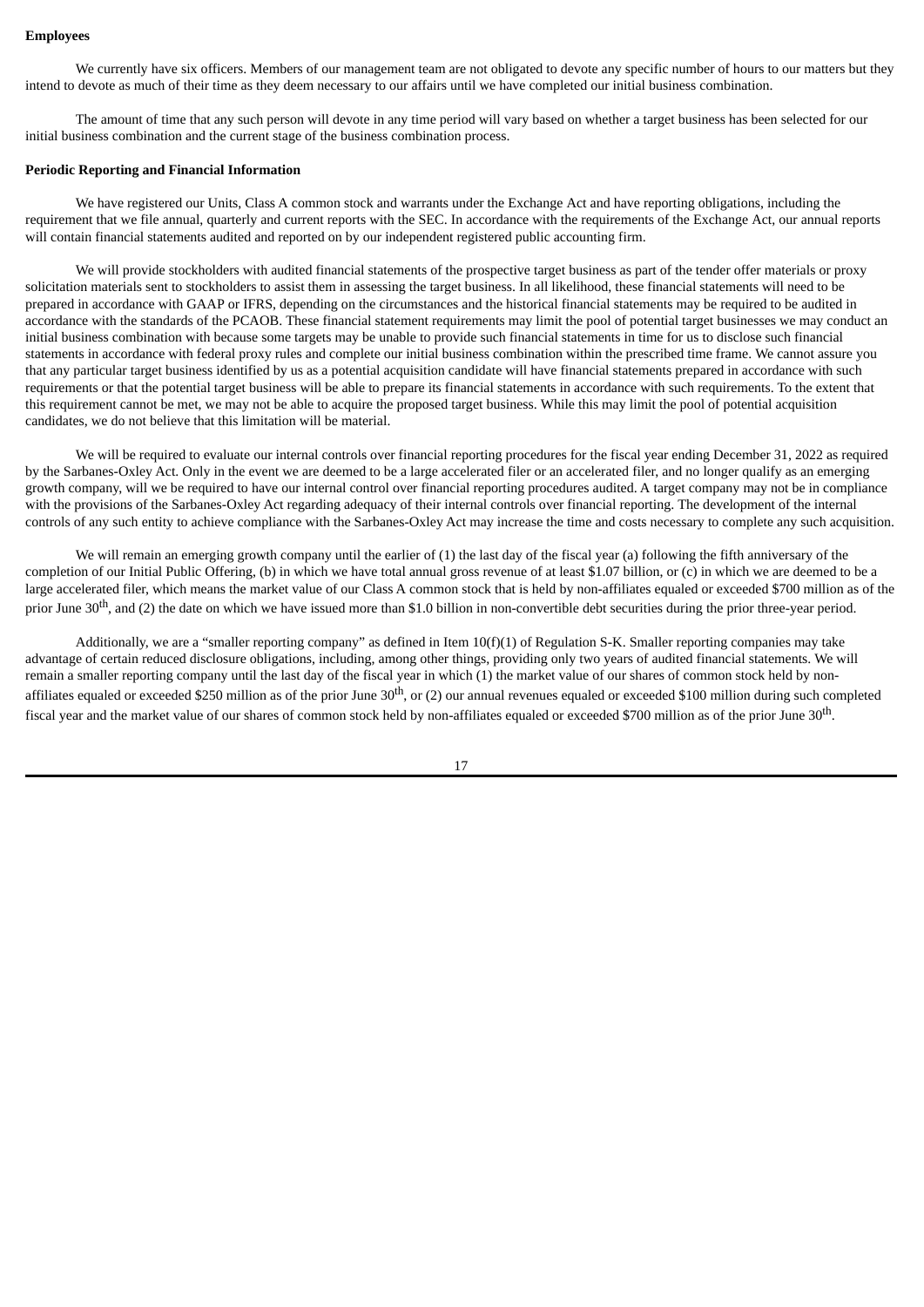#### <span id="page-23-0"></span>**ITEM 1A. RISK FACTORS**

An investment in our securities involves a high degree of risk. You should consider carefully all of the risks described below, together with the other information contained in this Report and the final prospectus related to our Initial Public Offering, before making a decision to invest in our securities. If any of the following events occur, our business, financial condition and operating results may be materially adversely affected. In that event, the trading price of our securities could decline, and you could lose all or part of your investment.

### Risks Relating to our Search for. Consummation of, or Inability to Consummate, a Business Combination and Post-Business Combination Risks

#### Our public stockholders may not be afforded an opportunity to vote on our proposed business combination, which means we may complete our initial *business combination even though a majority of our public stockholders do not support such a combination.*

We may choose not to hold a stockholder vote to approve our initial business combination unless the business combination would require stockholder approval under applicable law or stock exchange listing requirements or if we decide to hold a stockholder vote for business or other legal reasons. Except as required by law, the decision as to whether we will seek stockholder approval of a proposed business combination or will allow stockholders to sell their shares to us in a tender offer will be made by us, solely in our discretion, and will be based on a variety of factors, such as the timing of the transaction and whether the terms of the transaction would otherwise require us to seek stockholder approval. Accordingly, we may complete our initial business combination even if holders of a majority of our public shares do not approve of the business combination we complete.

# If we seek stockholder approval of our initial business combination, our initial stockholders have agreed to vote in favor of such initial business *combination, regardless of how our public stockholders vote.*

Our initial stockholders have agreed to vote their founder shares, as well as any public shares purchased during or after our Initial Public Offering, in favor of our initial business combination. As a result, in addition to our initial stockholders' founder shares, we would need 8,311,780, or 37.5%, of the 22,164,744 public shares sold in our Initial Public Offering (including the partial exercise by the underwriters of their over-allotment option) to be voted in favor of a transaction (assuming all outstanding shares are voted) in order to have our initial business combination approved. As of December 31, 2021, our initial stockholders own shares representing 20% of our outstanding shares of common stock. Accordingly, if we seek stockholder approval of our initial business combination, it is more likely that the necessary stockholder approval will be received than would be the case if our initial stockholders agreed to vote their founder shares in accordance with the majority of the votes cast by our public stockholders.

# Your only opportunity to affect the investment decision regarding a potential business combination will be limited to the exercise of your right to *redeem your shares from us for cash, unless we seek stockholder approval of the business combination.*

At the time of your investment in us, you will not be provided with an opportunity to evaluate the specific merits or risks of one or more target businesses. Since our board of directors may complete a business combination without seeking stockholder approval, public stockholders may not have the right or opportunity to vote on the business combination, unless we seek such stockholder vote. Accordingly, if we do not seek stockholder approval, your only opportunity to affect the investment decision regarding a potential business combination may be limited to exercising your redemption rights within the period of time (which will be at least 20 business days) set forth in our tender offer documents mailed to our public stockholders in which we describe our initial business combination.

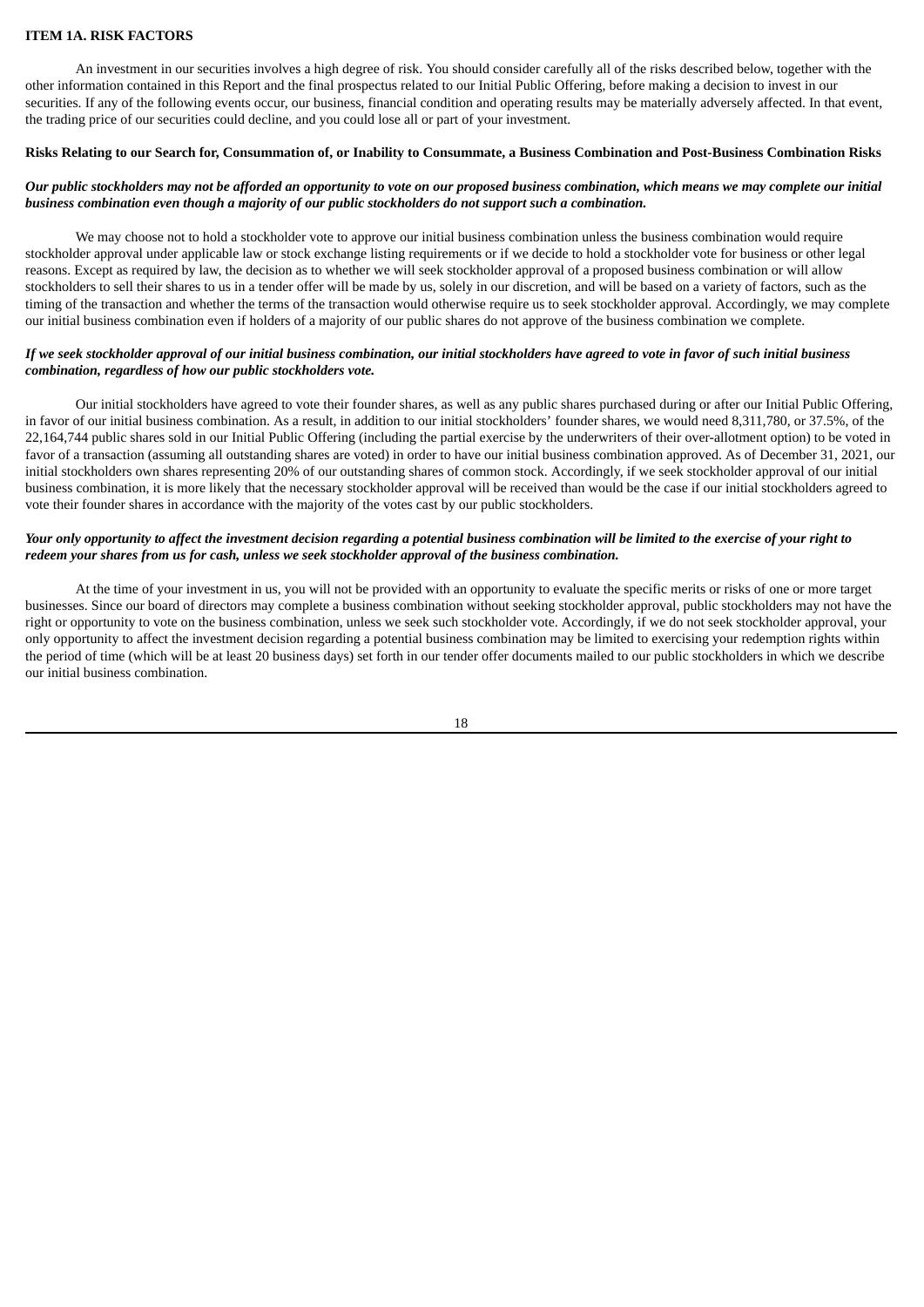# The ability of our public stockholders to redeem their shares for cash may make our financial condition unattractive to potential business combination *targets, which may make it difficult for us to enter into a business combination with a target.*

We may seek to enter into a business combination transaction agreement with a prospective target that requires as a closing condition that we have a minimum net worth or a certain amount of cash. If too many public stockholders exercise their redemption rights, we would not be able to meet such closing condition and, as a result, would not be able to proceed with the business combination. Furthermore, in no event will we redeem our public shares in an amount that would cause our net tangible assets to be less than \$5,000,001. Consequently, if accepting all properly submitted redemption requests would cause our net tangible assets to be less than \$5,000,001 upon consummation of our initial business combination or such greater amount necessary to satisfy a closing condition as described above, we would not proceed with such redemption and the related business combination and may instead search for an alternate business combination. Prospective targets will be aware of these risks and, thus, may be reluctant to enter into a business combination transaction with us.

# The ability of our public stockholders to exercise redemption rights with respect to a large number of our shares may not allow us to complete the most *desirable business combination or optimize our capital structure.*

At the time we enter into an agreement for our initial business combination, we will not know how many stockholders may exercise their redemption rights, and therefore will need to structure the transaction based on our expectations as to the number of shares that will be submitted for redemption. If our initial business combination agreement requires us to use a portion of the cash in the trust account to pay the purchase price, or requires us to have a minimum amount of cash at closing, we will need to reserve a portion of the cash in the trust account to meet such requirements, or arrange for third party financing. In addition, if a larger number of shares are submitted for redemption than we initially expected, we may need to restructure the transaction to reserve a greater portion of the cash in the trust account or arrange for third party financing. Raising additional third party financing may involve dilutive equity issuances or the incurrence of indebtedness at higher than desirable levels. The above considerations may limit our ability to complete the most desirable business combination available to us or optimize our capital structure. The amount of the deferred underwriting commissions payable to the underwriters will not be adjusted for any shares that are redeemed in connection with a business combination. The per-share amount we will distribute to stockholders who properly exercise their redemption rights will not be reduced by the deferred underwriting commission and after such redemptions, the per-share value of shares held by non-redeeming stockholders will reflect our obligation to pay the deferred underwriting commissions.

# The ability of our public stockholders to exercise redemption rights with respect to a large number of our shares could increase the probability that our initial business combination would not be consummated and that you would have to wait for liquidation in order to redeem your stock.

If our initial business combination agreement requires us to use a portion of the cash in the trust account to pay the purchase price, or requires us to have a minimum amount of cash at closing, the probability that our initial business combination would not be consummated is increased. If our initial business combination is unsuccessful, you would not receive your pro rata portion of the trust account until we liquidate the trust account. If you are in need of immediate liquidity, you could attempt to sell your stock in the open market; however, at such time our stock may trade at a discount to the pro rata amount per share in the trust account.

In either situation, you may suffer a material loss on your investment or lose the benefit of funds expected in connection with our redemption until we liquidate or you are able to sell your stock in the open market.

# The requirement that we complete our initial business combination within the prescribed time frame may give potential target businesses leverage over us in negotiating a business combination and may decrease our ability to conduct due diligence on potential business combination targets as we approach our dissolution deadline, which could undermine our ability to complete our initial business combination on terms that would produce value *for our stockholders.*

Any potential target business with which we enter into negotiations concerning a business combination will be aware that we must complete our initial business combination within 18 months from the closing of our Initial Public Offering. Consequently, such target business may obtain leverage over us in negotiating a business combination, knowing that if we do not complete our initial business combination with that particular target business, we may be unable to complete our initial business combination with any target business. This risk will increase as we get closer to the timeframe described above. In addition, we may have limited time to conduct due diligence and may enter into our initial business combination on terms that we would have rejected upon a more comprehensive investigation.

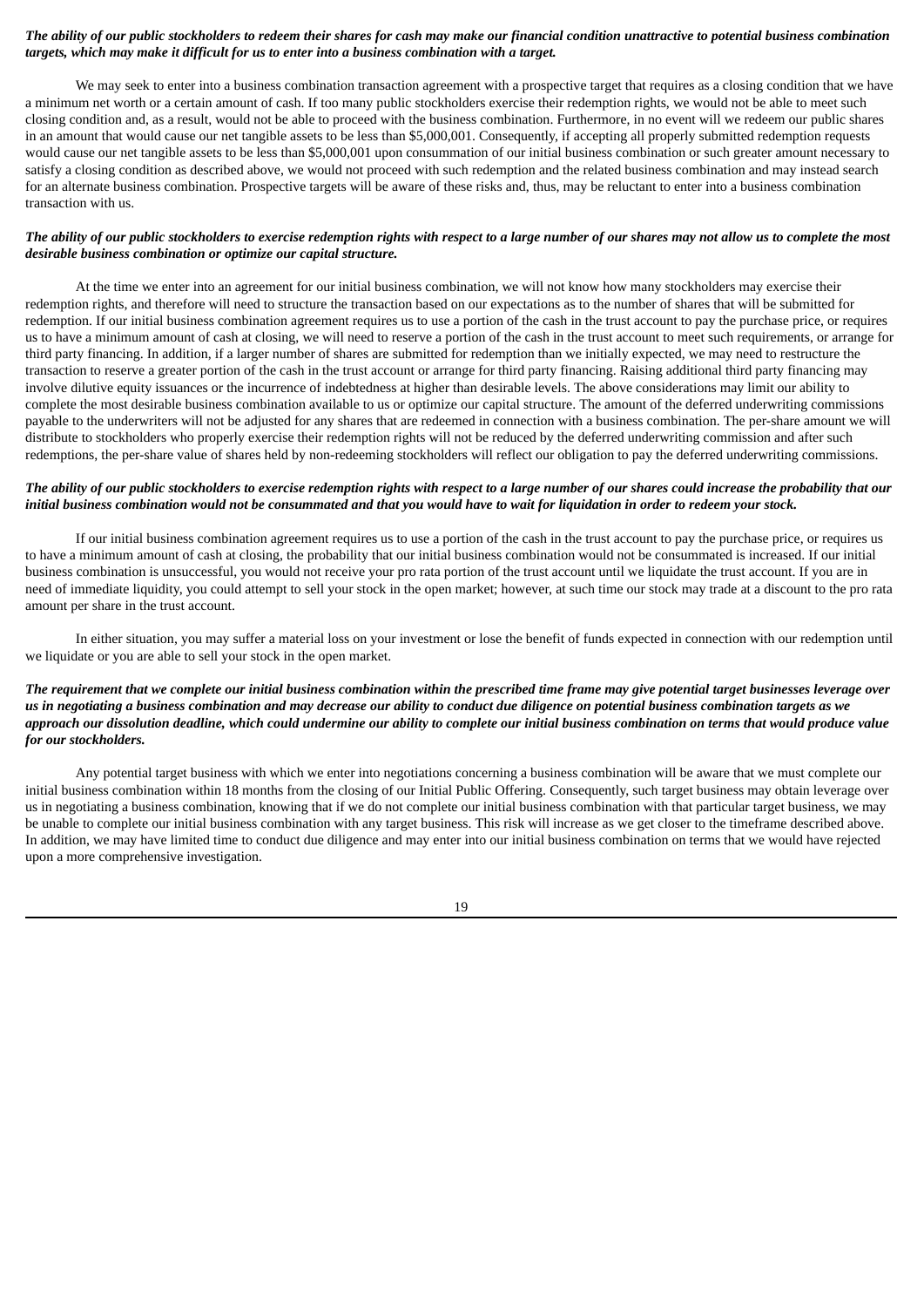# Our search for a business combination, and any target business with which we ultimately consummate a business combination, may be materially *adversely affected by the recent coronavirus (COVID-19) outbreak and the status of debt and equity markets.*

In December 2019, a novel strain of coronavirus was reported to have surfaced in Wuhan, China, which has and is continuing to spread throughout the world, including the United States. On January 30, 2020, the World Health Organization declared the outbreak of the coronavirus disease ("COVID-19") a "Public Health Emergency of International Concern." On January 31, 2020, U.S. Health and Human Services Secretary Alex M. Azar II declared a public health emergency for the United States to aid the U.S. healthcare community in responding to COVID-19, and on March 11, 2020 the World Health Organization characterized the outbreak as a "pandemic". The COVID-19 outbreak has and a significant outbreak of other infectious diseases could result in a widespread health crisis that could adversely affect the economies and financial markets worldwide, and the business of any potential target business with which we consummate a business combination could be materially and adversely affected. Furthermore, we may be unable to complete a business combination if continued concerns relating to COVID-19 continue to restrict travel, limit the ability to have meetings with potential investors or the target company's personnel, vendors and services providers are unavailable to negotiate and consummate a transaction in a timely manner. The extent to which COVID-19 impacts our search for a business combination will depend on future developments, which are highly uncertain and cannot be predicted, including new information which may emerge concerning the severity of COVID-19 and the actions to contain COVID-19 or treat its impact, among others. If the disruptions posed by COVID-19 or other matters of global concern continue for an extensive period of time, our ability to consummate a business combination, or the operations of a target business with which we ultimately consummate a business combination, may be materially adversely affected. In addition, our ability to consummate a transaction may be dependent on the ability to raise equity and debt financing which may be impacted by COVID-19 and other events, including as a result of increased market volatility, decreased market liquidity and third-party financing being unavailable on terms acceptable to us or at all.

#### We may not be able to complete our initial business combination within the prescribed time frame, in which case we would cease all operations except for the purpose of winding up and we would redeem our public shares and liquidate, in which case our public stockholders may only receive \$10.00 per *share, or less than such amount in certain circumstances, and our warrants will expire worthless.*

Our sponsor, executive officers and directors have agreed that we must complete our initial business combination within 18 months from the closing of our Initial Public Offering. We may not be able to find a suitable target business and complete our initial business combination within such time period. Our ability to complete our initial business combination may be negatively impacted by general market conditions, volatility in the capital and debt markets and the other risks described herein.

If we have not completed our initial business combination within 18 months from the closing of our Initial Public Offering, we will: (i) cease all operations except for the purpose of winding up; (ii) as promptly as reasonably possible but not more than ten business days thereafter, redeem the public shares, at a per-share price, payable in cash, equal to the aggregate amount then on deposit in the trust account including interest earned on the funds held in the trust account and not previously released to us to pay our franchise and income taxes (less up to \$100,000 of interest to pay dissolution expenses), divided by the number of then outstanding public shares, which redemption will completely extinguish public stockholders' rights as stockholders (including the right to receive further liquidating distributions, if any), subject to applicable law; and (iii) as promptly as reasonably possible following such redemption, subject to the approval of our remaining stockholders and our board of directors, dissolve and liquidate, subject in each case to our obligations under Delaware law to provide for claims of creditors and the requirements of other applicable law. In such case, our public stockholders may only receive \$10.00 per share, and our warrants will expire worthless. In certain circumstances, our public stockholders may receive less than \$10.00 per share on the redemption of their shares. See "— If third parties bring claims against us, the proceeds held in the trust account could be reduced and the pershare redemption amount received by stockholders may be less than \$10.00 per share" and other risk factors herein.

If we are unable to complete an initial business combination within the 18-month period, we may seek an amendment to our amended and restated certificate of incorporation to extend the period of time we have to complete an initial business combination beyond 18 months. Our amended and restated certificate of incorporation requires that such an amendment be approved by holders of 60% of our outstanding common stock.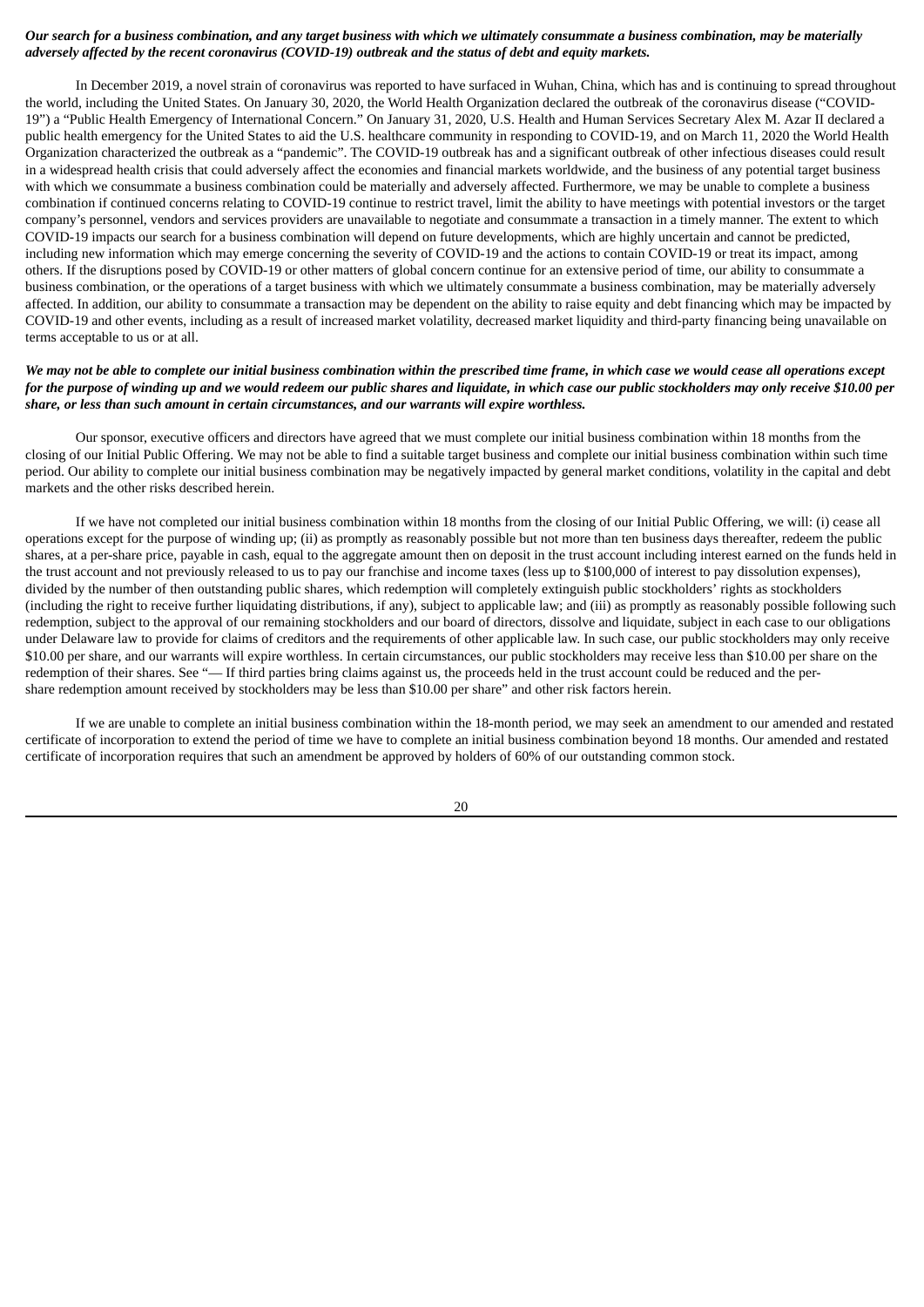#### If we seek stockholder approval of our initial business combination, our sponsor, directors, officers, advisors and their affiliates may elect to purchase shares from public stockholders, which may influence a vote on a proposed business combination and reduce the public "float" of our Class A common *stock.*

If we seek stockholder approval of our initial business combination and we do not conduct redemptions in connection with our business combination pursuant to the tender offer rules, our sponsor, directors, officers, advisors or their affiliates may purchase shares in privately negotiated transactions or in the open market either prior to or following the completion of our initial business combination, although they are under no obligation to do so. Such a purchase may include a contractual acknowledgement that such stockholder, although still the record holder of our shares is no longer the beneficial owner thereof and therefore agrees not to exercise its redemption rights. In the event that our sponsor, directors, officers, advisors or their affiliates purchase shares in privately negotiated transactions from public stockholders who have already elected to exercise their redemption rights, such selling stockholders would be required to revoke their prior elections to redeem their shares. The purpose of any such transaction could be to (1) vote in favor of the business combination and thereby increase the likelihood of obtaining stockholder approval of the business combination or (2) satisfy a closing condition in an agreement with a target that requires us to have a minimum net worth or a certain amount of cash at the closing of our initial business combination, where it appears that such requirement would otherwise not be met. Any such purchases of our securities may result in the completion of our initial business combination that may not otherwise have been possible. In addition, if such purchases are made, the public "float" of our Class A common stock may be reduced and the number of beneficial holders of our securities may be reduced, which may make it difficult to maintain or obtain the quotation, listing or trading of our securities on a national securities exchange. Any such purchases will be reported pursuant to Section 13 and Section 16 of the Exchange Act to the extent such purchasers are subject to such reporting requirements.

# If a stockholder fails to receive notice of our offer to redeem our public shares in connection with our business combination, or fails to comply with the *procedures for tendering its shares, such shares may not be redeemed.*

We will comply with the tender offer rules or proxy rules, as applicable, when conducting redemptions in connection with our business combination. Despite our compliance with these rules, if a stockholder fails to receive our tender offer or proxy materials, as applicable, such stockholder may not become aware of the opportunity to redeem its shares. In addition, the proxy solicitation or tender offer materials, as applicable, that we will furnish to holders of our public shares in connection with our initial business combination will indicate the applicable delivery requirements, which will include the requirement that a beneficial holder must identify itself in order to validly redeem its shares. For example, we may require our public stockholders seeking to exercise their redemption rights, whether they are record holders or hold their shares in "street name," to either tender their certificates to our transfer agent prior to the date set forth in the tender offer documents or proxy materials mailed to such holders, or up to two business days prior to the initially scheduled vote on the proposal to approve the business combination in the event we distribute proxy materials, or to deliver their shares to the transfer agent electronically. In the event that a stockholder fails to comply with these or any other procedures, its shares may not be redeemed.

# Because of our limited resources and the significant competition for business combination opportunities, it may be more difficult for us to complete our initial business combination. If we are unable to complete our initial business combination, our public stockholders may receive only approximately \$10.00 per share on our redemption of our public shares, or less than such amount in certain circumstances, and our warrants will expire worthless.

We expect to encounter intense competition from other entities having a business objective similar to ours, including private investors (which may be individuals or investment partnerships), other blank check companies and other entities, domestic and international, competing for the types of businesses we intend to acquire. Many of these individuals and entities are well-established and have extensive experience in identifying and effecting, directly or indirectly, acquisitions of companies operating in or providing services to various industries. Many of these competitors possess greater technical, human and other resources or more local industry knowledge than we do and our financial resources will be relatively limited when contrasted with those of many of these competitors. While we believe there are numerous target businesses we could potentially acquire with the net proceeds of our Initial Public Offering and the sale of the Private Placement Warrants, our ability to compete with respect to the acquisition of certain target businesses that are sizable will be limited by our available financial resources. This inherent competitive limitation gives others an advantage in pursuing the acquisition of certain target businesses. Furthermore, because we are obligated to pay cash for the shares of Class A common stock which our public stockholders redeem in connection with our initial business combination, target companies will be aware that this may reduce the resources available to us for our initial business combination.

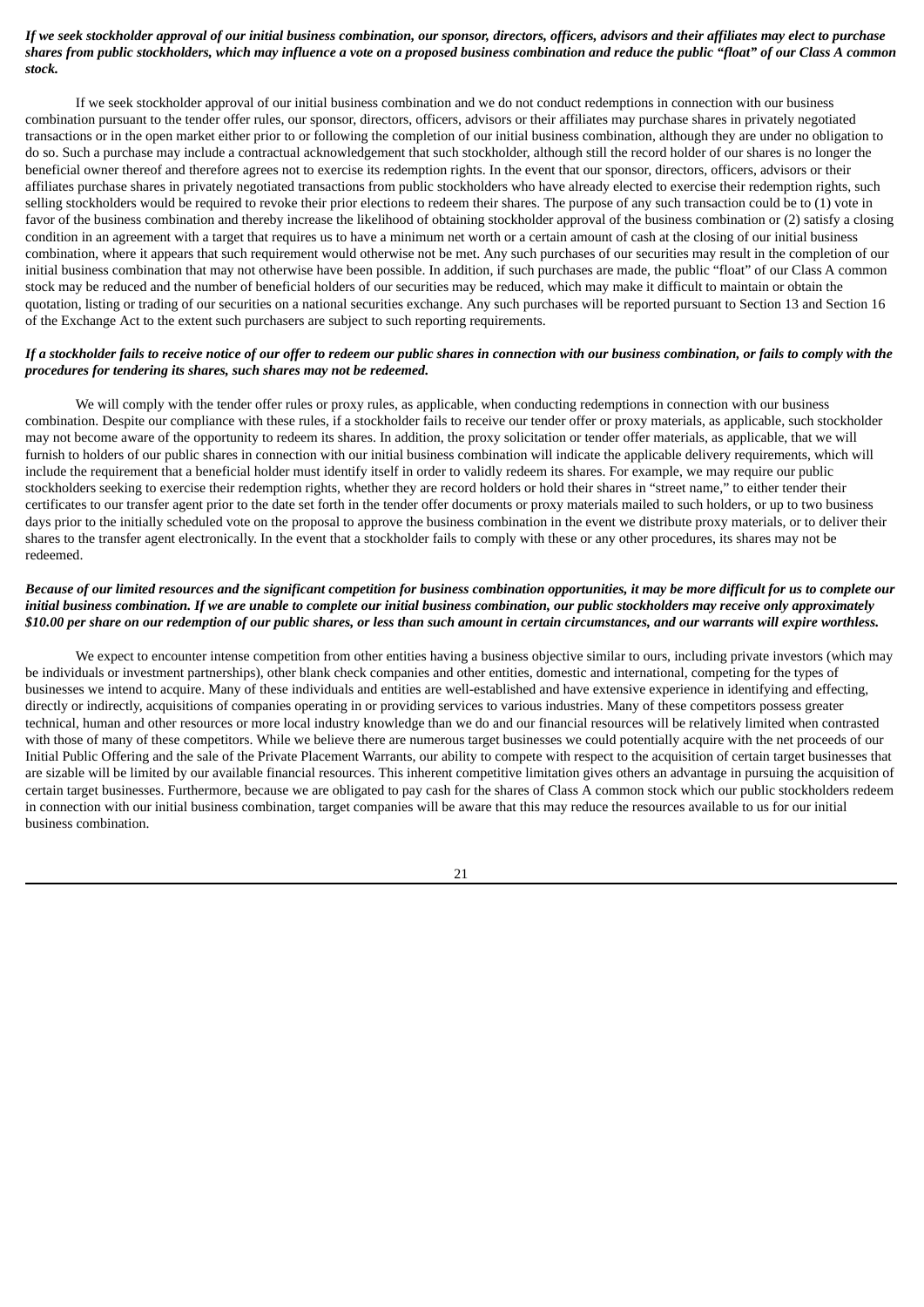This may place us at a competitive disadvantage in successfully negotiating a business combination. If we are unable to complete our initial business combination, our public stockholders may receive only approximately \$10.00 per share on the liquidation of our trust account and our warrants will expire worthless. In certain circumstances, our public stockholders may receive less than \$10.00 per share upon our liquidation. See "- If third parties bring claims against us, the proceeds held in the trust account could be reduced and the per-share redemption amount received by stockholders may be less than \$10.00 per share" and other risk factors below.

# If the net proceeds of our Initial Public Offering and the sale of the Private Placement Warrants not being held in the trust account are insufficient to allow us to operate for at least 18 months from the closing of our Initial Public Offering, we may be unable to complete our initial business combination, in which case our public stockholders may only receive \$10.00 per share, or less than such amount in certain circumstances, and our *warrants will expire worthless.*

The funds available to us outside of the trust account may not be sufficient to allow us to operate for at least 18 months from the closing of our Initial Public Offering, assuming that our initial business combination is not completed during that time. We believe that, as of December 31, 2021, the funds available to us outside of the trust account will be sufficient to allow us to operate for at least 18 months from the closing of our Initial Public Offering; however, we cannot assure you that our estimate is accurate. Of the funds available to us, we could use a portion of the funds available to us to pay fees to consultants to assist us with our search for a target business. We could also use a portion of the funds as a down payment or to fund a "no-shop" provision (a provision in letters of intent designed to keep target businesses from "shopping" around for transactions with other companies on terms more favorable to such target businesses) with respect to a particular proposed business combination, although we do not have any current intention to do so. If we entered into a letter of intent where we paid for the right to receive exclusivity from a target business and were subsequently required to forfeit such funds (whether as a result of our breach or otherwise), we might not have sufficient funds to continue searching for, or conduct due diligence with respect to, a target business. If we are unable to complete our initial business combination, our public stockholders may receive only approximately \$10.00 per share on the liquidation of our trust account and our warrants will expire worthless. In certain circumstances, our public stockholders may receive less than \$10.00 per share upon our liquidation. See "— If third parties bring claims against us, the proceeds held in the trust account could be reduced and the pershare redemption amount received by stockholders may be less than \$10.00 per share" and other risk factors below.

### Changes in the market for directors and officers liability insurance could make it more difficult and more expensive for us to negotiate and complete an *initial business combination.*

In recent months, the market for directors and officers liability insurance for special purpose acquisition companies has changed in ways adverse to us and our management team. Fewer insurance companies are offering quotes for directors and officers liability coverage, the premiums charged for such policies have generally increased and the terms of such policies have generally become less favorable. These trends may continue into the future.

The increased cost and decreased availability of directors and officers liability insurance could make it more difficult and more expensive for us to negotiate an initial business combination. In order to obtain directors and officers liability insurance or modify its coverage as a result of becoming a public company, the post-business combination entity might need to incur greater expense, accept less favorable terms or both. However, any failure to obtain adequate directors and officers liability insurance could have an adverse impact on the post-business combination's ability to attract and retain qualified officers and directors.

In addition, even after we were to complete an initial business combination, our directors and officers could still be subject to potential liability from claims arising from conduct alleged to have occurred prior to the initial business combination. As a result, in order to protect our directors and officers, the post-business combination entity may need to purchase additional insurance with respect to any such claims ("run-off insurance"). The need for run-off insurance would be an added expense for the post-business combination entity, and could interfere with or frustrate our ability to consummate an initial business combination on terms favorable to our investors.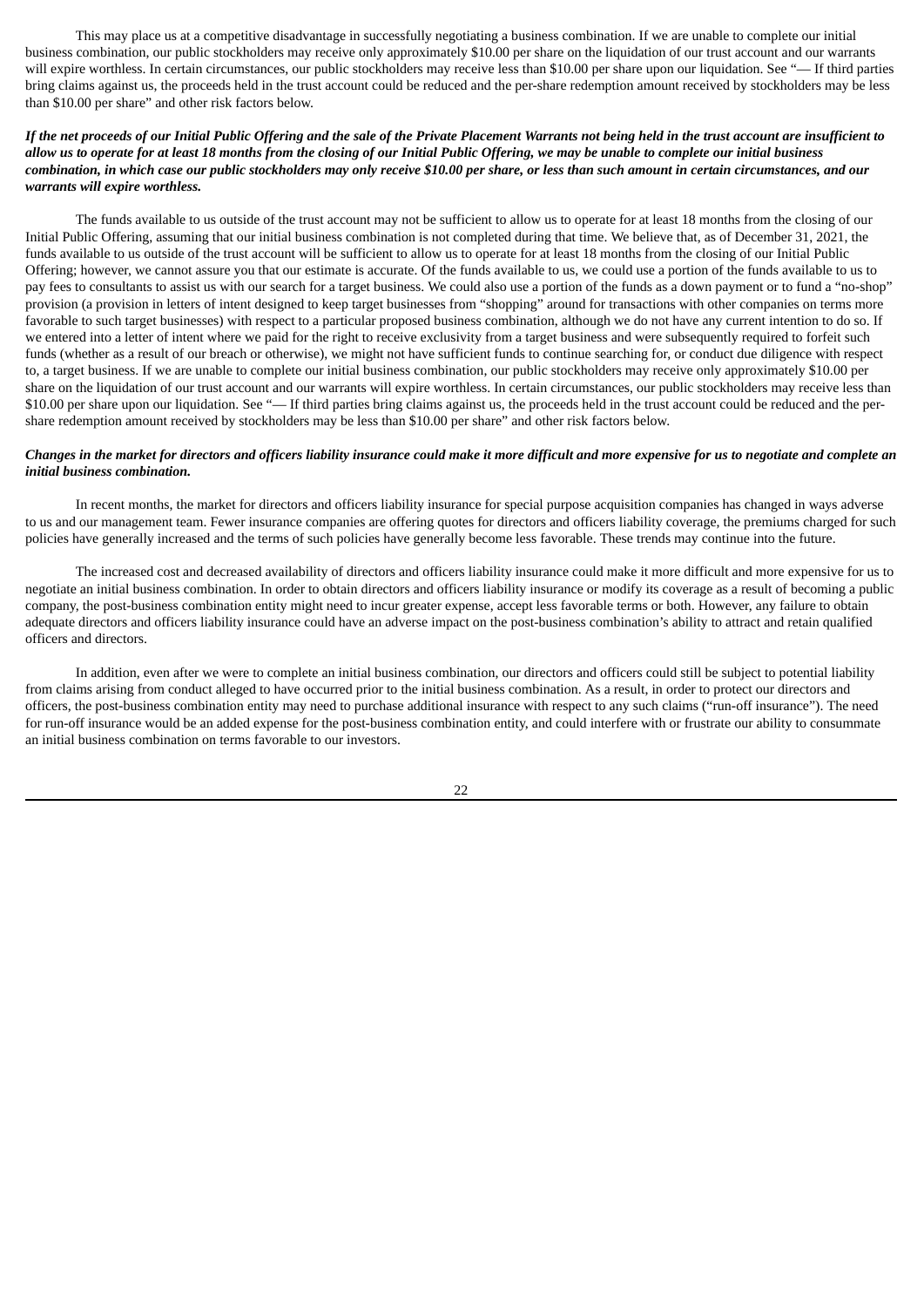# As the number of special purpose acquisition companies evaluating targets increases, attractive targets may become scarcer and there may be more competition for attractive targets. This could increase the cost of our initial business combination and could even result in our inability to find a target *or to consummate an initial business combination.*

In recent years, the number of special purpose acquisition companies that have been formed has increased substantially. Many potential targets for special purpose acquisition companies have already entered into an initial business combination, and there are still many special purpose acquisition companies preparing for an Initial Public Offering, as well as many such companies currently in registration. As a result, at times, fewer attractive targets may be available to consummate an initial business combination.

In addition, because there are more special purpose acquisition companies seeking to enter into an initial business combination with available targets, the competition for available targets with attractive fundamentals or business models may increase, which could cause targets companies to demand improved financial terms. Attractive deals could also become scarcer for other reasons, such as economic or industry sector downturns, geopolitical tensions, or increases in the cost of additional capital needed to close business combinations or operate targets post-business combination. This could increase the cost of, delay or otherwise complicate or frustrate our ability to find and consummate an initial business combination, and may result in our inability to consummate an initial business combination on terms favorable to our investors altogether.

# If we seek stockholder approval of our initial business combination and we do not conduct redemptions pursuant to the tender offer rules, and if you or a "group" of stockholders are deemed to hold in excess of 15% of our Class A common stock, you will lose the ability to redeem all such shares in *excess of 15% of our Class A common stock.*

If we seek stockholder approval of our initial business combination and we do not conduct redemptions in connection with our initial business combination pursuant to the tender offer rules, our amended and restated certificate of incorporation provides that a public stockholder, together with any affiliate of such stockholder or any other person with whom such stockholder is acting in concert or as a "group" (as defined under Section 13 of the Exchange Act), will be restricted from seeking redemption rights with respect to more than an aggregate of 15% of the shares sold in our Initial Public Offering, which we refer to as the "Excess Shares," without our prior consent. However, we would not be restricting our stockholders' ability to vote all of their shares (including Excess Shares) for or against our initial business combination. Your inability to redeem the Excess Shares will reduce your influence over our ability to complete our initial business combination and you could suffer a material loss on your investment in us if you sell Excess Shares in open market transactions. Additionally, you will not receive redemption distributions with respect to the Excess Shares if we complete our initial business combination. And as a result, you will continue to hold that number of shares exceeding 15% and, in order to dispose of such shares, would be required to sell your stock in open market transactions, potentially at a loss.

# We may be unable to obtain additional financing to complete our initial business combination or to fund the operations and growth of a target *business, which could compel us to restructure or abandon a particular business combination.*

Although we believe that the net proceeds of our Initial Public Offering and the sale of the Private Placement Warrants will be sufficient to allow us to complete our initial business combination, because we have not yet identified any prospective target business we cannot ascertain the capital requirements for any particular transaction. If the net proceeds of our Initial Public Offering and the sale of the Private Placement Warrants prove to be insufficient, either because of the size of our initial business combination, the depletion of the available net proceeds in search of a target business, the obligation to repurchase for cash a significant number of shares from stockholders who elect redemption in connection with our initial business combination or the terms of negotiated transactions to purchase shares in connection with our initial business combination, we may be required to seek additional financing or to abandon the proposed business combination. We cannot assure you that such financing will be available on acceptable terms, if at all. To the extent that additional financing proves to be unavailable when needed to complete our initial business combination, we would be compelled to either restructure the transaction or abandon that particular business combination and seek an alternative target business candidate. If we are unable to complete our initial business combination, our public stockholders may receive only approximately \$10.00 per share plus any pro rata interest earned on the funds held in the trust account and not previously released to us to pay our franchise and income taxes on the liquidation of our trust account and our warrants will expire worthless. In addition, even if we do not need additional financing to complete our business combination, we may require such financing to fund the operations or growth of the target business. The failure to secure additional financing could have a material adverse effect on the continued development or growth of the target business. None of our officers, directors or stockholders is required to provide any financing to us in connection with or after our initial business combination. If we are unable to complete our initial business combination, our public stockholders may only receive approximately \$10.00 per share on the liquidation of our trust account, and our warrants will expire worthless.

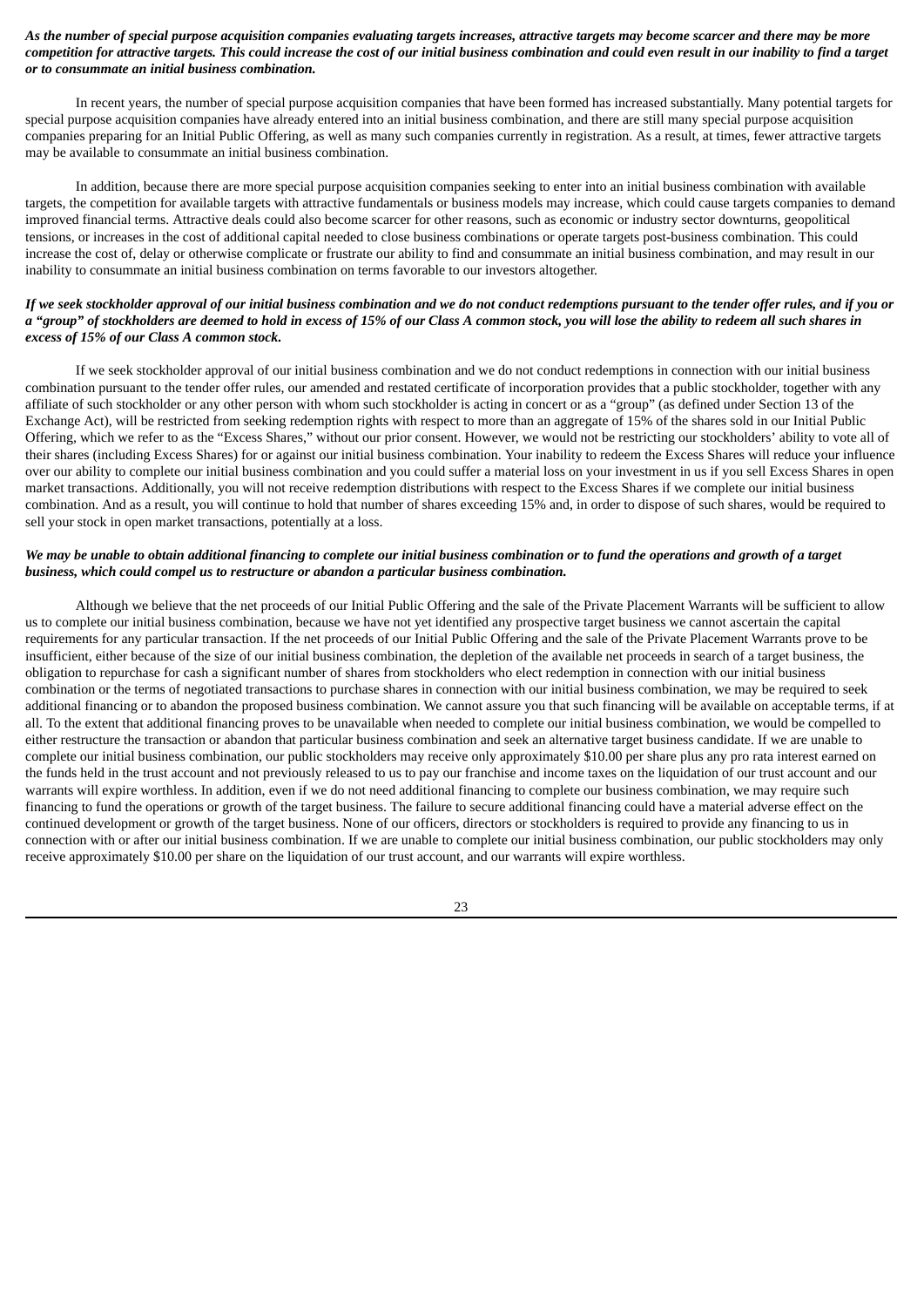If the net proceeds of our Initial Public Offering and the sale of the Private Placement Warrants not being held in the trust account are insufficient, it could limit the amount available to fund our search for a target business or businesses and complete our initial business combination and we will depend on loans from our sponsor or management team to fund our search for a business combination, to pay our franchise and income taxes and to complete our initial business combination. If we are unable to obtain these loans, we may be unable to complete our initial business combination.

Of the net proceeds of our Initial Public Offering and the sale of the Private Placement Warrants, as of December 31, 2021, only \$905,106 is available to us outside the trust account to fund our working capital requirements. If we are required to seek additional capital, we would need to borrow funds from our sponsor, management team or other third parties to operate or may be forced to liquidate. Neither our sponsor, members of our management team nor any of their affiliates is under any obligation to advance funds to us in such circumstances. Any such advances would be repaid only from funds held outside the trust account or from funds released to us upon completion of our initial business combination. Up to \$1,500,000 of such loans may be convertible into warrants of the post-business combination entity at a price of \$1.00 per warrant at the option of the lender. The warrants would be identical to the Private Placement Warrants. Prior to the completion of our initial business combination, we do not expect to seek loans from parties other than our sponsor, its affiliates or members of our management team as we do not believe third parties will be willing to loan such funds and provide a waiver against any and all rights to seek access to funds in our trust account. If we are unable to complete our initial business combination because we do not have sufficient funds available to us, we will be forced to cease operations and liquidate the trust account. Consequently, our public stockholders may only receive approximately \$10.00 per share on our redemption of our public shares, and our warrants will expire worthless. In certain circumstances, our public stockholders may receive less than \$10.00 per share on the redemption of their shares. See "— If third parties bring claims against us, the proceeds held in the trust account could be reduced and the per-share redemption amount received by stockholders may be less than \$10.00 per share" and other risk factors below.

#### Subsequent to our completion of our initial business combination, we may be required to take write-downs or write-offs, restructuring and impairment or other charges that could have a significant negative effect on our financial condition, results of operations and our stock price, which could cause *you to lose some or all of your investment.*

Even if we conduct extensive due diligence on a target business with which we combine, we cannot assure you that this diligence will surface all material issues that may be present inside a particular target business, that it would be possible to uncover all material issues through a customary amount of due diligence, or that factors outside of the target business and outside of our control will not later arise. As a result of these factors, we may be forced to later write-down or write-off assets, restructure our operations, or incur impairment or other charges that could result in our reporting losses. Even if our due diligence successfully identifies certain risks, unexpected risks may arise and previously known risks may materialize in a manner not consistent with our preliminary risk analysis. Even though these charges may be non-cash items and not have an immediate impact on our liquidity, the fact that we report charges of this nature could contribute to negative market perceptions about us or our securities. In addition, charges of this nature may cause us to violate net worth or other covenants to which we may be subject as a result of assuming pre-existing debt held by a target business or by virtue of our obtaining post-combination debt financing. Accordingly, any stockholders who choose to remain stockholders following the business combination could suffer a reduction in the value of their shares. Such stockholders are unlikely to have a remedy for such reduction in value unless they are able to successfully claim that the reduction was due to the breach by our officers or directors of a duty of care or other fiduciary duty owed to such stockholders, or if they are able to successfully bring a private claim under securities laws that the tender offer materials or proxy statement related to our initial business combination contained an actionable material misstatement or material omission.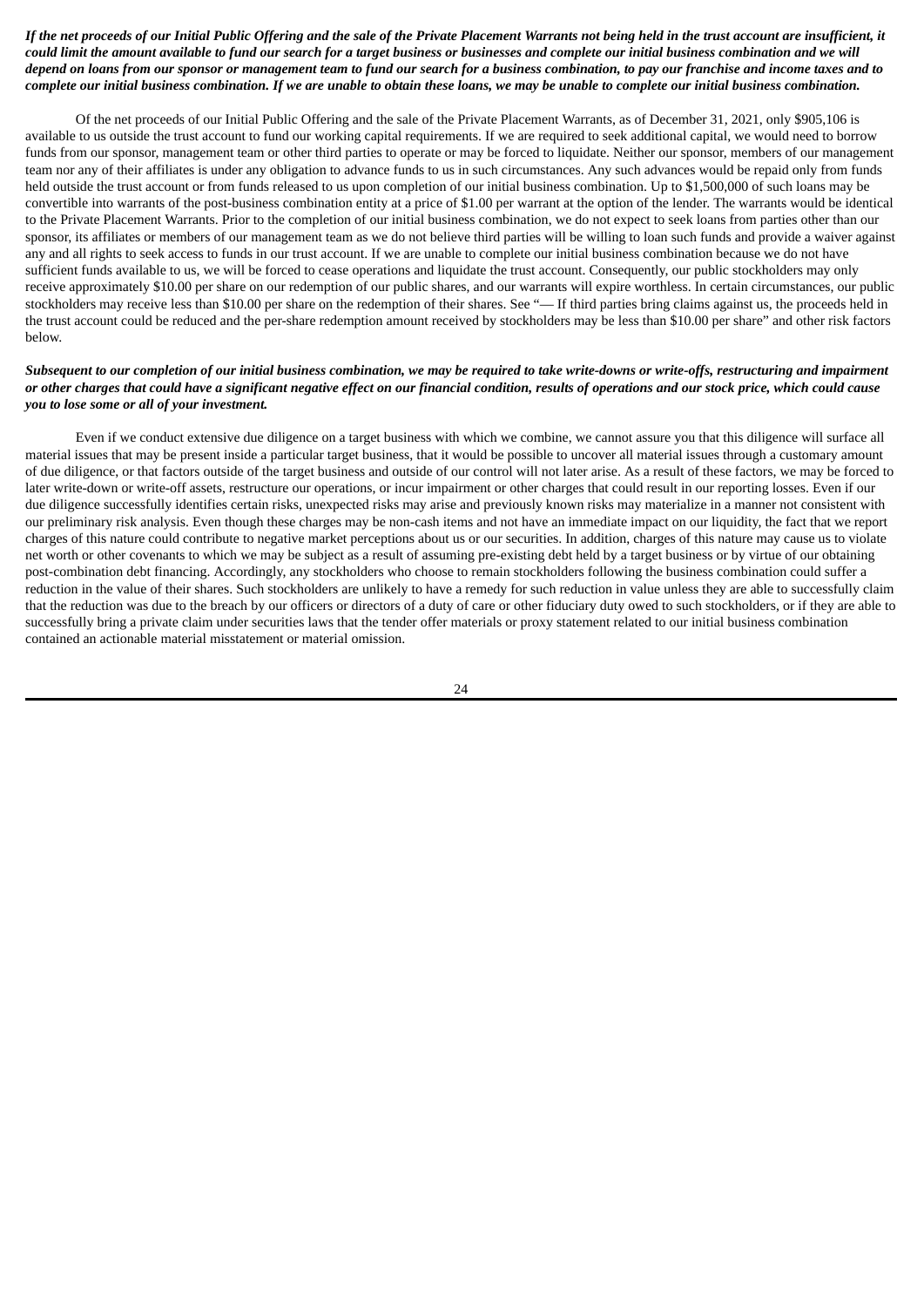# If third parties bring claims against us, the proceeds held in the trust account could be reduced and the per-share redemption amount received by *stockholders may be less than \$10.00 per share.*

Our placing of funds in the trust account may not protect those funds from third-party claims against us. Although we seek to have all vendors, service providers (other than our independent registered public accounting firm), prospective target businesses or other entities with which we do business execute agreements with us waiving any right, title, interest or claim of any kind in or to any monies held in the trust account for the benefit of our public stockholders, such parties may not execute such agreements, or even if they execute such agreements they may not be prevented from bringing claims against the trust account, including, but not limited to, fraudulent inducement, breach of fiduciary responsibility or other similar claims, as well as claims challenging the enforceability of the waiver, in each case in order to gain advantage with respect to a claim against our assets, including the funds held in the trust account. If any third party refuses to execute an agreement waiving such claims to the monies held in the trust account, our management will perform an analysis of the alternatives available to it and will only enter into an agreement with a third party that has not executed a waiver if management believes that such third party's engagement would be significantly more beneficial to us than any alternative. The underwriters of our Initial Public Offering will not execute an agreement with us waiving such claims to the monies in the trust account.

Examples of possible instances where we may engage a third party that refuses to execute a waiver include the engagement of a third party consultant whose particular expertise or skills are believed by management to be significantly superior to those of other consultants that would agree to execute a waiver or in cases where management is unable to find a service provider willing to execute a waiver. In addition, there is no guarantee that such entities will agree to waive any claims they may have in the future as a result of, or arising out of, any negotiations, contracts or agreements with us and will not seek recourse against the trust account for any reason. Upon redemption of our public shares, if we are unable to complete our initial business combination within the prescribed timeframe, or upon the exercise of a redemption right in connection with our initial business combination, we will be required to provide for payment of claims of creditors that were not waived that may be brought against us within the 10 years following redemption. Accordingly, the per-share redemption amount received by public stockholders could be less than the \$10.00 per share initially held in the trust account, due to claims of such creditors. Our sponsor has agreed that it will be liable to us if and to the extent any claims by a vendor for services rendered or products sold to us, or a prospective target business with which we have discussed entering into a transaction agreement, reduce the amount of funds in the trust account to below \$10.00 per public share or (ii) such lesser amount per public share held in the trust account as of the date of the liquidation of the trust account due to reductions in the value of the trust assets, in each case net of the interest that may be withdrawn to pay our franchise and income taxes. This liability will not apply with respect to any claims by a third party who executed a waiver of any and all rights to seek access to the trust account and except as to any claims under our indemnity of the underwriters of our Initial Public Offering against certain liabilities, including liabilities under the Securities Act. Moreover, in the event that an executed waiver is deemed to be unenforceable against a third party, then our sponsor will not be responsible to the extent of any liability for such third party claims. We have not independently verified whether our sponsor has sufficient funds to satisfy its indemnity obligations and believe that our sponsor's only assets are securities of our company. We have not asked our sponsor to reserve for such indemnification obligations. Therefore, our sponsor may not be able to satisfy those obligations. As a result, if any such claims were successfully made against the trust account, the funds available for our initial business combination and redemptions could be reduced to less than \$10.00 per public share. In such event, we may not be able to complete our initial business combination, and you would receive such lesser amount per share in connection with any redemption of your public shares. None of our officers will indemnify us for claims by third parties including, without limitation, claims by vendors and prospective target businesses.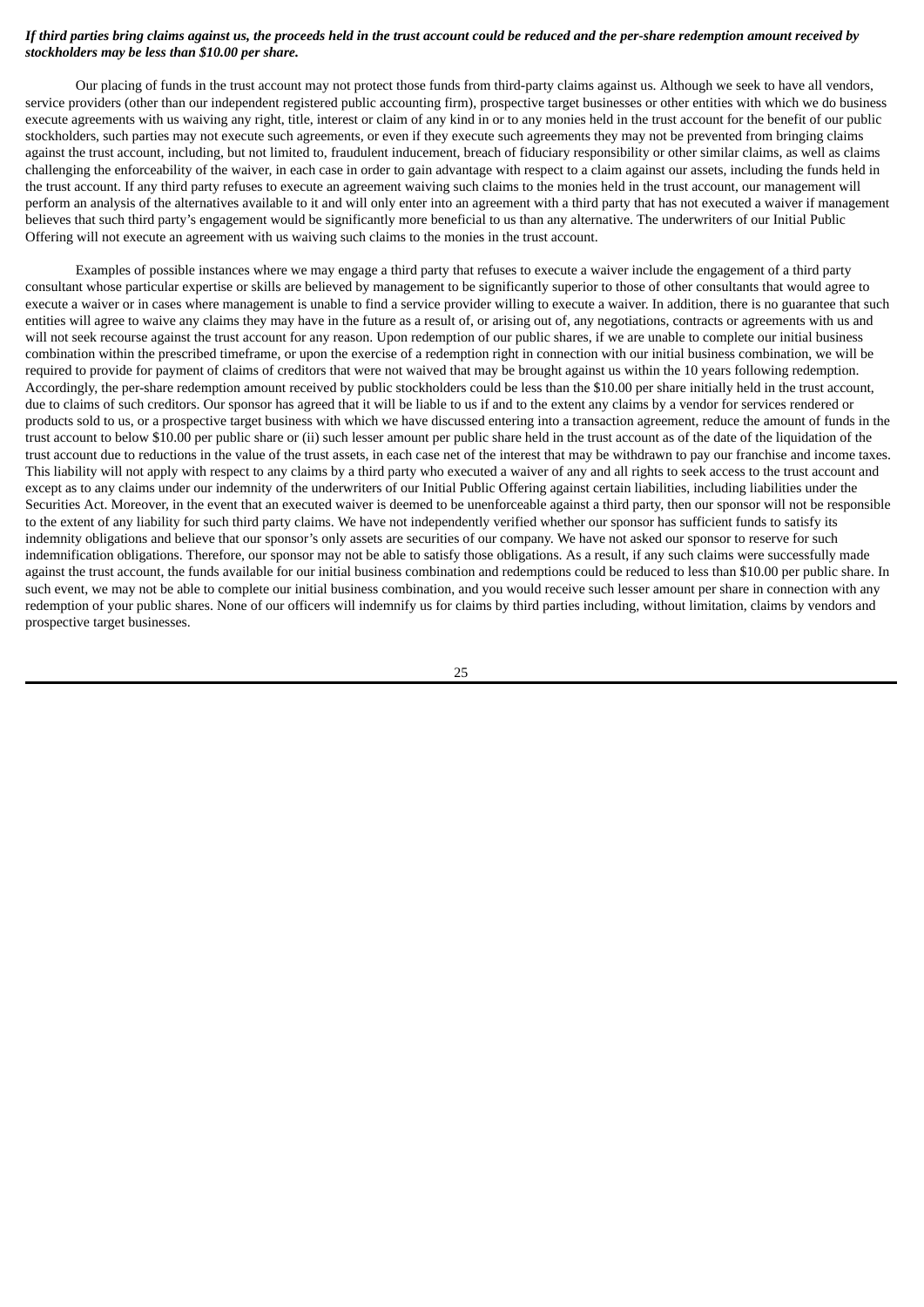# Because we are not limited to a particular industry, sector or any specific target businesses with which to pursue our initial business combination, you *will be unable to ascertain the merits or risks of any particular target business' operations.*

Although we have focused our search for a target business in the PropTech sector, we may seek to complete a business combination with an operating company in any industry or sector. However, we are not, under our amended and restated certificate of incorporation, be permitted to effectuate our business combination with another blank check company or similar company with nominal operations. Because we have not yet identified or approached any specific target business with respect to a business combination, there is no basis to evaluate the possible merits or risks of any particular target business' operations, results of operations, cash flows, liquidity, financial condition or prospects. To the extent we complete our business combination, we may be affected by numerous risks inherent in the business operations with which we combine. For example, if we combine with a financially unstable business or an entity lacking an established record of revenues or earnings, we may be affected by the risks inherent in the business and operations of a financially unstable or a development stage entity. Although our officers and directors will endeavor to evaluate the risks inherent in a particular target business, we cannot assure you that we will properly ascertain or assess all of the significant risk factors or that we will have adequate time to complete due diligence. Furthermore, some of these risks may be outside of our control and leave us with no ability to control or reduce the chances that those risks will adversely impact a target business. We also cannot assure you that an investment in our securities will ultimately prove to be more favorable to investors than a direct investment, if such opportunity were available, in a business combination target. Accordingly, any stockholders who choose to remain stockholders following the business combination could suffer a reduction in the value of their shares. Such stockholders are unlikely to have a remedy for such reduction in value.

#### We may seek acquisition opportunities in industries or sectors which may or may not be outside of our management's area of expertise.

We may consider a business combination outside of our management's area of expertise if a business combination candidate is presented to us and we determine that such candidate offers an attractive acquisition opportunity for our company. Although our management will endeavor to evaluate the risks inherent in any particular business combination candidate, we cannot assure you that we will adequately ascertain or assess all of the significant risk factors. We also cannot assure you that an investment in our securities will not ultimately prove to be less favorable to investors in our Initial Public Offering than a direct investment, if an opportunity were available, in a business combination candidate. In the event we elect to pursue an acquisition outside of the areas of our management's expertise, our management's expertise may not be directly applicable to its evaluation or operation, and the information contained in this Report regarding the areas of our management's expertise would not be relevant to an understanding of the business that we elect to acquire. As a result, our management may not be able to adequately ascertain or assess all of the significant risk factors. Accordingly, any stockholders who choose to remain stockholders following our business combination could suffer a reduction in the value of their shares. Such stockholders are unlikely to have a remedy for such reduction in value.

# Although we have identified general criteria and guidelines that we believe are important in evaluating prospective target businesses, we may enter into our initial business combination with a target that does not meet such criteria and quidelines, and as a result, the target business with which we enter into our initial business combination may not have attributes entirely consistent with our general criteria and quidelines.

Although we have identified general criteria and guidelines for evaluating prospective target businesses, it is possible that a target business with which we enter into our initial business combination will not have all of these positive attributes. If we complete our initial business combination with a target that does not meet some or all of these guidelines, such combination may not be as successful as a combination with a business that does meet all of our general criteria and guidelines. In addition, if we announce a prospective business combination with a target that does not meet our general criteria and guidelines, a greater number of stockholders may exercise their redemption rights, which may make it difficult for us to meet any closing condition with a target business that requires us to have a minimum net worth or a certain amount of cash. In addition, if stockholder approval of the transaction is required by law, or we decide to obtain stockholder approval for business or other legal reasons, it may be more difficult for us to attain stockholder approval of our initial business combination if the target business does not meet our general criteria and guidelines. If we are unable to complete our initial business combination, our public stockholders may receive only approximately \$10.00 per share on the liquidation of our trust account and our warrants will expire worthless.

# We may seek acquisition opportunities with a financially unstable business or an entity lacking an established record of revenue or earnings, which *could subject us to volatile revenues or earnings or difficulty in retaining key personnel.*

To the extent we complete our initial business combination with a financially unstable business or an entity lacking an established record of revenues or earnings, we may be affected by numerous risks inherent in the operations of the business with which we combine. These risks include volatile revenues or earnings and difficulties in obtaining and retaining key personnel. Although our officers and directors will endeavor to evaluate the risks inherent in a particular target business, we may not be able to properly ascertain or assess all of the significant risk factors and we may not have adequate time to complete due diligence. Furthermore, some of these risks may be outside of our control and leave us with no ability to control or reduce the chances that those risks will adversely impact a target business.

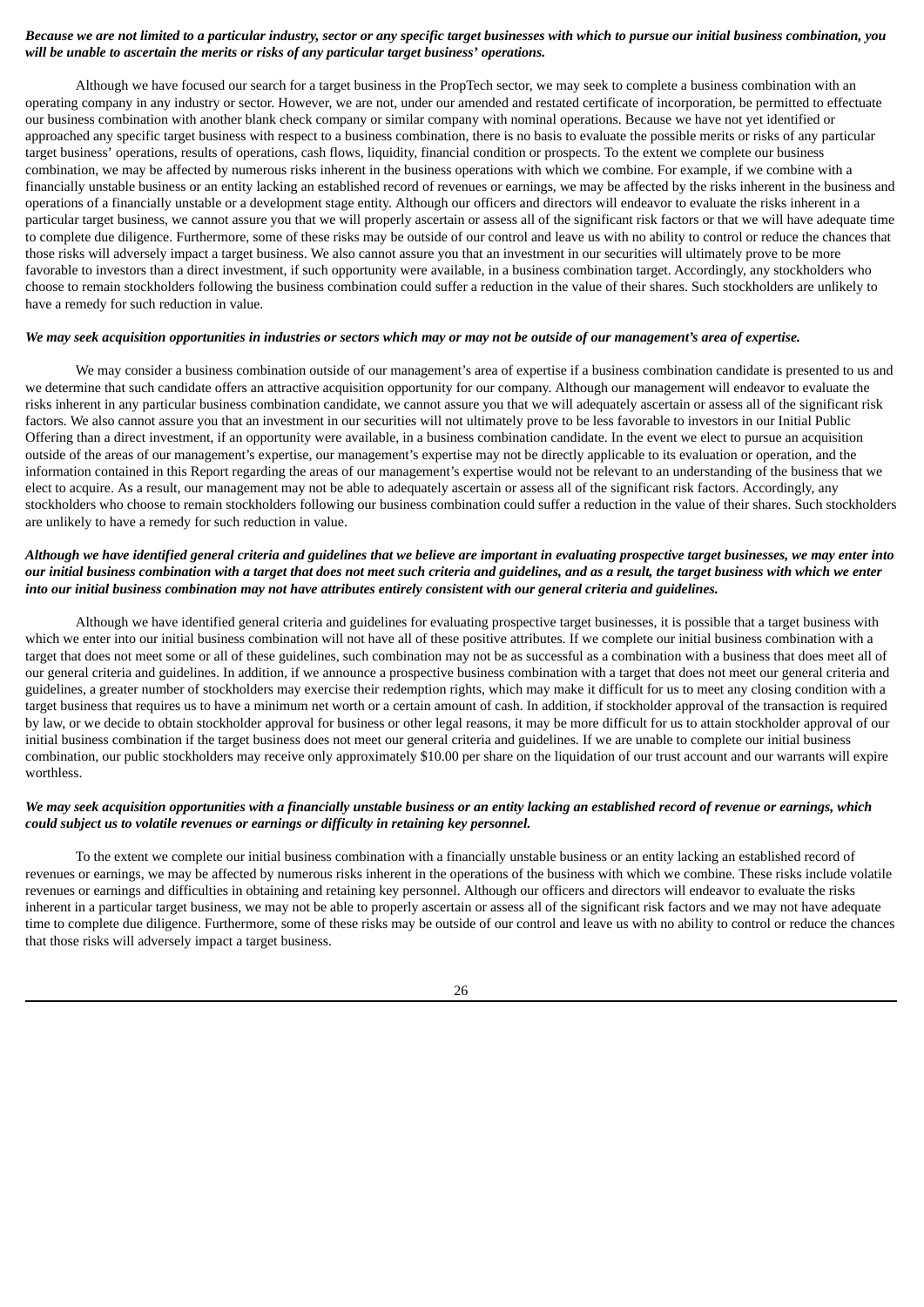We are not required to obtain an opinion from an independent investment banking firm or from a valuation or appraisal firm, and consequently, you may have no assurance from an independent source that the price we are paying for the business is fair to our stockholders from a financial point of *view.*

Unless we complete our initial business combination with an affiliated entity or our board of directors cannot independently determine the fair market value of the target business or businesses (including with the assistance of financial advisors), we are not required to obtain an opinion from an independent investment banking firm which is a member of FINRA or from a valuation or appraisal firm that the price we are paying is fair to our stockholders from a financial point of view. If no opinion is obtained, our stockholders will be relying on the judgment of our board of directors, who will determine fair market value based on standards generally accepted by the financial community. Such standards used will be disclosed in our proxy materials or tender offer documents, as applicable, related to our initial business combination.

# Our initial business combination and our structure thereafter may not be tax-efficient to our stockholders and warrant holders. As a result of our *business combination, our tax obligations may be more complex, burdensome and uncertain.*

Although we will attempt to structure our initial business combination in a tax-efficient manner, tax structuring considerations are complex, the relevant facts and law are uncertain and may change, and we may prioritize commercial and other considerations over tax considerations. For example, in connection with our initial business combination and subject to requisite stockholder approval, we may structure our business combination in a manner that requires stockholders and/or warrant holders to recognize gain or income for tax purposes. We do not intend to make any cash distributions to stockholders or warrant holders to pay taxes in connection with our business combination or thereafter. Accordingly, a stockholder or a warrant holder may need to satisfy any liability resulting from our initial business combination with cash from its own funds or by selling all or a portion of such holder's shares or warrants. In addition, we may effect a business combination with a target company in another jurisdiction, or reincorporate in a different jurisdiction (including, but not limited to, the jurisdiction in which the target company or business is located). As a result, stockholders and warrant holders may be subject to additional income, withholding or other taxes with respect to their ownership of us after our initial business combination.

Furthermore, we may effect a business combination with a target company that has business operations outside of the United States and, possibly, business operations in multiple jurisdictions. If we effect such a business combination, we could be subject to significant income, withholding and other tax obligations in a number of jurisdictions with respect to income, operations and subsidiaries related to those jurisdictions. Due to the complexity of tax obligations and filings in many jurisdictions, we may have a heightened risk related to audits or examinations by taxing authorities. This additional complexity and risk could have an adverse effect on our after-tax profitability and financial condition.

# We may only be able to complete one business combination with the proceeds of our Initial Public Offering and the sale of the Private Placement Warrants, which will cause us to be solely dependent on a single business which may have a limited number of products or services. This lack of *diversification may negatively impact our operations and profitability.*

Of the net proceeds from our Initial Public Offering (including the partial exercise by the underwriters of their over-allotment option) and the sale of the Private Placement Warrants, as of December 31, 2021, \$222,559,899 is available to complete our business combination and pay related fees and expenses (which includes up to approximately \$7,757,660 for the payment of deferred underwriting commissions).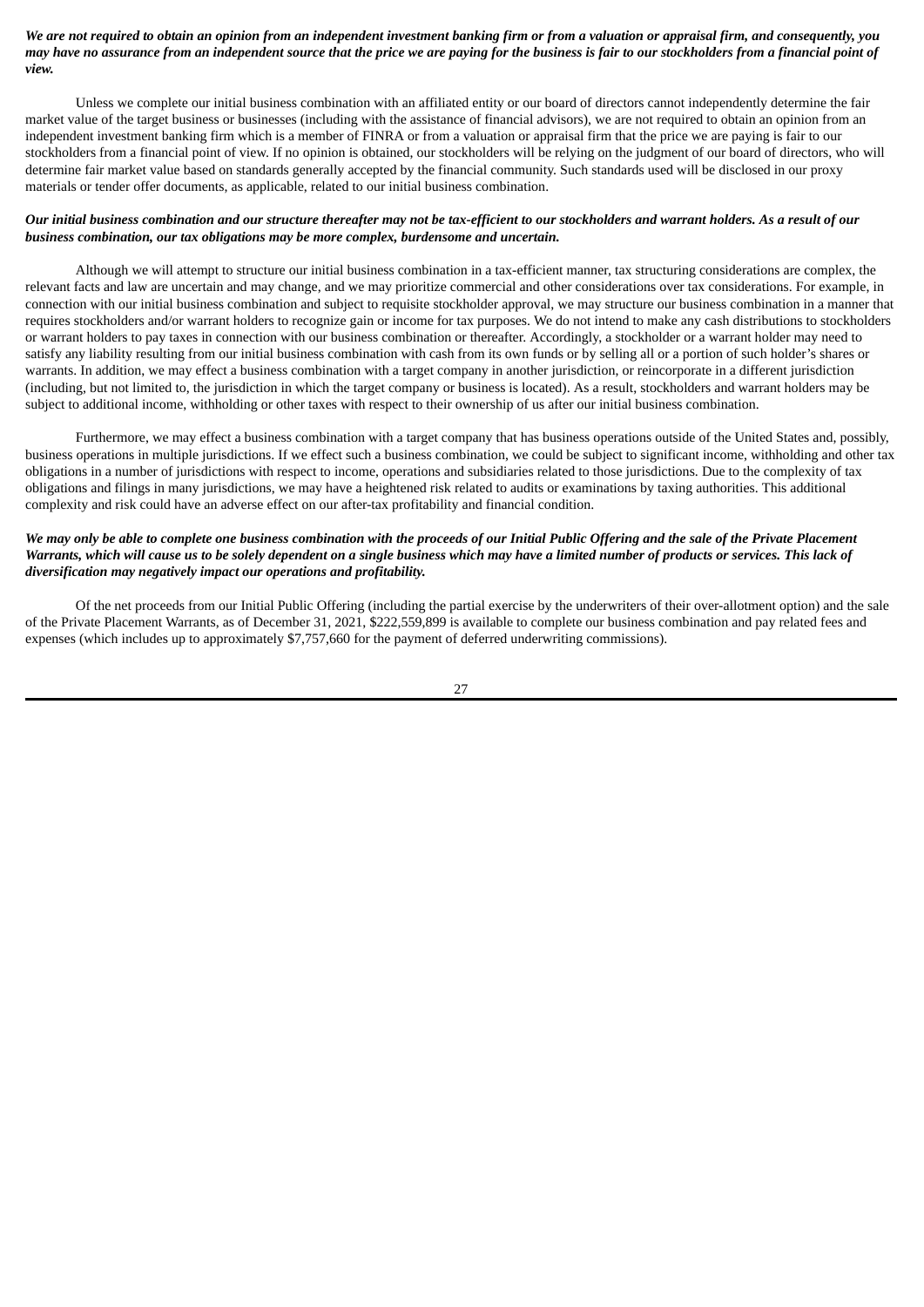We may effectuate our business combination with a single target business or multiple target businesses simultaneously or within a short period of time. However, we may not be able to effectuate our business combination with more than one target business because of various factors, including the existence of complex accounting issues and the requirement that we prepare and file pro forma financial statements with the SEC that present operating results and the financial condition of several target businesses as if they had been operated on a combined basis. By completing our initial business combination with only a single business, our lack of diversification may subject us to numerous economic, competitive and regulatory developments. Further, we would not be able to diversify our operations or benefit from the possible spreading of risks or offsetting of losses, unlike other entities which may have the resources to complete several business combinations in different industries or different areas of a single industry. Accordingly, the prospects for our success may be:

- solely dependent upon the performance of a single business, property or asset; or
- dependent upon the development or market acceptance of a single or limited number of products, processes or services.

This lack of diversification may subject us to numerous economic, competitive and regulatory developments, any or all of which may have a substantial adverse impact upon the particular industry in which we may operate subsequent to our business combination.

#### We may attempt to simultaneously complete business combinations with multiple prospective targets, which may hinder our ability to complete our business combination and give rise to increased costs and risks that could negatively impact our operations and profitability.

If we determine to simultaneously acquire several businesses that are owned by different sellers, we will need for each of such sellers to agree that our purchase of its business is contingent on the simultaneous closings of the other business combinations, which may make it more difficult for us, and delay our ability, to complete our initial business combination. With multiple business combinations, we could also face additional risks, including additional burdens and costs with respect to possible multiple negotiations and due diligence investigations (if there are multiple sellers) and the additional risks associated with the subsequent assimilation of the operations and services or products of the acquired companies in a single operating business. If we are unable to adequately address these risks, it could negatively impact our profitability and results of operations.

# We may attempt to complete our initial business combination with a private company about which little information is available, which may result in a *business combination with a company that is not as profitable as we suspected, if at all.*

In pursuing our acquisition strategy, we may seek to effectuate our initial business combination with a privately held company. By definition, very little public information exists about private companies, and we could be required to make our decision on whether to pursue a potential initial business combination on the basis of limited information, which may result in a business combination with a company that is not as profitable as we suspected, if at all.

# Our management may not be able to maintain control of a target business after our initial business combination.

We may structure a business combination so that the post-transaction company in which our public stockholders own shares will own less than 100% of the equity interests or assets of a target business, but we will only complete such business combination if the post-transaction company owns or acquires 50% or more of the outstanding voting securities of the target or otherwise acquires a controlling interest in the target sufficient for us not to be required to register as an investment company under the Investment Company Act. We will not consider any transaction that does not meet such criteria. Even if the post-transaction company owns 50% or more of the voting securities of the target, our stockholders prior to the business combination may collectively own a minority interest in the post business combination company, depending on valuations ascribed to the target and us in the business combination transaction. For example, we could pursue a transaction in which we issue a substantial number of new shares of Class A common stock in exchange for all of the outstanding capital stock of a target. In this case, we would acquire a 100% interest in the target. However, as a result of the issuance of a substantial number of new shares of common stock, our stockholders immediately prior to such transaction could own less than a majority of our outstanding shares of common stock subsequent to such transaction. In addition, other minority stockholders may subsequently combine their holdings resulting in a single person or group obtaining a larger share of the company's stock than we initially acquired. Accordingly, this may make it more likely that our management will not be able to maintain our control of the target business. We cannot provide assurance that, upon loss of control of a target business, new management will possess the skills, qualifications or abilities necessary to profitably operate such business.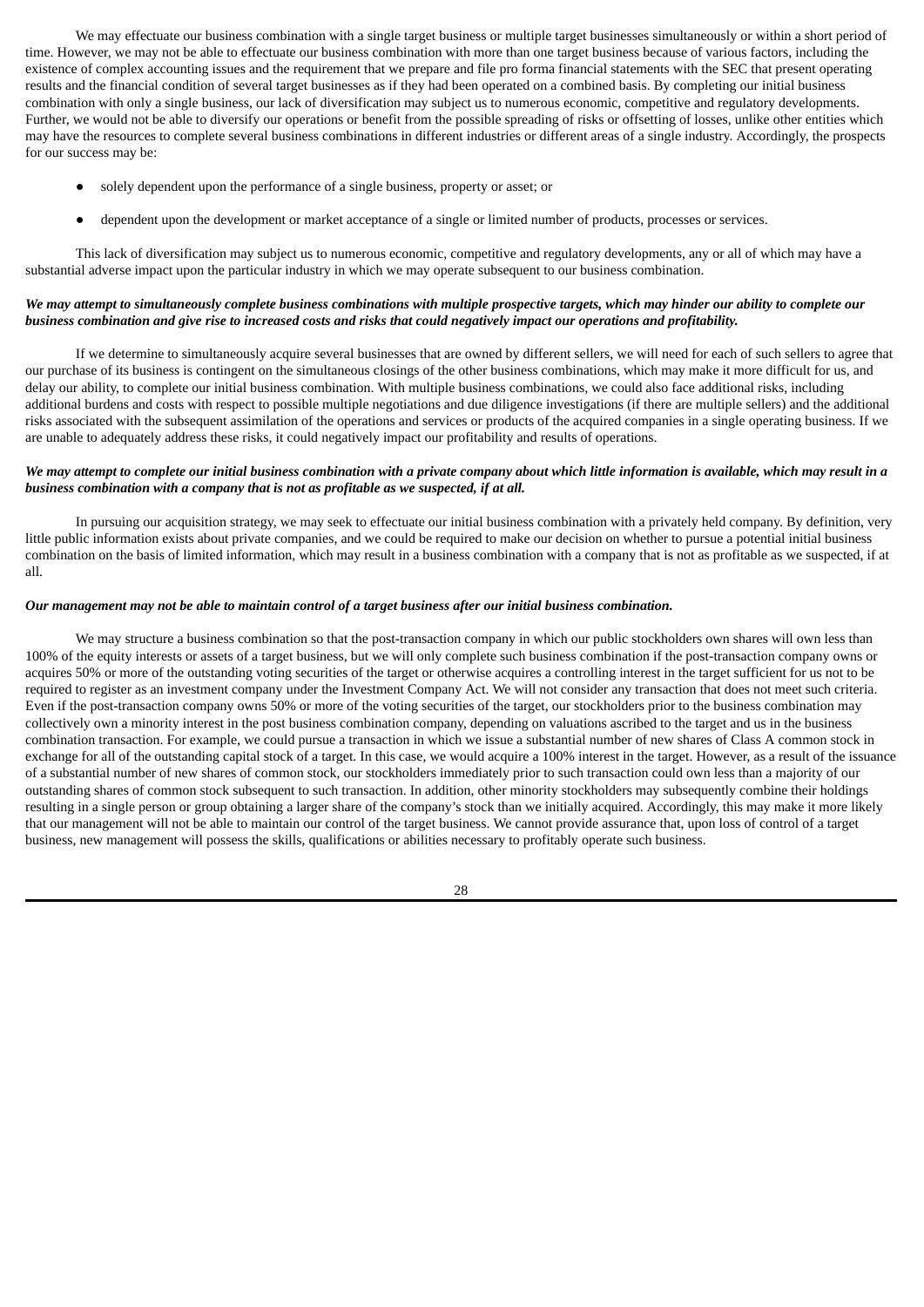# We do not have a specified maximum redemption threshold. The absence of such a redemption threshold may make it possible for us to complete a *business combination with which a substantial majority of our stockholders do not agree.*

Our amended and restated certificate of incorporation does not provide a specified maximum redemption threshold, except that in no event will we redeem our public shares in an amount that would cause our net tangible assets to be less than \$5,000,001 or any greater net tangible asset or cash requirement which may be contained in the agreement relating to our initial business combination. As a result, we may be able to complete our business combination even though a substantial majority of our public stockholders do not agree with the transaction and have redeemed their shares or, if we seek stockholder approval of our initial business combination and do not conduct redemptions in connection with our business combination pursuant to the tender offer rules, have entered into privately negotiated agreements to sell their shares to our sponsor, officers, directors, Advisors or their affiliates. In the event the aggregate cash consideration we would be required to pay for all shares of Class A common stock that are validly submitted for redemption plus any amount required to satisfy cash conditions pursuant to the terms of the proposed business combination exceed the aggregate amount of cash available to us, we will not complete the business combination or redeem any shares, all shares of Class A common stock submitted for redemption will be returned to the holders thereof, and we instead may search for an alternate business combination.

# In order to effectuate our initial business combination, we may seek to amend our amended and restated certificate of incorporation or governing instruments in a manner that will make it easier for us to complete our initial business combination but that our stockholders may not support.

In order to effectuate a business combination, blank check companies have, in the recent past, amended various provisions of their charters and modified governing instruments, including their warrant agreements. For example, blank check companies have amended the definition of business combination, increased redemption thresholds and extended the time to consummate an initial business combination and, with respect to their warrants, amended their warrant agreements to require the warrants to be exchanged for cash and/or other securities. We cannot assure you that we will not seek to amend our charter or governing instruments or extend the time to consummate an initial business combination in order to effectuate our initial business combination.

# Compliance obligations under the Sarbanes-Oxley Act may make it more difficult for us to effectuate our initial business combination, require *substantial financial and management resources, and increase the time and costs of completing an acquisition.*

Section 404 of the Sarbanes-Oxley Act requires that we evaluate and report on our system of internal controls over financial reporting beginning with our Report for the year ending December 31, 2022. Only in the event we are deemed to be a large accelerated filer or an accelerated filer and no longer qualify as an emerging growth company, will we be required to comply with the independent registered public accounting firm attestation requirement on our internal control over financial reporting. The fact that we are a blank check company makes compliance with the requirements of the Sarbanes-Oxley Act particularly burdensome on us as compared to other public companies because a target company with which we seek to complete our business combination may not be in compliance with the provisions of the Sarbanes-Oxley Act regarding adequacy of its internal controls. The development of the internal control over financial reporting of any such entity to achieve compliance with the Sarbanes-Oxley Act may increase the time and costs necessary to complete any such acquisition.

# Because we must furnish our stockholders with target business financial statements, we may lose the ability to complete an otherwise advantageous *initial business combination with some prospective target businesses.*

The federal proxy rules require that the proxy statement with respect to the vote on an initial business combination include historical and pro forma financial statement disclosure. We will include the same financial statement disclosure in connection with our tender offer documents, whether or not they are required under the tender offer rules. These financial statements may be required to be prepared in accordance with, or be reconciled to, accounting principles generally accepted in the United States of America, or GAAP, or international financial reporting standards, or IFRS, depending on the circumstances and the historical financial statements may be required to be audited in accordance with the standards of the Public Company Accounting Oversight Board (United States), or PCAOB. These financial statement requirements may limit the pool of potential target businesses we may acquire because some targets may be unable to provide such financial statements in time for us to disclose such statements in accordance with federal proxy rules and complete our initial business combination within the prescribed time frame.

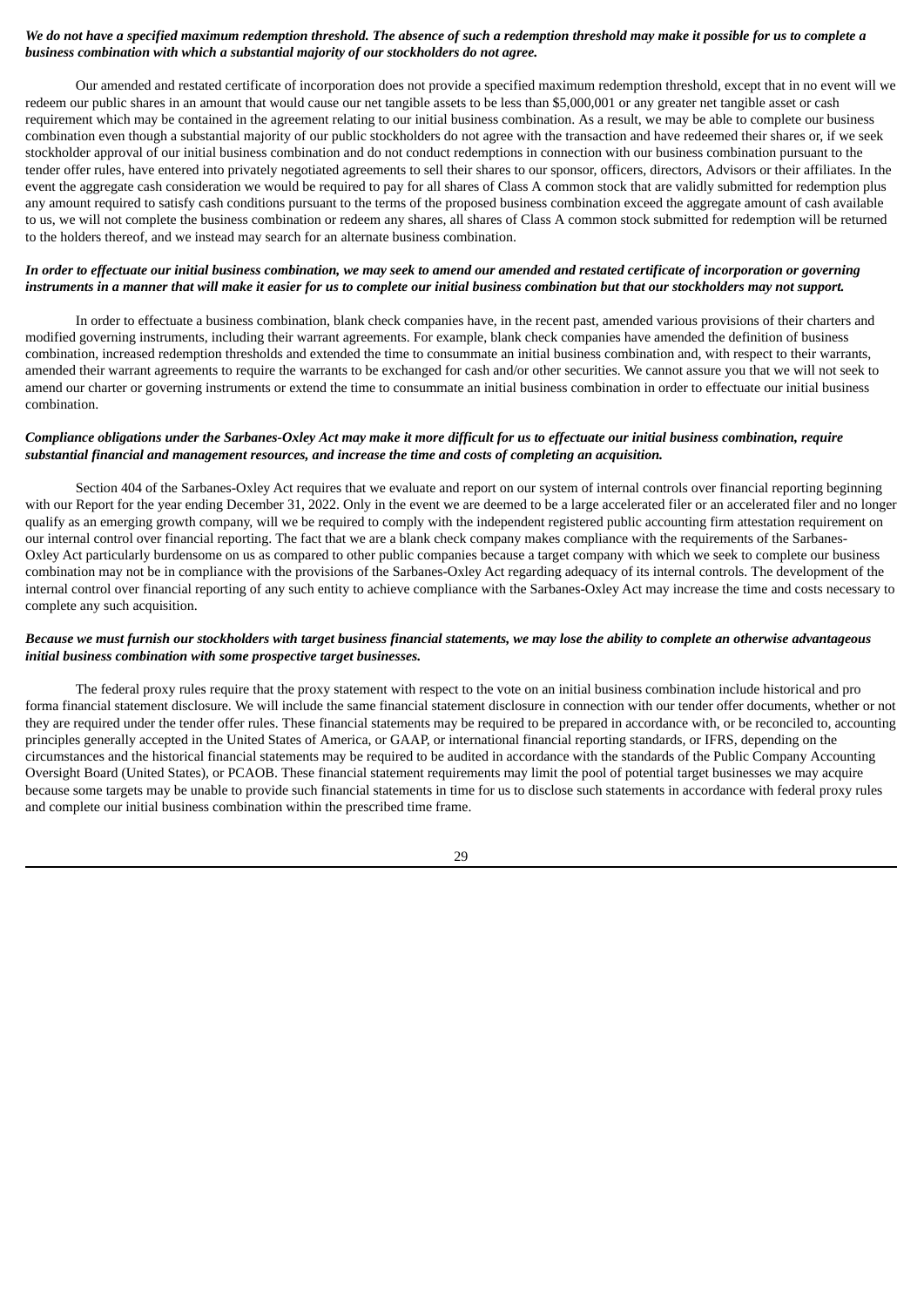# **Risks Related to Our Operations**

# We are a recently formed company with no operating history and no revenues, and you have no basis on which to evaluate our ability to achieve our *business objective.*

We are a recently formed company with no operating results. Because we lack an operating history, you have no basis upon which to evaluate our ability to achieve our business objective of completing our initial business combination with one or more target businesses. We may be unable to complete our business combination, in which case we will never generate any operating revenues.

#### Past performance by our management team or our Advisors is not indicative of future performance of an investment in us.

Information regarding performance by, or businesses associated with, our management team or our Advisors, is presented for informational purposes only. Any past experience and performance of our management team or our Advisors is not a guarantee either: (1) that we will be able to successfully identify a suitable candidate for our initial business combination; or (2) of any results with respect to any initial business combination we may consummate. You should not rely on the historical record of the performance of our management team or our Advisors as being indicative of the future performance of an investment in us or the returns we will, or are likely to, generate going forward.

# Our ability to successfully effect our initial business combination and to be successful thereafter will be totally dependent upon the efforts of our key personnel, some of whom may join us following our initial business combination. The loss of key personnel could negatively impact the operations and *profitability of our post-combination business.*

Our ability to successfully effect our business combination is dependent upon the efforts of our key personnel. The role of our key personnel in the target business, however, cannot presently be ascertained. Although some of our key personnel may remain with the target business in senior management or advisory positions following our business combination, it is likely that some or all of the management of the target business will remain in place. While we intend to closely scrutinize any individuals we engage after our initial business combination, we cannot assure you that our assessment of these individuals will prove to be correct. These individuals may be unfamiliar with the requirements of operating a company regulated by the SEC, which could cause us to have to expend time and resources helping them become familiar with such requirements.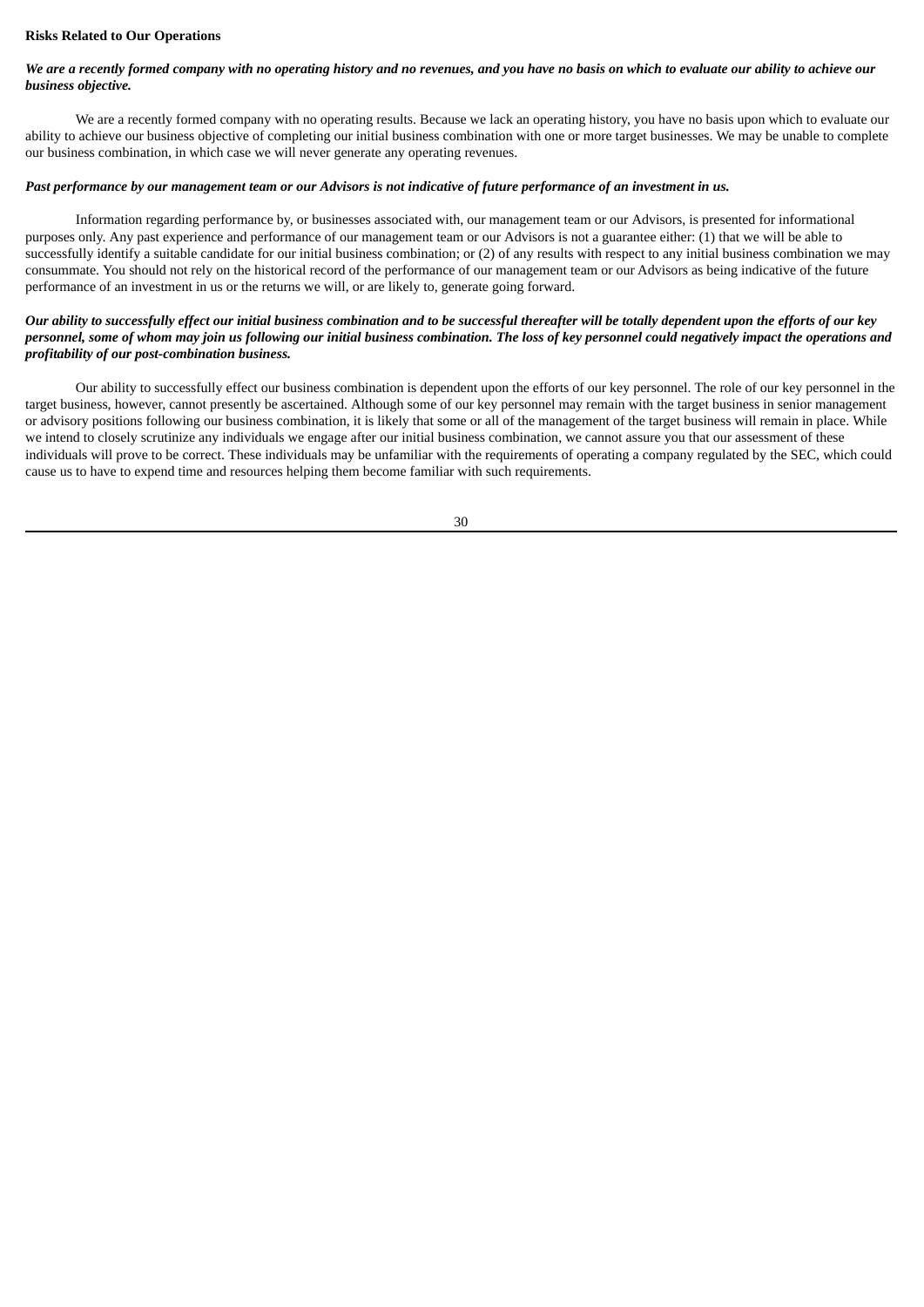In addition, the officers and directors of an acquisition candidate may resign upon completion of our initial business combination. The departure of a business combination target's key personnel could negatively impact the operations and profitability of our post-combination business. The role of an acquisition candidate's key personnel upon the completion of our initial business combination cannot be ascertained at this time. Although we contemplate that certain members of an acquisition candidate's management team will remain associated with the acquisition candidate following our initial business combination, it is possible that members of the management of an acquisition candidate will not wish to remain in place. The loss of key personnel could negatively impact the operations and profitability of our post-combination business.

## Our key personnel may negotiate employment or consulting gareements with a target business in connection with a particular business combination. These agreements may provide for them to receive compensation following our business combination and as a result, may cause them to have conflicts *of interest in determining whether a particular business combination is the most advantageous.*

Our key personnel may be able to remain with the company after the completion of our business combination only if they are able to negotiate employment or consulting agreements in connection with the business combination. Such negotiations would take place simultaneously with the negotiation of the business combination and could provide for such individuals to receive compensation in the form of cash payments and/or our securities for services they would render to us after the completion of the business combination. The personal and financial interests of such individuals may influence their motivation in identifying and selecting a target business. However, we believe the ability of such individuals to remain with us after the completion of our business combination will not be the determining factor in our decision as to whether or not we will proceed with any potential business combination. There is no certainty, however, that any of our key personnel will remain with us after the completion of our business combination. We cannot assure you that any of our key personnel will remain in senior management or advisory positions with us. The determination as to whether any of our key personnel will remain with us will be made at the time of our initial business combination. In addition, pursuant to an agreement entered into in connection with our Initial Public Offering, our sponsor, upon consummation of an initial business combination, will be entitled to nominate three individuals for election to our board of directors.

## We may have a limited ability to assess the management of a prospective target business and, as a result, may affect our initial business combination with a target business whose management may not have the skills, qualifications or abilities to manage a public company, which could, in turn, *negatively impact the value of our stockholders' investment in us.*

When evaluating the desirability of effecting our initial business combination with a prospective target business, our ability to assess the target business' management may be limited due to a lack of time, resources or information. Our assessment of the capabilities of the target's management, therefore, may prove to be incorrect and such management may lack the skills, qualifications or abilities we suspected. Should the target's management not possess the skills, qualifications or abilities necessary to manage a public company, the operations and profitability of the post-combination business may be negatively impacted. Accordingly, any stockholders who choose to remain stockholders following the business combination could suffer a reduction in the value of their shares. Such stockholders are unlikely to have a remedy for such reduction in value.

Our officers, directors and Advisors will allocate their time to other businesses thereby causing conflicts of interest in their determination as to how much time to devote to our affairs. This conflict of interest could have a negative impact on our ability to complete our initial business combination. Our officers, directors and Advisors are not required to, and will not, commit their full time to our affairs, which may result in a conflict of interest in allocating their time between our operations and our search for a business combination and their other businesses. We do not intend to have any fulltime employees prior to the completion of our initial business combination. Each of our officers and Advisors is engaged in other business endeavors for which he may be entitled to substantial compensation and our officers and Advisors are not obligated to contribute any specific number of hours per week to our affairs. Our directors and Advisors also serve as officers or board members for other entities. If our officers', directors' and Advisors other business affairs require them to devote substantial amounts of time to such affairs in excess of their current commitment levels, it could limit their ability to devote time to our affairs which may have a negative impact on our ability to complete our initial business combination.

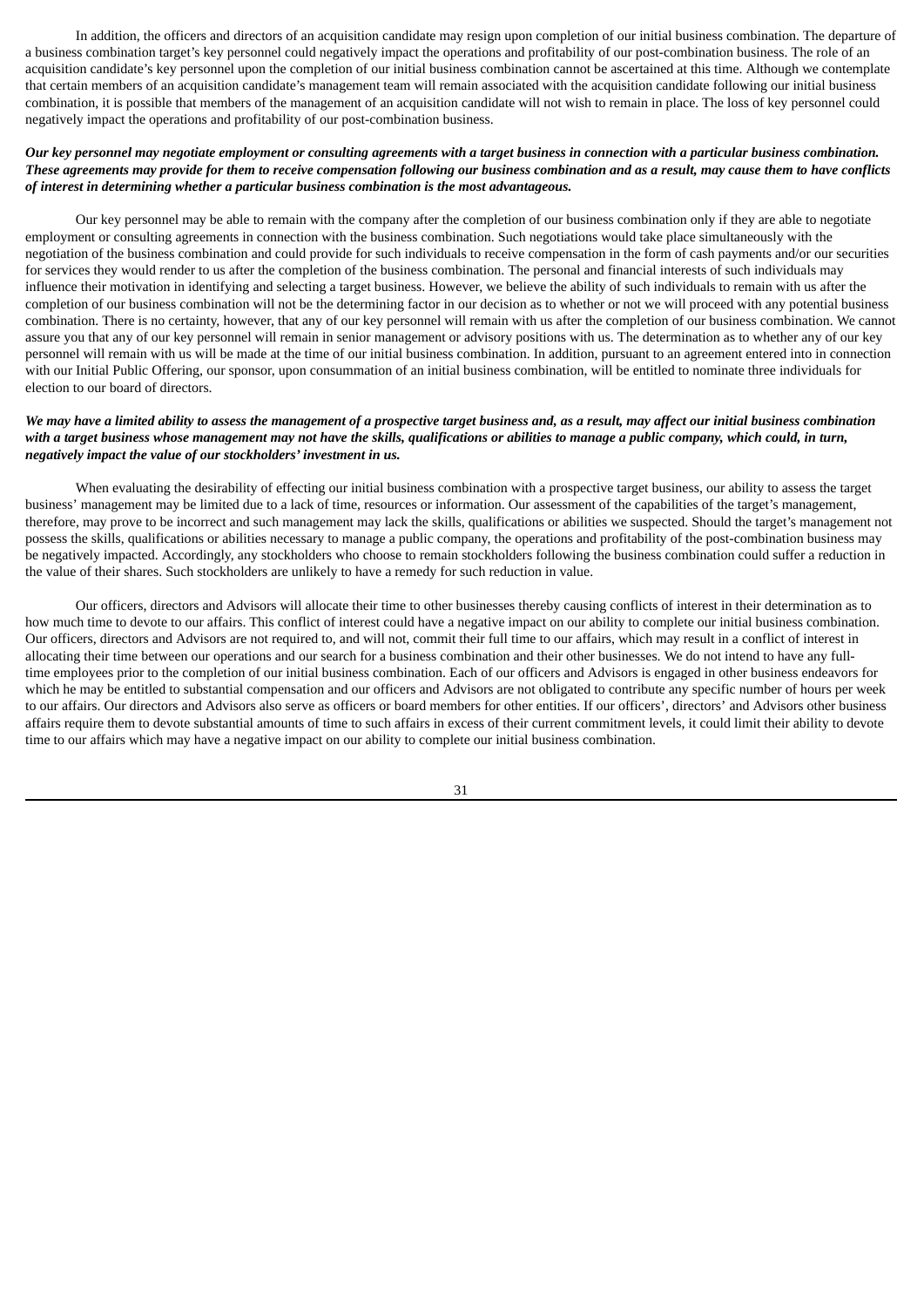## Certain of our officers and directors are now, and all of them may in the future become, affiliated with entities engaged in business activities similar to those intended to be conducted by us and, accordingly, may have conflicts of interest in allocating their time and determining to which entity a *particular business opportunity should be presented.*

Until we consummate our initial business combination, we have engaged in the business of identifying and combining with one or more businesses. Our sponsor and officers and directors are, and may in the future become, affiliated with entities that are engaged in a similar business.

Our officers and directors also may become aware of business opportunities which may be appropriate for presentation to us and the other entities to which they owe certain fiduciary or contractual duties. Accordingly, they may have conflicts of interest in determining to which entity a particular business opportunity should be presented. These conflicts may not be resolved in our favor and a potential target business may be presented to another entity prior to its presentation to us. Our amended and restated certificate of incorporation provides that we renounce our interest in any corporate opportunity offered to any director or officer unless such opportunity is expressly offered to such person solely in his or her capacity as a director or officer of our company and such opportunity is one we are legally and contractually permitted to undertake and would otherwise be reasonable for us to pursue.

#### Our officers, directors, security holders and their respective affiliates may have competitive pecuniary interests that conflict with our interests.

We have not adopted a policy that expressly prohibits our directors, officers, security holders or affiliates from having a direct or indirect pecuniary or financial interest in any investment to be acquired or disposed of by us or in any transaction to which we are a party or have an interest. In fact, we may enter into a business combination with a target business that is affiliated with our sponsor, our directors or officers, although we do not intend to do so. We do not have a policy that expressly prohibits any such persons from engaging for their own account in business activities of the types conducted by us. Accordingly, such persons or entities may have a conflict between their interests and ours.

## Members of our management team and board of directors have significant experience as founders, board members, officers or executives of other companies. As a result, certain of those persons have been, may be, or may become, involved in proceedings, investigations and litigation relating to the business affairs of the companies with which they were, are, or may in the future be, affiliated. This may have an adverse effect on us, which may *impede our ability to consummate an initial business combination.*

During the course of their careers, members of our management team and board of directors have had significant experience as founders, board members, officers or executives of other companies. As a result of their involvement and positions in these companies, certain persons were, are now, or may in the future become, involved in litigation, investigations or other proceedings relating to the business affairs of such companies or transactions entered into by such companies. Any such litigation, investigations or other proceedings may divert our management team's and board's attention and resources away from identifying and selecting a target business or businesses for our initial business combination and may negatively affect our reputation, which may impede our ability to complete an initial business combination.

## We may engage in a business combination with one or more target businesses that have relationships with entities that may be affiliated with our *sponsor, officers, directors or existing holders which may raise potential conflicts of interest.*

In light of the involvement of our sponsor, officers and directors with other entities, we may decide to acquire one or more businesses affiliated with our sponsor, officers or directors. Our directors also serve as officers and board members for other entities. Such entities may compete with us for business combination opportunities. Although we are not specifically focusing on, or targeting, any transaction with any affiliated entities, we would pursue such a transaction if we determined that such affiliated entity met our criteria for a business combination and such transaction was approved by a majority of our disinterested directors. Despite our agreement to obtain an opinion from an independent investment banking firm or from an independent accounting firm, regarding the fairness to our company from a financial point of view of a business combination with one or more domestic or international businesses affiliated with our officers, directors or existing holders, potential conflicts of interest still may exist and, as a result, the terms of the business combination may not be as advantageous to our public stockholders as they would be absent any conflicts of interest.

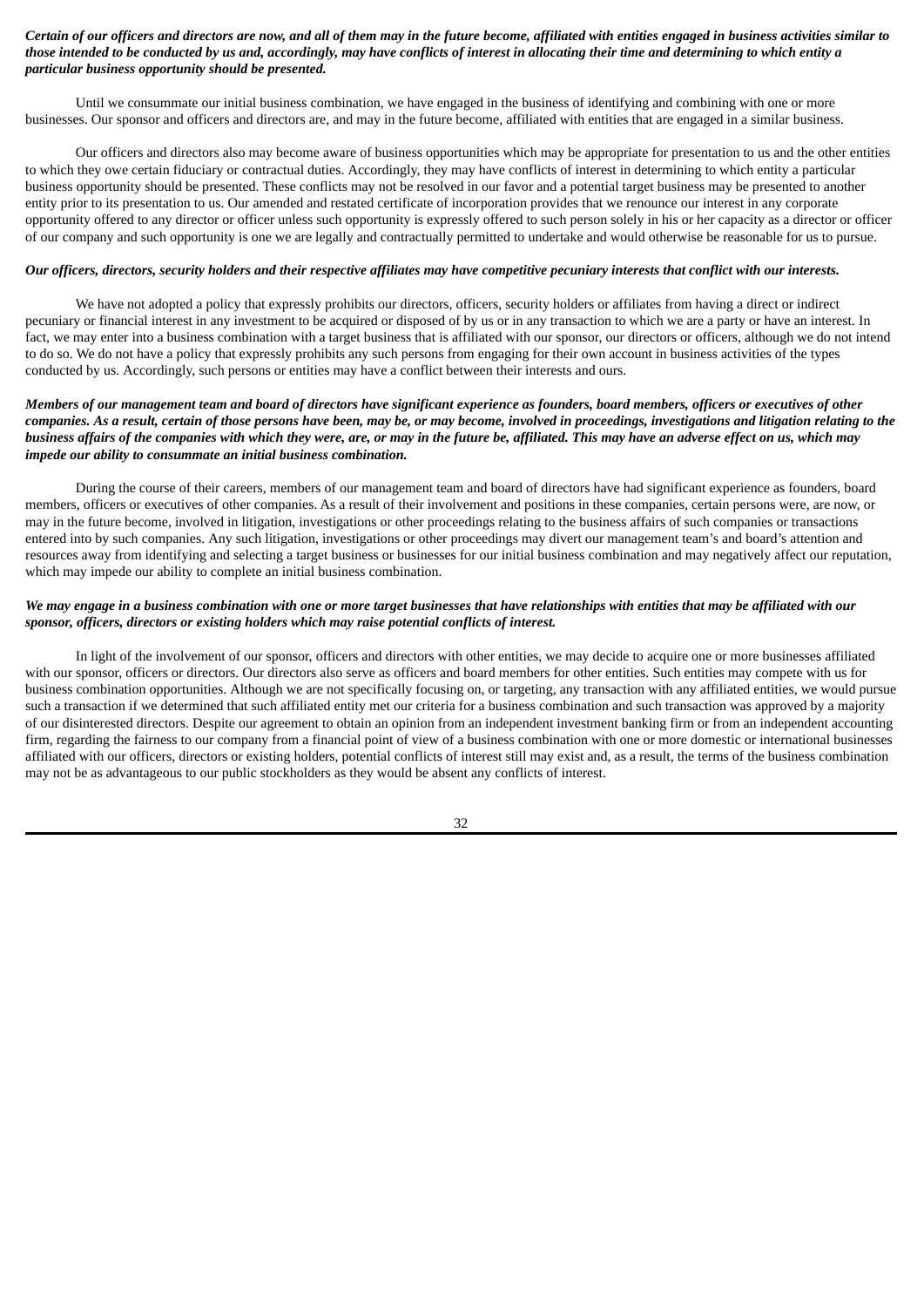Since our sponsor, officers and directors will lose their entire investment in us if our business combination is not completed (other than with respect to any public shares they may acquire during or after our Initial Public Offering), and because our sponsor, officers and directors who have an interest in founder shares may profit substantially even under circumstances where our public stockholders would experience losses in connection with their investment, a conflict of interest may arise in determining whether a particular business combination target is appropriate for our initial business *combination.*

In December 2020, our sponsor purchased 5,750,000 founder shares for an aggregate purchase price of \$25,000, or approximately \$0.004 per share. In February 2021, our sponsor transferred 30,000 founder shares to each of our independent directors (except David Panton) and 15,000 founder shares to each of our Advisors (except Matthew Wolpert and Jennifer Fuller). The number of founder shares issued was determined based on the expectation that such founder shares would represent 20% of the outstanding shares after our Initial Public Offering. The founder shares will be worthless if we do not complete an initial business combination. In addition, our sponsor will purchase 6,250,000 Private Placement Warrants (or 6,850,000 Private Placement Warrants if the underwriters' over-allotment option is exercised in full), each exercisable for one share of our Class A common stock at \$11.50 per share, for a purchase price of \$6,250,000 (or \$6,850,000 if the underwriters' over-allotment option is exercised in full), or \$1.00 per warrant, that will also be worthless if we do not complete a business combination. Holders of founder shares have agreed (A) to vote any shares owned by them in favor of any proposed business combination and (B) not to redeem any founder shares in connection with a stockholder vote to approve a proposed initial business combination. In addition, we may obtain loans from our sponsor, affiliates of our sponsor or an officer or director. The personal and financial interests of our officers and directors may influence their motivation in identifying and selecting a target business combination, completing an initial business combination and influencing the operation of the business following the initial business combination.

The personal and financial interests of the holders of our founder shares and our officers and directors may influence their motivation in identifying and selecting a business combination, completing an initial business combination and influencing the operation of the business following the initial business combination and may result in a misalignment of interests between the holders of our founder shares and our officers and directors, on the one hand, and our public stockholders, on the other. In particular, because the founder shares were purchased at approximately \$0.004 per share, the holders of our founder shares (including members of our management team that directly or indirectly own founder shares) could make a substantial profit after our initial business combination even if our public stockholders lose money on their investment as a result of a decrease in the post-combination value of their shares of Class A common stock (after accounting for any adjustments in connection with an exchange or other transaction contemplated by the business combination). For example, a holder of 1,000 founder shares would have paid approximately \$4.00 to obtain such shares. At the time of an initial business combination, such holder would be able to convert such founder shares into 1,000 shares of our Class A common stock, and would receive the same consideration in connection with our initial business combination as a public stockholder for the same number of shares of our Class A common stock. If the value of the shares of our Class A common stock on a post-combination basis (after accounting for any adjustments in connection with an exchange or other transaction contemplated by the business combination) were to decrease to \$5.00 per share of our Class A common stock, the holder of our founder shares would obtain a profit of approximately \$4,996 on account of the 1,000 founder shares that the holder had converted into shares of common stock in connection with the initial business combination. By contrast, a public stockholder holding 1,000 shares of Class A common stock would lose \$5,000 in connection with the same transaction.

### We may issue notes or other debt securities, or otherwise incur substantial debt, to complete a business combination, which may adversely affect our *leverage and financial condition and thus negatively impact the value of our stockholders' investment in us.*

We may choose to incur substantial debt to complete our business combination. We have agreed that we will not incur any indebtedness unless we have obtained from the lender a waiver of any right, title, interest or claim of any kind in or to the monies held in the trust account. As such, no issuance of debt will affect the per-share amount available for redemption from the trust account. Nevertheless, the incurrence of debt could have a variety of negative effects, including:

default and foreclosure on our assets if our operating revenues after an initial business combination are insufficient to repay our debt obligations;

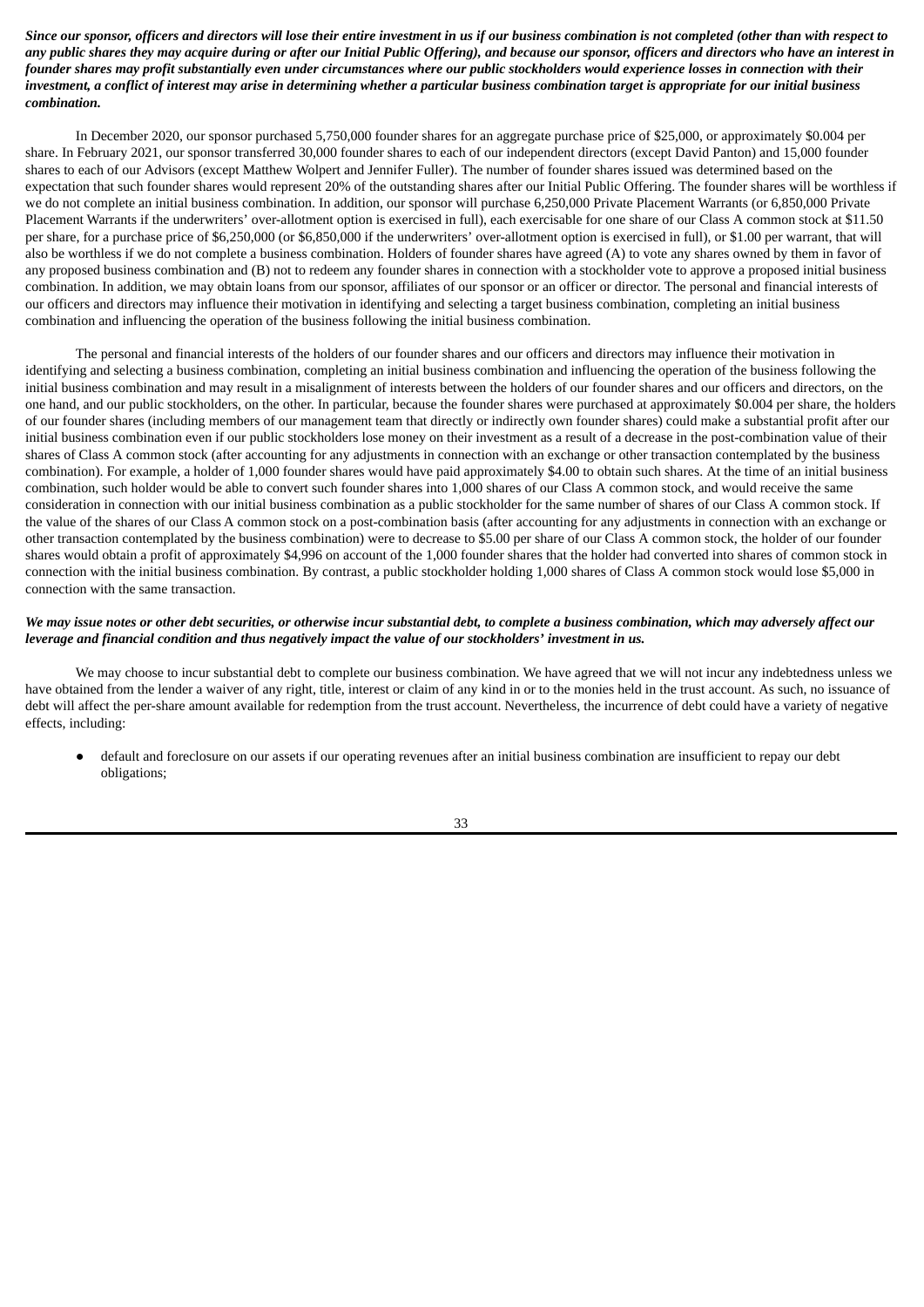- acceleration of our obligations to repay the indebtedness even if we make all principal and interest payments when due if we breach certain covenants that require the maintenance of certain financial ratios or reserves without a waiver or renegotiation of that covenant;
- our immediate payment of all principal and accrued interest, if any, if the debt security is payable on demand;
- our inability to obtain necessary additional financing if the debt security contains covenants restricting our ability to obtain such financing while the debt security is outstanding;
- our inability to pay dividends on our common stock;
- using a substantial portion of our cash flow to pay principal and interest on our debt, which will reduce the funds available for dividends on our common stock if declared, our ability to pay expenses, make capital expenditures and acquisitions, and fund other general corporate purposes;
- limitations on our flexibility in planning for and reacting to changes in our business and in the industry in which we operate;
- increased vulnerability to adverse changes in general economic, industry and competitive conditions and adverse changes in government regulation;
- limitations on our ability to borrow additional amounts for expenses, capital expenditures, acquisitions, debt service requirements, and execution of our strategy; and
- other disadvantages compared to our competitors who have less debt.

#### **Risks Related to Ownership of Our Securities**

## You will not have any rights or interests in funds from the trust account, except under certain limited circumstances. To liquidate your investment, *therefore, you may be forced to sell your public shares or warrants, potentially at a loss.*

Our public stockholders will be entitled to receive funds from the trust account only upon the earliest to occur of: (a) the completion of our initial business combination, (b) the redemption of any public shares properly tendered in connection with a stockholder vote to amend our amended and restated certificate of incorporation (i) to modify the substance or timing of our obligation to provide holders of our Class A common stock the right to have their shares redeemed in connection with our initial business combination or to redeem 100% of our public shares if we do not complete our initial business combination within 18 months from the closing of our Initial Public Offering or (ii) with respect to any other provisions relating to the rights of holders of our Class A common stock, and (c) the redemption of our public shares if we have not consummated our business combination within 18 months from the closing of our Initial Public Offering, subject to applicable law and as further described herein. In addition, if we are unable to complete an initial business combination within 18 months from the closing of our Initial Public Offering for any reason, compliance with Delaware law may require that we submit a plan of dissolution to our then-existing stockholders for approval prior to the distribution of the proceeds held in our trust account. In that case, public stockholders may be forced to wait beyond 18 months from the closing of our Initial Public Offering before they receive funds from our trust account. In no other circumstances will a public stockholder have any right or interest of any kind in the trust account. Accordingly, to liquidate your investment, you may be forced to sell your public shares or warrants, potentially at a loss.

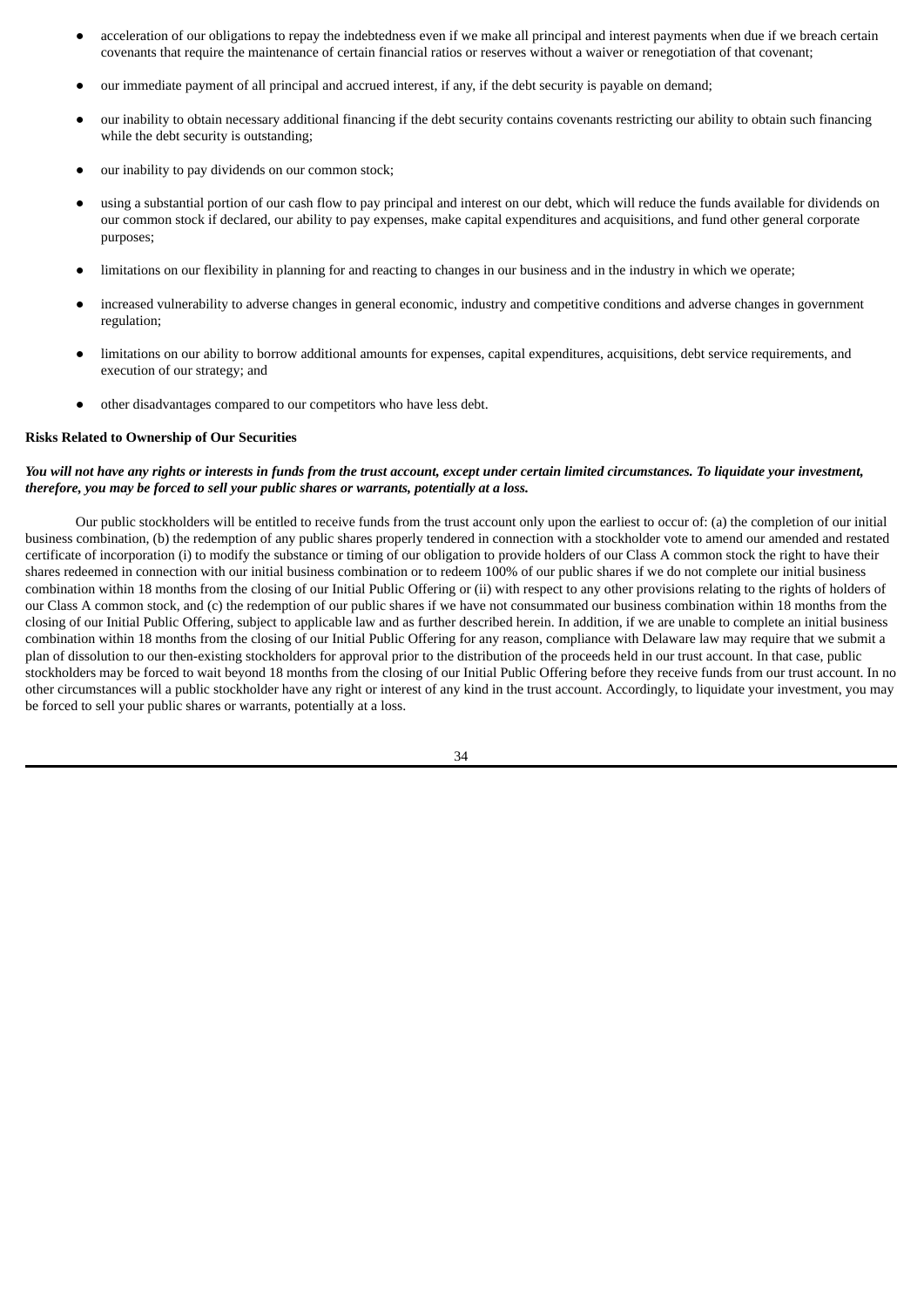# Our directors may decide not to enforce the indemnification obligations of our sponsor, resulting in a reduction in the amount of funds in the trust *account available for distribution to our public stockholders.*

In the event that the proceeds in the trust account are reduced below the lesser of (i) \$10.00 per public share or (i) such lesser amount per share held in the trust account as of the date of the liquidation of the trust account due to reductions in the value of the trust assets, in each case net of the interest which may be withdrawn to pay our franchise and income taxes, and our sponsor asserts that it is unable to satisfy its obligations or that it has no indemnification obligations related to a particular claim, our independent directors would determine whether to take legal action against our sponsor to enforce its indemnification obligations.

While we currently expect that our independent directors would take legal action on our behalf against our sponsor to enforce its indemnification obligations to us, it is possible that our independent directors in exercising their business judgment may choose not to do so if, for example, the cost of such legal action is deemed by the independent directors to be too high relative to the amount recoverable or if the independent directors determine that a favorable outcome is not likely. If our independent directors choose not to enforce these indemnification obligations, the amount of funds in the trust account available for distribution to our public stockholders may be reduced below \$10.00 per share.

## If, after we distribute the proceeds in the trust account to our public stockholders, we file a bankruptcy petition or an involuntary bankruptcy petition is filed against us that is not dismissed, a bankruptcy court may seek to recover such proceeds, and we and our board may be exposed to claims of punitive *damages.*

If, after we distribute the proceeds in the trust account to our public stockholders, we file a bankruptcy petition or an involuntary bankruptcy petition is filed against us that is not dismissed, any distributions received by stockholders could be viewed under applicable debtor/creditor and/or bankruptcy laws as either a "preferential transfer" or a "fraudulent conveyance." As a result, a bankruptcy court could seek to recover all amounts received by our stockholders. In addition, our board of directors may be viewed as having breached its fiduciary duty to our creditors and/or having acted in bad faith, thereby exposing itself and us to claims of punitive damages, by paying public stockholders from the trust account prior to addressing the claims of creditors.

# If, before distributing the proceeds in the trust account to our public stockholders, we file a bankruptcy petition or an involuntary bankruptcy petition is filed against us that is not dismissed, the claims of creditors in such proceedina may have priority over the claims of our stockholders and the per-share amount that would otherwise be received by our stockholders in connection with our liquidation may be reduced.

If, before distributing the proceeds in the trust account to our public stockholders, we file a bankruptcy petition or an involuntary bankruptcy petition is filed against us that is not dismissed, the proceeds held in the trust account could be subject to applicable bankruptcy law, and may be included in our bankruptcy estate and subject to the claims of third parties with priority over the claims of our stockholders. To the extent any bankruptcy claims deplete the trust account, the per-share amount that would otherwise be received by our stockholders in connection with our liquidation may be reduced.

### Our stockholders may be held liable for claims by third parties against us to the extent of distributions received by them upon redemption of their *shares.*

Under the DGCL, stockholders may be held liable for claims by third parties against a corporation to the extent of distributions received by them in a dissolution. The pro rata portion of our trust account distributed to our public stockholders upon the redemption of our public shares in the event we do not complete our initial business combination within 18 months from the closing of our Initial Public Offering may be considered a liquidating distribution under Delaware law. If a corporation complies with certain procedures set forth in Section 280 of the DGCL intended to ensure that it makes reasonable provision for all claims against it, including a 60-day notice period during which any third-party claims can be brought against the corporation, a 90 day period during which the corporation may reject any claims brought, and an additional 150-day waiting period before any liquidating distributions are made to stockholders, any liability of stockholders with respect to a liquidating distribution is limited to the lesser of such stockholder's pro rata share of the claim or the amount distributed to the stockholder, and any liability of the stockholder would be barred after the third anniversary of the dissolution. However, it is our intention to redeem our public shares as soon as reasonably possible following the 18<sup>th</sup> month from the closing of our Initial Public Offering in the event we do not complete our initial business combination and, therefore, we do not intend to comply with the foregoing procedures.

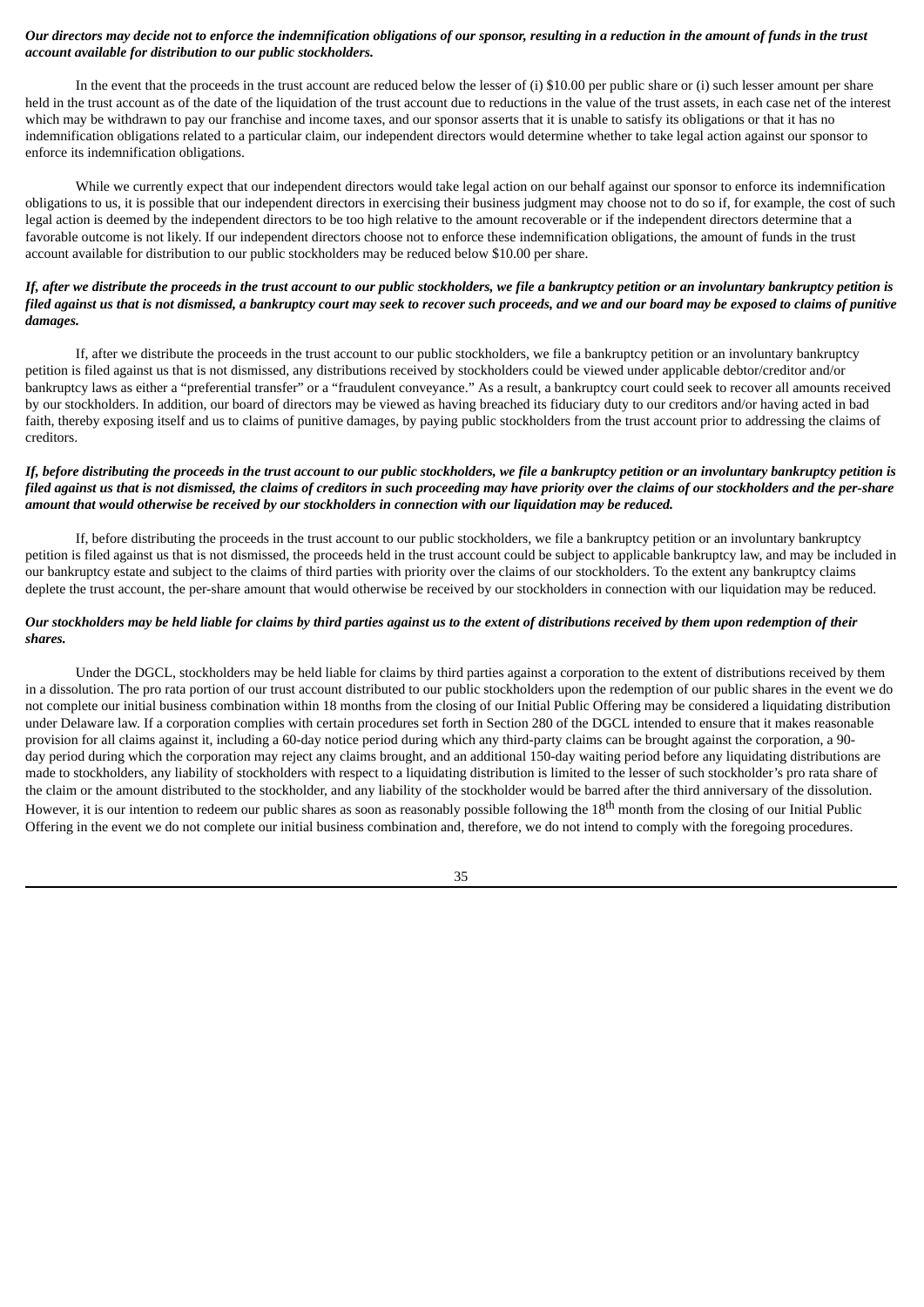Because we will not be complying with Section 280, Section 281(b) of the DGCL requires us to adopt a plan, based on facts known to us at such time that will provide for our payment of all existing and pending claims or claims that may be potentially brought against us within the 10 years following our dissolution. However, because we are a blank check company, rather than an operating company, and our operations will be limited to searching for prospective target businesses to acquire, the only likely claims to arise would be from our vendors (such as lawyers, investment bankers, etc.) or prospective target businesses. If our plan of distribution complies with Section 281(b) of the DGCL, any liability of stockholders with respect to a liquidating distribution is limited to the lesser of such stockholder's pro rata share of the claim or the amount distributed to the stockholder, and any liability of the stockholder would likely be barred after the third anniversary of the dissolution. We cannot assure you that we will properly assess all claims that may be potentially brought against us. As such, our stockholders could potentially be liable for any claims to the extent of distributions received by them (but no more) and any liability of our stockholders may extend beyond the third anniversary of such date. Furthermore, if the pro rata portion of our trust account distributed to our public stockholders upon the redemption of our public shares in the event we do not complete our initial business combination within 18 months from the closing of our Initial Public Offering is not considered a liquidating distribution under Delaware law and such redemption distribution is deemed to be unlawful, then pursuant to Section 174 of the DGCL, the statute of limitations for claims of creditors could then be six years after the unlawful redemption distribution, instead of three years, as in the case of a liquidating distribution.

## We may not hold an annual meeting of stockholders until after the consummation of our initial business combination, which could delay the *opportunity for our stockholders to elect directors.*

In accordance with Nasdaq corporate governance requirements, we are not required to hold an annual meeting until one year after our first fiscal year end following our listing on Nasdaq. Under Section 211(b) of the DGCL, we are, however, required to hold an annual meeting of stockholders for the purposes of electing directors in accordance with our bylaws unless such election is made by written consent in lieu of such a meeting. We may not hold an annual meeting of stockholders to elect new directors prior to the consummation of our initial business combination, and thus we may not be in compliance with Section 211(b) of the DGCL, which requires an annual meeting. Therefore, if our stockholders want us to hold an annual meeting prior to the consummation of our initial business combination, they may attempt to force us to hold one by submitting an application to the Delaware Court of Chancery in accordance with Section 211(c) of the DGCL.

## Nasdaq may delist our securities from trading on its exchange, which could limit investors' ability to make transactions in our securities and subject us *to additional trading restrictions.*

Our securities are currently listed on Nasdaq. However, our securities may not continue to be listed on Nasdaq in the future or prior to our initial business combination. In order to continue listing our securities on Nasdaq prior to our initial business combination, we must maintain certain financial, distribution and stock price levels. Generally, we must maintain a minimum amount in stockholders' equity (generally \$2,500,000) and a minimum number of holders of our securities (generally 300 public holders). Additionally, in connection with our initial business combination, we will be required to demonstrate compliance with Nasdaq's initial listing requirements, which are more rigorous than Nasdaq's continued listing requirements, in order to continue to maintain the listing of our securities on Nasdaq. For instance, our stock price would generally be required to be at least \$4.00 per share, our stockholders' equity would generally be required to be at least \$5.0 million and we would be required to have a minimum of 300 round lot holders (with at least 50% of such round lot holders holding securities with a market value of at least \$2,500) of our securities. We cannot assure you that we will be able to meet those initial listing requirements at that time.

If Nasdaq delists our securities from trading on its exchange and we are not able to list our securities on another national securities exchange, we expect our securities could be quoted on an over-the-counter market. If this were to occur, we could face significant material adverse consequences, including:

a limited availability of market quotations for our securities;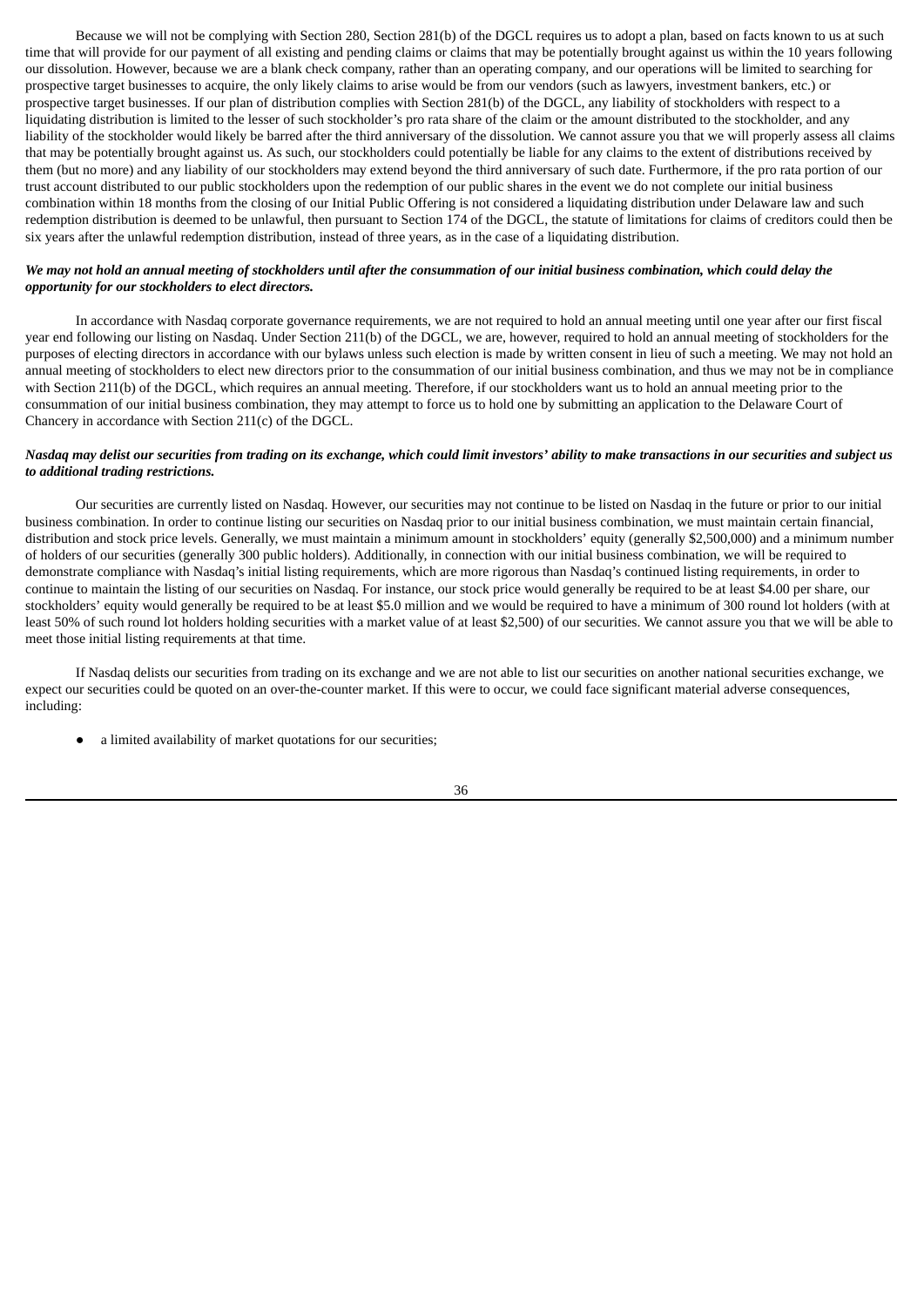- reduced liquidity for our securities;
- a determination that our Class A common stock is a "penny stock" which will require brokers trading in our Class A common stock to adhere to more stringent rules and possibly result in a reduced level of trading activity in the secondary trading market for our securities;
- a limited amount of news and analyst coverage; and
- a decreased ability to issue additional securities or obtain additional financing in the future.

The National Securities Markets Improvement Act of 1996, which is a federal statute, prevents or preempts the states from regulating the sale of certain securities, which are referred to as "covered securities." Because our Units, Class A common stock and warrants are listed on Nasdaq, our Units, Class A common stock and warrants are covered securities. Although the states are preempted from regulating the sale of our securities, the federal statute does allow the states to investigate companies if there is a suspicion of fraud, and, if there is a finding of fraudulent activity, then the states can regulate or bar the sale of covered securities in a particular case. While we are not aware of a state having used these powers to prohibit or restrict the sale of securities issued by blank check companies, other than the State of Idaho, certain state securities regulators view blank check companies unfavorably and might use these powers, or threaten to use these powers, to hinder the sale of securities of blank check companies in their states. Further, if we were no longer listed on Nasdaq, our securities would not be covered securities and we would be subject to regulation in each state in which we offer our securities, including in connection with our initial business combination.

## You will not be permitted to exercise your warrants unless we register and qualify the issuance of the underlying Class A common stock or certain *exemptions are available.*

If the issuance of the Class A common stock upon the exercise of the warrants is not registered, qualified or exempt from registration or qualification under the Securities Act and applicable state securities laws, warrant holders will not be entitled to exercise such warrants and such warrants may have no value and expire worthless.

While we have registered the Class A common stock issuable upon exercise of the warrants under the Securities Act as part of the registration statement of which this Report forms a part, we do not plan on keeping a prospectus current until required to pursuant to the warrant agreement. However, under the terms of the warrant agreement, we have agreed that, as soon as practicable, but in no event later than 20 business days after the closing of our initial business combination, we will use our commercially reasonable efforts to file with the SEC a registration statement covering the issuance of such shares, and we will use our commercially reasonable efforts to cause the same to become effective within 60 business days after the closing of our initial business combination and to maintain the effectiveness of such registration statement and a current prospectus relating to those shares until the warrants expire or are redeemed. We cannot assure you that we will be able to do so if, for example, any facts or events arise which represent a fundamental change in the information set forth in the registration statement or prospectus, the financial statements contained or incorporated by reference therein are not current, complete or correct or the SEC issues a stop order. If the shares issuable upon exercise of the warrants are not registered under the Securities Act in accordance with the above requirements, we will be required to permit holders to exercise their warrants on a cashless basis, in which case, the number of shares of Class A common stock that you will receive upon cashless exercise will be based on a formula subject to a maximum amount of shares equal to 0.361 shares per warrant (subject to adjustment). However, no warrant will be exercisable for cash or on a cashless basis, and we will not be obligated to issue any shares to holders seeking to exercise their warrants, unless the issuance of the shares upon such exercise is registered or qualified under the securities laws of the state of the exercising holder, or an exemption from registration is available. Notwithstanding the above, if our Class A common stock is at the time of any exercise of a warrant not listed on a national securities exchange such that it satisfies the definition of a "covered security" under Section 18(b)(1) of the Securities Act, we may, at our option, require holders of Public Warrants who exercise their warrants to do so on a "cashless basis" in accordance with Section 3(a)(9) of the Securities Act and, in the event we so elect, we will not be required to file or maintain in effect a registration statement, but we will be required to use our commercially reasonable efforts to register or qualify the shares under applicable blue sky laws to the extent an exemption is not available. In no event will we be required to net cash settle any warrant, or issue securities or other compensation in exchange for the warrants in the event that we are unable to register or qualify the shares underlying the warrants under applicable state securities laws and there is no exemption available. If the issuance of the shares upon exercise of the warrants is not so registered or qualified or exempt from registration or qualification, the holder of such warrant shall not be entitled to exercise such warrant and such warrant may have no value and expire worthless. In such event, holders who acquired their warrants as part of a purchase of Units will have paid the full unit purchase price solely for the shares of Class A common stock included in the Units. There may be a circumstance where an exemption from registration exists for holders of our Private Placement Warrants to exercise their warrants while a corresponding exemption does not exist for holders of the Public Warrants included as part of Units sold in our Initial Public Offering. In such an instance, our sponsor and its permitted transferees (which may include our directors and officers) would be able to exercise their warrants and sell the shares of common stock underlying their warrants while holders of our Public Warrants would not be able to exercise their warrants and sell the underlying shares of common stock. If and when the warrants become redeemable by us, we may exercise our redemption right even if we are unable to register or qualify the underlying shares of Class A common stock for sale under all applicable state securities laws. As a result, we may redeem the Warrants as set forth above even if the holders are otherwise unable to exercise their warrants.

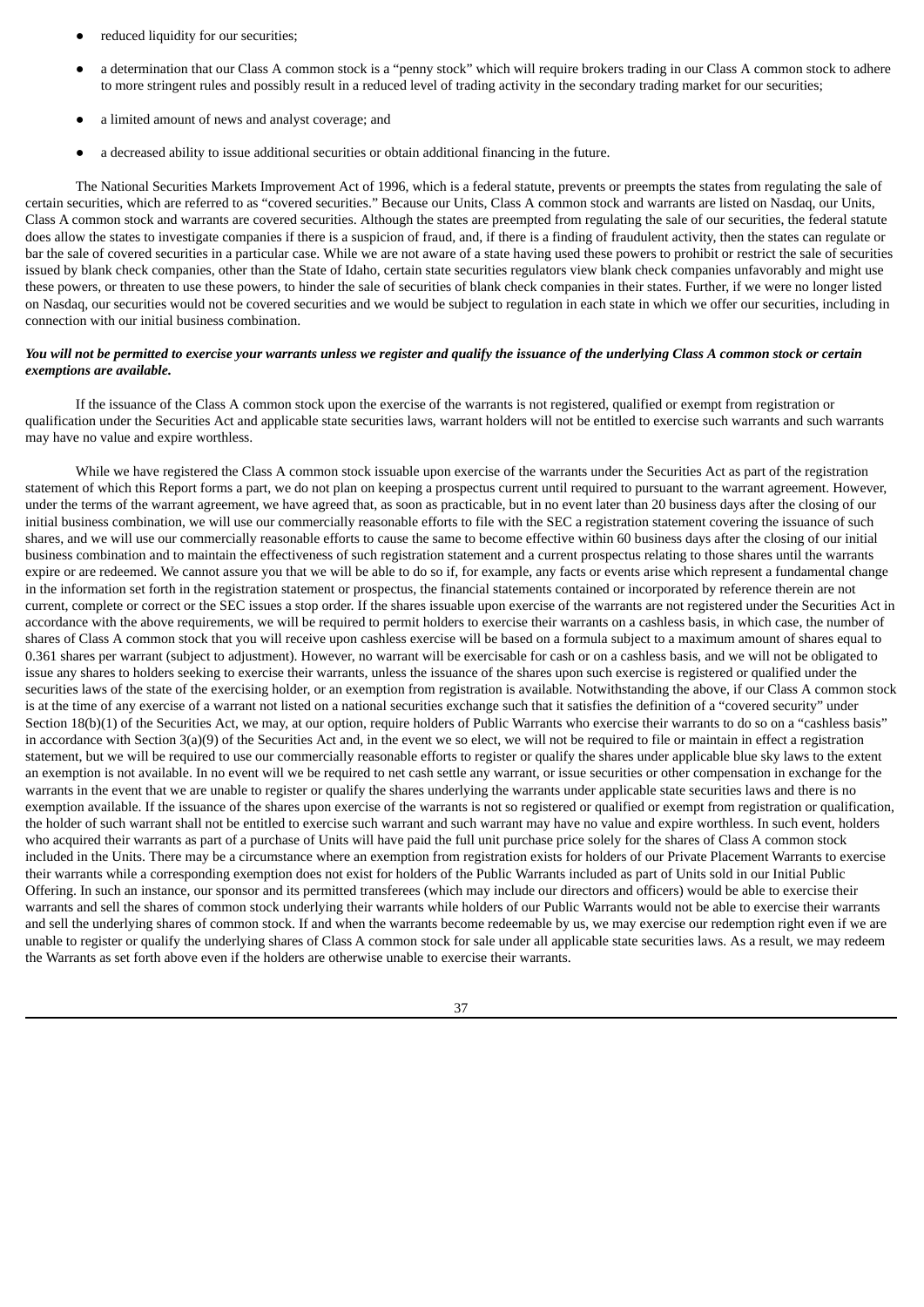Our ability to require holders of our warrants to exercise such warrants on a cashless basis after we call the warrants for redemption or if there is no effective registration statement covering the Class A common stock issuable upon exercise of these warrants will cause holders to receive fewer shares of Class A common stock upon their exercise of the warrants than they would have received had they been able to pay the exercise price of their *warrants in cash.*

If we choose to require holders to exercise their warrants on a cashless basis, which we may do at our sole discretion, or if holders elect to do so when there is no effective registration statement, the number of shares of Class A common stock received by a holder upon exercise will be fewer than it would have been had such holder exercised his or her warrant for cash. For example, if the holder is exercising 875 whole warrants at \$11.50 per share through a cashless exercise when the shares of Class A common stock have a fair market value per share of \$17.50 per share, then upon the cashless exercise, the holder will receive 300 shares of Class A common stock. The holder would have received 875 shares of Class A common stock if the exercise price was paid in cash. This will have the effect of reducing the potential "upside" of the holder's investment in our company because the warrant holder will hold a smaller number of shares of Class A common stock upon a cashless exercise of the warrants they hold.

## The grant of registration rights to our initial stockholders may make it more difficult to complete our initial business combination, and the future *exercise of such rights may adversely affect the market price of our Class A common stock.*

Pursuant to an agreement entered into in connection with our Initial Public Offering, our initial stockholders and their permitted transferees can demand that we register the Private Placement Warrants and the shares of Class A common stock issuable upon exercise of the founder shares and the Private Placement Warrants held by them and holders of warrants that may be issued upon conversion of working capital loans may demand that we register such warrants or the Class A common stock issuable upon exercise of such warrants. We will bear the cost of registering these securities. The registration and availability of such a significant number of securities for trading in the public market may have an adverse effect on the market price of our Class A common stock. In addition, the existence of the registration rights may make our initial business combination more costly or difficult to conclude. This is because the stockholders of the target business may increase the equity stake they seek in the combined entity or ask for more cash consideration to offset the negative impact on the market price of our Class A common stock that is expected when the securities owned by our initial stockholders or holders of working capital loans or their respective permitted transferees are registered.

## We may issue additional common stock or preferred stock to complete our initial business combination or under an employee incentive plan after completion of our initial business combination. We may also issue shares of Class A common stock upon the conversion of the Class B common stock at a ratio greater than one-to-one at the time of our initial business combination as a result of the anti-dilution provisions contained in our amended and restated certificate of incorporation. Any such issuances would dilute the interest of our stockholders and likely present other risks.

Our amended and restated certificate of incorporation authorizes the issuance of up to 500,000,000 shares of Class A common stock, par value \$0.0001 per share, 50,000,000 shares of Class B common stock, par value \$0.0001 per share, and 1,000,000 shares of preferred stock, par value \$0.0001 per share. As of March 28, 2022, there are 477,835,256 and 44,458,814 authorized but unissued shares of Class A common stock and Class B common stock, respectively, available for issuance, excluding shares of Class A common stock reserved for issuance upon exercise of outstanding warrants and currently issuable upon conversion of Class B common stock, and there are no shares of preferred stock issued and outstanding. Shares of Class B common stock are convertible into shares of our Class A common stock initially at a one-for-one ratio but subject to adjustment as set forth herein, including in certain circumstances in which we issue Class A common stock or equity-linked securities related to our initial business combination. Shares of Class B common stock are also convertible at the option of the holder at any time.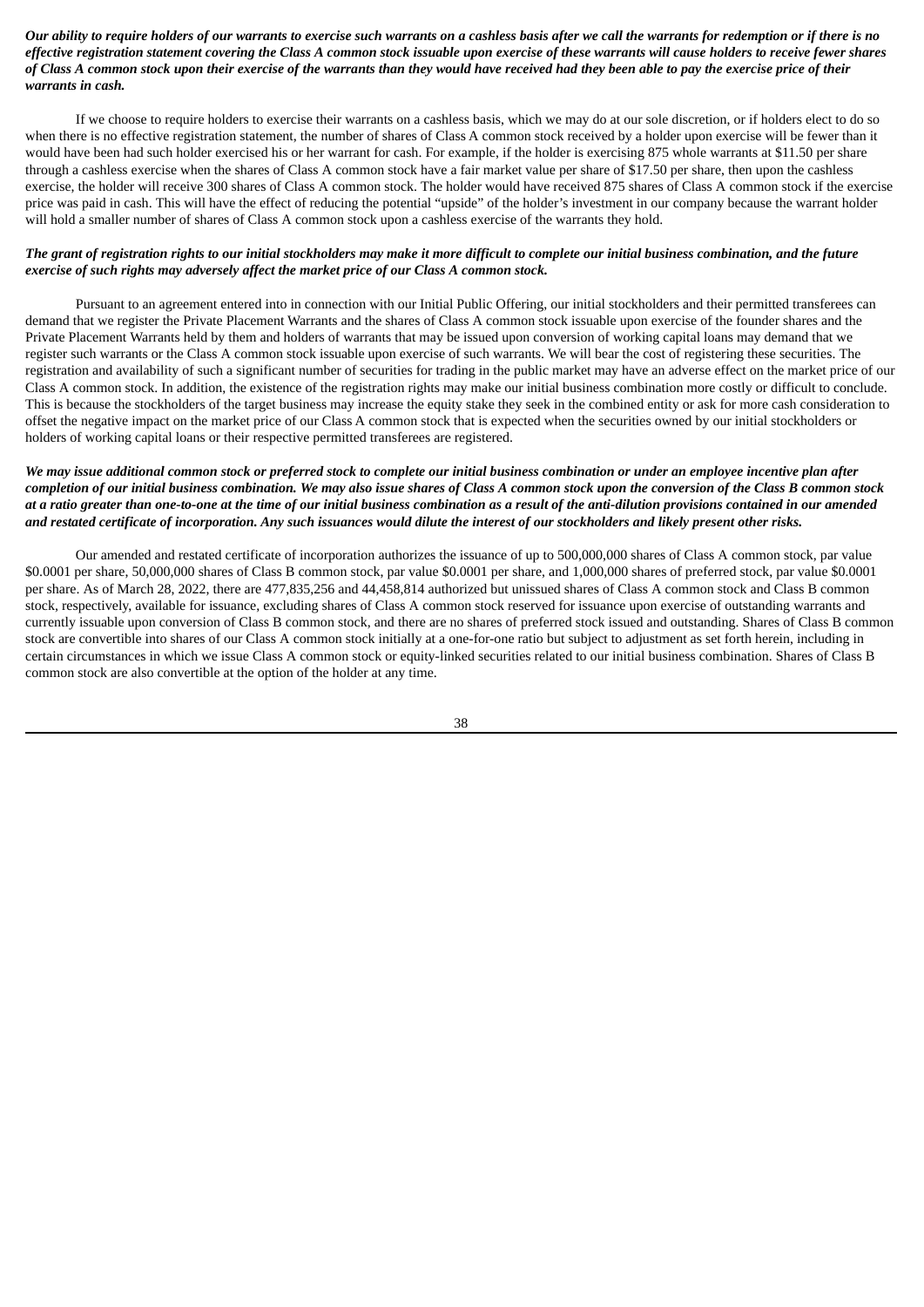We may issue a substantial number of additional shares of common or preferred stock to complete our initial business combination or under an employee incentive plan after completion of our initial business combination. We may also issue shares of Class A common stock to redeem the warrants or upon conversion of the Class B common stock at a ratio greater than one-to-one at the time of our initial business combination as a result of the antidilution provisions contained in our amended and restated certificate of incorporation. However, our amended and restated certificate of incorporation provides, among other things, that prior to our initial business combination, we may not issue additional shares of capital stock that would entitle the holders thereof to (i) receive funds from the trust account or (ii) vote as a class with our public shares (a) on our initial business combination or on any other proposal presented to stockholders prior to or in connection with the completion of an initial business combination or (b) to approve an amendment to our amended and restated certificate of incorporation to (x) extend the time we have to consummate a business combination beyond 18 months from the closing of our Initial Public Offering or (y) amend the foregoing provisions. These provisions of our amended and restated certificate of incorporation, like all provisions of our amended and restated certificate of incorporation, may be amended with a stockholder vote. The issuance of additional shares of common or preferred stock:

- may significantly dilute the equity interest of investors in our Initial Public Offering:
- may subordinate the rights of holders of common stock if preferred stock is issued with rights senior to those afforded our common stock;
- could cause a change of control if a substantial number of shares of our common stock are issued, which may affect, among other things, our ability to use our net operating loss carry forwards, if any, and could result in the resignation or removal of our present officers and directors; and
- may adversely affect prevailing market prices for our Units, Class A common stock and/or warrants.

## Resources could be wasted in researching acquisitions that are not completed, which could materially adversely affect subsequent attempts to locate and acquire or merge with another business. If we are unable to complete our initial business combination, our public stockholders may receive only approximately \$10.00 per share, or less than such amount in certain circumstances, on the liquidation of our trust account and our warrants will *expire worthless.*

We anticipate that the investigation of each specific target business and the negotiation, drafting and execution of relevant agreements, disclosure documents and other instruments will require substantial management time and attention and substantial costs for accountants, attorneys and others. If we decide not to complete a specific initial business combination, the costs incurred up to that point for the proposed transaction likely would not be recoverable. Furthermore, if we reach an agreement relating to a specific target business, we may fail to complete our initial business combination for any number of reasons including those beyond our control. Any such event will result in a loss to us of the related costs incurred which could materially adversely affect subsequent attempts to locate and acquire or merge with another business. If we are unable to complete our initial business combination, our public stockholders may receive only approximately \$10.00 per share on the liquidation of our trust account and our warrants will expire worthless.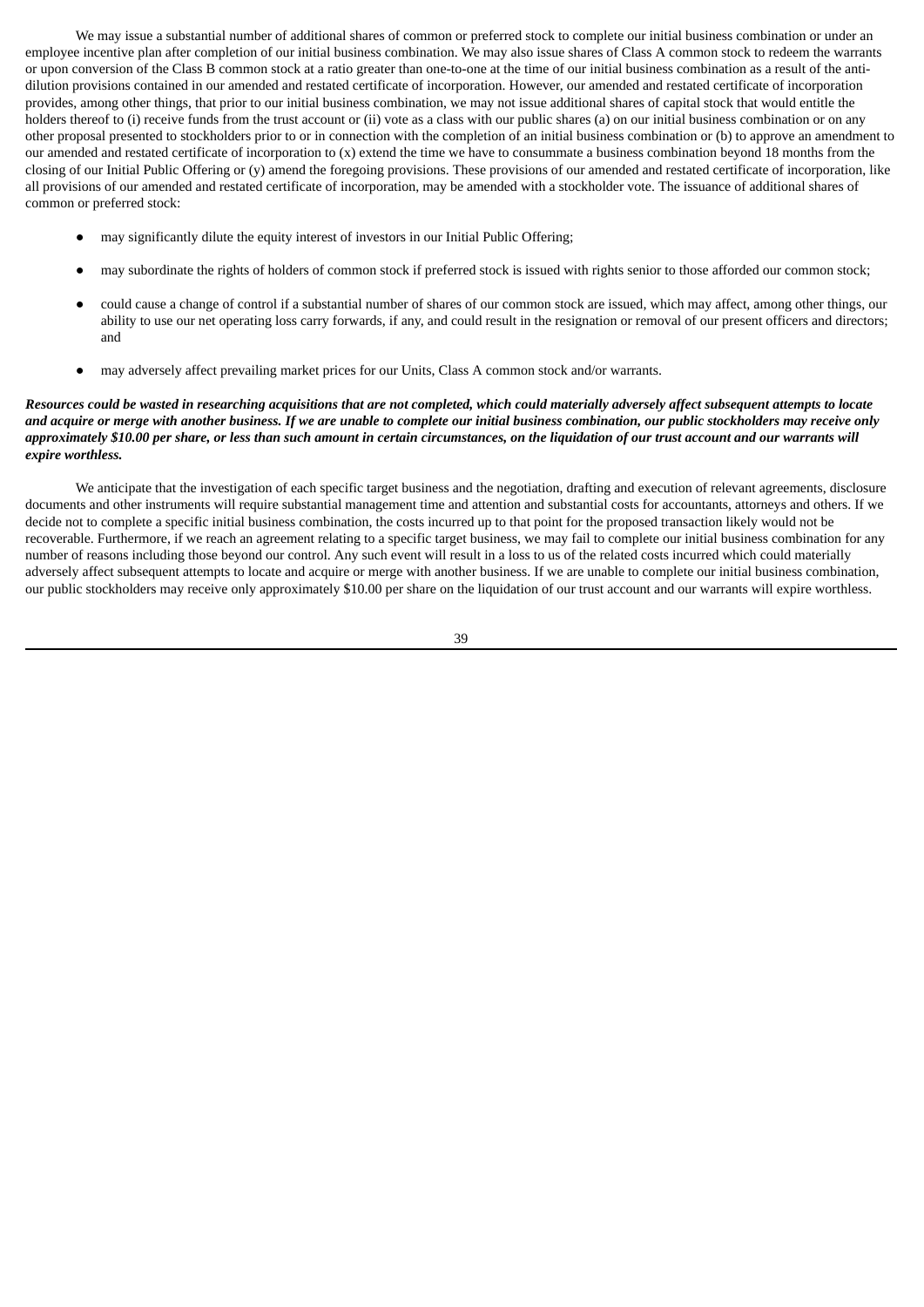## We may amend the terms of the warrants in a manner that may be adverse to holders with the approval by the holders of at least 50% of the then outstanding Public Warrants. As a result, the exercise price of your warrants could be increased, the exercise period could be shortened and the number of shares of our Class A common stock purchasable upon exercise of a warrant could be decreased, all without your approval.

Our warrants were issued in registered form under a warrant agreement between Continental Stock Transfer & Trust Company, as warrant agent, and us. The warrant agreement provides that the terms of the warrants may be amended without the consent of any holder for the purpose of (i) curing any ambiguity or correct any mistake, including to conform the provisions of the warrant agreement to the description of the terms of the warrants and the warrant agreement set forth in this Report, or defective provision, (ii) amending the provisions relating to cash dividends on shares of common stock as contemplated by and in accordance with the warrant agreement or (iii) adding or changing any provisions with respect to matters or questions arising under the warrant agreement as the parties to the warrant agreement may deem necessary or desirable and that the parties deem to not adversely affect the rights of the registered holders of the warrants, provided that the approval by the holders of at least 50% of the then-outstanding Public Warrants is required to make any change that adversely affects the rights of the registered holders of Public Warrants. Accordingly, we may amend the terms of the Public Warrants in a manner adverse to a holder if holders of at least 50% of the then outstanding Public Warrants approve of such amendment and, solely with respect to any amendment to the terms of the Private Placement Warrants or any provision of the warrant agreement with respect to the Private Placement Warrants, 50% of the number of the then outstanding Private Placement Warrants. Although our ability to amend the terms of the Public Warrants with the consent of at least 50% of the then outstanding Public Warrants is unlimited, examples of such amendments could be amendments to, among other things, increase the exercise price of the warrants, shorten the exercise period or decrease the number of shares of our Class A common stock purchasable upon exercise of a warrant.

## Our warrants are accounted for as a warrant liability and are recorded at fair value upon issuance with changes in fair value each period reported in earnings, which may have an adverse effect on the market price of our Class A common stock or may make it more difficult for us to consummate an *initial business combination.*

We issued warrants to purchase 11,082,372 shares of our Class A common stock as part of the Units sold in our Initial Public Offering (including the partial exercise by the underwriters of their over-allotment option) and, simultaneously with the closing of our Initial Public Offering and the partial exercise by the underwriters of their over-allotment option, we issued in a Private Placement Warrants to purchase 6,682,949 shares of Class A common stock at \$11.50 per share. Prior to our Initial Public Offering, our sponsor purchased 5,750,000 founder shares in a private placement. We account for these as a warrant liability and record at fair value upon issuance with any changes in fair value each period reported in earnings as determined by us based upon a valuation report obtained from an independent third party valuation firm. The impact of changes in fair value on earnings may have an adverse effect on the market price of our Class A common stock. In addition, potential targets may seek a SPAC that does not have warrants that are accounted for as a warrant liability, which may make it more difficult for us to consummate an initial business combination with a target business.

## Our warrant agreement designates the courts of the State of New York or the United States District Court for the Southern District of New York as the sole and exclusive forum for certain types of actions and proceedings that may be initiated by holders of our warrants, which could limit the ability of *warrant holders to obtain a favorable judicial forum for disputes with our company.*

Our warrant agreement provides that, subject to applicable law, (i) any action, proceeding or claim against us arising out of or relating in any way to the warrant agreement, including under the Securities Act, will be brought and enforced in the courts of the State of New York or the United States District Court for the Southern District of New York, and (ii) that we irrevocably submit to such jurisdiction, which jurisdiction shall be the exclusive forum for any such action, proceeding or claim. We will waive any objection to such exclusive jurisdiction and that such courts represent an inconvenient forum.

Notwithstanding the foregoing, these provisions of the warrant do not apply to suits brought to enforce any liability or duty created by the Exchange Act or any other claim for which the federal district courts of the United States of America are the sole and exclusive forum. Any person or entity purchasing or otherwise acquiring any interest in any of our warrants shall be deemed to have notice of and to have consented to the forum provisions in our warrant agreement.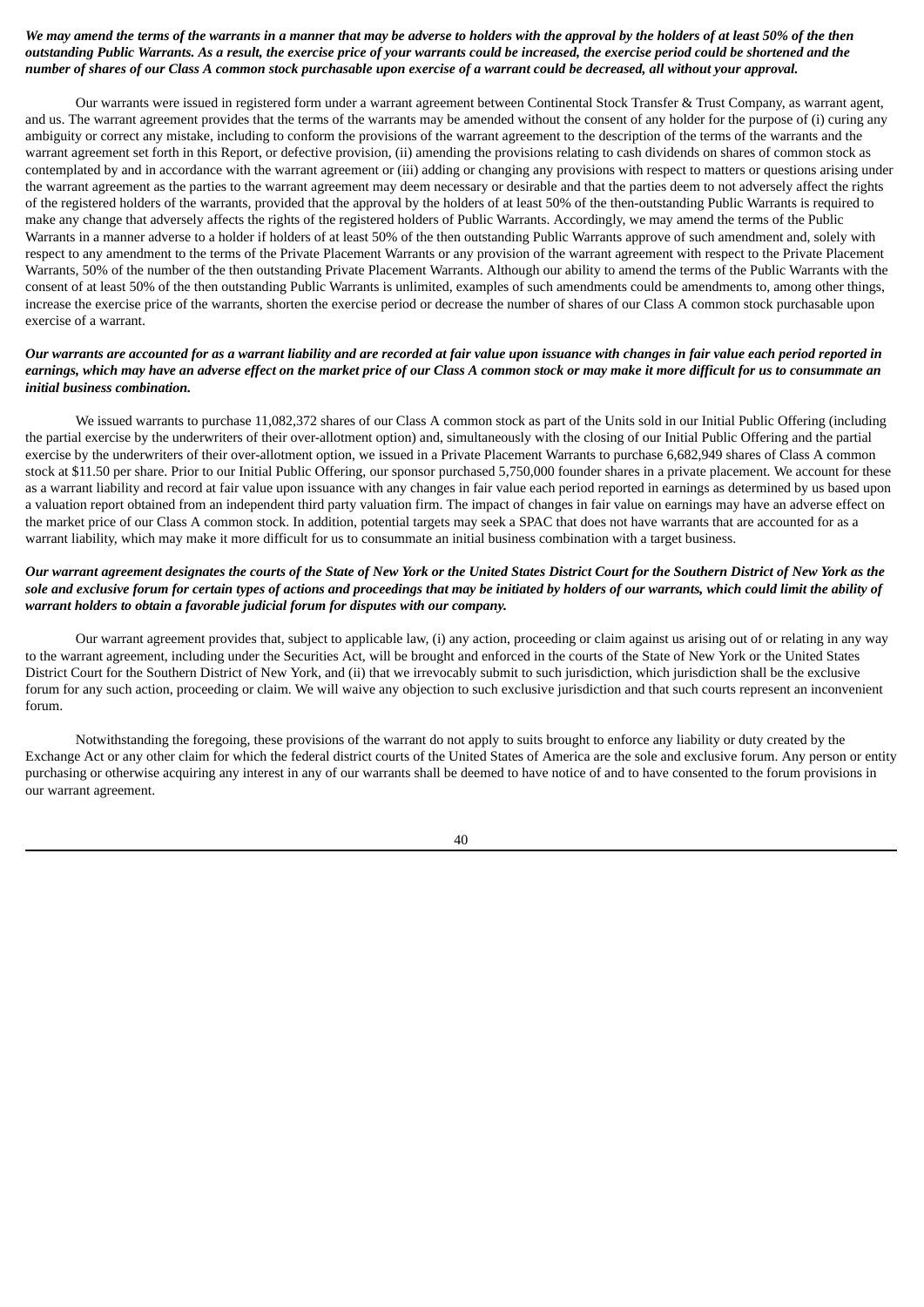If any action, the subject matter of which is within the scope of the forum provisions of the warrant agreement, is filed in a court other than a court of the State of New York or the United States District Court for the Southern District of New York (a "foreign action") in the name of any holder of our warrants, such holder shall be deemed to have consented to: (x) the personal jurisdiction of the state and federal courts located in the State of New York in connection with any action brought in any such court to enforce the forum provisions (an "enforcement action"), and (y) having service of process made upon such warrant holder in any such enforcement action by service upon such warrant holder's counsel in the foreign action as agent for such warrant holder.

This choice-of-forum provision may limit a warrant holder's ability to bring a claim in a judicial forum that it finds favorable for disputes with our company, which may discourage such lawsuits. Alternatively, if a court were to find this provision of our warrant agreement inapplicable or unenforceable with respect to one or more of the specified types of actions or proceedings, we may incur additional costs associated with resolving such matters in other jurisdictions, which could materially and adversely affect our business, financial condition and results of operations and result in a diversion of the time and resources of our management and board of directors.

### We may redeem your unexpired warrants prior to their exercise at a time that is disadvantageous to you, thereby making your warrants worthless.

We have the ability to redeem outstanding warrants at any time after they become exercisable and prior to their expiration, at a price of \$0.01 per warrant, provided that the last reported sales price of our Class A common stock equals or exceeds \$18.00 per share for any 20 trading days within a 30 trading-day period ending on the third trading day prior to the date on which we give proper notice of such redemption and provided certain other conditions are met. If and when the warrants become redeemable by us, we may exercise our redemption right even if we are unable to register or qualify the underlying securities for sale under all applicable state securities laws. Redemption of the outstanding warrants could force you (i) to exercise your warrants and pay the exercise price therefor at a time when it may be disadvantageous for you to do so, (ii) to sell your warrants at the then-current market price when you might otherwise wish to hold your warrants or (iii) to accept the nominal redemption price which, at the time the outstanding warrants are called for redemption, is likely to be substantially less than the market value of your warrants.

In addition, we may redeem your warrants after they become exercisable for \$0.10 per warrant upon a minimum of 30 days' prior written notice of redemption provided that holders will be able to exercise their warrants prior to redemption for a number of Class A common stock determined based on the redemption date and the fair market value of our Class A common stock. The value received upon exercise of the warrants (1) may be less than the value the holders would have received if they had exercised their warrants at a later time where the underlying share price is higher and (2) may not compensate the holders for the value of the warrants, including because the number of shares of common stock received is capped at 0.361 shares of Class A common stock per warrant (subject to adjustment) irrespective of the remaining life of the warrants.

None of the Private Placement Warrants will be redeemable by us as (except as set forth in the final prospectus for our Initial Public Offering) so long as they are held by our sponsor or its permitted transferees.

## Our warrants and founder shares may have an adverse effect on the market price of our Class A common stock and make it more difficult to effectuate *our business combination.*

We issued warrants to purchase 11,082,372 shares of our Class A common stock as part of the Units sold in our Initial Public Offering (including the partial exercise by the underwriters of their over-allotment option) and, simultaneously with the closing of our Initial Public Offering and the partial exercise by the underwriters of their over-allotment option, we issued in a Private Placement Warrants to purchase 6,682,949 shares of Class A common stock at \$11.50 per share. Prior to our Initial Public Offering, our sponsor purchased 5,750,000 founder shares in a private placement. In February 2021, our sponsor transferred 30,000 founder shares to each of our independent directors (except David Panton) and 15,000 founder shares to each of our Advisors (except Matthew Wolpert and Jennifer Fuller). As a result of the underwriters' election to partially exercise their over-allotment option, 208,814 founder shares were forfeited for no consideration on August 13, 2021, resulting in 5,541,186 founder shares outstanding. The founder shares are convertible into shares of Class A common stock on a one-for-one basis, subject to adjustment as set forth herein. In addition, if our sponsor makes any working capital loans, up to \$1,500,000 of such loans may be converted into warrants, at the price of \$1.00 per warrant at the option of the lender. Such warrants would be identical to the Private Placement Warrants, including as to exercise price, exercisability and exercise period. Our Public Warrants are also redeemable by us for Class A common stock.

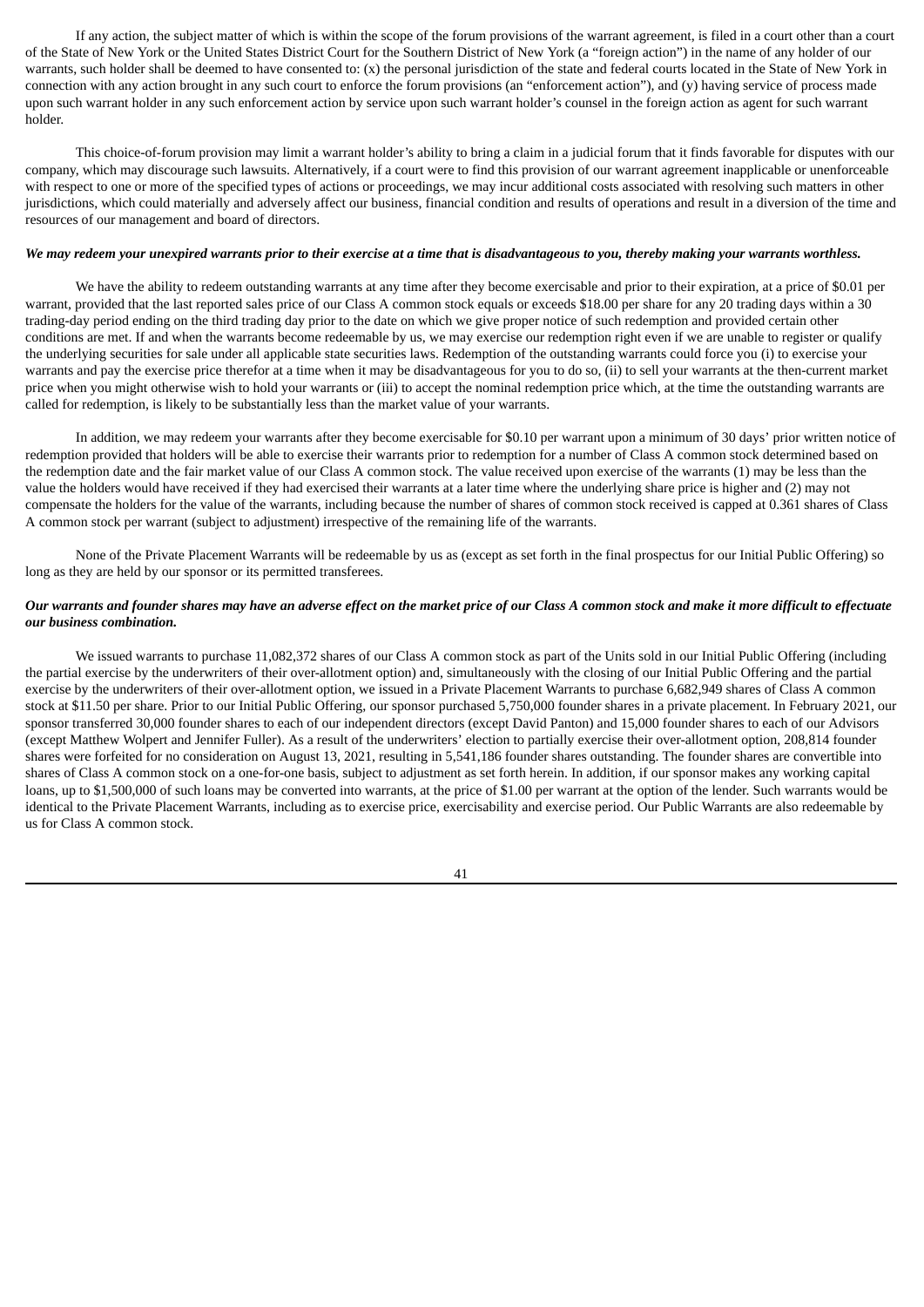To the extent we issue shares of Class A common stock to effectuate a business combination, the potential for the issuance of a substantial number of additional shares of Class A common stock upon exercise of these warrants and conversion rights could make us a less attractive acquisition vehicle to a target business. Any such issuance will increase the number of issued and outstanding shares of our Class A common stock and reduce the value of the shares of Class A common stock issued to complete the business combination. Therefore, our warrants and founder shares may make it more difficult to effectuate a business combination or increase the cost of acquiring the target business.

The Private Placement Warrants are identical to the warrants sold as part of the Units in our Initial Public Offering except that, so long as they are held by our sponsor or its permitted transferees, (i) they will not be redeemable by us, except as otherwise set forth herein, (ii) they (including the Class A common stock issuable upon exercise of these warrants) may not, subject to certain limited exceptions, be transferred, assigned or sold by our sponsor until 30 days after the completion of our initial business combination and (iii) they may be exercised by the holders on a cashless basis.

### A provision of our warrant agreement may make it more difficult for us to consummate an initial business combination.

Unlike most blank check companies, if (i) we issue additional shares of Class A common stock or equity-linked securities for capital raising purposes in connection with the closing of our initial business combination at a Newly Issued Price of less than \$9.20 per shares of common stock, (ii) the aggregate gross proceeds from such issuances represent more than 60% of the total equity proceeds, and interest thereon, available for the funding of our initial business combination on the date of the consummation of our initial business combination (net of redemptions), and (iii) the Market Value is below \$9.20 per share, then the exercise price of the warrants will be adjusted to be equal to 115% of the higher of the Market Value and the Newly Issued Price, and the \$18.00 per share redemption trigger prices described below under will be adjusted (to the nearest cent) to be equal to the higher of the Market Value and the Newly Issued Price. This may make it more difficult for us to consummate an initial business combination with a target business.

#### The securities in which we invest the funds held in the trust account could bear a negative rate of interest, which could reduce the value of the assets held in trust such that the per-share redemption amount received by public stockholders may be less than \$10.00 per share.

The proceeds held in the trust account will be invested only in U.S. government treasury obligations with a maturity of 185 days or less or in money market funds meeting certain conditions under Rule 2a-7 under the Investment Company Act, which invest only in direct U.S. government treasury obligations. While short-term U.S. government treasury obligations currently yield a positive rate of interest, they have briefly yielded negative interest rates in recent years. Central banks in Europe and Japan pursued interest rates below zero in recent years, and the Open Market Committee of the Federal Reserve has not ruled out the possibility that it may in the future adopt similar policies in the United States. In the event that we are unable to complete a business combination or make certain amendments to our amended and restated memorandum and articles of association, our public stockholders are entitled to receive their pro-rata share of the proceeds held in the trust account, plus any interest income, net of income taxes paid or payable (less, in the case we are unable to complete a business combination, \$100,000 of interest to pay dissolution expenses). Negative interest rates could reduce the value of the assets held in trust such that the per-share redemption amount received by public stockholders may be less than \$10.00 per share.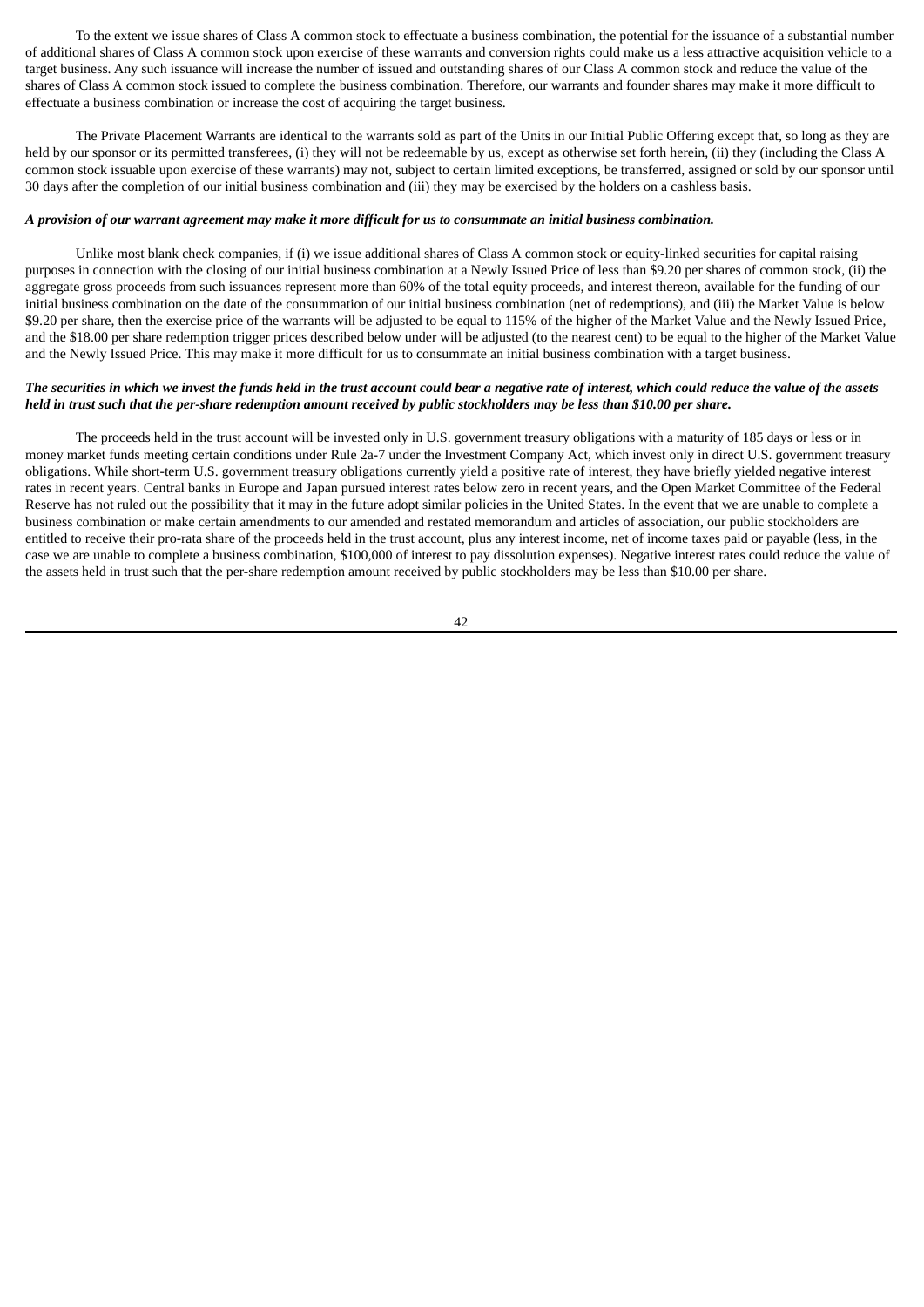## **Risks Related to Our Corporate Governance and Stockholder Rights**

#### Holders of Class A common stock will not be entitled to vote on any election of directors we hold prior to our initial business combination.

Prior to our initial business combination, only holders of our founder shares will have the right to vote on the election of directors. Holders of our public shares will not be entitled to vote on the election of directors during such time. In addition, prior to the completion of an initial business combination, holders of a majority of our founder shares may remove a member of the board of directors for any reason. Accordingly, you may not have any say in the management of our company prior to the consummation of an initial business combination.

## Since only holders of our founder shares have the right to vote on the election of directors, Nasdaq may consider us to be a "controlled company" within the meaning of Nasdaq rules and, as a result, we may qualify for exemptions from certain corporate governance requirements.

Only holders of our founder shares have the right to vote on the election of directors. As a result, Nasdaq may consider us to be a "controlled company" within the meaning of Nasdaq corporate governance standards. Under Nasdaq corporate governance standards, a company of which more than 50% of the voting power is held by an individual, group or another company is a "controlled company" and may elect not to comply with certain corporate governance requirements, including the requirements that:

- we have a board that includes a majority of "independent directors," as defined under the rules of Nasdaq;
- we have a compensation committee of our board that is comprised entirely of independent directors with a written charter addressing the committee's purpose and responsibilities; and
- we have a nominating and corporate governance committee of our board that is comprised entirely of independent directors with a written charter addressing the committee's purpose and responsibilities.

We do not intend to utilize these exemptions and intend to comply with the corporate governance requirements of Nasdaq, subject to applicable phase-in rules. However, if we determine in the future to utilize some or all of these exemptions, you will not have the same protections afforded to stockholders of companies that are subject to all of Nasdaq corporate governance requirements.

## The provisions of our amended and restated certificate of incorporation that relate to our pre-business combination activity (and correspondina provisions of the agreement governing the release of funds from our trust account) may be amended with the approval of holders of 60% of our common stock, which is a lower amendment threshold than that of some other blank check companies. It may be easier for us, therefore, to amend our amended and restated certificate of incorporation and the trust agreement to facilitate the completion of an initial business combination that some of *our stockholders may not support.*

Our amended and restated certificate of incorporation provides that any of its provisions related to pre-business combination activity (including the requirement to deposit proceeds of our Initial Public Offering and the private placement of warrants into the trust account and not release such amounts except in specified circumstances, and to provide redemption rights to public stockholders as described herein) may be amended if approved by holders of 60% of our common stock entitled to vote thereon, and corresponding provisions of the trust agreement governing the release of funds from our trust account may be amended if approved by holders of 60% of our common stock entitled to vote thereon. In all other instances, our amended and restated certificate of incorporation may be amended by holders of a majority of our outstanding common stock entitled to vote thereon, subject to applicable provisions of the DGCL or applicable stock exchange rules. Our initial stockholders, who collectively beneficially own 20% of our common stock as of December 31, 2021, will participate in any vote to amend our amended and restated certificate of incorporation and/or trust agreement and will have the discretion to vote in any manner they choose. As a result, we may be able to amend the provisions of our amended and restated certificate of incorporation which govern our pre-business combination behavior more easily than some other blank check companies, and this may increase our ability to complete a business combination with which you do not agree. Our stockholders may pursue remedies against us for any breach of our amended and restated certificate of incorporation.

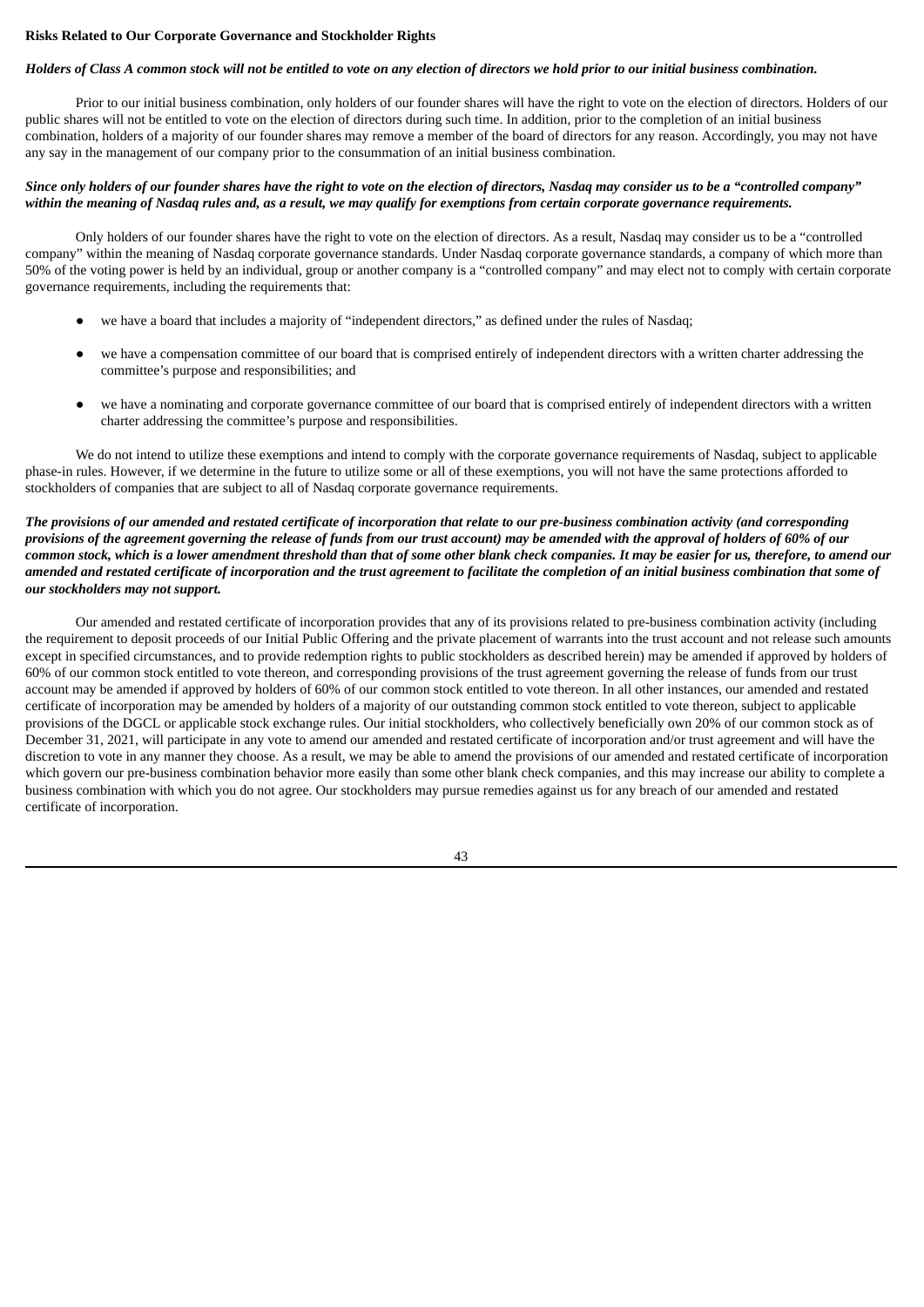Our sponsor, executive officers and directors have agreed, pursuant to a written agreement with us, that they will not propose any amendment to our amended and restated certificate of incorporation that would modify the substance or timing of our obligation to provide holders of our Class A common stock the right to have their shares redeemed in connection with our initial business combination or to redeem 100% of our public shares if we do not complete our initial business combination within 18 months from the closing of our Initial Public Offering or with respect to any other provision relating to the rights of holders of our Class A common stock unless we provide our public stockholders with the opportunity to redeem their shares of Class A common stock upon approval of any such amendment at a per-share price, payable in cash, equal to the aggregate amount then on deposit in the trust account, including interest (which interest shall be net of taxes payable by us) divided by the number of the then outstanding public shares. These agreements are contained in a letter agreement that we have entered into with our sponsor, officers and directors. Our stockholders are not parties to, or third-party beneficiaries of, these agreements and, as a result, will not have the ability to pursue remedies against our sponsor, officers or directors for any breach of these agreements. As a result, in the event of a breach, our stockholders would need to pursue a stockholder derivative action, subject to applicable law.

#### *Certain agreements related to our Initial Public Offering may be amended without stockholder approval.*

Each of the agreements related to our Initial Public Offering to which we are a party, other than the warrant agreement (except for provisions of the warrant agreement enabling amendments without warrant holder approval that are non-adverse to warrant holders or clarifying in nature) and the investment management trust agreement, may be amended without stockholder approval. Such agreements are: the underwriting agreement; the letter agreement among us and our initial stockholders, sponsor, officers and directors; the registration and stockholder rights agreement among us and our initial stockholders; the Private Placement Warrants purchase agreement between us and our sponsor; and the administrative support agreement between us and our sponsor. These agreements contain various provisions that our public stockholders might deem to be material. For example, our letter agreement and the underwriting agreement contain certain lock-up provisions with respect to the founder shares, Private Placement Warrants and other securities held by our initial stockholders, sponsor, officers and directors. Amendments to such agreements would require the consent of the applicable parties thereto and would need to be approved by our board of directors, which may do so for a variety of reasons, including to facilitate our initial business combination. While we do not expect our board of directors to approve any amendment to any of these agreements prior to our initial business combination, it may be possible that our board of directors, in exercising its business judgment and subject to its fiduciary duties, chooses to approve one or more amendments to any such agreement. Any amendment entered into in connection with the consummation of our initial business combination will be disclosed in our proxy solicitation or tender offer materials, as applicable, related to such initial business combination, and any other material amendment to any of our material agreements will be disclosed in a filing with the SEC. Any such amendments would not require approval from our stockholders, may result in the completion of our initial business combination that may not otherwise have been possible, and may have an adverse effect on the value of an investment in our securities. For example, amendments to the lock-up provision discussed above may result in our initial stockholders selling their securities earlier than they would otherwise be permitted, which may have an adverse effect on the price of our securities.

# Our initial stockholders may exert a substantial influence on actions requiring a stockholder vote, potentially in a manner that you do not support.

Our initial stockholders, who collectively beneficially own 20% of our common stock as of December 31, 2021, may exert a substantial influence on actions requiring a stockholder vote, potentially in a manner that you do not support, including amendments to our amended and restated certificate of incorporation and approval of major corporate transactions. If our initial stockholders purchase any Units in our Initial Public Offering or if our initial stockholders purchase any additional shares of common stock in the aftermarket or in privately negotiated transactions, this would increase their control. Factors that would be considered in making such additional purchases would include consideration of the current trading price of our Class A common stock. In addition, our board of directors, whose members were elected by our initial stockholders, is and will be divided into three classes, each of which generally serves for a term of three years with only one class of directors being elected in each year. We may not hold an annual meeting of stockholders to elect new directors prior to the completion of our business combination, in which case all of the current directors will continue in office until at least the completion of the business combination. If there is an annual meeting, as a consequence of our "staggered" board of directors, only a minority of the board of directors will be considered for election and our initial stockholders, because of their ownership position, will have considerable influence regarding the outcome. In addition, prior to the completion of an initial business combination, holders of a majority of our founder shares may remove a member of the board of directors for any reason. In addition, as long as our sponsor is controlled by our founders, we have agreed not to enter into a definitive agreement regarding an initial business combination without the prior consent of our sponsor. Accordingly, our initial stockholders will continue to exert control at least until the completion of our business combination.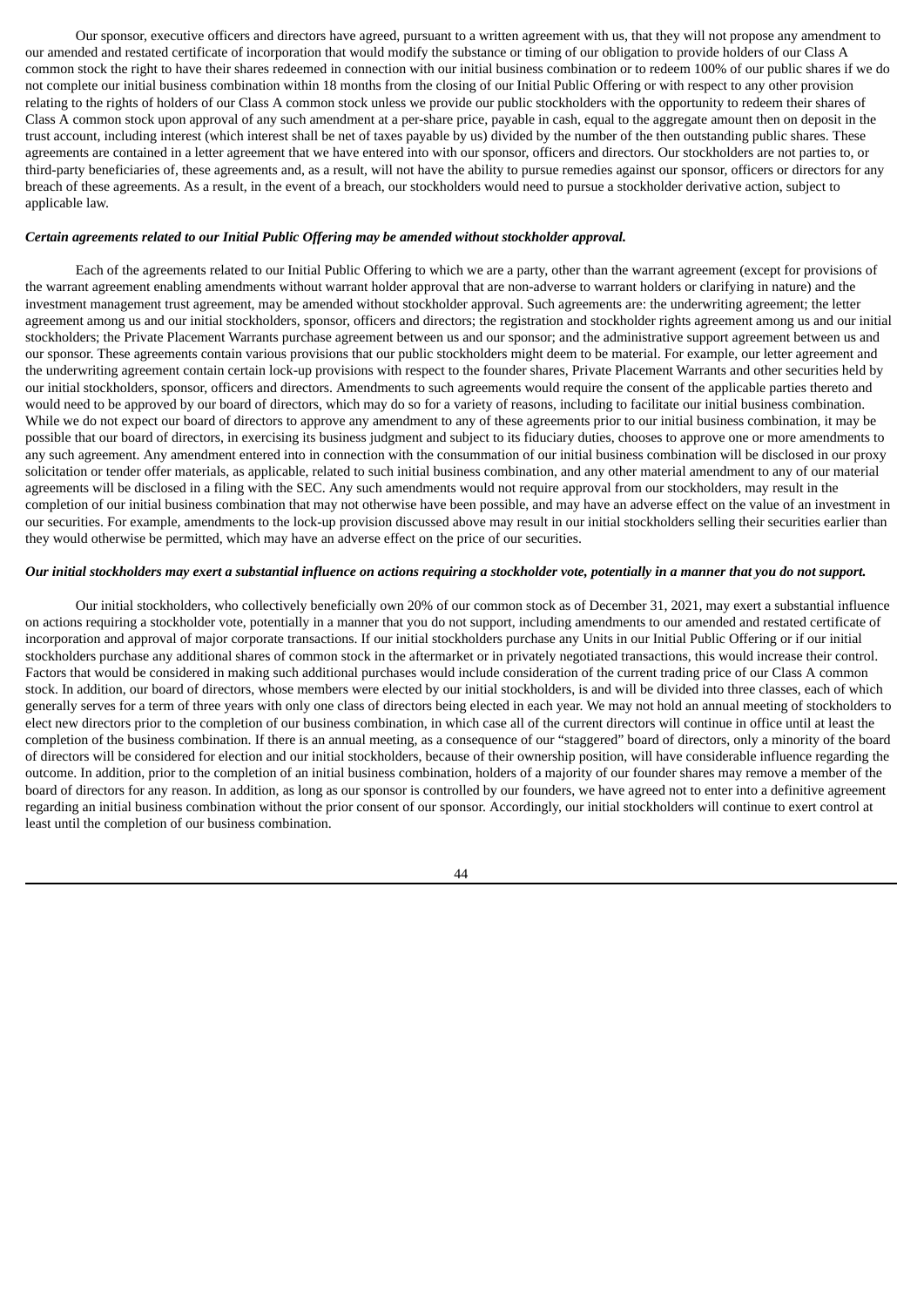## Provisions in our amended and restated certificate of incorporation and Delaware law may inhibit a takeover of us, which could limit the price investors might be willing to pay in the future for our Class A common stock and could entrench management.

Our amended and restated certificate of incorporation contains provisions that may discourage unsolicited takeover proposals that stockholders may consider to be in their best interests. These provisions include a staggered board of directors and the ability of the board of directors to designate the terms of and issue new series of preferred shares, which may make the removal of management more difficult and may discourage transactions that otherwise could involve payment of a premium over prevailing market prices for our securities.

We are also subject to anti-takeover provisions under Delaware law, which could delay or prevent a change of control. Together these provisions may make the removal of management more difficult and may discourage transactions that otherwise could involve payment of a premium over prevailing market prices for our securities.

## Our amended and restated certificate of incorporation desianates the Court of Chancery of the State of Delaware as the sole and exclusive forum for certain types of actions and proceedings that may be initiated by our stockholders, which could limit our stockholders' ability to obtain a favorable *judicial forum for disputes with our company or our company's directors, officers or other employees.*

Our amended and restated certificate of incorporation provides that, unless we consent in writing to the selection of an alternative forum, the Court of Chancery of the State of Delaware shall, to the fullest extent permitted by law, be the sole and exclusive forum for any (1) derivative action or proceeding brought on behalf of our company, (2) action asserting a claim of breach of a fiduciary duty owed by any director, officer, employee or agent of our company to our company or our stockholders, or any claim for aiding and abetting any such alleged breach,(3) action asserting a claim against our company or any director, or officer or employee of our company arising pursuant to any provision of the DGCL or our amended and restated certificate of incorporation or our bylaws, or (4) action asserting a claim against us or any director, or officer or employee of our company governed by the internal affairs doctrine except for, as to each of (1) through (4) above, any claim (a) as to which the Court of Chancery determines that there is an indispensable party not subject to the jurisdiction of the Court of Chancery (and the indispensable party does not consent to the personal jurisdiction of the Court of Chancery within ten days following such determination), (b) which is vested in the exclusive jurisdiction of a court or forum other than the Court of Chancery, or (c) arising under the federal securities laws, including the Securities Act, as to which the Court of Chancery and the federal district court for the District of Delaware shall concurrently be the sole and exclusive forums. Notwithstanding the foregoing, such provisions will not apply to suits brought to enforce any liability or duty created by the Exchange Act or any other claim for which the federal district courts of the United States of America shall be the sole and exclusive forum. Any person or entity purchasing or otherwise acquiring any interest in any shares of our capital stock shall be deemed to have notice of and to have consented to the forum provisions in our amended and restated certificate of incorporation. If any action the subject matter of which is within the scope of the forum provisions is a foreign action in the name of any stockholder, such stockholder shall be deemed to have consented to: (x) the personal jurisdiction of the state and federal courts located within the State of Delaware in connection with any enforcement action; and (y) having service of process made upon such stockholder in any such enforcement action by service upon such stockholder's counsel in the foreign action as agent for such stockholder.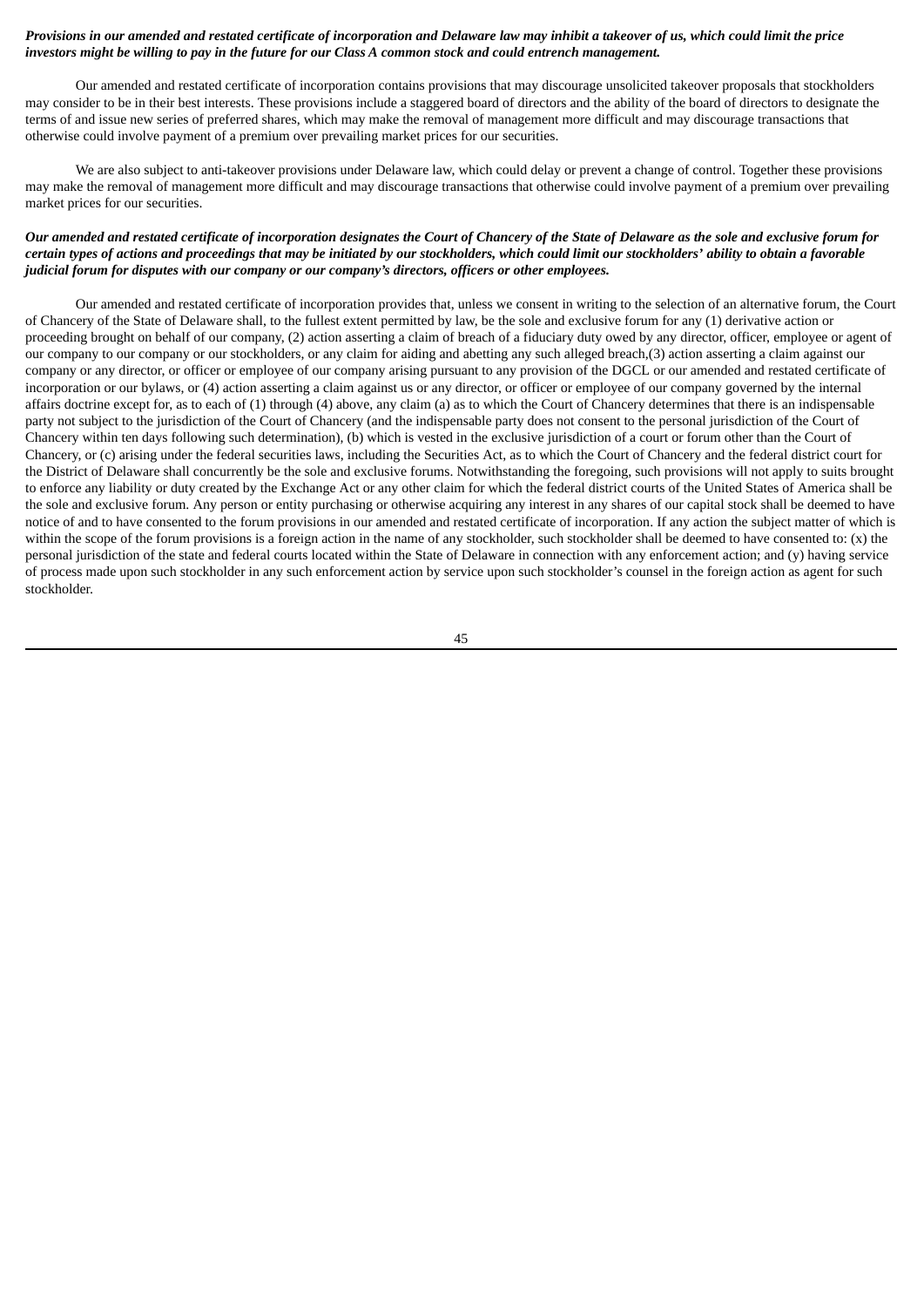This choice-of-forum provision may limit a stockholder's ability to bring a claim in a judicial forum that it finds favorable for disputes with our company or its directors, officers or other employees, which may discourage such lawsuits. Alternatively, if a court were to find this provision of our amended and restated certificate of incorporation inapplicable or unenforceable with respect to one or more of the specified types of actions or proceedings, we may incur additional costs associated with resolving such matters in other jurisdictions, which could materially and adversely affect our business, financial condition and results of operations and result in a diversion of the time and resources of our management and board of directors.

## An investment in our securities, and certain subsequent transactions with respect to our securities, may result in uncertain or adverse U.S. federal *income tax consequences.*

An investment in our securities, and certain subsequent transactions with respect to our securities, may result in uncertain or adverse U.S. federal income tax consequences. For instance, because there is no authority that directly addresses the U.S. federal income tax implications of instruments similar to the Units we are issuing in our Initial Public Offering, the allocation an investor makes of the purchase price of a unit between a share of our Class A common stock and the partial warrant to purchase a share of Class A common stock included in each unit could be challenged by the Internal Revenue Service ("IRS") or the courts. Furthermore, the U.S. federal income tax consequences of a cashless exercise of warrants is unclear under current law. Additionally, it is unclear whether the redemption rights with respect to our shares of Class A common stock suspend the running of a U.S. Holder's (as defined below in "U.S. Federal Income Tax Considerations — U.S. Holders") holding period for purposes of determining whether any gain or loss realized by such holder on the sale or exchange of Class A common stock is long-term capital gain or loss and for determining whether any dividend we pay would be eligible for favorable U.S. federal income tax treatment. See "U.S. Federal Income Tax Considerations" below for a summary of the principal U.S. federal income tax consequences of an investment in our securities. Each prospective investor is urged to consult and rely solely upon its own tax advisors with respect to these and other tax consequences when purchasing, holding or disposing of our securities.

## **Risks Associated with Acquiring and Operating a Business in Foreign Countries**

## If we effect our initial business combination with a company with operations or opportunities outside of the United States, we would be subject to a *variety of additional risks that may negatively impact our operations.*

If we effect our initial business combination with a company with operations or opportunities outside of the United States, we would be subject to any special considerations or risks associated with companies operating in an international setting, including any of the following:

- higher costs and difficulties inherent in executing cross-border transactions, managing cross-border business operations and complying with different commercial and legal requirements of overseas markets;
- rules and regulations regarding currency redemption;
- laws governing the manner in which future business combinations may be effected;
- tariffs and trade barriers;
- regulations related to customs and import/export matters;
- longer payment cycles and challenges in collecting accounts receivable;
- tax issues, including limits on our ability to change our tax residence from the United States, complex withholding or other tax regimes which may apply in connection with our business combination or to our structure following our business combination, variations in tax laws as compared to the United States, and potential changes in the applicable tax laws in the United States and/or relevant non-U.S. jurisdictions;
- currency fluctuations and exchange controls;

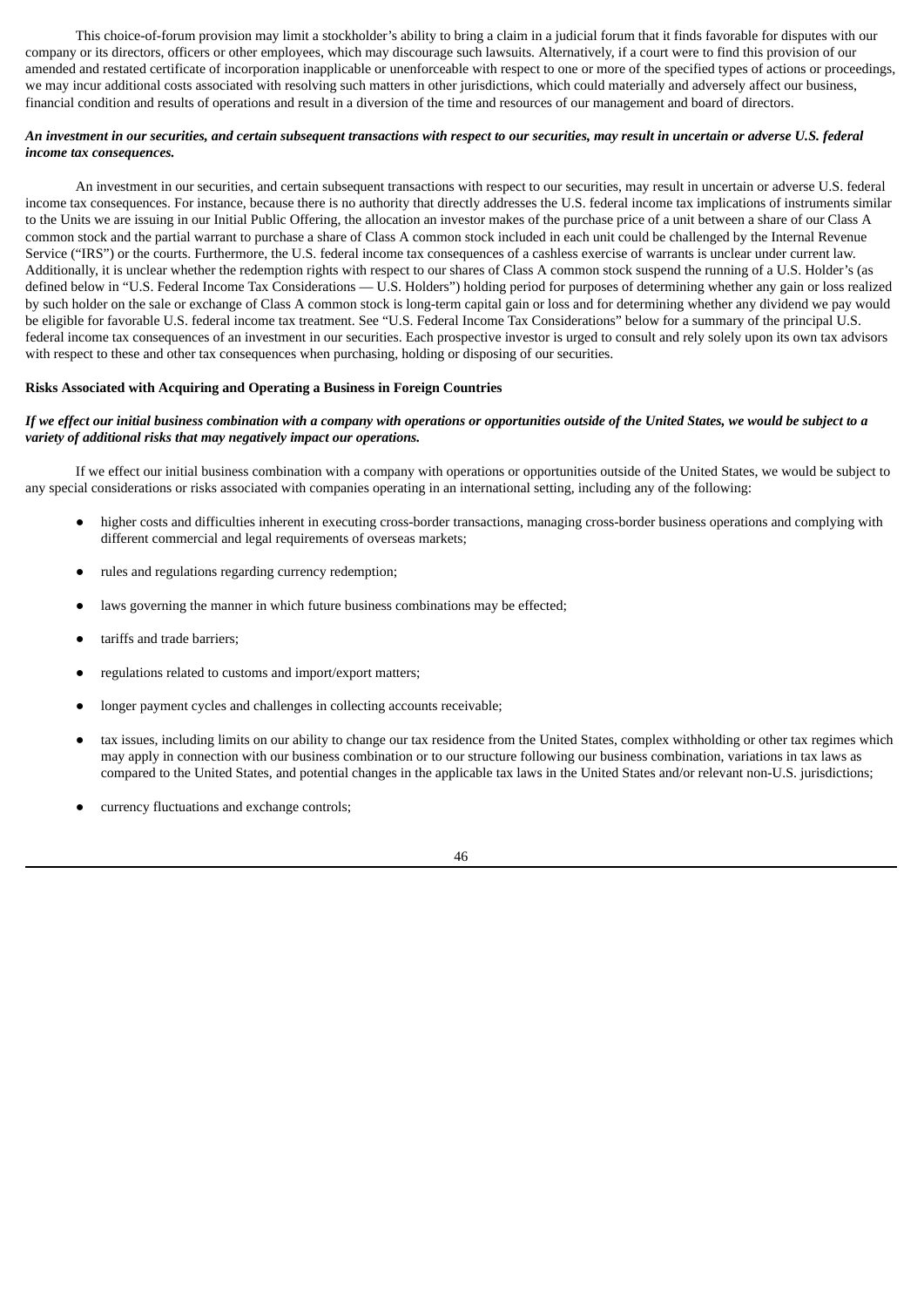- rates of inflation;
- cultural and language differences:
- employment regulations;
- crime, strikes, riots, civil disturbances, terrorist attacks, natural disasters and wars; deterioration of political relations with the United States; and
- government appropriations of assets.

We may not be able to adequately address these additional risks. If we were unable to do so, our operations might suffer, which may adversely impact our results of operations and financial condition.

# If we effect a business combination with a target company organized in another jurisdiction, we may take actions in connection with the business *combination that could have adverse tax consequences.*

We may effect a business combination with a target company in another jurisdiction, reincorporate in the jurisdiction in which the target company or business is located, or reincorporate in another jurisdiction. Such transactions may result in tax liability for a stockholder or warrant holder in the jurisdiction in which the stockholder or warrant holder is a tax resident (or in which its members are resident if it is a tax transparent entity), in which the target company is located, or in which we reincorporate. In the event of a reincorporation pursuant to our initial business combination, such tax liability may attach prior to the consummation of redemptions of any of our public shares properly submitted to us for redemption in connection with such business combination. We do not intend to make any cash distributions to shareholders to pay such taxes. Stockholders or warrant holders may be subject to withholding taxes or other taxes with respect to their ownership of us after the reincorporation.

Furthermore, we may effect a business combination with a target company that has business operations outside of the United States and, possibly, business operations in multiple jurisdictions. If we effect such a business combination, we could be subject to significant income, withholding and other tax obligations in a number of jurisdictions with respect to income, operations and subsidiaries related to those jurisdictions. Due to the complexity of tax obligations and filings in many jurisdictions, we may have a heightened risk related to audits or examinations by taxing authorities. This additional complexity and risk could have an adverse effect on our after-tax profitability and financial condition.

## **General Risk Factors**

## If we are deemed to be an investment company under the Investment Company Act, we may be required to institute burdensome compliance requirements and our activities may be restricted, which may make it difficult for us to complete our business combination.

If we are deemed to be an investment company under the Investment Company Act, our activities may be restricted, including:

- restrictions on the nature of our investments; and
- restrictions on the issuance of securities, each of which may make it difficult for us to complete our business combination.

In addition, we may have imposed upon us burdensome requirements, including:

- registration as an investment company;
- adoption of a specific form of corporate structure; and
- reporting, record keeping, voting, proxy and disclosure requirements and other rules and regulations.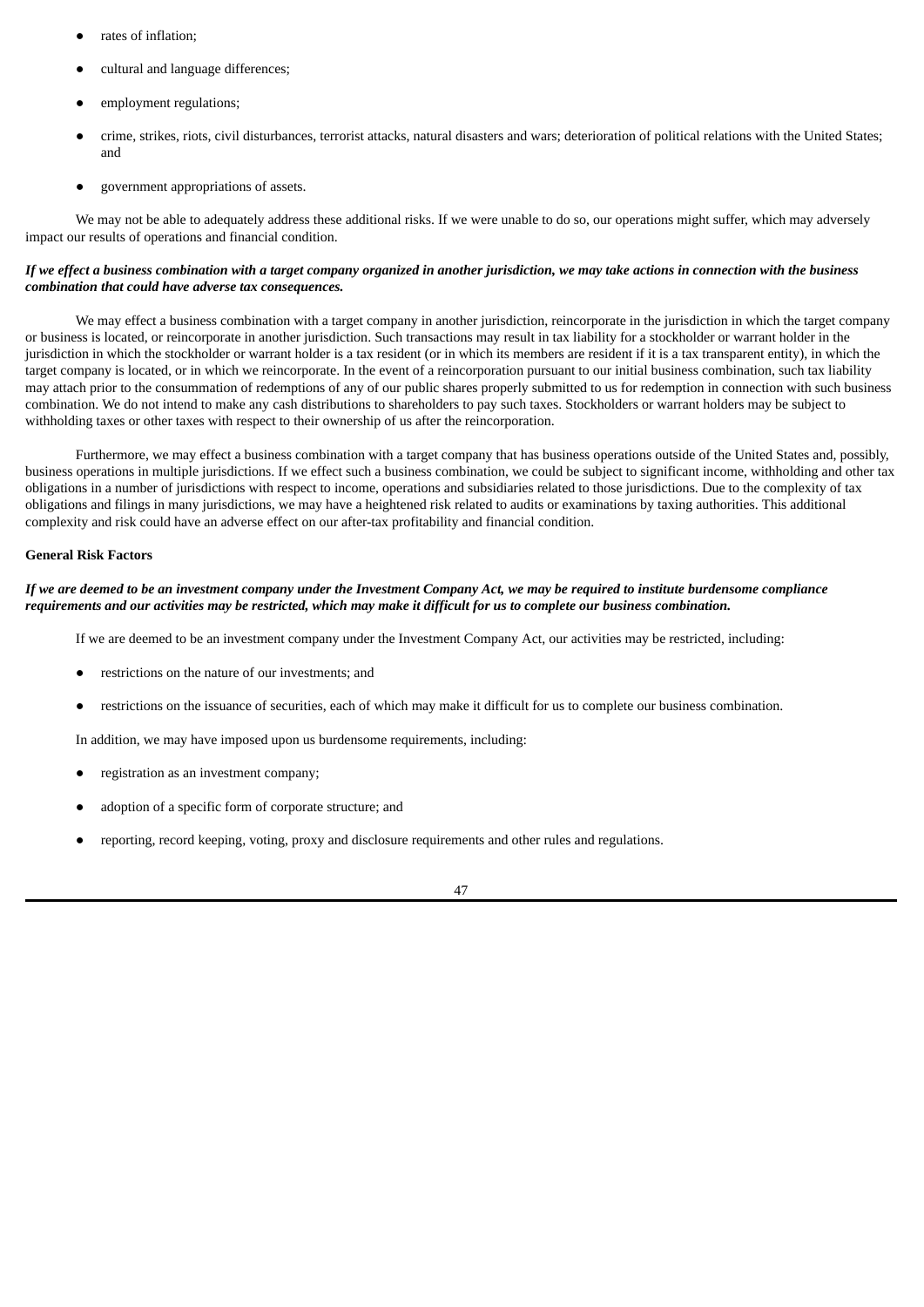In order not to be regulated as an investment company under the Investment Company Act, unless we can qualify for an exclusion, we must ensure that we are engaged primarily in a business other than investing, reinvesting or trading in securities and that our activities do not include investing, reinvesting, owning, holding or trading "investment securities" constituting more than 40% of our total assets (exclusive of U.S. government securities and cash items) on an unconsolidated basis. Our business is to identify and complete a business combination and thereafter to operate the posttransaction business or assets for the long term. We do not plan to buy businesses or assets with a view to resale or profit from their resale. We do not plan to buy unrelated businesses or assets or to be a passive investor.

We do not believe that our anticipated principal activities will subject us to the Investment Company Act. To this end, the proceeds held in the trust account may only be invested in United States "government securities" within the meaning of Section 2(a)(16) of the Investment Company Act having a maturity of 185 days or less or in money market funds meeting certain conditions under Rule 2a-7 promulgated under the Investment Company Act which invest only in direct U.S. government treasury obligations. Pursuant to the trust agreement, the trustee is not permitted to invest in other securities or assets. By restricting the investment of the proceeds to these instruments, and by having a business plan targeted at acquiring and growing businesses for the long term (rather than on buying and selling businesses in the manner of a merchant bank or private equity fund), we intend to avoid being deemed an "investment company" within the meaning of the Investment Company Act. Our Initial Public Offering is not intended for persons who are seeking a return on investments in government securities or investment securities. The trust account is intended as a holding place for funds pending the earliest to occur of: (a) the completion of our initial business combination, (b) the redemption of any public shares properly tendered in connection with a stockholder vote to amend our amended and restated certificate of incorporation (i) to modify the substance or timing of our obligation to provide holders of our Class A common stock the right to have their shares redeemed in connection with our initial business combination or to redeem 100% of our public shares if we do not complete our initial business combination within 18 months from the closing of our Initial Public Offering or (ii) with respect to any other provisions relating to the rights of holders of our Class A common stock, and (c) the redemption of our public shares if we have not consummated our business combination within 18 months from the closing of our Initial Public Offering, subject to applicable law. If we do not invest the proceeds as discussed above, we may be deemed to be subject to the Investment Company Act. If we were deemed to be subject to the Investment Company Act, compliance with these additional regulatory burdens would require additional expenses for which we have not allotted funds and may hinder our ability to complete a business combination. If we are unable to complete our initial business combination, our public stockholders may receive only approximately \$10.00 per share on the liquidation of our trust account and our warrants will expire worthless.

## Changes in laws or regulations, or a failure to comply with any laws and regulations, may adversely affect our business, investments and results of *operations.*

We are subject to laws and regulations enacted by national, regional and local governments. In particular, we are required to comply with certain SEC and other legal requirements. Compliance with, and monitoring of, applicable laws and regulations may be difficult, time consuming and costly.

Those laws and regulations and their interpretation and application may also change from time to time and those changes could have a material adverse effect on our business, investments and results of operations. In addition, a failure to comply with applicable laws or regulations, as interpreted and applied, could have a material adverse effect on our business and results of operations.

# We are an emerging growth company and a smaller reporting company within the meaning of the Securities Act, and if we take advantage of certain exemptions from disclosure requirements available to emerging growth companies or smaller reporting companies, this could make our securities less attractive to investors and may make it more difficult to compare our performance with other public companies.

We are an "emerging growth company" within the meaning of the Securities Act, as modified by the JOBS Act, and we may take advantage of certain exemptions from various reporting requirements that are applicable to other public companies that are not emerging growth companies including, but not limited to, not being required to comply with the auditor internal controls attestation requirements of Section 404 of the Sarbanes-Oxley Act, reduced disclosure obligations regarding executive compensation in our periodic reports and proxy statements, and exemptions from the requirements of holding a nonbinding advisory vote on executive compensation and stockholder approval of any golden parachute payments not previously approved. As a result, our stockholders may not have access to certain information they may deem important. We could be an emerging growth company for up to five years, although circumstances could cause us to lose that status earlier, including if the market value of our Class A common stock held by nonaffiliates exceeds \$700 million as of the end of a prior fiscal year's second fiscal quarter before that time, in which case we would no longer be an emerging growth company as of the following December 31. If some investors find our securities less attractive as a result of our reliance on these exemptions, the trading prices of our securities may be lower than they otherwise would be, there may be a less active trading market for our securities and the trading prices of our securities may be more volatile.

Further, Section 102(b)(1) of the JOBS Act exempts emerging growth companies from being required to comply with new or revised financial accounting standards until private companies (that is, those that have not had a Securities Act registration statement declared effective or do not have a class of securities registered under the Exchange Act) are required to comply with the new or revised financial accounting standards. The JOBS Act provides that a company can elect to opt out of the extended transition period and comply with the requirements that apply to non-emerging growth companies but any such an election to opt out is irrevocable. We have elected not to opt out of such extended transition period, which means that when a standard is issued or revised and it has different application dates for public or private companies, we, as an emerging growth company, can adopt the new or revised standard at the time private companies adopt the new or revised standard. This may make comparison of our financial statements with another public company which is neither an emerging growth company nor an emerging growth company which has opted out of using the extended transition period difficult or impossible because of the potential differences in accounting standards used.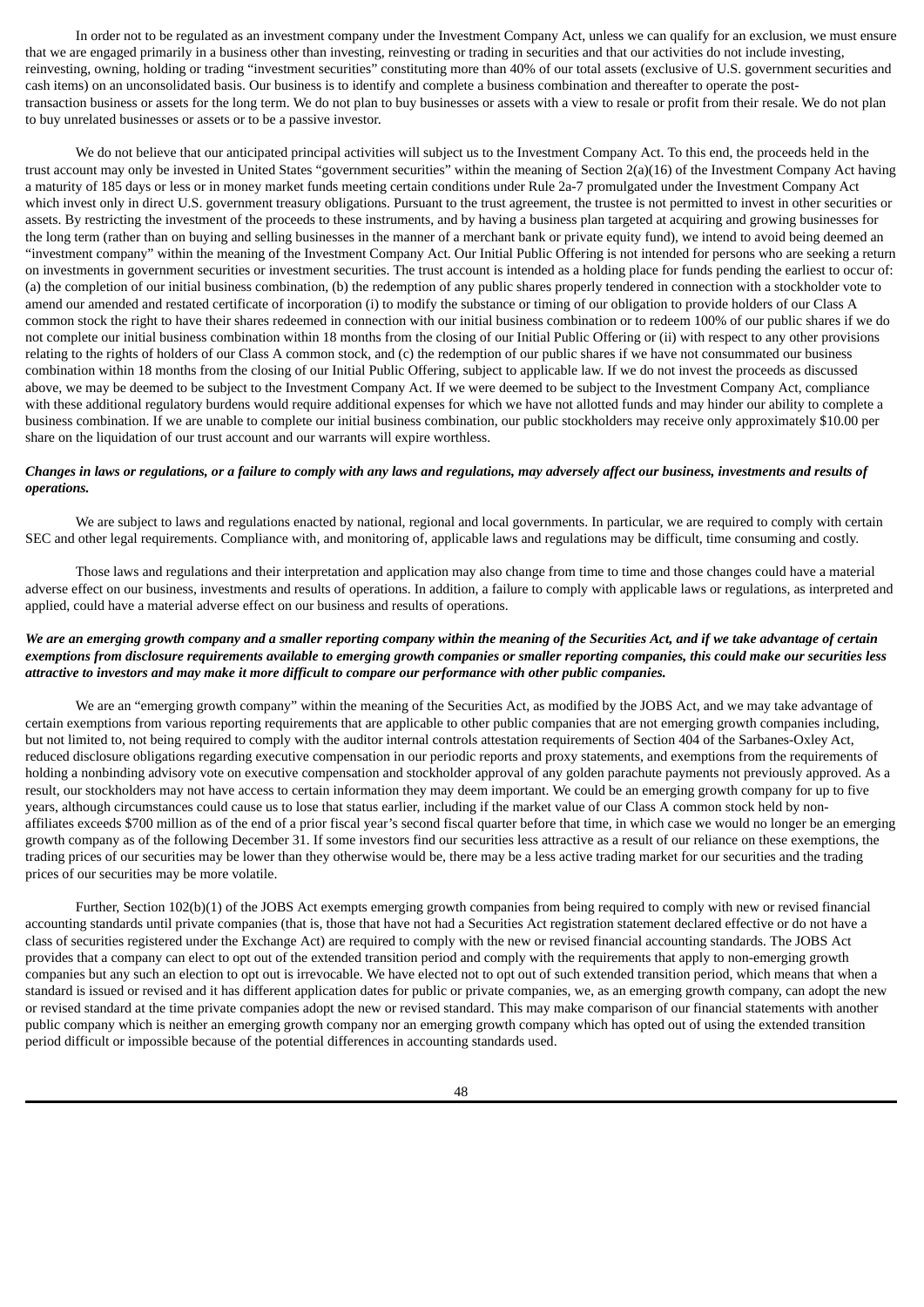Additionally, we are a "smaller reporting company" as defined in Item  $10(f)(1)$  of Regulation S-K. Smaller reporting companies may take advantage of certain reduced disclosure obligations, including, among other things, providing only two years of audited financial statements. We will remain a smaller reporting company until the last day of the fiscal year in which (1) the market value of our common stock held by non-affiliates exceeds \$250 million as of the end of the prior fiscal year's second fiscal quarter, or (2) our annual revenues exceeded \$100 million during such completed fiscal year and the market value of our common stock held by non-affiliates exceeds \$700 million as of the end of the prior fiscal year's second fiscal quarter. To the extent we take advantage of such reduced disclosure obligations, it may also make comparison of our financial statements with other public companies difficult or impossible.

### Cyber incidents or attacks directed at us could result in information theft, data corruption, operational disruption and/or financial loss.

We depend on digital technologies, including information systems, infrastructure and cloud applications and services, including those of third parties with which we may deal. Sophisticated and deliberate attacks on, or security breaches in, our systems or infrastructure, or the systems or infrastructure of third parties or the cloud, could lead to corruption or misappropriation of our assets, proprietary information and sensitive or confidential data. As an early stage company without significant investments in data security protection, we may not be sufficiently protected against such occurrences. We may not have sufficient resources to adequately protect against, or to investigate and remediate any vulnerability to, cyber incidents. It is possible that any of these occurrences, or a combination of them, could have adverse consequences on our business and lead to financial loss.

## If we acquire a PropTech company, our future operations may be subject to risks associated with this sector.

While we may pursue an initial business combination target in any stage of its corporate evolution or in any industry or sector, we currently intend to concentrate our efforts in identifying businesses that provide technologically innovative solutions to the real estate industry, or PropTech. Risks inherent in investments in this sector may include, but are not limited to, the following:

- adverse changes in international, national, regional or local economic, demographic and market conditions;
- adverse changes in financial conditions of buyers, sellers and tenants of properties;
- competition from other PropTech companies and businesses;
- the ability to develop successful new products or improve existing ones:
- the disruption or failure of our networks, systems, platform or technology that frustrate or thwart our users' ability to access our products and services, which may cause our users, advertisers, and partners to cut back on or stop using our products and services altogether, which could harm our business;
- fluctuations in interest rates, which could adversely affect the ability of buyers and tenants of properties to obtain financing on favorable terms or at all;
- mobile malware, viruses, hacking and phishing attacks, spamming, and improper or illegal use of our products, which could harm our business and reputation;
- litigation and other legal proceedings;
- the ability to attract and retain highly skilled employees;
- environmental risks; and
- civil unrest, labor strikes, acts of God, including earthquakes, floods and other natural disasters and acts of war or terrorism, which may result in uninsured losses.

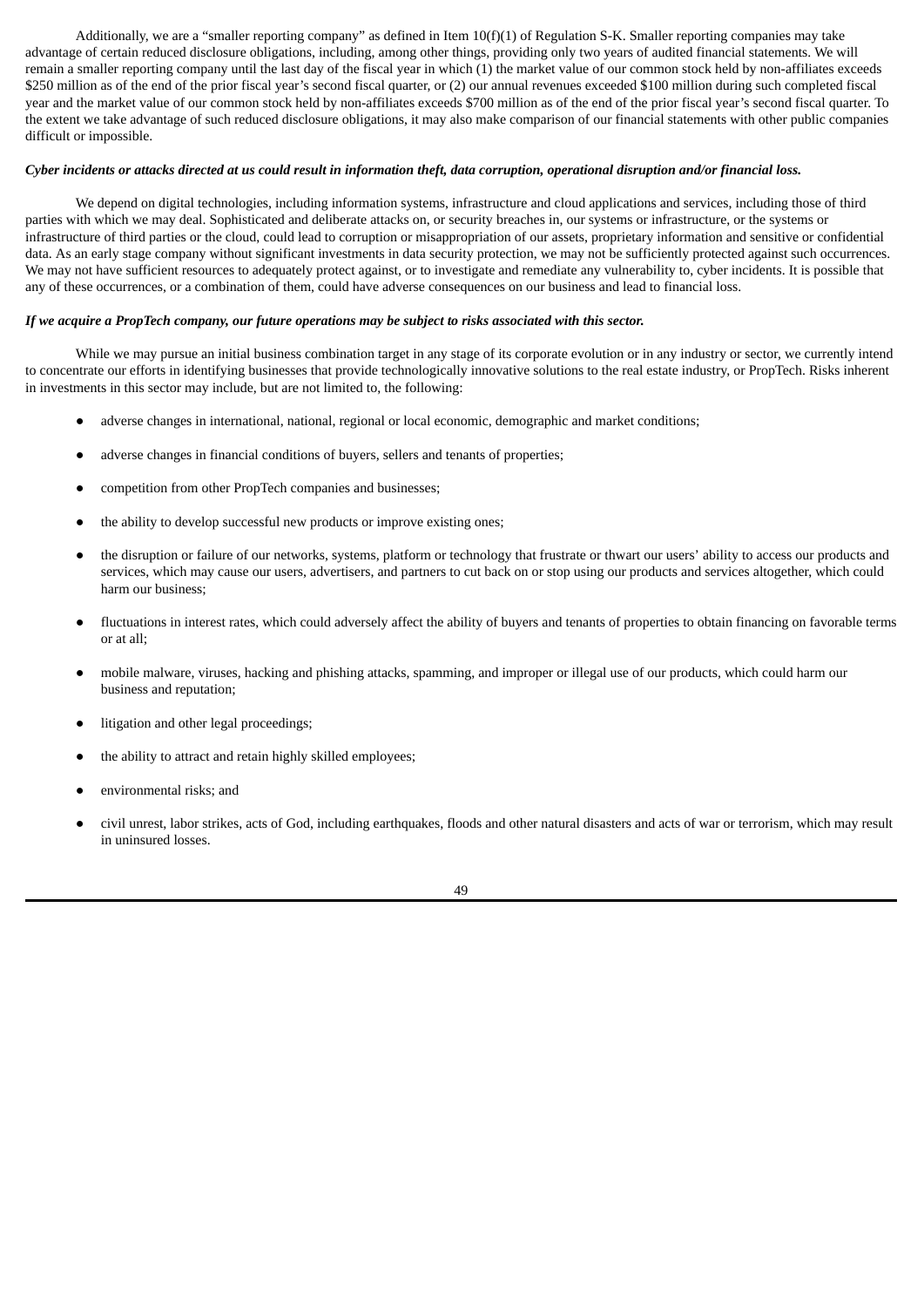Any of the foregoing could have an adverse impact on our operations following a business combination. However, our efforts in identifying prospective target businesses have not been and will not be limited to PropTech companies. Accordingly, if we acquire a target business in another industry, we will be subject to risks attendant with the specific industry in which we operate or target business which we acquire, which may or may not be different than those risks listed above.

### We have identified a material weakness in our internal control over financial reporting. This material weakness could continue to adversely affect our *ability to report our results of operations and financial condition accurately and in a timely manner.*

We have identified a material weakness in our internal control over financial reporting related to the Company's application of ASC 480-10-S99- 3A to its accounting classification of the Public Shares. A material weakness is a deficiency, or a combination of deficiencies, in internal control over financial reporting, such that there is a reasonable possibility that a material misstatement of our annual or interim financial statements will not be prevented or detected on a timely basis. As a result of this material weakness, our management has concluded that our internal control over financial reporting was not effective as of December 31, 2021. Historically, the Company recorded the Public Shares subject to possible redemption to be equal to the redemption value of such shares, while also taking into consideration the requirement in the Company's amended and restated certificate of incorporation that redemptions cannot result in net tangible assets falling below \$5,000,001 (the "Minimum Net Tangible Assets Requirement"). The Company had therefore recorded a portion of the Public Shares as permanent equity. Upon further evaluation, the Company has determined that the Public Shares include certain redemption features that are not solely within the control of the Company. Under Accounting Standards Codification 480-10- S99, Distinguishing Liabilities from Equity, redemption provisions not solely within the control of the Company require Public Shares subject to redemption to be classified as temporary equity, regardless of the Minimum Net Tangible Assets Requirement.

Effective internal controls are necessary for us to provide reliable financial reports and prevent fraud. We continue to evaluate steps to remediate the material weakness. These remediation measures may be time consuming and costly and there is no assurance that these initiatives will ultimately have the intended effects. If we are unable to develop and maintain an effective system of internal control over financial reporting, we may not be able to accurately report our financial results in a timely manner, which may adversely affect investor confidence in us and materially and adversely affect our business and operating results.

## **ITEM 1B. UNRESOLVED STAFF COMMENTS**

None.

## **ITEM 2. PROPERTIES**

Our executive offices are located at 6 Midland Street, #1726, Quogue, New York 11959, and our telephone number is (631) 553-2164. Our executive offices are provided to us by an affiliate of our sponsor. Commencing on June 29, 2021, we have agreed to pay our sponsor or one or more of its affiliates a total of \$20,000 per month for office space and administrative and support services. We consider our current office space adequate for our current operations.

### **ITEM 3. LEGAL PROCEEDINGS**

To the knowledge of our management, there is no material litigation currently pending or contemplated against us, any of our officers or directors in their capacity as such or against any of our property.

## **ITEM 4. MINE SAFETY DISCLOSURES**

Not applicable.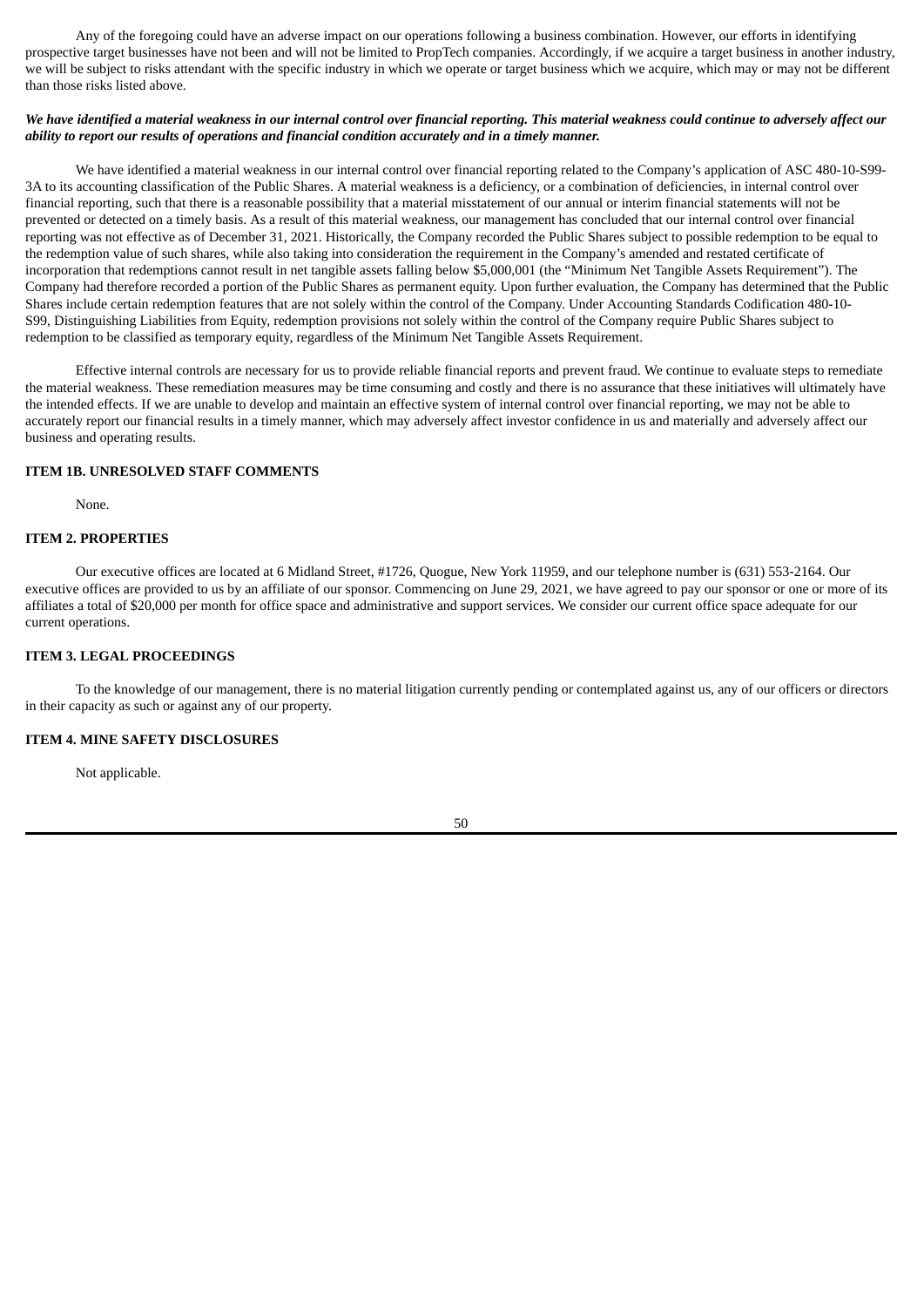#### **PART II**

# **ITEM 5. MARKET FOR REGISTRANT'S COMMON EQUITY, RELATED STOCKHOLDER MATTERS AND ISSUER PURCHASES OF EQUITY SECURITIES**

#### **(a) Market Information**

Our Units, shares of Class A common stock and warrants are each traded on Nasdaq under the symbol "SHQAU", "SHQA" and "SHQAW" respectively. Our Units commenced public trading on June 30, 2021. Our shares of Class A common stock and warrants began separate trading on August 20, 2021.

#### **(b) Holders**

On March 15, 2022, there was one holder of record of our Units, one holder of record of our shares of Class A common stock, 13 holders of record of our shares of Class B common stock and two holders of record of our warrants.

### **(c) Dividends**

We have not paid any cash dividends on our common stock to date and do not intend to pay cash dividends prior to the completion of an initial business combination. The payment of cash dividends in the future will be dependent upon our revenues and earnings, if any, capital requirements and general financial conditions subsequent to completion of an initial business combination. The payment of any cash dividends subsequent to an initial business combination will be within the discretion of our board of directors at such time. In addition, our board of directors is not currently contemplating and does not anticipate declaring any stock dividends in the foreseeable future. Further, if we incur any indebtedness, our ability to declare dividends may be limited by restrictive covenants we may agree to in connection therewith.

#### **(d) Securities Authorized for Issuance Under Equity Compensation Plans**

None.

#### **(e) Performance Graph**

Not applicable.

## **(f) Recent Sales of Unregistered Securities; Use of Proceeds from Registered Offerings**

On December 18, 2020, Shelter Sponsor LLC, our sponsor, paid \$25,000 to cover certain of our offering expenses in consideration for 5,750,000 shares of our Class B common stock, par value \$0.0001 per share. The number of founder shares was determined based on the expectation that the founder shares would represent 20% of the total outstanding equity after our Initial Public Offering. Such securities were issued in connection with our organization pursuant to the exemption from registration contained in Section 4(a)(2) of the Securities Act. In February 2021, our sponsor transferred 30,000 founder shares to each of our independent directors (except David Panton) and 15,000 founder shares to each of our Advisors (except Matthew Wolpert and Jennifer Fuller).

Our sponsor is an accredited investor for purposes of Rule 501 of Regulation D under the Securities Act. The sole business of our sponsor was to act as our sponsor in connection with our Initial Public Offering.

On July 2, 2021, we consummated our Initial Public Offering of 20,000,000 Units. Each Unit consists of one share of Class A common stock, and one-half of one Public Warrant, each whole Public Warrant exercisable into one share of Class A common stock at an exercise price of \$11.50 per share. The Units were sold at a price of \$10.00 per unit, generating gross proceeds to the Company of \$200,000,000. On July 14, 2021, we issued an additional 2,164,744 Units in connection with the partial exercise by the underwriters of their over-allotment option, generating gross proceeds of \$21,647,440.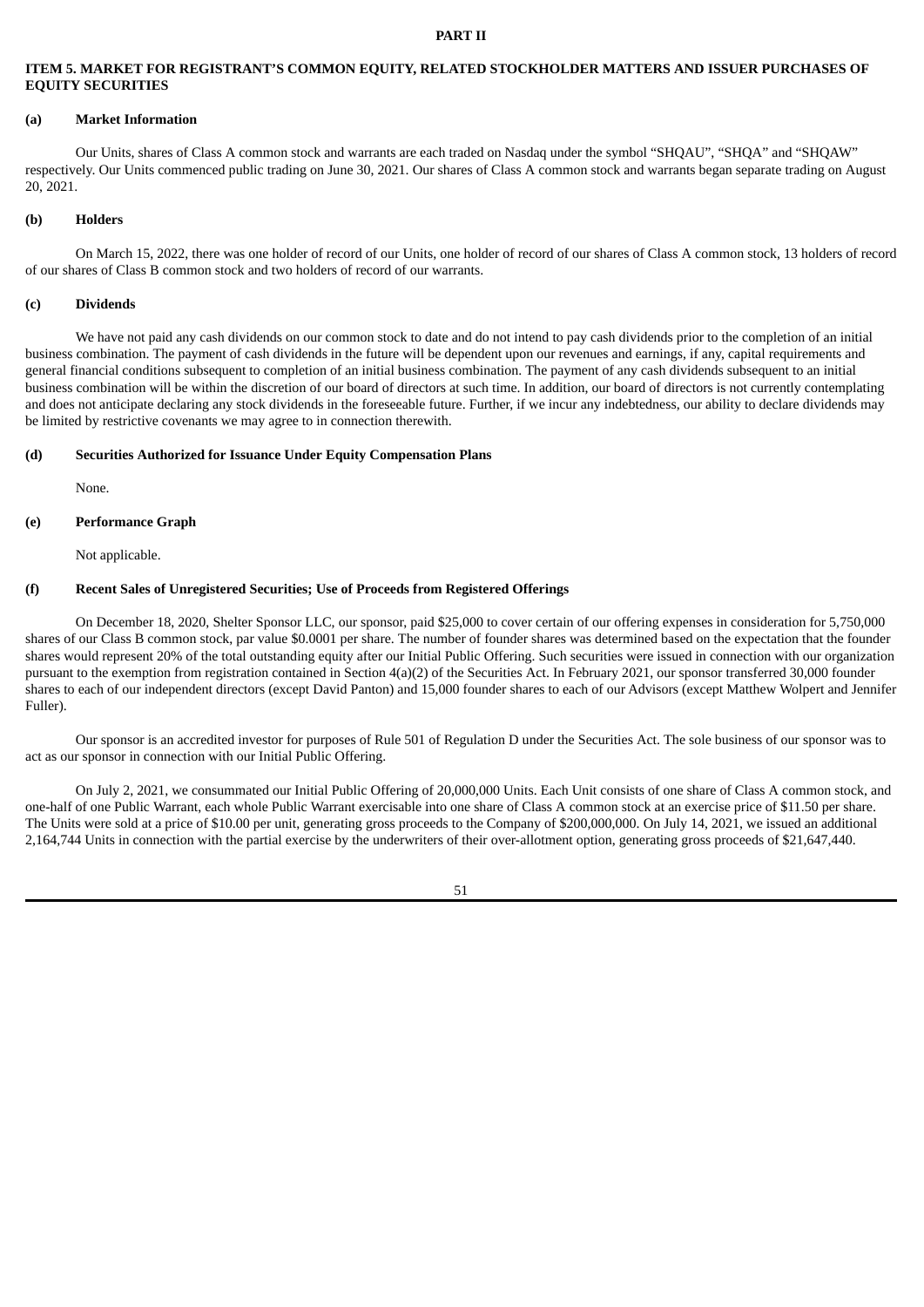Simultaneously with the consummation of the Initial Public Offering and the sale of the Units, we consummated the sale of 6,250,000 Private Placement Warrants, at a price of \$1.00 per Private Placement Warrant, to the Sponsor, in a Private Placement generating gross proceeds of \$6,250,000. Simultaneously with the closing of the underwriters' partial exercise of the over-allotment option, we sold an additional 432,949 Private Placement Warrants, at a price of \$1.00 per Private Placement Warrant, to the Sponsor in a Private Placements generating gross proceeds of \$432,949. These issuances were made pursuant to the exemption from registration contained in Section  $4(a)(2)$  of the Securities Act. No underwriting discounts or commissions were paid with respect to such sales. Each Private Placement Warrant is exercisable to purchase one share of our Class A common stock for \$11.50. The Private Placement Warrants (including the Class A common stock issuable upon exercise thereof) may not, subject to certain limited exceptions, be transferred, assigned or sold by the holder until 30 days after the completion of our initial business combination.

#### **(g) Purchases of Equity Securities by the Issuer and Affiliated Purchasers**

None.

### **ITEM 6. [RESERVED]**

Not applicable.

# **ITEM 7. MANAGEMENT'S DISCUSSION AND ANALYSIS OF FINANCIAL CONDITION AND RESULTS OF OPERATIONS**

References to the "Company," "our," "us" or "we" refer to Shelter Acquisition Corporation I The following discussion and analysis of the Company's financial condition and results of operations should be read in conjunction with the financial statements and the notes thereto contained elsewhere in this Report. Certain information contained in the discussion and analysis set forth below includes forward-looking statements that involve risks and uncertainties.

## **Overview**

We are a blank check company incorporated as a Delaware corporation on December 11, 2020 for the purpose of effecting a merger, capital stock exchange, asset acquisition, stock purchase, reorganization or similar business combination with one or more businesses ("business combination"). While we may pursue a business combination target in any stage of its corporate evolution or in any industry or sector, we currently intend to concentrate on identifying businesses that provide technologically innovative solutions to the real estate industry, broadly defined as "PropTech."

We expect to continue to incur significant costs in the pursuit of our acquisition plans. We cannot assure you that our plans to complete our initial business combination will be successful.

On July 2, 2021, we consummated our Initial Public Offering of 20,000,000 Units. Each Unit consists of one share of Class A common stock, par value \$0.0001 per share ("Class A common stock"), and one-half of one redeemable warrant ("Public Warrant"), each whole Public Warrant exercisable into one share of Class A common stock at an exercise price of \$11.50 per share. The Units were sold at a price of \$10.00 per unit, generating gross proceeds to the Company of \$200,000,000.

Simultaneously with the consummation of the Initial Public Offering and the sale of the Units, we consummated the sale of 6,250,000 Private Placement Warrants, at a price of \$1.00 per Private Placement Warrant, to the Sponsor in a Private Placement generating gross proceeds of \$6,250,000.

On July 14, 2021, we issued an additional 2,164,744 Units in connection with the partial exercise by the underwriters of their over-allotment option, generating gross proceeds of \$21,647,440. Simultaneously with the closing of the underwriters' partial exercise of the over-allotment option, we sold an additional 432,949 Private Placement Warrants, at a price of \$1.00 per Private Placement Warrant, to the Sponsor in the Private Placements generating gross proceeds of \$432,949.

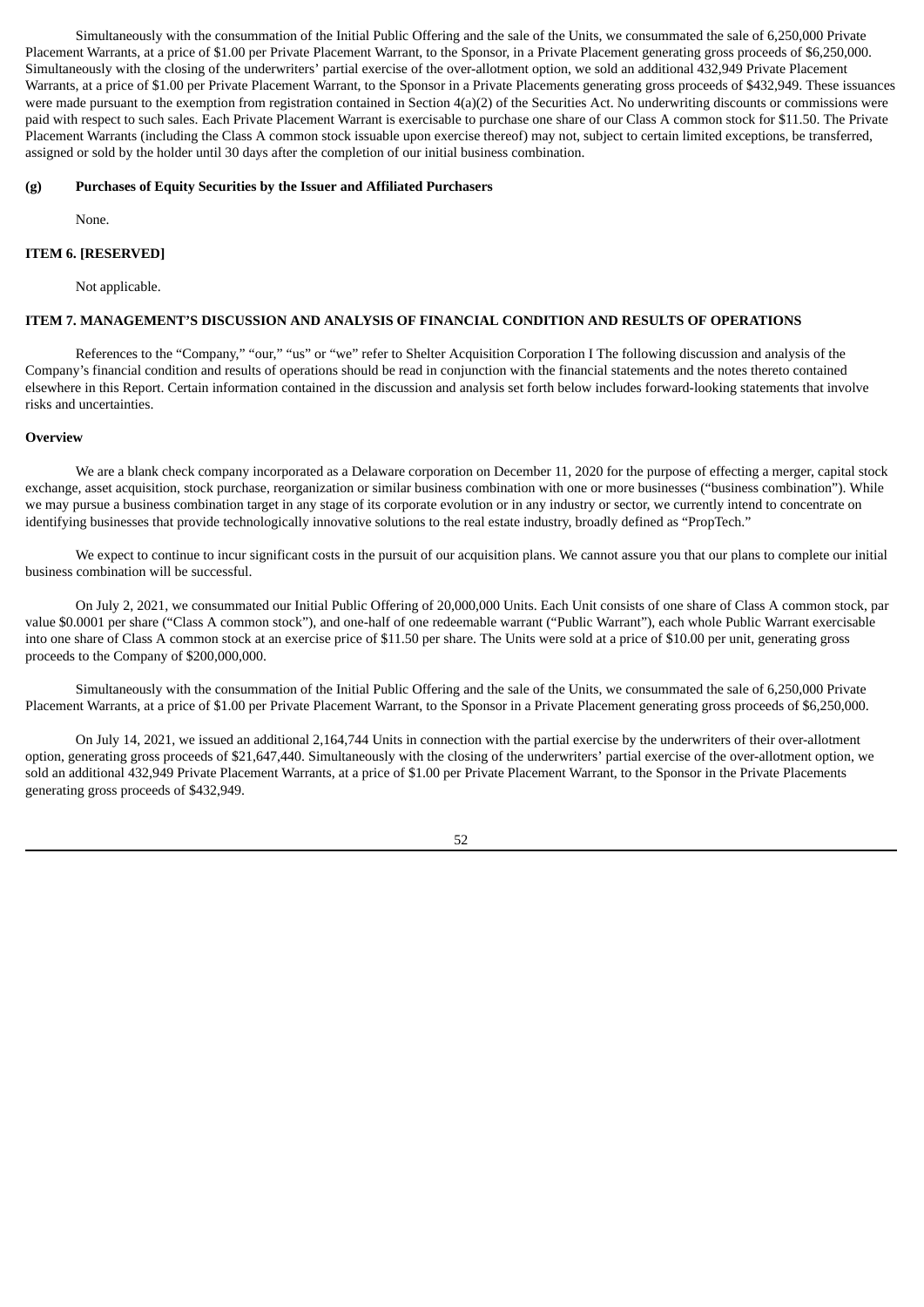Following the closing of the Initial Public Offering on July 2, 2021, and the partial exercise of the over-allotment option on July 14, 2021, a total of \$221,647,440 (\$10.00 per Unit) from the net proceeds of the sale of the Units in the Initial Public Offering and pursuant to the partial exercise of the over-allotment option, together with certain of the proceeds from the sale of the Private Placement Warrants in the Private Placements, was placed in a trust account (the "Trust Account") located in the United States with Continental Stock Transfer & Trust Company acting as trustee, and invested only in U.S. government securities with a maturity of 185 days or less or in money market funds meeting certain conditions under Rule 2a-7 under the Investment Company Act of 1940, as amended, which invest only in direct U.S. government treasury obligations, until the earlier of: (i) the completion of a business combination and (ii) the distribution of the Trust Account as described below.

If we are unable to complete a business combination within 18 months from the closing of our Initial Public Offering, we will: (i) cease all operations except for the purpose of winding up, (ii) as promptly as reasonably possible but not more than ten business days thereafter, redeem the Public Shares, at a per-share price, payable in cash, equal to the aggregate amount then on deposit in the Trust Account including interest earned on the funds held in the Trust Account and not previously released to us to pay franchise and income taxes (less up to \$100,000 of interest to pay dissolution expenses), divided by the number of then outstanding Public Shares, which redemption will completely extinguish public stockholders' rights as stockholders (including the right to receive further liquidating distributions, if any), subject to applicable law, and (iii) as promptly as reasonably possible following such redemption, subject to the approval of our remaining stockholders and the board of directors, dissolve and liquidate, subject in each case to our obligations under Delaware law to provide for claims of creditors and the requirements of other applicable law.

#### **Results of Operations**

As of December 31, 2021, we have not commenced any operations. All activity for the period from December 11, 2020 (inception) through December 31, 2021 relates to our formation and Initial Public Offering. We will not generate any operating revenues until after the completion of our initial business combination, at the earliest. We will generate non-operating income in the form of interest income from the proceeds derived from the Initial Public Offering and placed in the Trust Account.

For the year ended December 31, 2021, we had net income of \$6,936,302 which was comprised of general and administrative expenses of \$918,124, franchise tax expense of \$200,050, income from investments held in Trust Account of \$7,353, other expense relating to fair value exceeding amount paid for warrants of \$387,728, unrealized gain on change in fair value of derivative warrant liabilities of \$9,138,360, and offering costs allocated to warrants of \$703,509.

For the period from December 11, 2020 (inception) through December 31, 2020, we had net loss of \$970 which was comprised of general and administrative expenses of \$970.

#### **Liquidity and Capital Resources**

As of December 31, 2021, we had \$905,106 in our operating bank account, and working capital of \$396,726.

Prior to the completion of the Initial Public Offering, our liquidity needs had been satisfied through a capital contribution from the Sponsor of \$25,000, to cover certain offering costs, for the founder shares, the loan under an unsecured promissory note from the Sponsor of \$240,000. The promissory note from the Sponsor was paid in full upon closing of the Initial Public Offering. Subsequent to the consummation of the Initial Public Offering and Private Placements, our liquidity needs have been satisfied through the proceeds from the consummation of the Private Placements not held in the Trust Account.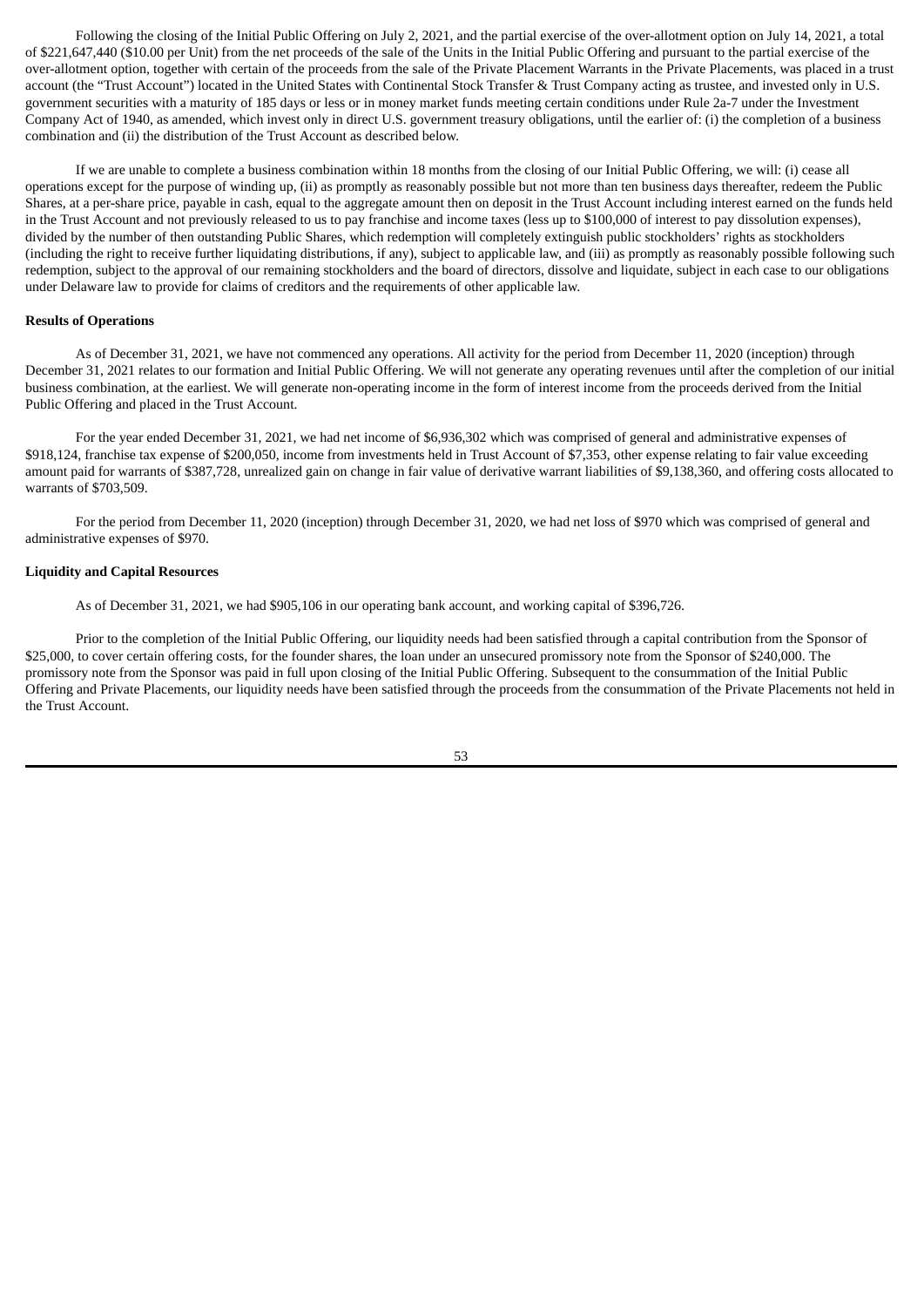In addition, in order to finance transaction costs in connection with a Business Combination, our Sponsor or an affiliate of the Sponsor, or certain of our officers and directors may, but are not obligated to, provide us Working Capital Loans. To date, there were no amounts outstanding under any Working Capital Loans.

#### **Going Concern**

We have until January 2, 2023 to consummate a Business Combination. It is uncertain that we will be able to consummate a Business Combination by this time. If a Business Combination is not consummated by this date, there will be a mandatory liquidation and subsequent dissolution. Management has determined that the mandatory liquidation, should a Business Combination not occur, and potential subsequent dissolution raises substantial doubt about our ability to continue as a going concern. No adjustments have been made to the carrying amounts of assets or liabilities should we be required to liquidate after January 2, 2023.

### **Off-Balance Sheet Arrangements**

For the year ended December 31, 2021, we did not have any off-balance sheet arrangements as defined in Item 303(a)(4)(ii) of Regulation S-K and did not have any commitments or contractual obligations.

# **Contractual Obligations**

#### *Administrative Support Agreement*

We have agreed to pay the Sponsor or one or more of its affiliates, commencing on the effective date of the registration statement for our Initial Public Offering, a total of \$20,000 per month for office space and administrative and support services. Upon completion of a Business Combination or liquidation, we will cease paying these monthly fees.

### *Registration and Stockholder Rights*

The holders of the founder shares, Private Placement Warrants, and warrants that may be issued upon conversion of Working Capital Loans (and any shares of common stock issuable upon the exercise of the Private Placement Warrants or warrants issued upon conversion of the Working Capital Loans and upon conversion of the founder shares) will be entitled to registration rights pursuant to the registration rights agreement requiring the Company to register such securities for resale (in the case of the founder shares, only after conversion to shares of Class A common stock). The holders of these securities will be entitled to make up to three demands, excluding short form registration demands, that we register such securities. In addition, these holders will have certain "piggy-back" registration rights with respect to registration statements filed subsequent to the completion of a Business Combination and rights to require us to register for resale such securities pursuant to Rule 415 under the Securities Act.

## *Underwriting Agreement*

On July 2, 2021, we paid a fixed underwriting discount of \$4,000,000, which was calculated as two percent (2%) of the gross proceeds of the Initial Public Offering. On July 14, 2021, the underwriters partially executed their over-allotment option to purchase an additional 2,164,744 Units at a price of \$10.00 per Unit, and were paid a fixed underwriting discount of \$432,949.

Additionally, the underwriters will be entitled to a deferred underwriting discount of 3.5% of the gross proceeds of the Initial Public Offering and over-allotment held in the Trust Account, or \$7,757,660, upon the completion of our initial business combination.

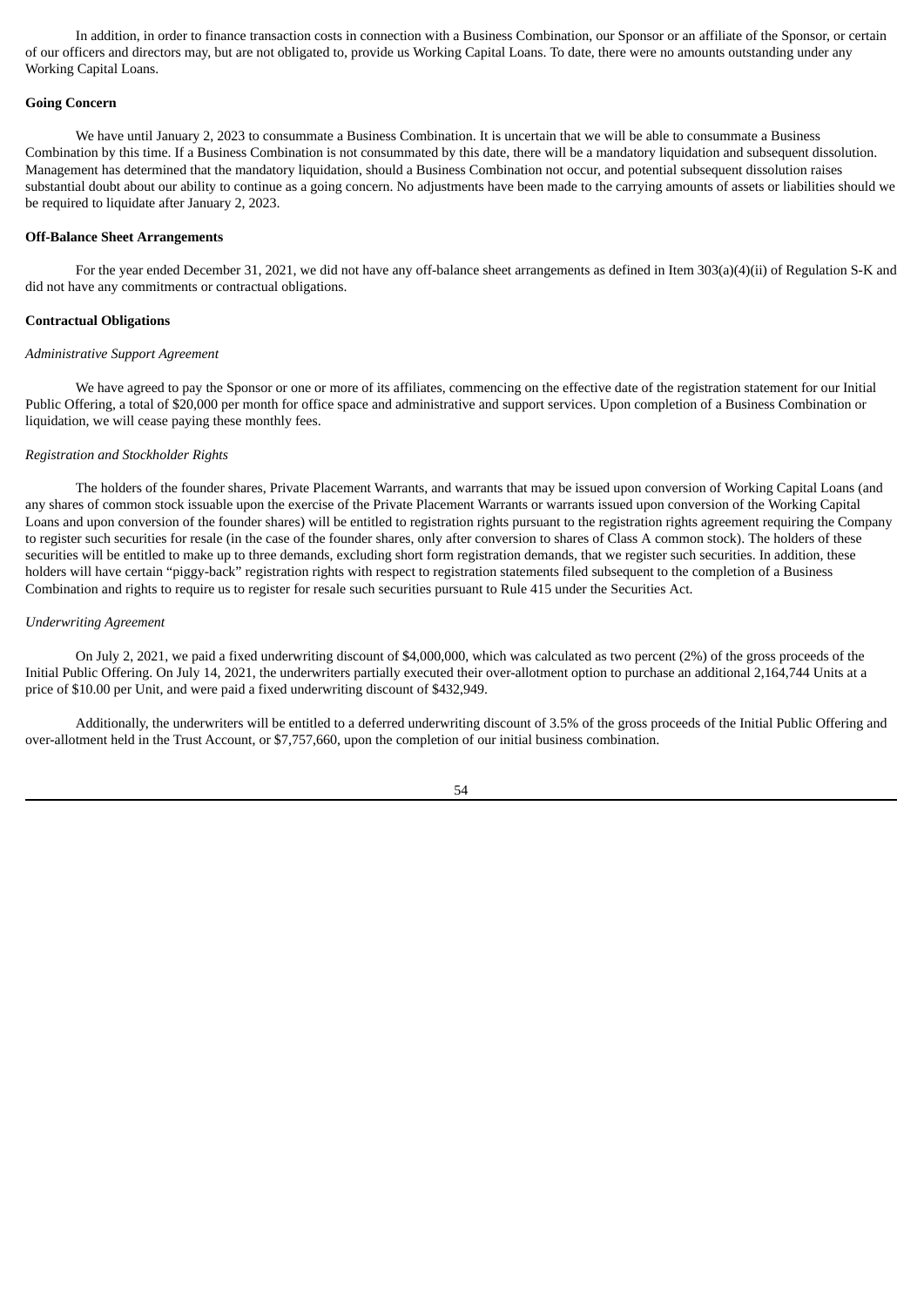#### **Critical Accounting Policies**

The preparation of the financial statements in conformity with U.S. generally accepted accounting principles requires management to make estimates and assumptions that affect the reported amounts of assets and liabilities and disclosure of contingent assets and liabilities at the date of the financial statements and the reported amounts of expenses during the reporting period. Actual results could differ from those estimates.

## *Class A Common Stock Subject to Possible Redemption*

All of our 22,164,744 Class A common stock sold as part of the Units in the Initial Public Offering contain a redemption feature which allows for the redemption of such public shares in connection with the Company's liquidation, if there is a stockholder vote or tender offer in connection with the Business Combination and in connection with certain amendments to the Company's amended and restated certificate of incorporation. In accordance with ASC 480-10-S99, redemption provisions not solely within the control of the Company require common stock subject to redemption to be classified outside of permanent equity. Therefore, all Class A common stock has been classified outside of permanent equity.

We recognize changes in redemption value immediately as they occur and adjusts the carrying value of redeemable common stock to equal the redemption value at the end of each reporting period. Increases or decreases in the carrying amount of redeemable common stock are affected by charges against additional paid in capital and accumulated deficit.

#### *Derivative Warrant Liabilities*

We do not use derivative instruments to hedge exposures to cash flow, market, or foreign currency risk. We evaluate all of our financial instruments to determine if such instruments are derivatives or contain features that qualify as embedded derivatives in accordance with Financial Accounting Standards Board ("FASB") Accounting Standards Codification ("ASC") Topic 480, "Distinguishing Liabilities from Equity" ("ASC 480") and FASB ASC Topic 815, "Derivatives and Hedging" ("ASC 815"). For derivative financial instruments that are accounted for as liabilities, the derivative instrument is initially recorded at its fair value on the grant date and is then re-valued at each reporting date, with changes in the fair value reported in the statements of operations. The classification of derivative instruments, including whether such instruments should be recorded as liabilities or as equity, is evaluated at the end of each reporting period.

We account for the 17,765,321 warrants issued in connection with the Initial Public Offering (including the partial exercise of the underwriters' over-allotment option) and Private Placements as derivative liabilities in accordance with the guidance contained in ASC 815. Accordingly, the we classify the warrant instruments as liabilities at fair value and adjusts the instruments to fair value at each reporting period. The liabilities will be re-measured at each balance sheet date until the warrants are exercised or expire, and any change in fair value will be recognized in our statements of operations. The fair value of Private Placement Warrants are estimated using an internal valuation model. The valuation model utilizes inputs and other assumptions and may not be reflective of the price at which they can be settled. Such warrant classification is also subject to re-evaluation at each reporting period. Derivative warrant liabilities are classified as non-current liabilities as their liquidation is not reasonably expected to require the use of current assets or require the creation of current liabilities.

#### *Net Income Per Share of Common Stock*

We have two classes of common stock, which are referred to as Class A common stock and Class B common stock. Earnings are shared pro rata between the two classes of common stock. The 17,765,321 shares of common stock issuable upon the exercise of our outstanding warrants were excluded from diluted earnings per share for the year ended December 31, 2021 and 2020 because the warrants are contingently exercisable, and the contingencies have not yet been met. As a result, diluted net loss per common share is the same as basic net loss per common share for the periods.

#### *Recent Accounting Pronouncements*

In August 2020, the FASB issued ASU No. 2020-06, "Debt—Debt with Conversion and Other Options (Subtopic 470-20) and Derivatives and Hedging—Contracts in Entity's Own Equity (Subtopic 815-40): Accounting for Convertible Instruments and Contracts in an Entity's Own Equity" ("ASU 2020-06"), which simplifies accounting for convertible instruments by removing major separation models required under current GAAP. ASU 2020-06 removes certain settlement conditions that are required for equity contracts to qualify for the derivative scope exception, and it also simplifies the diluted earnings per share calculation in certain areas. This guidance is effective as of January 1, 2022 (early adoption is permitted effective January 1, 2021). We are currently evaluating the effect the updated standard will have on our financial position, results of operations or financial statement disclosure.

Management does not believe that any other recently issued, but not yet effective, accounting standards, if currently adopted, would have a material effect on our consolidated financial statements.

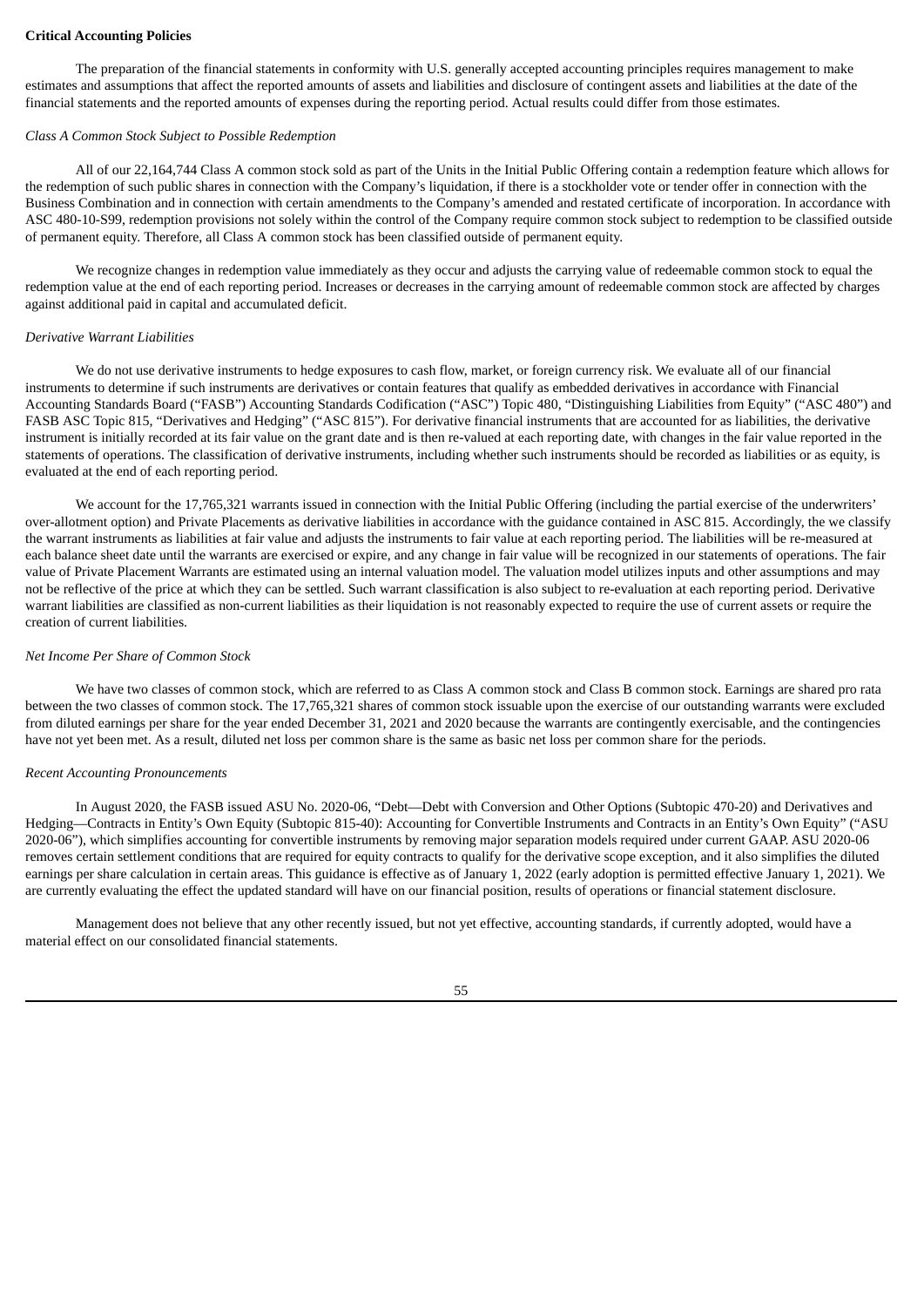On April 5, 2012, the Jumpstart Our Business Startups Act of 2012 (the "JOBS Act") was signed into law. The JOBS Act contains provisions that, among other things, relax certain reporting requirements for qualifying public companies. We qualify as an "emerging growth company" and under the JOBS Act are allowed to comply with new or revised accounting pronouncements based on the effective date for private (not publicly traded) companies. We are electing to delay the adoption of new or revised accounting standards, and as a result, we may not comply with new or revised accounting standards on the relevant dates on which adoption of such standards is required for non-emerging growth companies. As such, our financial statements may not be comparable to companies that comply with public company effective dates.

Additionally, we are in the process of evaluating the benefits of relying on the other reduced reporting requirements provided by the JOBS Act. Subject to certain conditions set forth in the JOBS Act, if, as an "emerging growth company," we choose to rely on such exemptions we may not be required to, among other things, (i) provide an auditor's attestation report on our system of internal controls over financial reporting pursuant to Section 404 of the Sarbanes-Oxley Act, (ii) provide all of the compensation disclosure that may be required of non-emerging growth public companies under the Dodd-Frank Wall Street Reform and Consumer Protection Act, (iii) comply with any requirement that may be adopted by the Public Company Accounting Oversight Board regarding mandatory audit firm rotation or a supplement to the auditor's report providing additional information about the audit and the financial statements (auditor discussion and analysis) and (iv) disclose certain executive compensation related items such as the correlation between executive compensation and performance and comparisons of the principal executive officer's compensation to median employee compensation. These exemptions will apply for a period of five years following the completion of our Initial Public Offering or until we are no longer an "emerging growth company," whichever is earlier.

# **ITEM 7A. QUANTITATIVE AND QUALITATIVE DISCLOSURES ABOUT MARKET RISK**

We are a smaller reporting company as defined by Rule 12b-2 of the Exchange Act and are not required to provide the information otherwise required under this item.

## **ITEM 8. CONSOLIDATED FINANCIAL STATEMENTS AND SUPPLEMENTARY DATA**

This information appears following Item 15 of this Report and is incorporated herein by reference.

# **ITEM 9. CHANGES IN AND DISAGREEMENTS WITH ACCOUNTANTS ON ACCOUNTING AND FINANCIAL DISCLOSURE**

None.

# **ITEM 9A. CONTROLS AND PROCEDURES**

### **Evaluation of Disclosure Controls and Procedures**

Disclosure controls are procedures that are designed with the objective of ensuring that information required to be disclosed in our reports filed under the Exchange Act is recorded, processed, summarized, and reported within the time period specified in the SEC's rules and forms. Disclosure controls are also designed with the objective of ensuring that such information is accumulated and communicated to our management, including the chief executive officer and chief financial officer, as appropriate to allow timely decisions regarding required disclosure.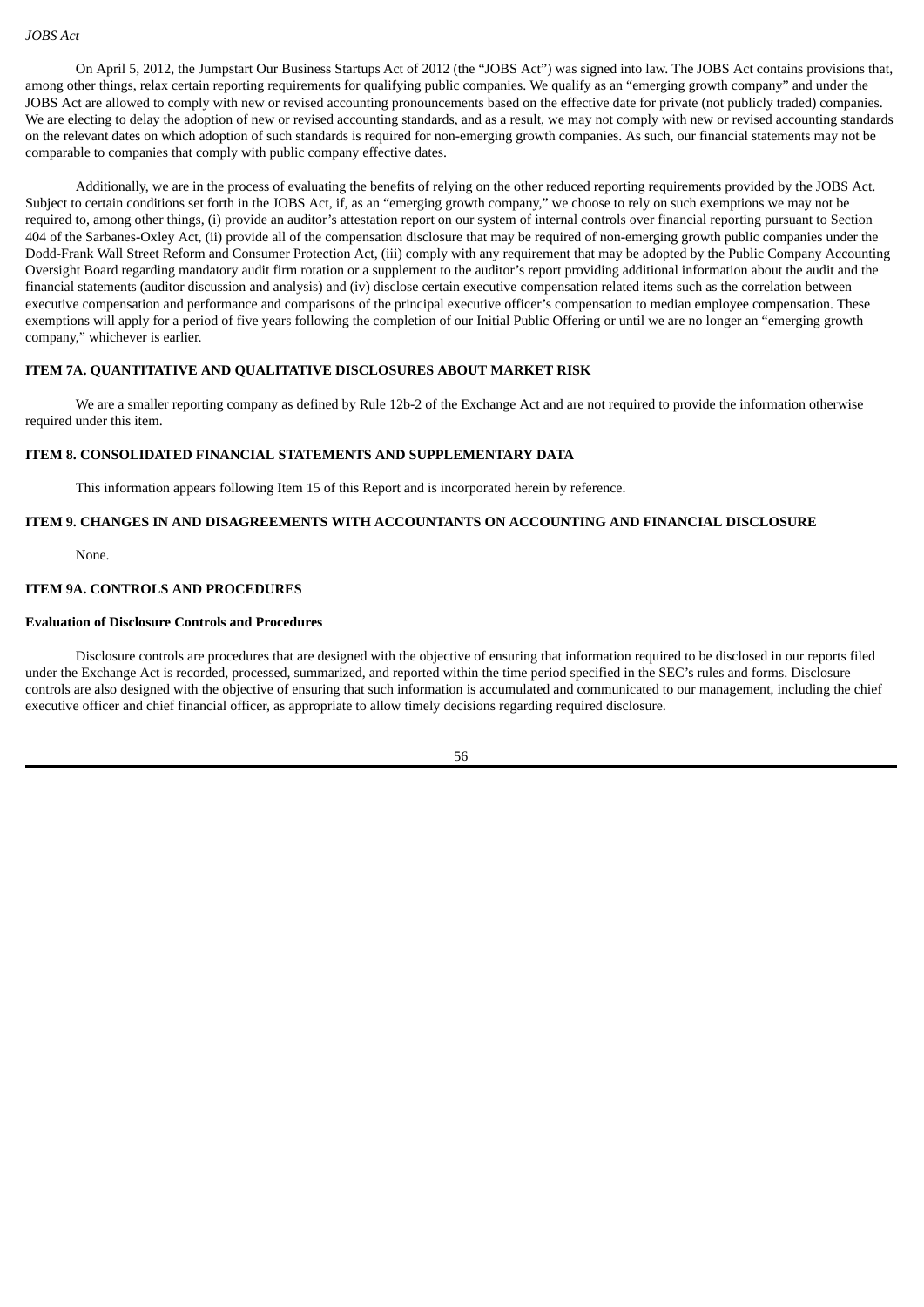As required by Rules 13a-15 and 15d-15 under the Exchange Act, our Chief Executive Officer and Chief Financial Officer carried out an evaluation of the effectiveness of the design and operation of our disclosure controls and procedures as of December 31, 2021. Based upon their evaluation, our Chief Executive Officer and Chief Financial Officer concluded that our disclosure controls and procedures (as defined in Rules 13a-15(e) and 15d-15(e) under the Exchange Act) were not effective, due to the material weakness in our internal control over financial reporting related to the Company's accounting for complex financial instruments. As a result, we performed additional analysis as deemed necessary to ensure that our financial statements were prepared in accordance with GAAP. Accordingly, management believes that the financial statements includedin this Annual Report present fairly in all material respects our financial position, results of operations and cash flows for the period presented.

Management intends to implement remediation steps to improve our disclosure controls and procedures and our internal control over financial reporting. Specifically, we intend to expand and improve our review process for complex securities and related accounting standards. We have improved this process by enhancing access to accounting literature, identification of third-party professionals with whom to consult regarding complex accounting applications and consideration of additional staff with the requisite experience and training to supplement existing accounting professionals.

# **Management's Report on Internal Controls Over Financial Reporting**

This Annual Report on Form 10-K does not include a report of management's assessment regarding internal control over financial reporting or an attestation report of our independent registered public accounting firm due to a transition period established by rules of the SEC for newly public companies.

## **Changes in Internal Control over Financial Reporting**

There were no changes in our internal control over financial reporting (as such term is defined in Rules 13a-15(f) and 15d-15(f) of the Exchange Act) during the most recent fiscal quarter that have materially affected, or are reasonably likely to materially affect, our internal control over financial reporting.

## **ITEM 9B. OTHER INFORMATION**

None.

# **ITEM 9C. DISCLOSURE REGARDING FOREIGN JURISDICTIONS THAT PREVENT INSPECTIONS**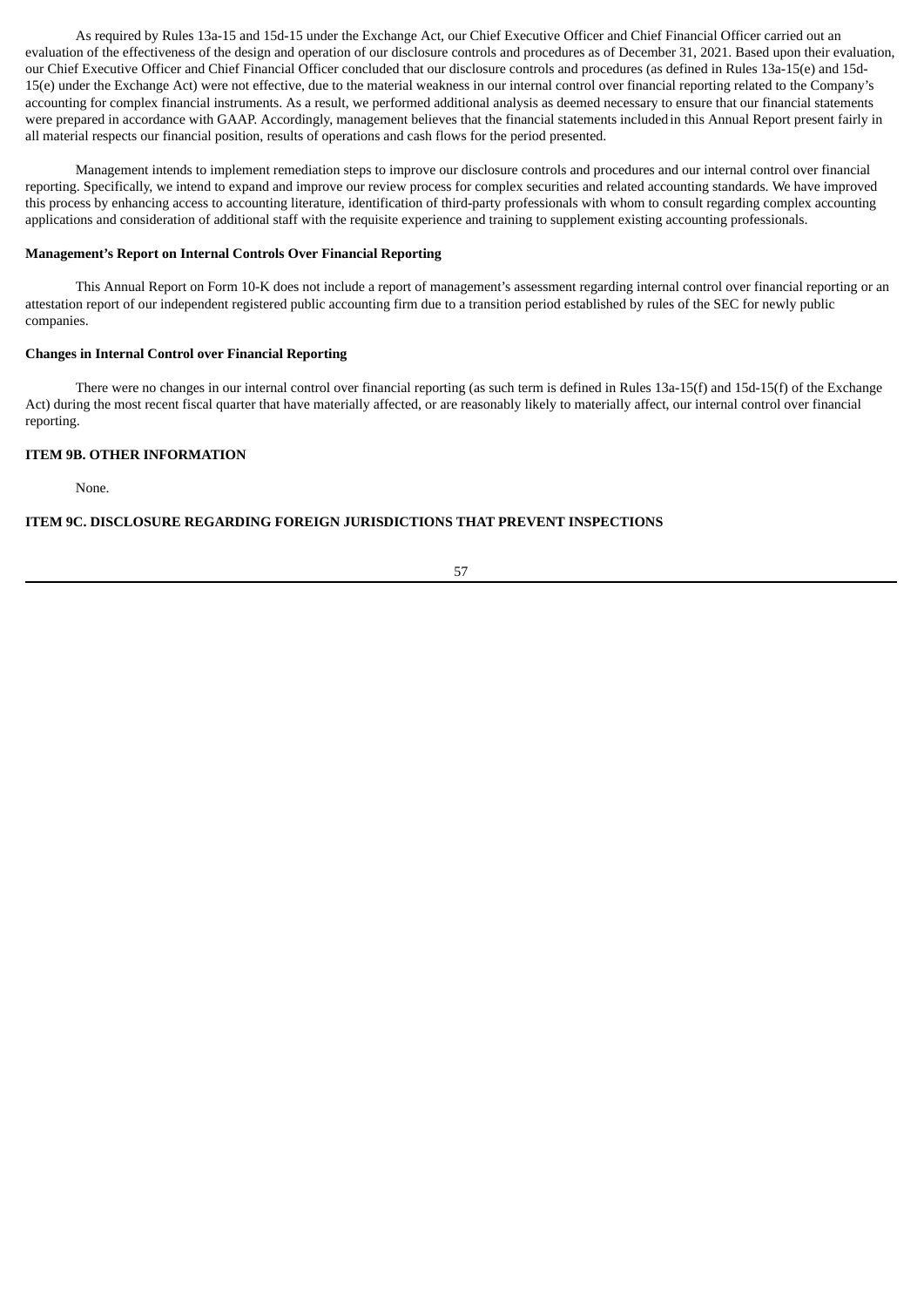#### **PART III**

### **ITEM 10. DIRECTORS, EXECUTIVE OFFICERS AND CORPORATE GOVERNANCE**

Our officers and directors are as follows:

| <b>Name</b>            | Age | <b>Position</b>                       |  |
|------------------------|-----|---------------------------------------|--|
| John "Jack" Chandler   | 62  | Chairman and Chief Investment Officer |  |
| Christopher Keber      | 50  | Chief Executive Officer and Director  |  |
| Danion Fielding        | 50  | Chief Financial Officer               |  |
| Kathleen Collins       | 33  | <b>Chief Operating Officer</b>        |  |
| <b>Whitney Topping</b> | 45  | <b>Chief Communications Officer</b>   |  |
| Anthony Foxx           | 50  | Director                              |  |
| Erin Lantz             | 42  | <b>Director</b>                       |  |
| David Panton           | 50  | Director                              |  |
| Clelia Peters          | 43  | <b>Director</b>                       |  |
|                        |     |                                       |  |

**Jack Chandler** has served as the Chairman of our board of directors and our Chief Investment Officer since December 2020. In September 2017, Mr. Chandler founded Majesteka Investments Holdings LLC, a private firm which provides integrated strategic leadership and capital for emerging disruptive companies at the intersection of real estate, asset management, and technology, where he currently serves as its Manager. Prior to founding Majesteka Investments, Mr. Chandler served as Global Head and Chairman of Real Estate at BlackRock, Inc. from 2011 until September 2017. Prior to joining BlackRock in 2011, Mr. Chandler began his career with LaSalle Investment Management where he served in numerous capacities over 25 years, including as the Global Chief Investment Officer, as well as the Chief Executive Officer and Executive Chairman for the Asia-Pacific region. He is the former Chairman of the Urban Land Institute (ULI) Americas Executive Committee, as well as Treasurer and a member of ULI's Global Board of Trustees. Additionally, Mr. Chandler is a founding member of the ULI Technology Council. Mr. Chandler serves as a board member for Nuveen Global Cities REIT, a position he has held since January 2018. He also currently serves as a member of the board of advisors of CrowdStreet, iBorrow L.P., and Regent Properties, positions he has held since July 2020, June 2017 and August 2019, respectively. Mr. Chandler received his bachelor's degree from the University of Massachusetts, summa cum laude, and his Master of Business Administration from Harvard Business School. We believe Mr. Chandler's operational and executive experience make him well qualified to serve as a member of our board of directors.

**Christopher Keber** has served as our Chief Executive Officer and a member of our board of directors since December 2020. Mr. Keber founded Three Oaks Capital LLC in October 2020, a private advisory firm dedicated to the real estate and PropTech sector, where he currently serves as Chief Executive Officer. Mr. Keber served as Senior Advisor to the McCourt family from January 2019 to October 2020 and previously served as Head of Investments and Strategy at McCourt Global from September 2017 to December 2018, where he managed a global real estate portfolio, as well as a techenabled venture capital portfolio. Before McCourt, Mr. Keber joined Hines Interests Limited Partners in 2012, a global real estate firm, where he served as Co-Head of Global Capital Markets and Senior Managing Director, and subsequently as a Senior Advisor, until May 2017. Prior to that, Mr. Keber led the Capital Markets Group at Starwood Capital Group, a real estate private equity firm. Mr. Keber began his career as a member of the Real Estate Private Funds Group at Credit Suisse. Mr. Keber received his bachelor's degree from Georgetown University and his MBA from The University of North Carolina, Kenan-Flagler Business School. He holds FINRA Series 7, 63 and 24 licensure. Mr. Keber has served as a member of the Urban Land Institute (ULI) Technology Council since January 2018 and as a member of the board of advisors of CrowdStreet since July 2017. He previously served as a member of the board of directors of Fullstack Modular from 2017-2020. We believe Mr. Keber's operational and executive experience make him well qualified to serve as a member of our board of directors.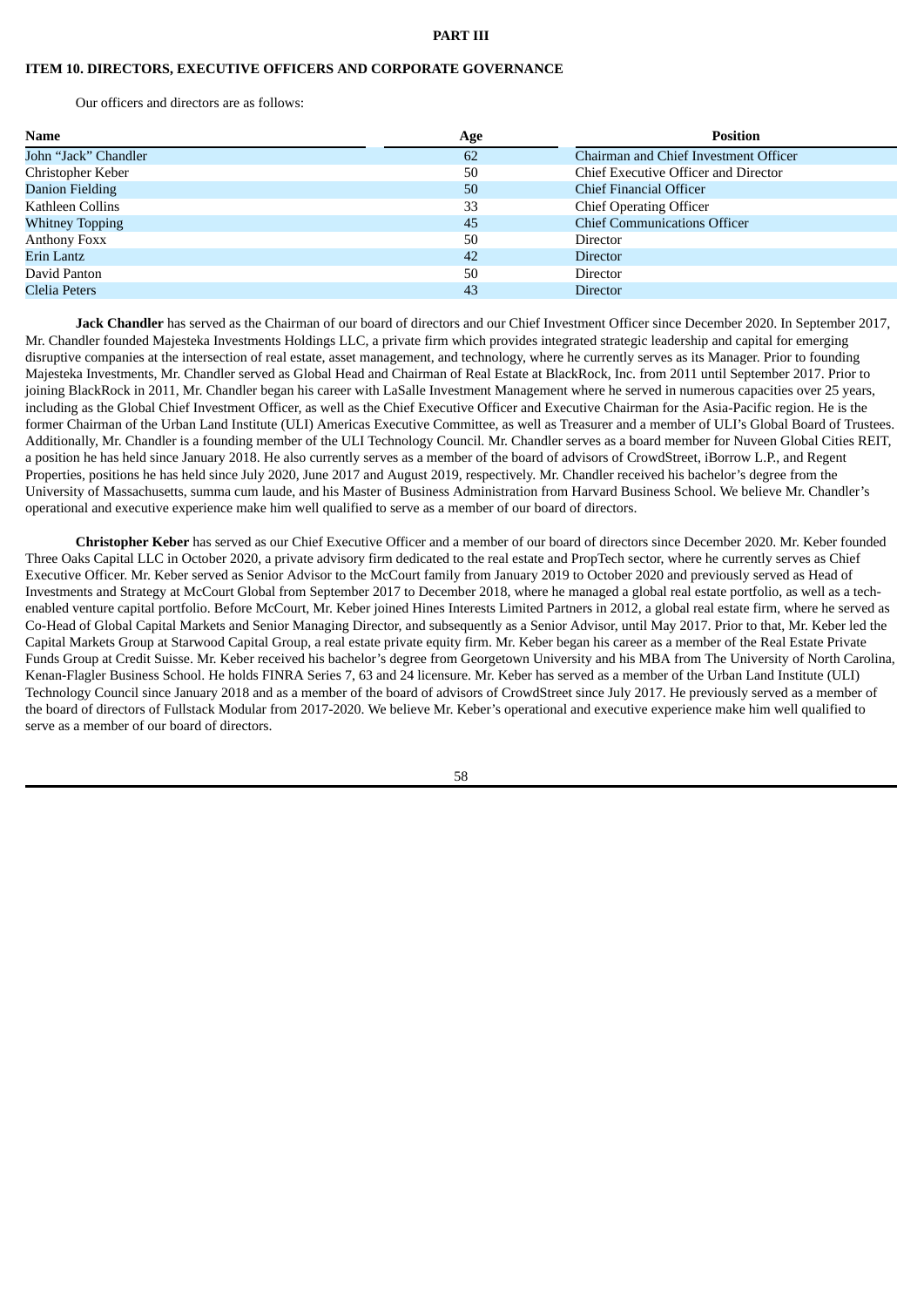**Danion Fielding** has served as our Chief Financial Officer since January 2021. Mr. Fielding is a seasoned finance and technology executive with over 20 years of experience. Mr. Fielding was formerly the Vice President, Chief Financial Officer and Treasurer of Getty Realty Corp. (NYSE: GTY), a publicly traded real estate investment trust, from February 2016 until December 2020. Prior to that time, Mr. Fielding held various positions in commercial real estate, technology and finance with Wilbraham Capital, Inc., The Moinian Group, Nationwide Health Properties, Inc., J.P. Morgan Securities Inc., Eyestorm Media, PricewaterhouseCoopers and Daiwa Securities. Mr. Fielding earned an MBA from The University of North Carolina, Kenan-Flagler Business School, a M.Sc. from University College London and a M.Eng. from the University of Manchester.

**Kathleen Collins** has served as our Chief Operating Officer since February 2021. Ms. Collins has spent the last ten years advising and investing in technology companies, with a focus on real estate technology. Most recently she has been an investor at Fifth Wall since June 2020, a venture capital firm focused on technology for the built world. Ms. Collins also has principal investment experience from Industry Ventures, where she worked from 2015 to 2018 and leading proptech- and fintech-focused venture capital firms, Metaprop and Edison Partners, where she worked while pursuing her MBA from 2018 to 2020. Ms. Collins began her career at Bulger Partners (acquired by Ernst & Young in 2018), an advisory firm providing investment banking and strategy consulting to technology companies, where she worked from 2012 to 2015. Ms. Collins received her MBA from Columbia Business School, MA in Management from Durham University, and BA from Dartmouth College.

**Whitney Topping** has served as our Chief Communications Officer since February 2021 Ms. Topping has more than twenty years of public relations and marketing experience, representing technology, financial services and consumer brands in both agency and in-house environments. She cofounded Walker Communications in February 2020, where she works with a number of investment firms to tell the stories of their portfolio companies, and to build the profiles of their investors. Prior to founding Walker Communications, Ms. Topping was a Senior Consultant at The Outcast Agency from August 2014 to February 2020. Over the last few years, she has helped launch venture-backed construction tech and mortgage tech companies, as well as supported the expansion of a large co-working and co-living brand. Previously, she served as a director of marketing at Bliss, a then-division of Starwood Hotels & Resorts from March 2005 to November 2010. Ms. Topping received her BA from Boston College.

**Anthony Foxx** has served as a member of our board of directors since June 2021. Mr. Foxx previously served as chief policy officer and advisor to the president and chief executive officer of Lyft from October 2018 to October 2021. Since 2018, Mr. Foxx has advised AutoTech Ventures, LLC, a Silicon Valley venture capital firm that focuses on surface transportation technology, and Hyperloop One, a new transportation technology inspired by Elon Musk and Tullco Investors. Prior to joining Lyft, Mr. Foxx served as the seventeenth United States Secretary of Transportation from 2013 to 2017. Under Mr. Foxx's leadership, the Department of Transportation (DOT) established a first-ever policy framework for the safe integration of self-driving vehicles and leveraged \$350 million in public and private funding to demonstrate how smart technology can change cities and local communities. Mr. Foxx developed the Obama Administration's first surface transportation bill and worked on a bipartisan basis to get its congressional incarnation, the Fixing America's Surface Transportation Act, passed. He launched the DOT's first, and the Administration's most successful, Smart City Challenge, engaging more than seventy cities to develop their own strategies to incorporate new technologies into their transportation networks. Previously, Mr. Foxx served as the mayor of Charlotte, North Carolina, from 2009 to 2013. First elected to the Charlotte City Council in 2005, upon his 2009 mayoral victory he became the youngest mayor in Charlotte's history and its second African-American mayor. Mr. Foxx has served on the Board of Directors for Martin Marietta Materials, Inc. (NYSE: MLM) and CDW Corporation since 2020. Mr. Foxx received a BA from Davidson College and JD from New York University. We believe Mr. Foxx's leadership and policy experience are valuable to the board and make him well qualified to serve as a member of our board of directors.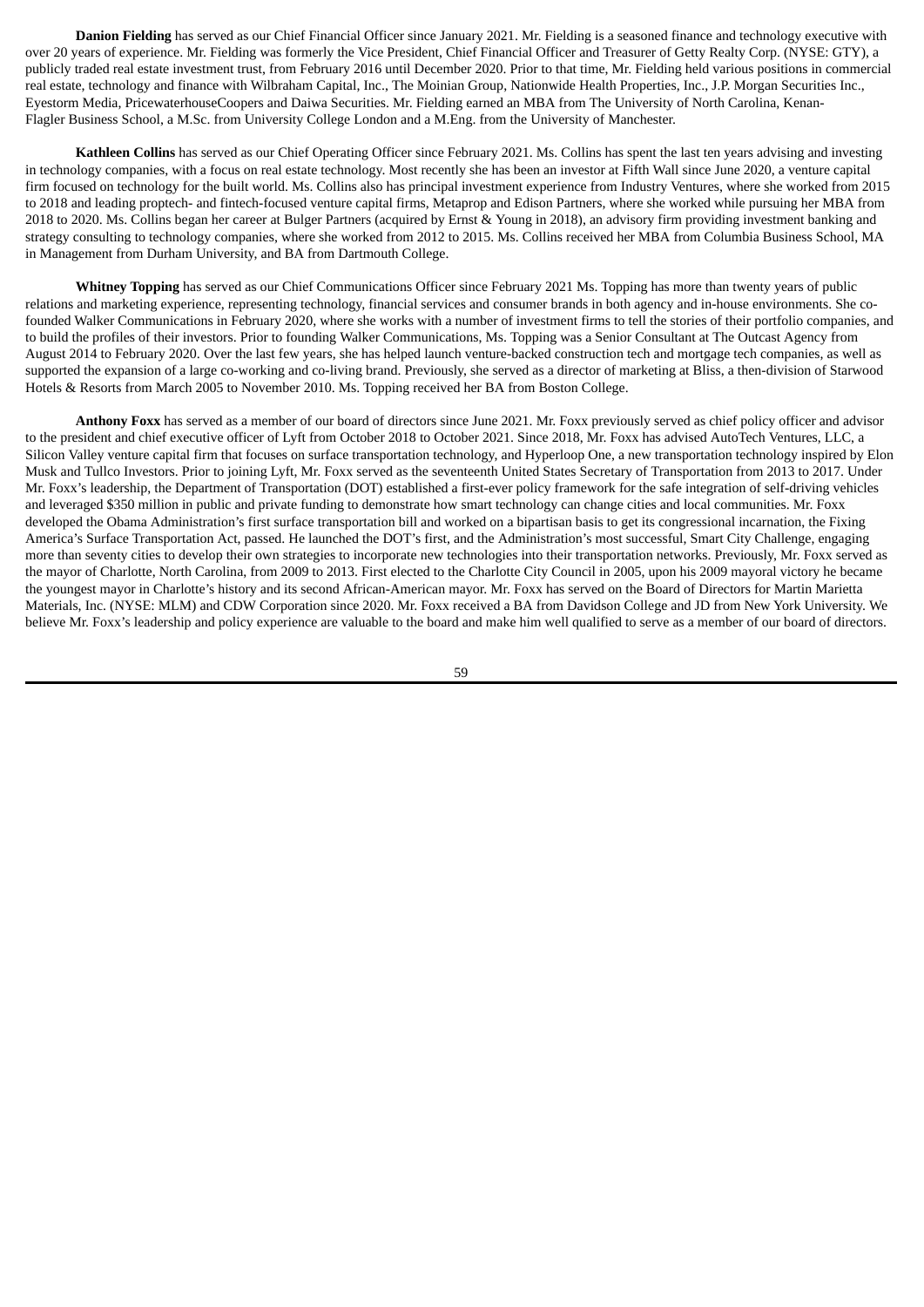**Erin Lantz** has served as a member of our board of directors since June 2021. Ms. Lantz is a tech executive and strategic operator skilled at rapidly growing businesses and using technology to disrupt and innovate within traditional, heavily regulated industries. Since April 2020, she has served as the Chief Revenue Officer of Ethos, a fintech company that uses technology and predictive analytics to transform the traditionally long and cumbersome life insurance process into a modern, digital experience. Prior to Ethos, Ms. Lantz spent nearly 10 years from July 2010 to April 2020 leading Zillow's (NASDAQ: Z) Mortgage business where she transformed it from a pure lead generation business to include a loan origination business as well as a B2B lender software business and grew annual revenue from \$1M to \$100M. Prior to Zillow, she held various roles at Bank of America and the Boston Consulting Group. Ms. Lantz has served on the TrueCar (NASDAQ: TRUE) board since 2016 and serves on the Audit, Nominating & Governance committees. She also previously served on the board of Washington Federal (NASDAQ: WAFD) and served on the Risk and Regulatory Compliance committees. Ms. Lantz holds an MBA from Harvard Business School and a BA from the University of Pennsylvania where she graduated summa cum laude and phi beta kappa. We believe Ms. Lantz's significant executive and operational experience make her well qualified to serve as a member of our board of directors.

**David Panton** has served as a member of our board of directors since June 2021. Mr. Panton is a Partner at Navigation Capital Partners, which he co-founded in 2006, and has served as a Managing Partner of SPAC Opportunity Partners, Navigation Capital's SPAC operations group, since its establishment in 2018. In addition to his roles at Navigation Capital, Mr. Panton is also the Chairman of Panton Equity Partners, a private family office, which he founded in 2012. He has 20 years of investment banking and private equity experience and has sourced and led over 20 control transactions in various industries (including the telecom, media, and technology industry) with an aggregate enterprise value of over \$5 billion, including successful sales of portfolio companies to buyers such as Dell Inc., the Blackstone Group, and One Equity Partners. Mr. Panton is a co-founder and former Chief Strategy Officer of American Virtual Cloud Technologies (Nasdaq: AVCT), which previously raised \$310 million in July 2017 as Pensare Acquisition Corp., and completed an acquisition of Computex Technology Solutions in April 2020. In January 2021, Mr. Panton was appointed to the board of directors of D and Z Media Acquisition Corp., a special purpose acquisition company targeting an acquisition in the media, education technology and related industries. Mr. Panton received his AB from Princeton University, DPhil from University of Oxford, and J.D. from Harvard Law School. We believe Mr. Panton is well qualified to serve as a director due to his extensive investment experience, his operational experience and his experience in dealing with strategic matters of relating to special purpose acquisition companies.

**Clelia Peters** has served as a member of our board of directors since June 2021. Ms. Peters is an innovator, operator and investor in the real estate and venture capital industries. Ms. Peters is the Managing Partner of Era Ventures, a new venture capital firm that invests in ideas leveraging technology and innovation to reimagine the physical world. She was formerly a Venture Partner for Bain Capital Ventures, where she consulted on the Bain Capital Ventures PropTech platform from February 2020 through November 2021. Prior to her role at Bain Capital Ventures, Ms. Peters co-founded MetaProp, a venture capital fund focused exclusively on real estate technology and one of the first sector specific funds focused on PropTech, in June 2015. She served as a Partner at MetaProp until December 2018. Ms. Peters also served as president of Warburg Realty (now Coldwell Banker Warburg) from June 2014 through October 2021, acting as key advisor to her father, CEO Frederick Warburg Peters, in managing and growing New York's last remaining independent mid-size real estate brokerage before its acquisition in 2021. Ms. Peters serves on the ULI New York Advisory Committee, sits on the Real Estate Board of New York's Tech Committee and its RLS Committee (the New York MLS system equivalent) and is a member of the Board of Trustees at Side, Inc. and Mynd Management. Ms. Peters received her MBA from Columbia Business School and a BA from Yale University. We believe Ms. Peters' significant investment and real estate experience make her well qualified to serve as a member of our board of directors..

#### **Number and Terms of Office of Officers and Directors**

We currently have six directors. Our board of directors is divided into three classes with only one class of directors being elected in each year and each class (except for those directors appointed prior to our first annual meeting of stockholders) serving a three-year term. In accordance with Nasdaq corporate governance requirements, we are not required to hold an annual meeting until one year after our first fiscal year end following our listing on Nasdaq. The term of office of the first class of directors, consisting of Anthony Foxx and Clelia Peters, will expire at our first annual meeting of stockholders. The term of office of the second class of directors, consisting of Erin Lantz and David Panton, will expire at the second annual meeting of stockholders. The term of office of the third class of directors, consisting of Jack Chandler and Christopher Keber, will expire at the third annual meeting of stockholders. We may not hold an annual meeting of stockholders until after we consummate our initial business combination.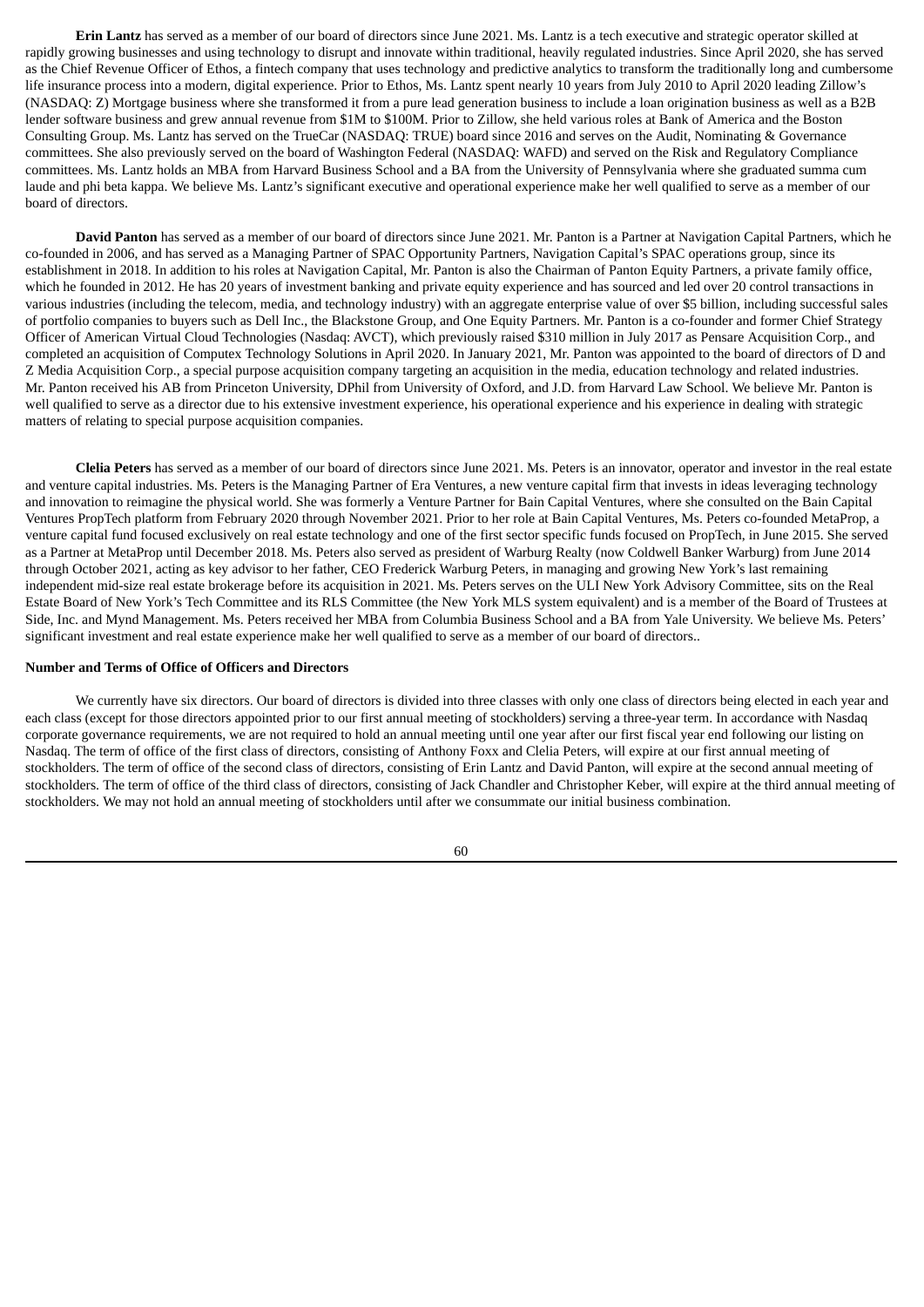Prior to the completion of an initial business combination, any vacancy on the board of directors may be filled by a nominee chosen by holders of a majority of our founder shares. In addition, prior to the completion of an initial business combination, holders of a majority of our founder shares may remove a member of the board of directors for any reason.

Pursuant to an agreement entered into in connection with our Initial Public Offering, our sponsor, upon consummation of an initial business combination will be entitled to nominate three individuals for election to our board of directors.

Our officers are appointed by the board of directors and serve at the discretion of the board of directors, rather than for specific terms of office. Our board of directors is authorized to appoint persons to the offices set forth in our bylaws as it deems appropriate. Our bylaws provide that our officers may consist of a Chairman of the Board, Chief Executive Officer, President, Chief Financial Officer, Vice Presidents, Secretary, Treasurer and such other offices as may be determined by the board of directors.

### **Director Independence**

Nasdaq listing standards require that a majority of our board of directors be independent. An "independent director" is defined generally as a person other than an officer or employee of the company or its subsidiaries or any other individual having a relationship which in the opinion of the company's board of directors, would interfere with the director's exercise of independent judgment in carrying out the responsibilities of a director. Our board of directors has determined that each of Messrs. Panton and Foxx and Mses. Lantz and Peters are "independent directors" as defined in Nasdaq listing standards and applicable SEC rules. Our independent directors will have regularly scheduled meetings at which only independent directors are present.

## **Committees of the Board of Directors**

Our board of directors has three standing committees: an audit committee; a nominating committee; and a compensation committee. Subject to phase-in rules and a limited exception, the rules of Nasdaq and Rule 10A-3 of the Exchange Act require that the audit committee of a listed company be comprised solely of independent directors, and the rules of Nasdaq require that the nominating and compensation committees of a listed company be comprised solely of independent directors.

### *Audit Committee*

We have established an audit committee of the board of directors. Ms. Lantz, Ms. Peters and Mr. Panton serve as members of our audit committee, and Mr. Panton serves as chairman of the audit committee. Under Nasdaq listing standards and applicable SEC rules, all the directors on the audit committee must be independent. Our board of directors has determined that each of Ms. Lantz, Ms. Peters and Mr. Panton are independent.

Each member of the audit committee is financially literate and our board of directors has determined that Mr. Panton qualifies as an "audit committee financial expert" as defined in applicable SEC rules, and chairs the audit committee.

We have adopted an audit committee charter, which details the principal functions of the audit committee, including:

the appointment, compensation, retention, replacement, and oversight of the work of the independent registered public accounting firm and any other independent registered public accounting firm engaged by us;

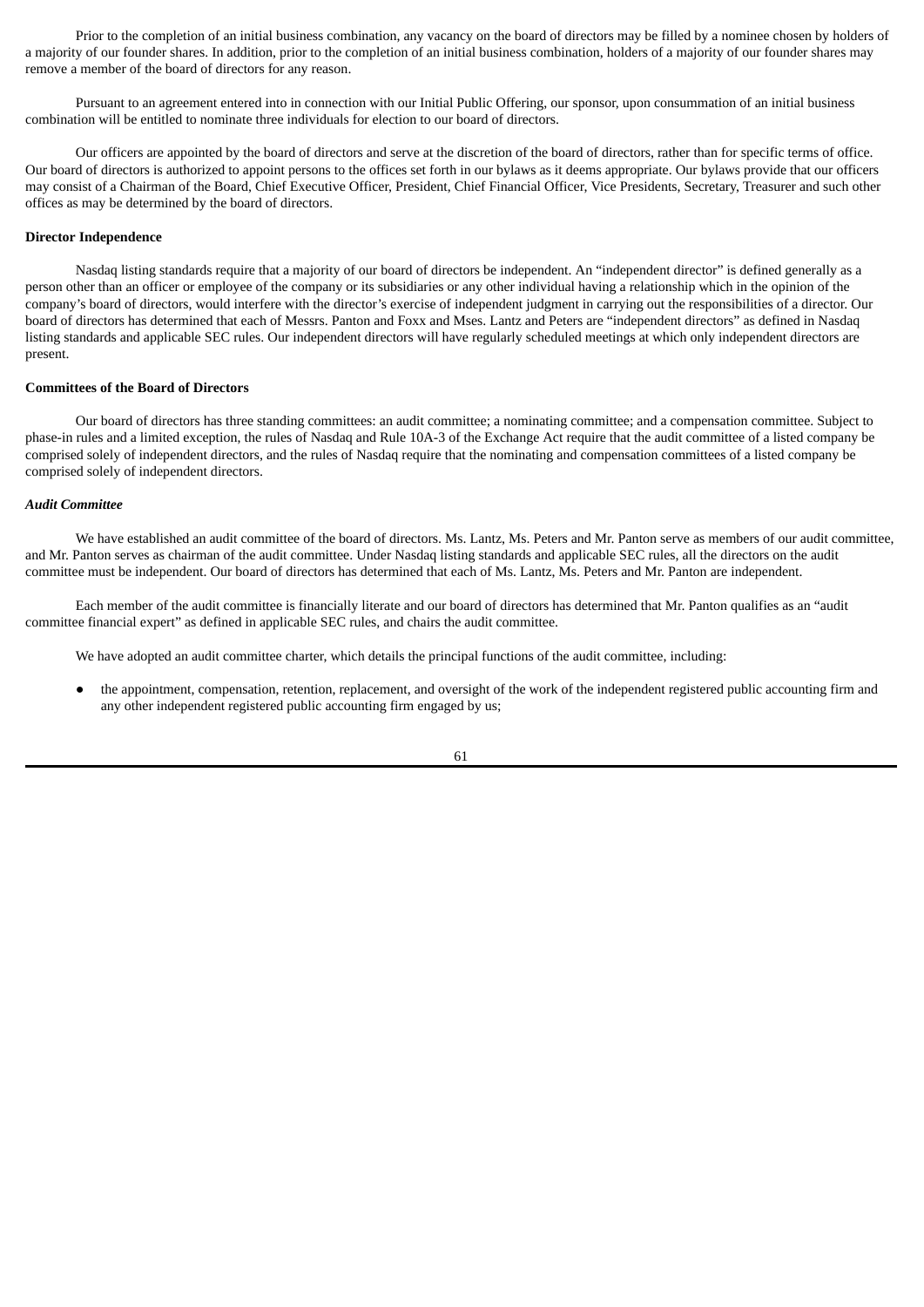- pre-approving all audit and permitted non-audit services to be provided by the independent registered public accounting firm or any other registered public accounting firm engaged by us, and establishing pre-approval policies and procedures;
- reviewing and discussing with the independent registered public accounting firm all relationships they have with us in order to evaluate their continued independence;
- setting clear hiring policies for employees or former employees of the independent registered public accounting firm;
- setting clear policies for audit partner rotation in compliance with applicable laws and regulations;
- obtaining and reviewing a report, at least annually, from the independent registered public accounting firm describing (i) the independent registered public accounting firm's internal quality-control procedures and (ii) any material issues raised by the most recent internal qualitycontrol review, or peer review, of the independent registered public accounting firm, or by any inquiry or investigation by governmental or professional authorities within the preceding five years respecting one or more independent audits carried out by the firm and any steps taken to deal with such issues;
- reviewing and approving any related party transaction required to be disclosed pursuant to Item 404 of Regulation S-K promulgated by the SEC prior to us entering into such transaction; and
- reviewing with management, the independent registered public accounting firm, and our legal advisors, as appropriate, any legal, regulatory or compliance matters, including any correspondence with regulators or government agencies and any employee complaints or published reports that raise material issues regarding our financial statements or accounting policies and any significant changes in accounting standards or rules promulgated by the Financial Accounting Standards Board, the SEC or other regulatory authorities.

### *Nominating Committee*

We have established a nominating committee of our board of directors. The members of our nominating committee are Ms. Lantz, Mr. Panton and Ms. Peters, and Ms. Lantz serves as chairman of the nominating committee. Under Nasdaq listing standards, we are required to have a nominating committee composed entirely of independent directors. Our board of directors has determined that each of Ms. Lantz, Mr. Panton and Ms. Peters are independent.

The nominating committee is responsible for overseeing the selection of persons to be nominated to serve on our board of directors. The nominating committee considers persons identified by its members, management, stockholders, investment bankers and others.

#### *Guidelines for Selecting Director Nominees*

The guidelines for selecting nominees, which are specified in a charter adopted by us, generally provide that persons to be nominated:

- should have demonstrated notable or significant achievements in business, education or public service;
- should possess the requisite intelligence, education and experience to make a significant contribution to the board of directors and bring a range of skills, diverse perspectives and backgrounds to its deliberations; and
- should have the highest ethical standards, a strong sense of professionalism and intense dedication to serving the interests of the stockholders.

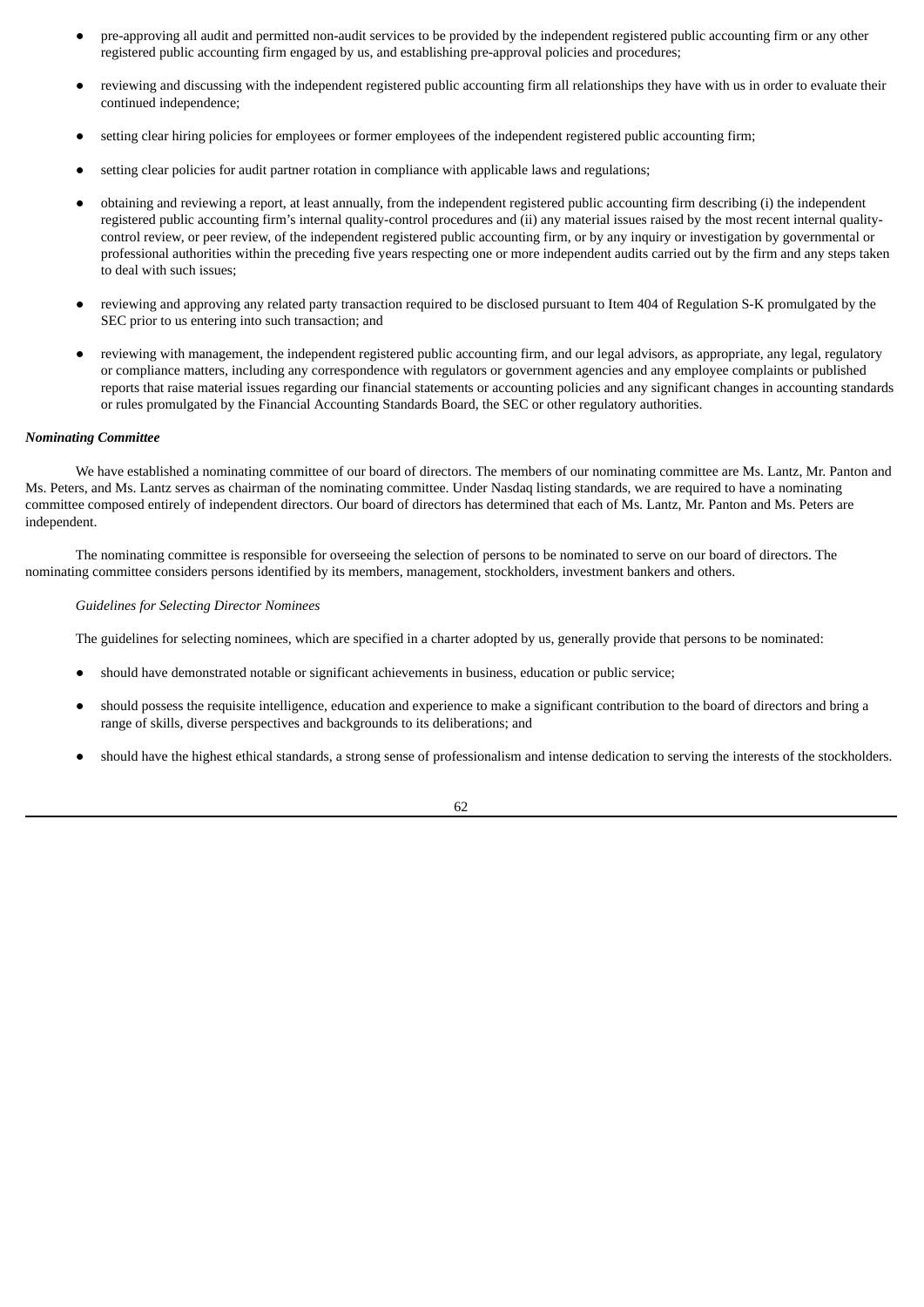The nominating committee will consider a number of qualifications relating to management and leadership experience, background and integrity and professionalism in evaluating a person's candidacy for membership on the board of directors. The nominating committee may require certain skills or attributes, such as financial or accounting experience, to meet specific board needs that arise from time to time and will also consider the overall experience and makeup of its members to obtain a broad and diverse mix of board members. The nominating committee does not distinguish among nominees recommended by stockholders and other persons.

### *Compensation Committee*

We have established a compensation committee of the board of directors. The members of our compensation committee are Mr. Foxx, Mr. Panton and Ms. Peters, and Ms. Peters serves as chairman of the compensation committee. Under Nasdaq listing standards, we are required to have a compensation committee composed entirely of independent directors. Our board of directors has determined that each of Mr. Foxx, Mr. Panton and Ms. Peters are independent.

We have adopted a compensation committee charter, which details the principal functions of the compensation committee, including:

- reviewing and approving on an annual basis the corporate goals and objectives relevant to our Chief Executive Officer's compensation, evaluating our Chief Executive Officer's performance in light of such goals and objectives and determining and approving the remuneration (if any) of our Chief Executive Officer based on such evaluation;
- reviewing and approving on an annual basis the compensation of all of our other officers;
- reviewing on an annual basis our executive compensation policies and plans;
- implementing and administering our incentive compensation equity-based remuneration plans;
- assisting management in complying with our proxy statement and annual report disclosure requirements;
- approving all special perquisites, special cash payments and other special compensation and benefit arrangements for our officers and employees;
- if required, producing a report on executive compensation to be included in our annual proxy statement; and
- reviewing, evaluating and recommending changes, if appropriate, to the remuneration for directors.

Notwithstanding the foregoing, as indicated above, other than the \$20,000 per month administrative fee payable to our sponsor and reimbursement of expenses, no compensation of any kind, including finders, consulting or other similar fees, will be paid to any of our existing stockholders, officers, directors or any of their respective affiliates, prior to, or for any services they render in order to effectuate the consummation of a Business combination. Accordingly, it is likely that prior to the consummation of an initial business combination, the compensation committee will only be responsible for the review and recommendation of any compensation arrangements to be entered into in connection with such initial business combination.

The charter also provides that the compensation committee may, in its sole discretion, retain or obtain the advice of a compensation consultant, legal counsel or other advisor and will be directly responsible for the appointment, compensation and oversight of the work of any such advisor. However, before engaging or receiving advice from a compensation consultant, external legal counsel or any other advisor, the compensation committee will consider the independence of each such advisor, including the factors required by Nasdaq and the SEC.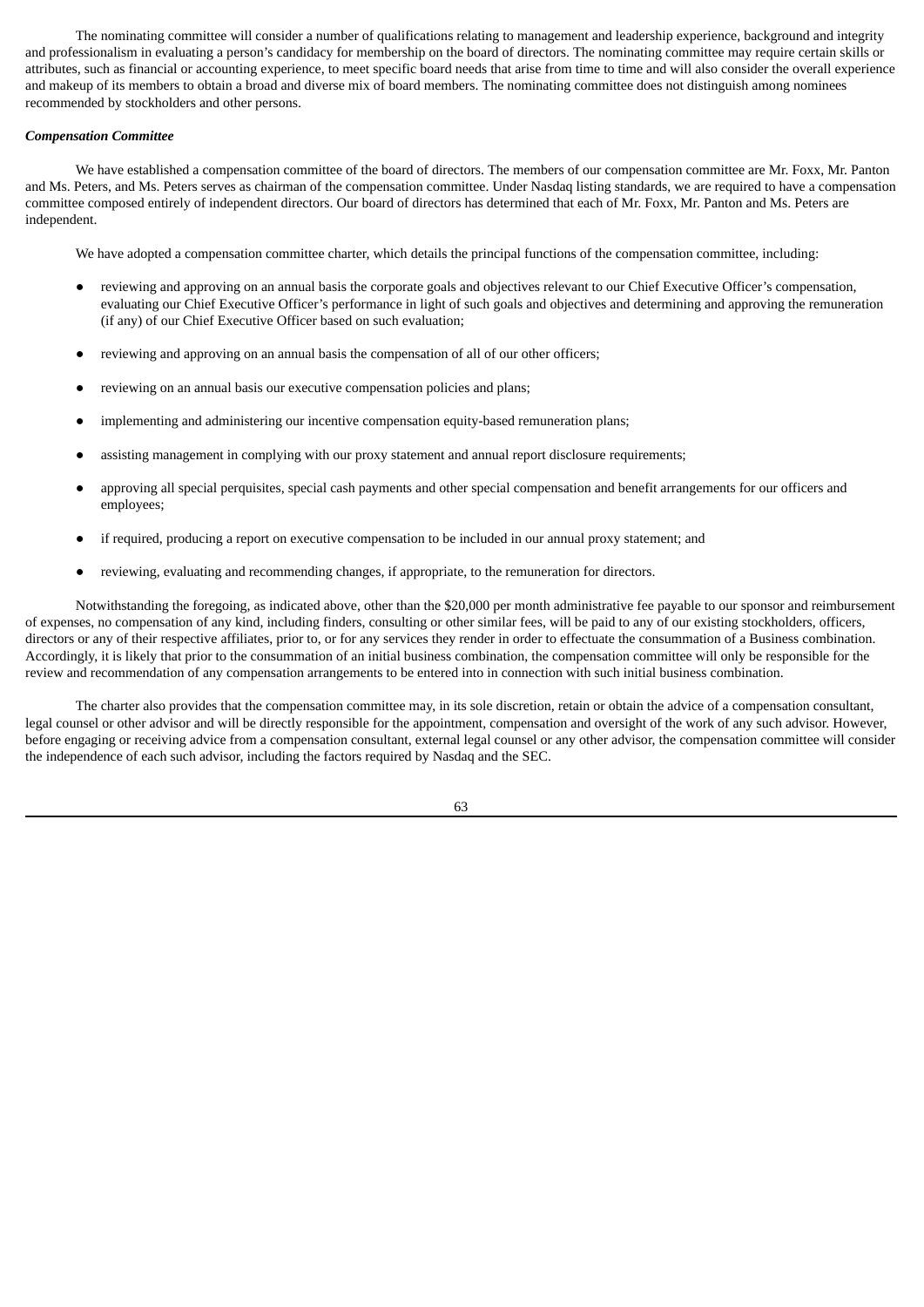## **Compensation Committee Interlocks and Insider Participation**

None of our officers currently serves, or in the past year has served, as a member of the board of directors or compensation committee of any entity that has one or more officers serving on our board of directors.

### **Code of Ethics**

We have adopted a Code of Ethics applicable to our directors, officers and employees. A copy of the Code of Ethics will be provided without charge upon written request to our principal executive offices. We intend to disclose any amendments to or waivers of certain provisions of our Code of Ethics in a Current Report on Form 8-K.

## **Conflicts of Interest**

Each of our officers and directors presently has, and any of them in the future may have additional, fiduciary or contractual obligations to other entities pursuant to which such officer or director is or will be required to present Business combination opportunities to such entity. Accordingly, in the future, if any of our officers or directors becomes aware of a Business combination opportunity which is suitable for an entity to which he or she has thencurrent fiduciary or contractual obligations, he or she will honor his or her fiduciary or contractual obligations to present such opportunity to such entity. We do not believe, however, that any fiduciary duties or contractual obligations of our officers arising in the future would materially undermine our ability to complete our Business combination.

Potential investors should also be aware of the following other potential conflicts of interest:

- None of our officers or directors is required to commit his or her full time to our affairs and, accordingly, may have conflicts of interest in allocating his or her time among various business activities.
- Members of our management team may directly or indirectly own our founders shares, Class A common stock and/or Private Placement Warrants following our Initial Public Offering, and, accordingly, may have a conflict of interest in determining whether a particular target business is an appropriate business with which to effectuate our initial business combination. In particular, because the founder shares were purchased at approximately \$0.004 per share, the holders of our founder shares (including members of our management team that directly or indirectly own founder shares) could make a substantial profit after our initial business combination even if our public stockholders lose money on their investment as a result of a decrease in the post-combination value of their shares of common stock (after accounting for any adjustments in connection with an exchange or other transaction contemplated by the Business combination). Further, each of our officers and directors may have a conflict of interest with respect to evaluating a particular Business combination if the retention or resignation of any such officers and directors were to be included by a target business as a condition to any agreement with respect to our initial business combination.
- In the course of their other business activities, our officers and directors may become aware of investment and business opportunities which may be appropriate for presentation to us as well as the other entities with which they are affiliated. Our management may have conflicts of interest in determining to which entity a particular business opportunity should be presented.

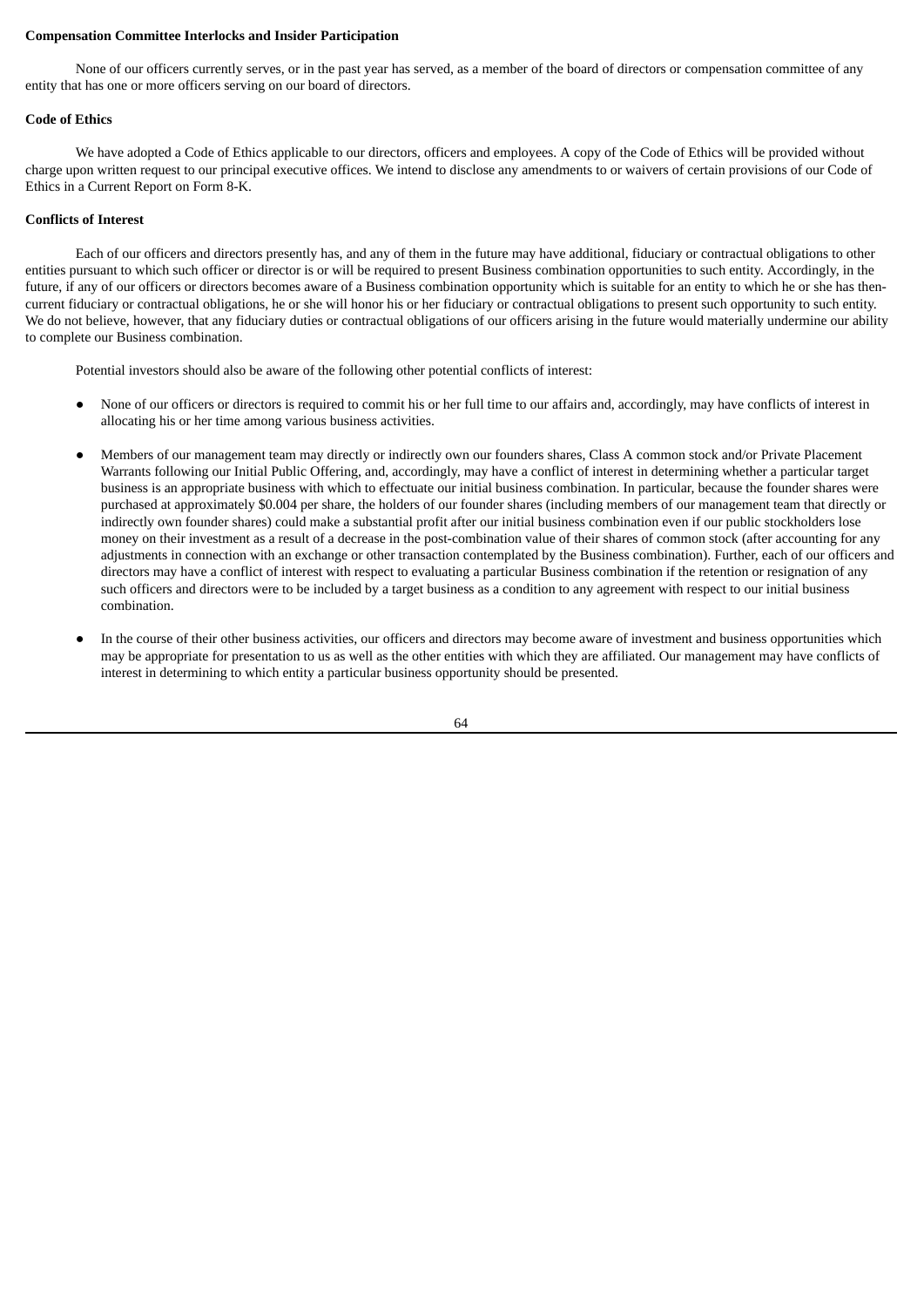- Our initial stockholders have agreed (i) to waive their redemption rights with respect to any founder shares and public shares held by them in connection with the completion of our initial business combination and a stockholder vote to approve an amendment to our amended and restated certificate of incorporation (A) that would modify the substance or timing of our obligation to provide holders of shares of Class A common stock the right to have their shares redeemed in connection with our initial business combination or to redeem 100% of our public shares if we do not complete our initial business combination within 18 months from the closing of our Initial Public Offering or (B) with respect to any other provision relating to the rights of holders of our Class A common stock and (ii) to waive their rights to liquidating distributions from the trust account with respect to any founder shares they hold if we fail to consummate an initial business combination within 18 months from the closing of our Initial Public Offering (although they will be entitled to liquidating distributions from the trust account with respect to any public shares they hold if we fail to complete our initial business combination within the prescribed time frame). If we do not complete our initial business combination within such applicable time period, the proceeds of the sale of the Private Placement Warrants held in the trust account will be used to fund the redemption of our public shares, and the Private Placement Warrants will expire worthless. With certain limited exceptions, the founder shares will not be transferable, assignable by our sponsor until the earlier of: (A) one year after the completion of our initial business combination; or.(B) subsequent to our initial business combination, (x) if the closing price of our Class A common stock equals or exceeds \$12.00 per share (as adjusted for stock splits, stock dividends, reorganizations, recapitalizations and the like) for any 20 trading days within any 30-trading day period commencing at least 150 days after our initial business combination, or (y) the date on which we complete a liquidation, merger, capital stock exchange, reorganization or other similar transaction that results in all of our stockholders having the right to exchange their shares of common stock for cash, securities or other property. With certain limited exceptions, the Private Placement Warrants and the Class A common stock underlying such warrants, will not be transferable, assignable or saleable by our sponsor or its permitted transferees until 30 days after the completion of our initial business combination. Since our sponsor and officers and directors may directly or indirectly own common stock and warrants following our Initial Public Offering, our officers and directors may have a conflict of interest in determining whether a particular target business is an appropriate business with which to effectuate our initial business combination.
- Our officers and directors may have a conflict of interest with respect to evaluating a particular business combination if the retention or resignation of any such officers and directors was included by a target business as a condition to any agreement with respect to our initial business combination.
- Our sponsor, officers or directors may have a conflict of interest with respect to evaluating a business combination and financing arrangements as we may obtain loans from our sponsor or an affiliate of our sponsor or any of our officers or directors to finance transaction costs in connection with an intended initial business combination. Up to \$1,500,000 of such loans may be convertible into warrants at a price of \$1.00 per warrant at the option of the lender. Such warrants would be identical to the Private Placement Warrants, including as to exercise price, exercisability and exercise period.

The conflicts described above may not be resolved in our favor.

In general, officers and directors of a corporation incorporated under the laws of the State of Delaware are required to present business opportunities to a corporation if:

- the corporation could financially undertake the opportunity;
- the opportunity is within the corporation's line of business; and
- it would not be fair to our company and its stockholders for the opportunity not to be brought to the attention of the corporation.

Accordingly, as a result of multiple business affiliations, our officers and directors may have similar legal obligations relating to presenting business opportunities meeting the above-listed criteria to multiple entities.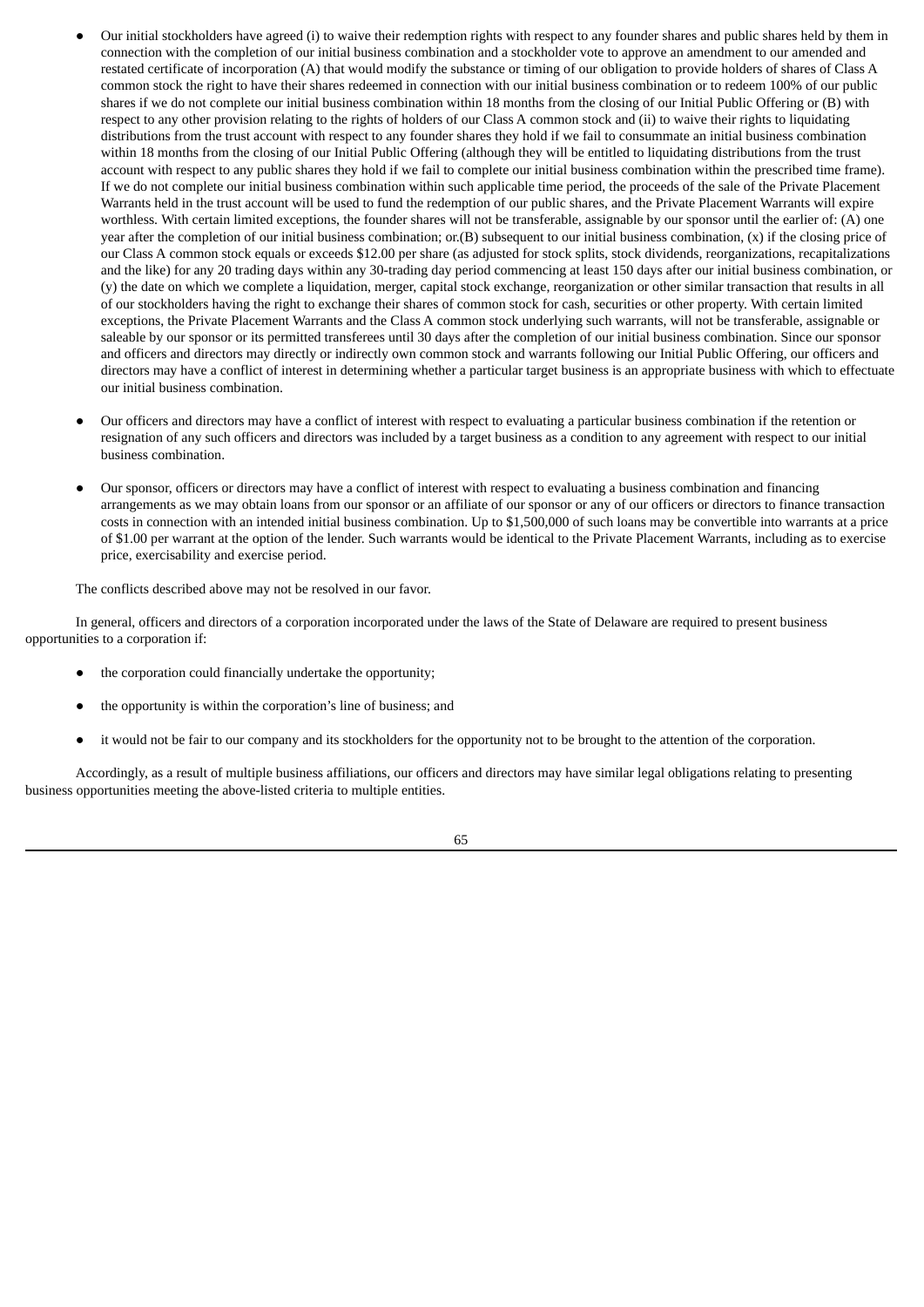Below is a table summarizing the entities to which our executive officers and directors currently have fiduciary duties or contractual obligations:

| <b>Individual</b>      | <b>Entity</b>                      | <b>Entity's Business</b>           | <b>Affiliation</b>          |
|------------------------|------------------------------------|------------------------------------|-----------------------------|
| Jack Chandler          | Majesteka Investments Holdings     | <b>Private Equity</b>              | Founder and Manager         |
|                        | CrowdStreet                        | PropTech                           | Member – Board of Advisors  |
|                        | iBorrow                            | PropTech                           | Member – Board of Advisors  |
|                        | <b>Regent Properties</b>           | PropTech                           | Member – Board of Advisors  |
|                        | <b>Nuveen Global Cities REIT</b>   | <b>Real Estate Investments</b>     | <b>Director</b>             |
| Christopher Keber      | Three Oaks Capital                 | Private Equity                     | Founder and CEO             |
|                        | CrowdStreet                        | PropTech                           | Member – Board of Advisors  |
| Danion Fielding        | Wilbraham Capital                  | <b>Private Equity</b>              | Founder and Principal       |
| <b>Whitney Topping</b> | <b>Walker Communications</b>       | Consulting                         | Founder and Principal       |
| <b>Anthony Foxx</b>    | <b>CDW Corporation</b>             | <b>Information Technology</b>      | Director                    |
|                        | Martin Marietta Inc.               | Industrial                         | Director                    |
| Erin Lantz             | TrueCar, Inc.                      | <b>Information Technology</b>      | <b>Director</b>             |
| David Panton           | Navigation Capital Partners LP     | Private Equity                     | Co-Founder                  |
|                        | <b>Panton Equity Partners</b>      | <b>Family Office</b>               | Chairman                    |
|                        | <b>AmeriTech Facility Services</b> | <b>Renovation Services</b>         | Director                    |
|                        | D and Z Media Acquisition Corp.    | <b>Special Purpose Acquisition</b> | Director                    |
|                        |                                    | Company                            |                             |
| Clelia Peters          | <b>Era Ventures</b>                | <b>Venture Capital</b>             | <b>Managing Partner</b>     |
|                        | Real Estate Board of New York      | <b>Trade Association</b>           | Member - Board of Trustees  |
|                        | Urban Land Institute, New York     | Non-Profit                         | Member - Advisory Committee |
|                        | <b>Mynd Management</b>             | <b>Real Estate</b>                 | Member – Board of Trustees  |
|                        | Side, Inc.                         | <b>Real Estate</b>                 | Member – Board of Trustees  |

Accordingly, if any of the above executive officers or directors become aware of a business combination opportunity which is suitable for any of the above entities to which he or she has current fiduciary or contractual obligations, he or she will honor his or her fiduciary or contractual obligations to present such business combination opportunity to such entity, and only present it to us if such entity rejects the opportunity. We do not believe, however, that any of the foregoing fiduciary duties or contractual obligations will materially affect our ability to complete our business combination. Our amended and restated certificate of incorporation provides that we renounce our interest in any corporate opportunity offered to any director or officer unless such opportunity is expressly offered to such person solely in his or her capacity as a director or officer of our company and such opportunity is one we are legally and contractually permitted to undertake and would otherwise be reasonable for us to pursue.

We are not prohibited from pursuing an initial business combination with a company that is affiliated with our sponsor, officers or directors. In the event we seek to complete our initial business combination with such a company, we, or a committee of independent directors, would obtain an opinion from an independent investment banking firm or from an independent accounting firm, that such an initial business combination is fair to our company from a financial point of view.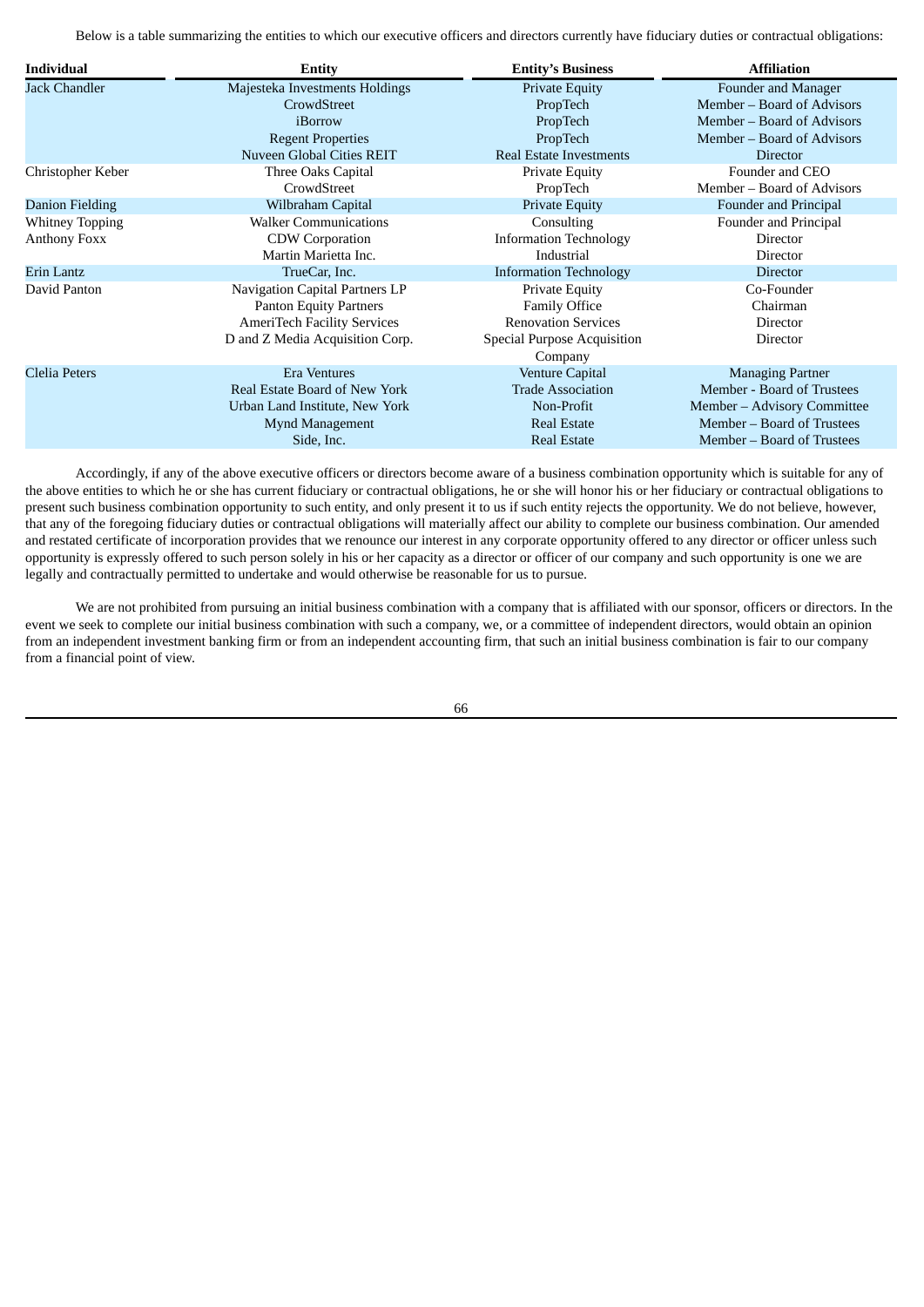As long as our sponsor is controlled by Jack Chandler and Christopher Keber, we have agreed not to enter into a definitive agreement regarding an initial business combination without the prior consent of our sponsor. In the event that we submit our initial business combination to our public stockholders for a vote, our initial stockholders have agreed to vote any founder shares held by them and any public shares purchased during or after the offering in favor of our initial business combination and our officers and directors have also agreed to vote any public shares purchased during or after the offering in favor of our initial business combination.

# **Limitation on Liability and Indemnification of Officers and Directors**

Our amended and restated certificate of incorporation provides that our officers and directors will be indemnified by us to the fullest extent authorized by Delaware law, as it now exists or may in the future be amended. In addition, our amended and restated certificate of incorporation provides that our directors will not be personally liable for monetary damages to us or our stockholders for breaches of their fiduciary duty as directors, unless they violated their duty of loyalty to us or our stockholders, acted in bad faith, knowingly or intentionally violated the law, authorized unlawful payments of dividends, unlawful stock purchases or unlawful redemptions, or derived an improper personal benefit from their actions as directors.

We have entered into agreements with our officers and directors to provide contractual indemnification in addition to the indemnification provided for in our amended and restated certificate of incorporation. Our bylaws also permit us to secure insurance on behalf of any officer, director or employee for any liability arising out of his or her actions, regardless of whether Delaware law would permit such indemnification. We have purchased a policy of directors' and officers' liability insurance that insures our officers and directors against the cost of defense, settlement or payment of a judgment in some circumstances and insures us against our obligations to indemnify our officers and directors.

These provisions may discourage stockholders from bringing a lawsuit against our directors for breach of their fiduciary duty. These provisions also may have the effect of reducing the likelihood of derivative litigation against officers and directors, even though such an action, if successful, might otherwise benefit us and our stockholders. Furthermore, a stockholder's investment may be adversely affected to the extent we pay the costs of settlement and damage awards against officers and directors pursuant to these indemnification provisions.

We believe that these provisions, the insurance and the indemnity agreements are necessary to attract and retain talented and experienced officers and directors.

# **ITEM 11. EXECUTIVE COMPENSATION**

#### **Officer and Director Compensation**

None of our officers or directors has received any cash compensation for services rendered to us. Commencing on June 29, 2021, we have agreed to pay our sponsor or one or more of its affiliates a total of \$20,000 per month for office space and administrative and support services. Upon completion of our initial business combination or our liquidation, we will cease paying these monthly fees. No compensation of any kind, including finder's and consulting fees, will be paid to our sponsor, officers and directors, or any of their respective affiliates, for services rendered prior to or in connection with the completion of our initial business combination. However, these individuals will be reimbursed for any out-of-pocket expenses incurred in connection with activities on our behalf such as identifying potential target businesses and performing due diligence on suitable business combinations. Our audit committee will review on a quarterly basis all payments that were made by us to our sponsor, officers or directors, or our or their affiliates.

After the completion of our initial business combination, directors or members of our management team who remain with us may be paid consulting or management fees from the combined company. All of these fees will be fully disclosed to stockholders, to the extent then known, in the tender offer materials or proxy solicitation materials furnished to our stockholders in connection with a proposed business combination. We have not established any limit on the amount of such fees that may be paid by the combined company to our directors or members of management. It is unlikely the amount of such compensation will be known at the time of the proposed business combination, because the directors of the post-combination business will be responsible for determining officer and director compensation. Any compensation to be paid to our officers will be determined, or recommended to the board of directors for determination, either by a compensation committee constituted solely by independent directors or by a majority of the independent directors on our board of directors.

We do not intend to take any action to ensure that members of our management team maintain their positions with us after the consummation of our initial business combination, although it is possible that some or all of our officers and directors may negotiate employment or consulting arrangements to remain with us after our initial business combination. The existence or terms of any such employment or consulting arrangements to retain their positions with us may influence our management's motivation in identifying or selecting a target business but we do not believe that the ability of our management to remain with us after the consummation of our initial business combination will be a determining factor in our decision to proceed with any potential business combination. We are not party to any agreements with our officers and directors that provide for benefits upon termination of employment.

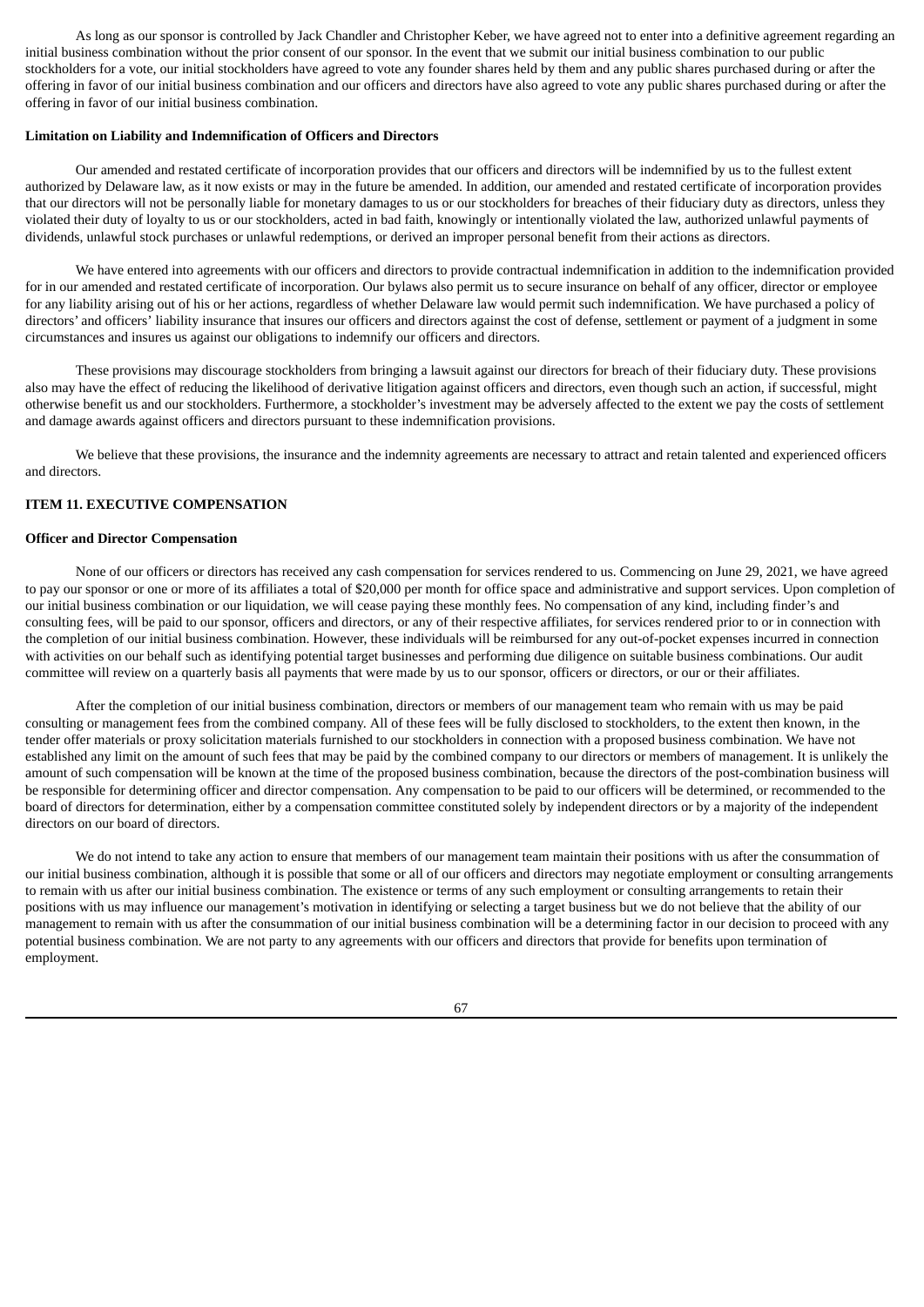# **ITEM 12. SECURITY OWNERSHIP OF CERTAIN BENEFICIAL OWNERS AND MANAGEMENT AND RELATED STOCKHOLDER MATTERS**

The following table sets forth information regarding the beneficial ownership of our shares of common stock as of March 28, 2022 based on information obtained from the persons named below, with respect to the beneficial ownership of our shares of common stock, by:

- each person known by us to be the beneficial owner of more than 5% of our outstanding shares of common stock;
- each of our executive officers, directors and Advisors that beneficially owns shares of our common stock; and
- all our executive officers, directors and Advisors as a group.

In the table below, percentage ownership is based on 22,164,744 shares of Class A common stock (which includes shares of Class A common stock that are underlying the Units) and 5,541,186 shares of Class B common stock outstanding as of March 28, 2022. Unless otherwise indicated, we believe that all persons named in the table have sole voting and investment power with respect to all shares of common stock beneficially owned by them. The table below does not include the shares of Class A common stock underlying the Private Placement Warrants because these securities are not exercisable within 60 days of this Report.

|                                                                    |                                                               | <b>Class A Common Stock</b>   | <b>Class B Common Stock</b>                                                         |                                      | <b>Combined Voting Power</b>                                  |                               |  |  |
|--------------------------------------------------------------------|---------------------------------------------------------------|-------------------------------|-------------------------------------------------------------------------------------|--------------------------------------|---------------------------------------------------------------|-------------------------------|--|--|
| <b>Name and Address of Beneficial</b><br>$O$ wner $^{(1)}$         | Number of<br><b>Shares</b> of<br><b>Beneficially</b><br>Owned | Percentage of<br><b>Class</b> | <b>Number of</b><br><b>Shares of</b><br><b>Beneficially</b><br>Owned <sup>(2)</sup> | <b>Percentage of</b><br><b>Class</b> | Number of<br><b>Shares of</b><br><b>Beneficially</b><br>Owned | Percentage of<br><b>Class</b> |  |  |
| 5% Stockholders                                                    |                                                               |                               |                                                                                     |                                      |                                                               |                               |  |  |
| Shelter Sponsor LLC <sup>(3)</sup>                                 | 5,301,186                                                     | 35.09%                        | 5,301,186                                                                           | 95.7%                                | 5,301,186                                                     | 19.1%                         |  |  |
| Spring Creek Capital, LLC <sup>(4)</sup>                           | 1,650,000                                                     | 7.4%                          |                                                                                     |                                      | 1,650,000                                                     | 6.0%                          |  |  |
| Farallon Partners, L.L.C. <sup>(5)</sup>                           | 1,592,400                                                     | 7.2%                          |                                                                                     |                                      | 1,592,400                                                     | 5.7%                          |  |  |
| Citadel Advisors LLC <sup>(6)</sup>                                | 1,687,518                                                     | 7.6%                          |                                                                                     |                                      | 1,687,518                                                     | 6.1%                          |  |  |
| Polar Asset Management Partners Inc. <sup>(7)</sup>                | 1,650,000                                                     | 7.4%                          |                                                                                     |                                      | 1,650,000                                                     | 6.0%                          |  |  |
| Magnetar Financial LLC <sup>(8)</sup>                              | 1,647,658                                                     | 7.4%                          |                                                                                     |                                      | 1,647,658                                                     | 5.9%                          |  |  |
|                                                                    |                                                               |                               |                                                                                     |                                      |                                                               |                               |  |  |
| <b>Directors and executive officers</b>                            |                                                               |                               |                                                                                     |                                      |                                                               |                               |  |  |
| Jack Chandler <sup>(3)</sup>                                       |                                                               |                               | 5,301,186                                                                           | 95.7%                                | 5,301,186                                                     | 19.1%                         |  |  |
| Christopher Keber <sup>(3)</sup>                                   |                                                               |                               | 5,301,186                                                                           | 95.7%                                | 5,301,186                                                     | 19.1%                         |  |  |
| Danion Fielding                                                    |                                                               | —                             | $-$ (9)                                                                             | $-$ (9)                              |                                                               |                               |  |  |
| Kathleen Collins                                                   |                                                               |                               | $-$ (9)                                                                             | $-$ (9)                              |                                                               |                               |  |  |
| <b>Whitney Topping</b>                                             |                                                               |                               | $-$ (9)                                                                             | $-$ (9)                              |                                                               |                               |  |  |
| Anthony Foxx                                                       |                                                               |                               | 30,000                                                                              | $\ast$                               | 30,000                                                        | $\ast$                        |  |  |
| <b>Erin Lantz</b>                                                  |                                                               |                               | 30,000                                                                              | $\ast$                               | 30,000                                                        | $\ast$                        |  |  |
| David Panton <sup>(10)</sup>                                       |                                                               |                               | 30,000                                                                              | $\ast$                               | 30,000                                                        | $\ast$                        |  |  |
| <b>Clelia Peters</b>                                               |                                                               |                               | 30,000                                                                              | $\ast$                               | 30,000                                                        | $\ast$                        |  |  |
| All executive officers and directors as a<br>group (9 individuals) |                                                               |                               | 5,420,186                                                                           | 97.8%                                | 5,420,186                                                     | 19.6%                         |  |  |

Less than one percent.

(1) Unless otherwise noted, the business address of each of the following entities or individuals is c/o Shelter Acquisition Corporation I, 6 Midland Street, #1726, Quogue, New York 11959.

(2) Interests shown consist solely of founder shares, classified as shares of Class B common stock. Such shares are convertible into shares of Class A common stock on a one-for-one basis, subject to adjustment.

(3) Jack Chandler and Christopher Keber have voting and dispositive power over the securities held by Shelter Sponsor LLC and therefore each may be deemed to be a beneficial owner thereof. The foregoing information is based solely on Schedule 13G of Shelter Sponsor LLC filed on February 4, 2022, which we do not know or have reason to believe is not complete or accurate and on which we are relying pursuant to applicable SEC regulations.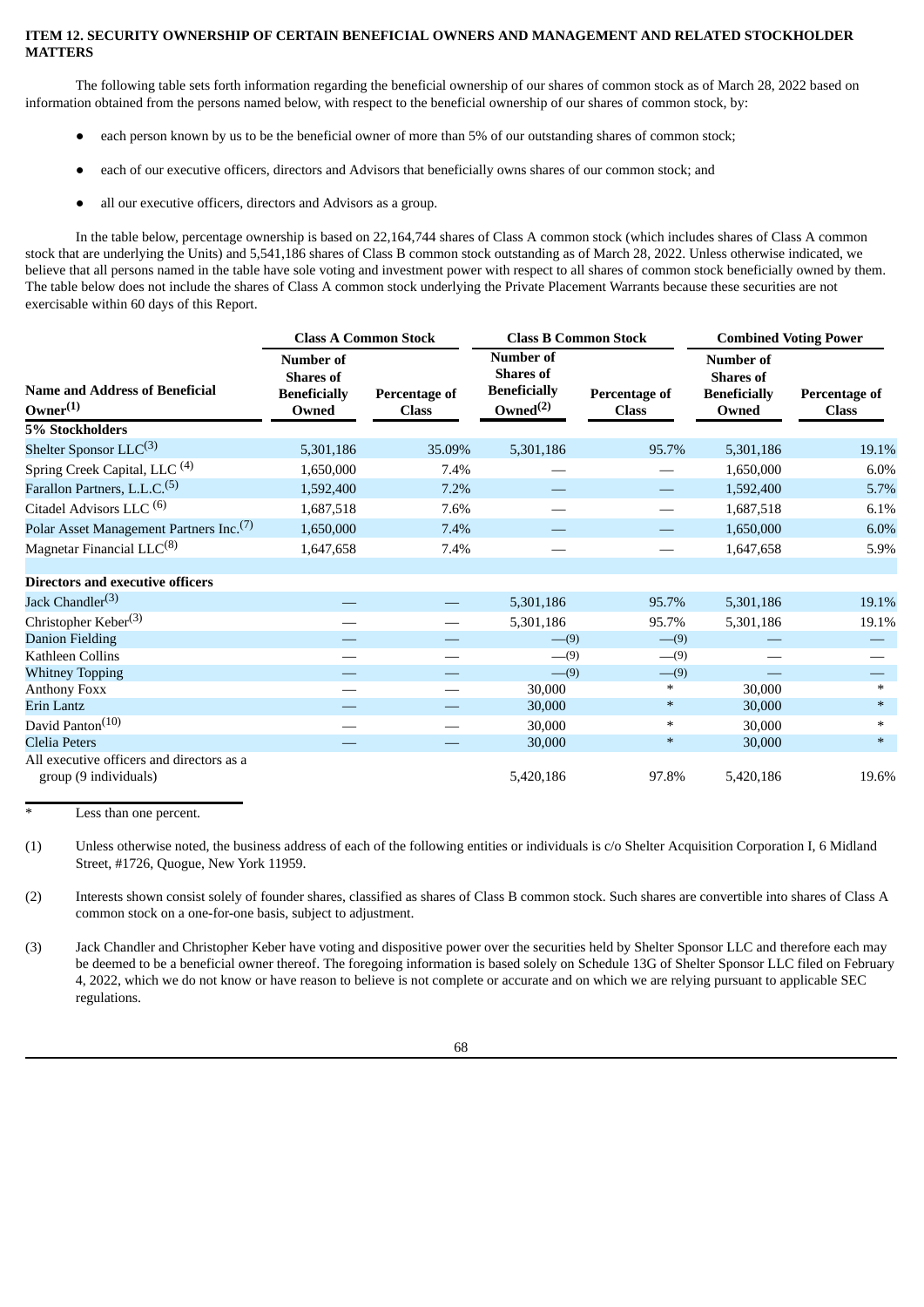- (4) Includes 1,650,000 shares beneficially owned by SCC Holdings, LLC, and Koch Industries, Inc. The address for such entities is 4111 E. 37th Street North, Wichita, KS 67220. The foregoing information is based solely on Schedule 13G/A of Spring Creek Capital, LLC filed on February 9, 2022, which we do not know or have reason to believe is not complete or accurate and on which we are relying pursuant to applicable SEC regulations.
- (5) Includes 211,200 shares beneficially owned by Farallon Capital Partners, L.P., 679,300 shares beneficially owned by Farallon Capital Institutional Partners, L.P., 58,900 shares beneficially owned by Farallon Capital Institutional Partners II, L.P., 58,400 shares beneficially owned by Farallon Capital Institutional Partners III, L.P., 56,400 shares beneficially owned by Four Crossings Institutional Partners V, L.P., 513,500 shares beneficially owned by Farallon Capital Offshore Investors II, L.P., 57,600 shares beneficially owned by Farallon Capital F5 Master I, L.P., 14,700 shares beneficially owned by Farallon Capital (AM) Investors, L.P., 1,592,400 shares beneficially owned by Farallon Partners, L.L.C., 56,400 shares beneficially owned by Farallon Institutional (GP) V, L.L.C., 57,600 shares beneficially owned by Farallon F5 (GP), L.L.C., and 1,650,000 shares beneficially owned by Philip D. Dreyfuss, Michael B. Fisch, Richard B. Fried, Varun N. Gehani, Nicolas Giauque, David T. Kim, Michael G. Linn, Rajiv A. Patel, Thomas G. Roberts, Jr., William Seybold, Andrew J. M. Spokes, John R. Warren, and Mark C. Wehrly. The address for such persons and entities is is One Maritime Plaza, Suite 2100, San Francisco, California 94111. The foregoing information is based solely on Schedule 13G/A of Farallon Capital Partners, L.P. filed on February 9, 2022, which we do not know or have reason to believe is not complete or accurate and on which we are relying pursuant to applicable SEC regulations.
- (6) Includes 1,687,500 shares beneficially owned by Citadel Advisors Holdings LP and Citadel GP LLC, 8,602 shares beneficially owned by Citadel Securities LLC, Citadel Securities Group LP and Citadel Securities GP LLC, and 1,696,102 shares beneficially owned by Kenneth Griffin. The address for such persons and entities is 131 S. Dearborn Street, 32nd Floor, Chicago, Illinois 60603. The foregoing information is based solely on Schedule 13G/A of Citadel Advisors LLC filed on February 14, 2022, which we do not know or have reason to believe is not complete or accurate and on which we are relying pursuant to applicable SEC regulations.
- (7) The address for Polar Asset Management Partners Inc. is 16 York Street, Suite 2900, Toronto, ON, Canada M5J 0E6. The foregoing information is based solely on Schedule 13G/A of Spring Creek Capital, LLC filed on February 9, 2022, which we do not know or have reason to believe is not complete or accurate and on which we are relying pursuant to applicable SEC regulations.
- (8) Includes 1,647,658 shares beneficially owned by Magnetar Capital Partners LP, Supernova Management LLC and Alec C. Litowitz. The address for such persons and entities is 1603 Orrington Avenue, 13<sup>th</sup> Floor, Evanston, Illinois 60201. The foregoing information is based solely on Schedule 13G of Citadel Advisors LLC filed on January 21, 2022, which we do not know or have reason to believe is not complete or accurate and on which we are relying pursuant to applicable SEC regulations.
- (9) Does not include any shares indirectly owned by this individual as a result of his or her interest in Shelter Sponsor LLC.
- (10) The securities are held by SPAC Opportunity Partners Investment Sub, LLC (the "Direct Owner"). Mr. Panton is one of four Managing Partners of the Direct Owner and thus has shared voting and investment discretion with respect to the securities held by the Direct Owner. Mr. Panton disclaims beneficial ownership of these securities except to the extent of his pecuniary interest therein.

Our sponsor, officers and directors are deemed to be our "promoter" as such term is defined under the federal securities laws.

**Changes in Control**

None.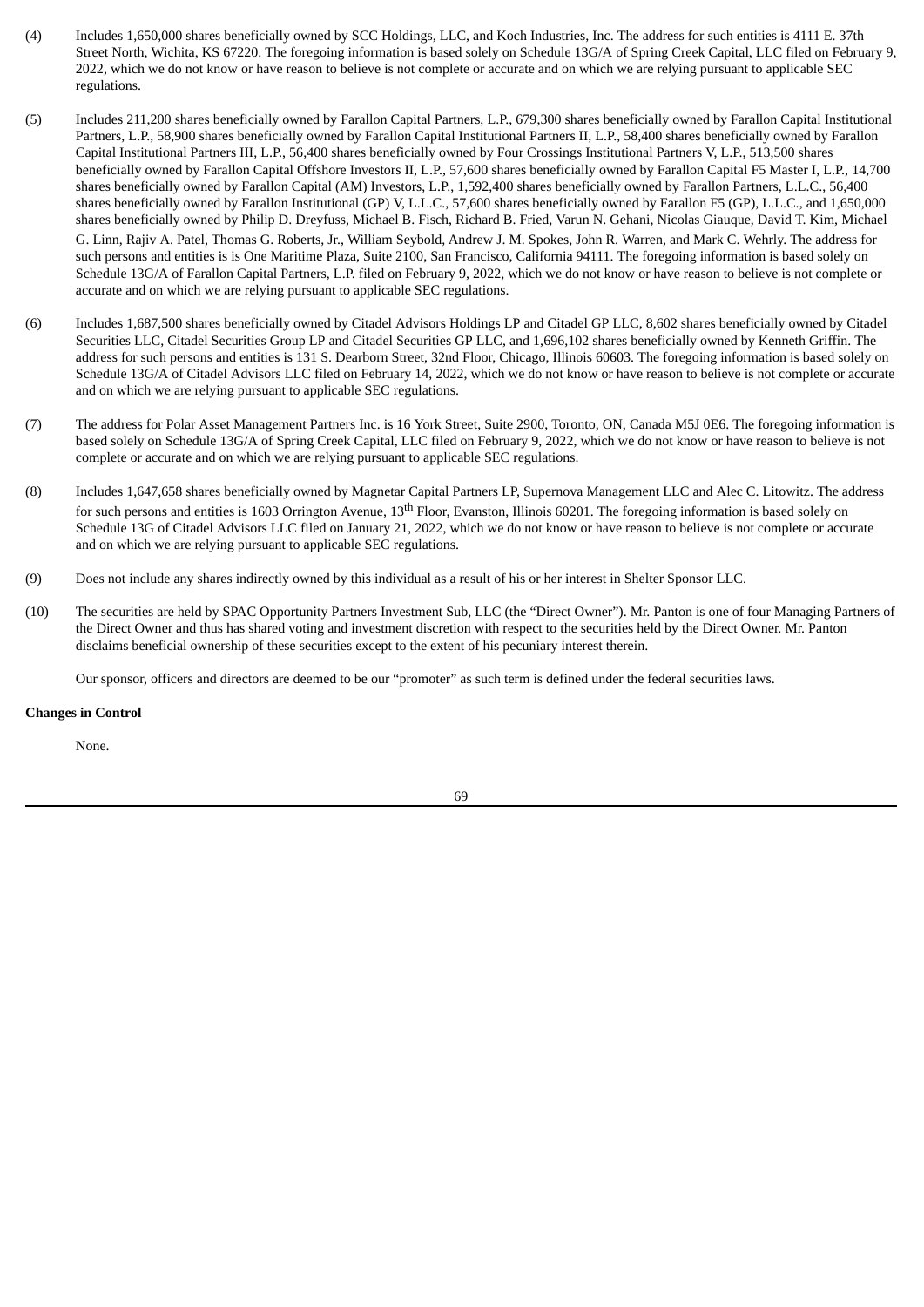# **ITEM 13. CERTAIN RELATIONSHIPS AND RELATED TRANSACTIONS, AND DIRECTOR INDEPENDENCE**

#### **Founder Shares**

In December 2020, our sponsor paid \$25,000 to cover certain offering costs of the Company in consideration for 5,750,000 founder shares, including an aggregate of up to 750,000 shares subject to forfeiture if the over-allotment option were not exercised by the underwriter in full. In February 2021, our sponsor transferred 30,000 founder shares to each of our independent directors (except David Panton) and 15,000 founder shares to each of our Advisors (except Matthew Wolpert and Jennifer Fuller).

On July 14, 2021, the underwriters partially exercised their over-allotment option to purchase 2,164,744 Units. As a result, 208,814 founder shares were forfeited on August 13, 2021 upon the expiration of the underwriters' option.

With certain limited exceptions, the founder shares will not be transferable or assignable by our sponsor until the earlier of: (A) one year after the completion of the initial business combination; or  $(B)$  subsequent to the initial business combination,  $(x)$  if the closing price of the Class A common stock equals or exceeds \$12.00 per share (as adjusted for stock splits, stock dividends, reorganizations, recapitalizations and the like) for any 20 trading days within any 30-trading day period commencing at least 150 days after the initial business combination, or (y) the date on which the Company completes a liquidation, merger, capital stock exchange, reorganization or other similar transaction that results in all of the stockholders having the right to exchange their shares of common stock for cash, securities or other property.

Our sponsor has agreed (i) to waive its redemption rights with respect to any founder shares and any public shares held by it in connection with the completion of the Company's initial business combination and (ii) to waive its rights to liquidating distributions from the trust account with respect to any founder shares held by it if the Company fails to complete the initial business combination within 24 months of our Initial Public Offering, although our sponsor will be entitled to liquidating distributions from the trust account with respect to any public shares it holds if the Company fails to complete the business combination within 24 months of our Initial Public Offering.

### **Private Placement Warrants**

Simultaneously with the consummation of our Initial Public Offering, we consummated a private placement of 6,250,000 Private Placement Warrants to our Sponsor at a price of \$1.00 per Private Placement Warrant, generating gross proceeds of \$6,250,000. Simultaneously with the closing of the partial exercise of the over-allotment option, we sold an additional 432,949 Private Placement Warrants to the Sponsor at a price of \$1.00 per Private Placement Warrant, generating gross proceeds of \$432,949. Each Private Placement Warrant is exercisable to purchase one share of our Class A common stock.

# **Other Transactions With Our Sponsor**

If any of our officers or directors becomes aware of a business combination opportunity that falls within the line of business of any entity to which he or she has then-current fiduciary or contractual obligations, he or she will honor his or her fiduciary or contractual obligations to present such opportunity to such entity. Our officers and directors currently have certain relevant fiduciary duties or contractual obligations that may take priority over their duties to us.

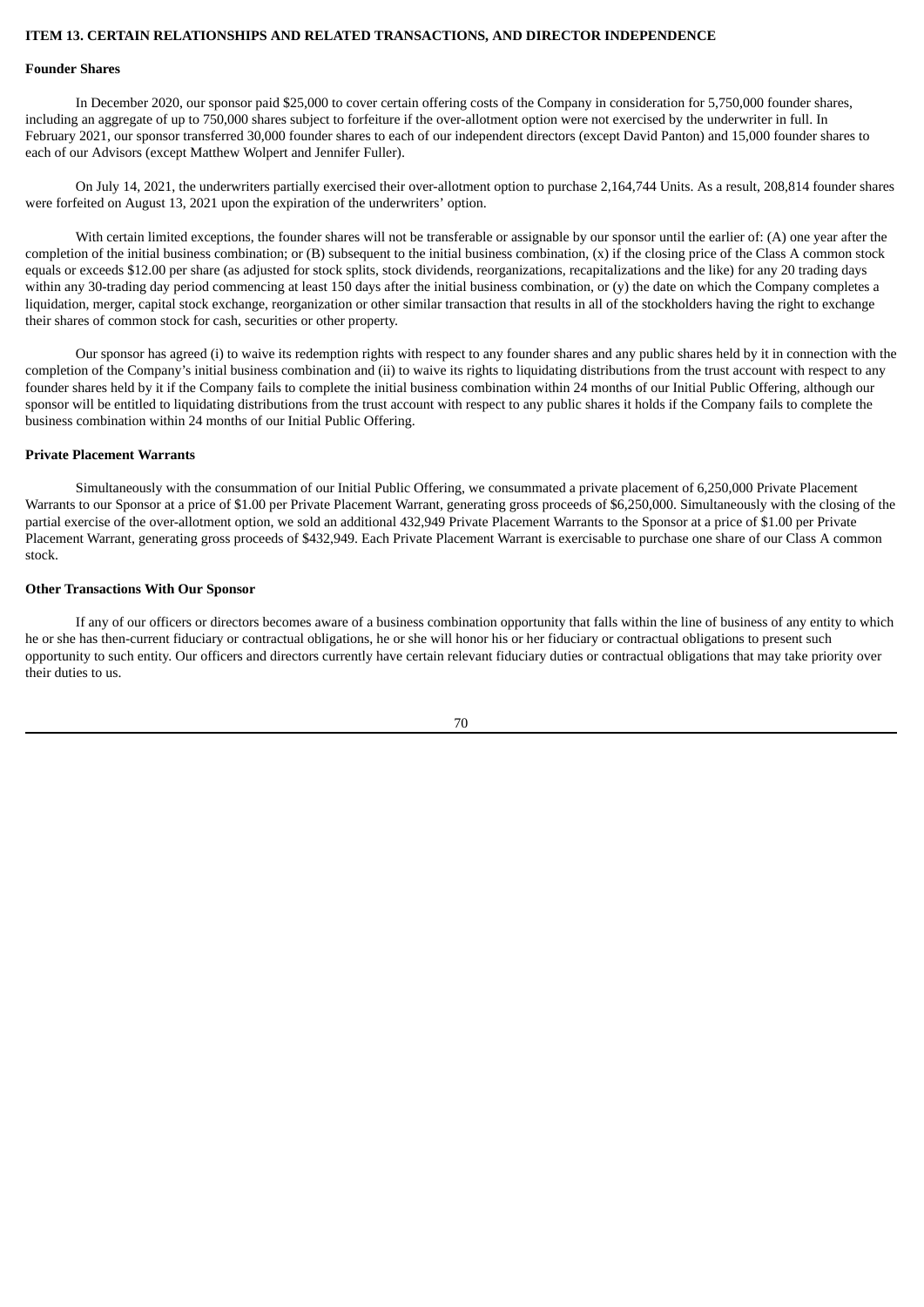Commencing on the date of the completion of our Initial Public Offering, we have agreed to pay our sponsor or one or more of its affiliates a total of \$20,000 per month for office space, utilities and professional, secretarial and administrative support. Upon completion of our initial business combination or our liquidation, we will cease paying these monthly fees.

Other than these monthly fees, no compensation of any kind, including finder's and consulting fees, will be paid to our sponsor, officers and directors, or any of their respective affiliates, for services rendered prior to or in connection with the completion of an initial business combination. However, these individuals will be reimbursed for any out-of-pocket expenses incurred in connection with activities on our behalf such as identifying potential target businesses and performing due diligence on suitable business combinations. Our audit committee reviews on a quarterly basis all payments that were made by us to our sponsor, officers, directors or our or their affiliates and will determine which expenses and the amount of expenses that will be reimbursed. There is no cap or ceiling on the reimbursement of out-of-pocket expenses incurred by such persons in connection with activities on our behalf.

Our sponsor agreed to loan us an aggregate of up to \$300,000 to be used for a portion of the expenses of our Initial Public Offering. The loan was non-interest bearing, unsecured and due at the earlier of September 30, 2021 or the closing of our Initial Public Offering. The Company borrowed \$240,000 under the Promissory Note and repaid it in full upon the closing of our Initial Public Offering.

In addition, in order to finance transaction costs in connection with an intended initial business combination, our sponsor or an affiliate of our sponsor or certain of our officers and directors may, but are not obligated to, loan us funds as may be required. If we complete an initial business combination, we would repay such loaned amounts. In the event that the initial business combination does not close, we may use a portion of the working capital held outside the trust account to repay such loaned amounts but no proceeds from our trust account would be used for such repayment. Up to \$1,500,000 of such loans may be convertible into warrants at a price of \$1.00 per warrant at the option of the lender. The warrants would be identical to the Private Placement Warrants, including as to exercise price, exercisability and exercise period. The terms of such loans by our officers and directors, if any, have not been determined and no written agreements exist with respect to such loans. We do not expect to seek loans from parties other than our sponsor or an affiliate of our sponsor as we do not believe third parties will be willing to loan such funds and provide a waiver against any and all rights to seek access to funds in our trust account.

After our initial business combination, members of our management team who remain with us may be paid consulting, management or other fees from the combined company with any and all amounts being fully disclosed to our stockholders, to the extent then known, in the tender offer or proxy solicitation materials, as applicable, furnished to our stockholders. It is unlikely the amount of such compensation will be known at the time of distribution of such tender offer materials or at the time of a stockholder meeting held to consider our initial business combination, as applicable, as it will be up to the directors of the post-combination business to determine executive and director compensation.

We have entered into a registration rights and stockholder rights agreement pursuant to which our sponsor is entitled to certain registration rights with respect to the Private Placement Warrants, the warrants issuable upon conversion of working capital loans (if any) and the Class A common stock issuable upon exercise of the foregoing and upon conversion of the founder shares, and, upon consummation of our initial business combination, to nominate three individuals for election to our board of directors.

### **Related Party Policy**

We have adopted a code of ethics requiring us to avoid, wherever possible, all conflicts of interests, except under guidelines or resolutions approved by our board of directors (or the appropriate committee of our board) or as disclosed in our public filings with the SEC. Under our code of ethics, conflict of interest situations will include any financial transaction, arrangement or relationship (including any indebtedness or guarantee of indebtedness) involving the company.

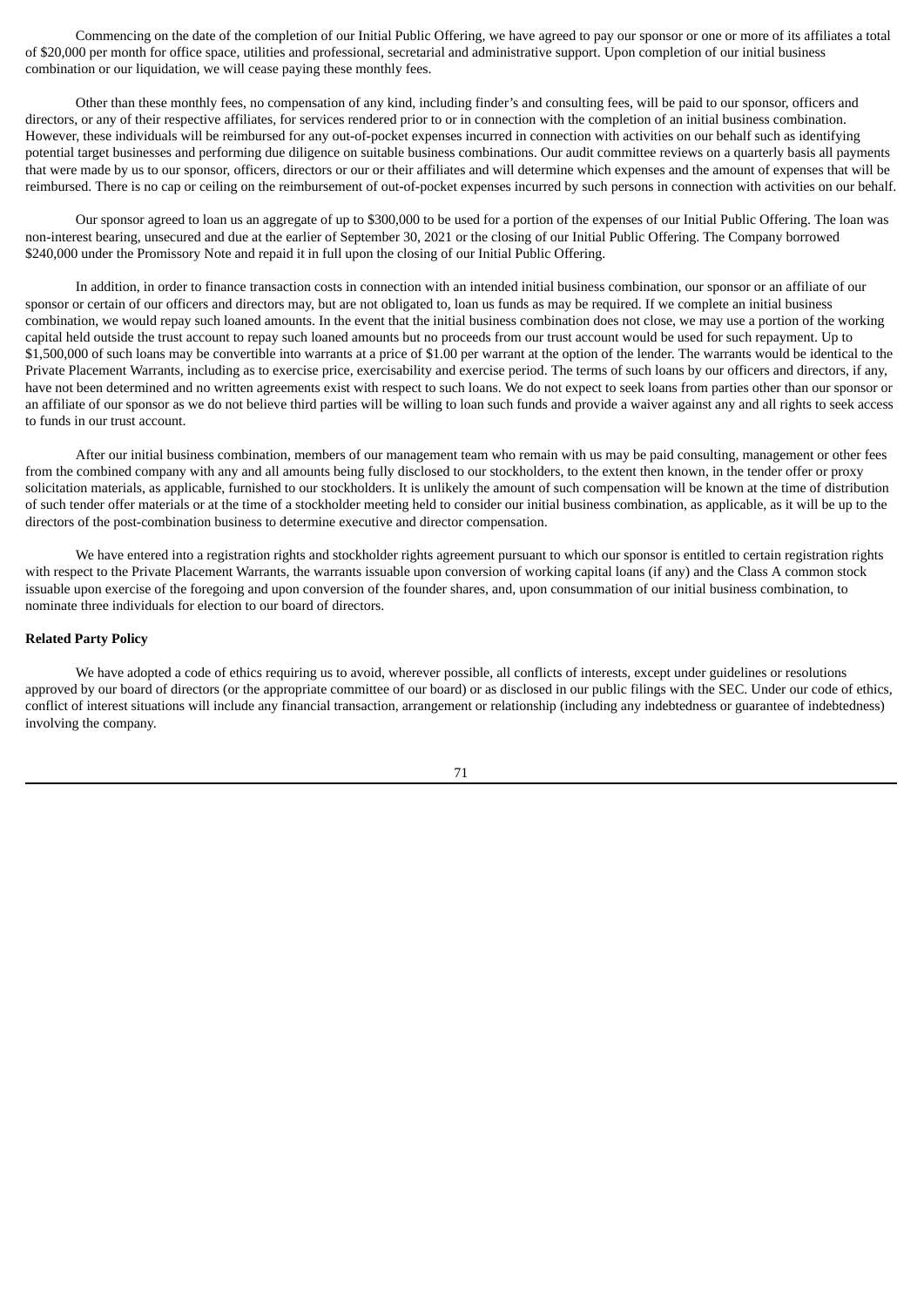In addition, our audit committee, pursuant to a written charter is responsible for reviewing and approving related party transactions to the extent that we enter into such transactions. An affirmative vote of a majority of the members of the audit committee present at a meeting at which a quorum is present will be required in order to approve a related party transaction. A majority of the members of the entire audit committee will constitute a quorum. Without a meeting, the unanimous written consent of all of the members of the audit committee will be required to approve a related party transaction. We also require each of our directors and executive officers to complete a directors' and officers' questionnaire that elicits information about related party transactions.

These procedures are intended to determine whether any such related party transaction impairs the independence of a director or presents a conflict of interest on the part of a director, employee or officer.

To further minimize conflicts of interest, we have agreed not to consummate an initial business combination with an entity that is affiliated with any of our sponsor, officers or directors unless we, or a committee of independent directors, have obtained an opinion from an independent investment banking firm which is a member of FINRA or an independent accounting firm that our initial business combination is fair to our company from a financial point of view. Furthermore, no finder's fees, reimbursements or cash payments will be made to our sponsor, officers or directors, or our or their affiliates, by us for services rendered to us prior to or in connection with the completion of our initial business combination. However, the following payments will be made to our sponsor, officers or directors, or our or their affiliates, none of which will be made from the proceeds of our Initial Public Offering held in the trust account prior to the completion of our initial business combination:

- repayment of up to an aggregate of \$300,000 in loans made to us by our sponsor to cover offering-related and organizational expenses;
- payment to our sponsor or one or more of its affiliates of \$20,000 per month, for up to 18 months, for office space and administrative and support services;
- reimbursement for any out-of-pocket expenses related to identifying, investigating and completing an initial business combination; and
- repayment of loans which may be made by our sponsor or an affiliate of our sponsor or certain of our officers and directors to finance transaction costs in connection with an intended initial business combination, the terms of which have not been determined nor have any written agreements been executed with respect thereto. Up to \$1,500,000 of such loans may be convertible into warrants, at a price of \$1.00 per warrant at the option of the lender.

Our audit committee reviews on a quarterly basis all payments that were made by us to our sponsor, officers or directors, or our or their affiliates.

# **ITEM 14. PRINCIPAL ACCOUNTANT FEES AND SERVICES**

The following is a summary of fees paid to Marcum LLP ("Marcum") for services rendered.

*Audit Fees*. Audit fees consist of fees billed for professional services rendered for the audit of our year-end financial statements and services that are normally provided by Marcum in connection with regulatory filings. The aggregate fees billed by Marcum for professional services rendered for the audit of our annual financial statements, review of the financial information included in our Forms 10-Q for the respective periods and other required filings with the SEC for the year ended December 31, 2021 and for the period from December 11, 2020 (inception) through December 31, 2020 totaled \$158,415 and \$15,450, respectively. The above amounts include interim procedures and audit fees, as well as attendance at audit committee meetings.

*Audit-Related Fees.* Audit-related services consist of fees billed for assurance and related services that are reasonably related to performance of the audit or review of our financial statements and are not reported under "Audit Fees." These services include attest services that are not required by statute or regulation and consultations concerning financial accounting and reporting standards. We did not pay Marcum for consultations concerning financial accounting and reporting standards for the year ended December 31, 2021 and for the period from December 11, 2020 (inception) through December 31, 2020.

*Tax Fees*. We did not pay Marcum for tax planning and tax advice for the year ended December 31, 2021 and for the period from December 11, 2020 (inception) through December 31, 2020.

*All Other Fees*. We did not pay Marcum for other services for the year ended December 31, 2021 and for the period from December 11, 2020 (inception) through December 31, 2020.

### **Pre-Approval Policy**

Our audit committee was formed in connection with our Initial Public Offering. As a result, the audit committee did not pre-approve all of the foregoing services, although any services rendered prior to the formation of our audit committee were approved by our board of directors. Since the formation of our audit committee, and on a going-forward basis, the audit committee has and will pre-approve all auditing services and permitted non-audit services to be performed for us by our auditors, including the fees and terms thereof (subject to the de minimis exceptions for non-audit services described in the Exchange Act which are approved by the audit committee prior to the completion of the audit).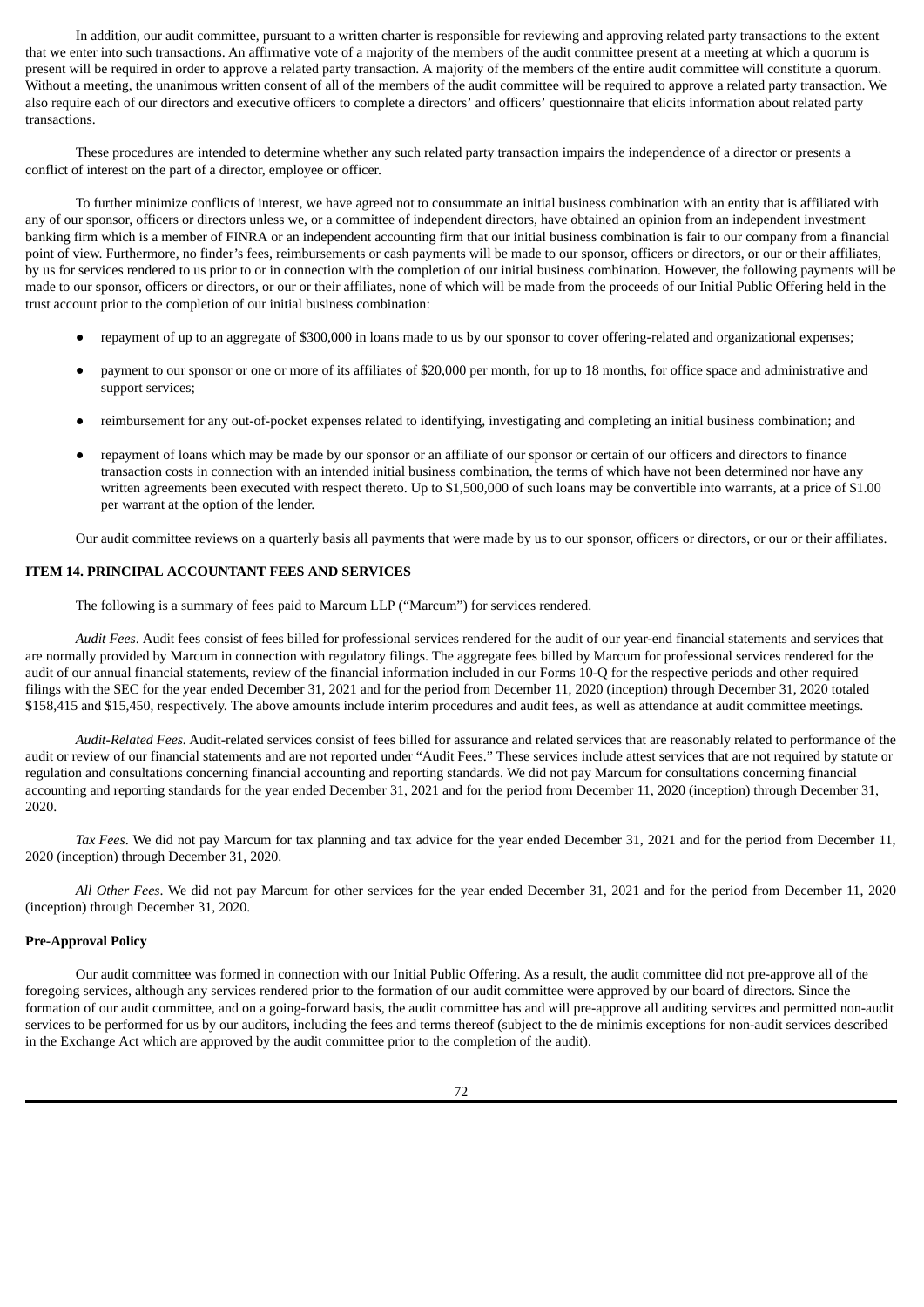# **ITEM 15. EXHIBITS, FINANCIAL STATEMENTS SCHEDULES**

- (a) The following documents are filed as part of this Form 10-K:
	- (1) Financial Statements: Our consolidated financial statements are listed in the "Index to Consolidated Financial Statements" on page F-1.
	- (2) Financial Statement Schedules: None.
	- (3) Exhibits

We hereby file as part of this Report the exhibits listed in the attached Exhibit Index. Copies of such material can also be obtained on the SEC website at www.sec.gov.

| <b>Exhibit No.</b> | <b>Description</b>                                                                                                                     |
|--------------------|----------------------------------------------------------------------------------------------------------------------------------------|
| 3.1                | Amended and Restated Certificate of Incorporation (incorporated by reference to Exhibit 3.1 of the Company's Form 8-K (File No. 001-   |
|                    | 40567), filed with the SEC on July 6, 2021)                                                                                            |
| 3.2                | Amended and Restated Bylaws (incorporated by reference to Exhibit 3.2 of the Company's Form 8-K (File No. 001-40567), filed with the   |
|                    | <b>SEC on July 6, 2021)</b>                                                                                                            |
| 4.1                | Warrant Agreement between Continental Stock Transfer & Trust Company and the Company (incorporated by reference to Exhibit 4.1 of      |
|                    | the Company's Form 8-K (File No. 001-40567), filed with the SEC on July 6, 2021)                                                       |
| 4.2                | Specimen Unit Certificate (incorporated by reference to Exhibit 4.1 of the Company's Form S-1 (File No. 333-253213), filed with the    |
|                    | SEC on February 17, 2021)                                                                                                              |
| 4.3                | Specimen Class A Common Stock Certificate (incorporated by reference to Exhibit 4.2 of the Company's Form S-1 (File No. 333-           |
|                    | 253213), filed with the SEC on February 17, 2021)                                                                                      |
| 4.4                | Specimen Warrant Certificate (incorporated by reference to Exhibit 4.3 of the Company's Form S-1 (File No. 333-253213), filed with the |
|                    | SEC on February 17, 2021)                                                                                                              |
| 4.5                | Description of Registrant's Securities.*                                                                                               |
| 10.1               | Private Placement Warrants Purchase Agreement between the Company and the Sponsor (incorporated by reference to Exhibit 10.1 of the    |
|                    | Company's Form 8-K (File No. 001-40567), filed with the SEC on July 6, 2021)                                                           |
| 10.2               | Investment Management Trust Account Agreement between Continental Stock Transfer & Trust Company and the Company                       |
|                    | (incorporated by reference to Exhibit 10.2 of the Company's Form 8-K (File No. 001-40567), filed with the SEC on July 6, 2021)         |
| 10.3               | Registration and Stockholder Rights Agreement among the Company, the Sponsor and certain other stockholders named therein              |
|                    | (incorporated by reference to Exhibit 10.3 of the Company's Form 8-K (File No. 001-40567), filed with the SEC on July 6, 2021)         |
| 10.4               | Letter Agreement among the Company, the Sponsor, the Company's officers and directors, and certain stockholders of the Company         |
|                    | (incorporated by reference to Exhibit 10.4 of the Company's Form 8-K (File No. 001-40567), filed with the SEC on July 6, 2021)         |
| 10.5               | Administrative Support Agreement between the Company and the Sponsor (incorporated by reference to Exhibit 10.5 of the Company's       |
|                    | Form 8-K (File No. 001-40567), filed with the SEC on July 6, 2021)                                                                     |
| 10.6               | Securities Subscription Agreement, dated February 17, 2021 between the Registrant and Shelter Sponsor LLC (incorporated by reference   |
|                    | to Exhibit 10.5 of the Company's Form S-1 (File No. 333-253213), filed with the SEC on February 17, 2021)                              |
| 31.1               | Certification of the Chief Executive Officer required by Rule 13a-14(a) or Rule 15d-14(a).*                                            |
| 31.2               | Certification of the Chief Financial Officer required by Rule 13a-14(a) or Rule 15d-14(a).*                                            |
| 32.1               | Certification of the Chief Executive Officer required by Rule 13a-14(b) or Rule 15d-14(b) and 18 U.S.C. 1350.**                        |
| 32.2               | Certification of the Chief Financial Officer required by Rule 13a-14(b) or Rule 15d-14(b) and 18 U.S.C. 1350.**                        |
| 101.INS            | Inline XBRL Instance Document.*                                                                                                        |
| 101.SCH            | Inline XBRL Taxonomy Extension Schema Document.*                                                                                       |
| 101.CAL            | Inline XBRL Taxonomy Extension Calculation Linkbase Document.*                                                                         |
| 101.DEF            | Inline XBRL Taxonomy Extension Definition Linkbase Document.*                                                                          |
| 101.LAB            | Inline XBRL Taxonomy Extension Label Linkbase Document.*                                                                               |
| 101.PRE            | Inline XBRL Taxonomy Extension Presentation Linkbase Document.*                                                                        |
| 104                | Cover Page Interactive Data File (formatted as Inline XBRL and contained in Exhibit 101).                                              |

\* Filed herewith

\*\* Furnished herewith

# **ITEM 16. FORM 10-K SUMMARY**

Not applicable.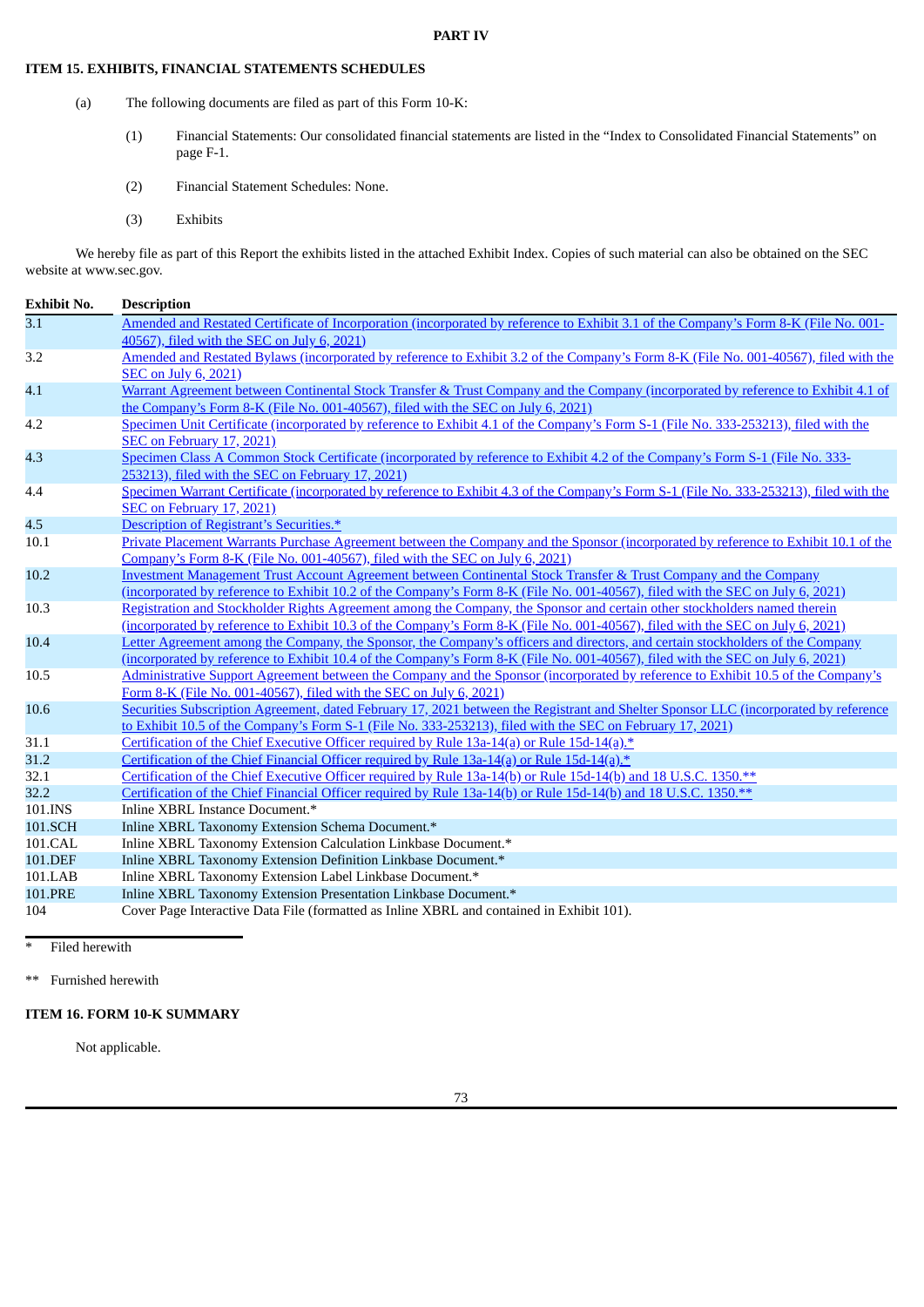# **SIGNATURES**

Pursuant to the requirements of Section 13 or 15(d) of the Securities Exchange Act of 1934, the registrant has duly caused this Annual Report on Form 10-K to be signed on its behalf by the undersigned, thereunto duly authorized.

March 30, 2022

# **Shelter Acquisition Corporation I**

/s/ Christopher Keber Name: Christopher Keber Title: Chief Executive Officer

Pursuant to the requirements of the Securities Exchange Act of 1934, this Annual Report on Form 10-K has been signed below by the following persons on behalf of the registrant and in the capacities and on the dates indicated.

| <b>Name</b>                                | <b>Position</b>                                                         | <b>Date</b>    |
|--------------------------------------------|-------------------------------------------------------------------------|----------------|
| /s/ Christopher Keber<br>Christopher Keber | Chief Executive Officer and Director<br>(Principal Executive Officer)   | March 30, 2022 |
| /s/ Danion Fielding<br>Danion Fielding     | Chief Financial Officer<br>(Principal Accounting and Financial Officer) | March 30, 2022 |
| /s/ Jack Chandler<br>Jack Chandler         | Chairman of the Board of Directors                                      | March 30, 2022 |
| /s/ Anthony Foxx<br>Anthony Foxx           | <b>Director</b>                                                         | March 30, 2022 |
| /s/ Erin Lantz<br>Erin Lantz               | Director                                                                | March 30, 2022 |
| /s/ David Panton<br>David Panton           | Director                                                                | March 30, 2022 |
| /s/ Clelia Peters<br>Clelia Peters         | Director                                                                | March 30, 2022 |
|                                            |                                                                         |                |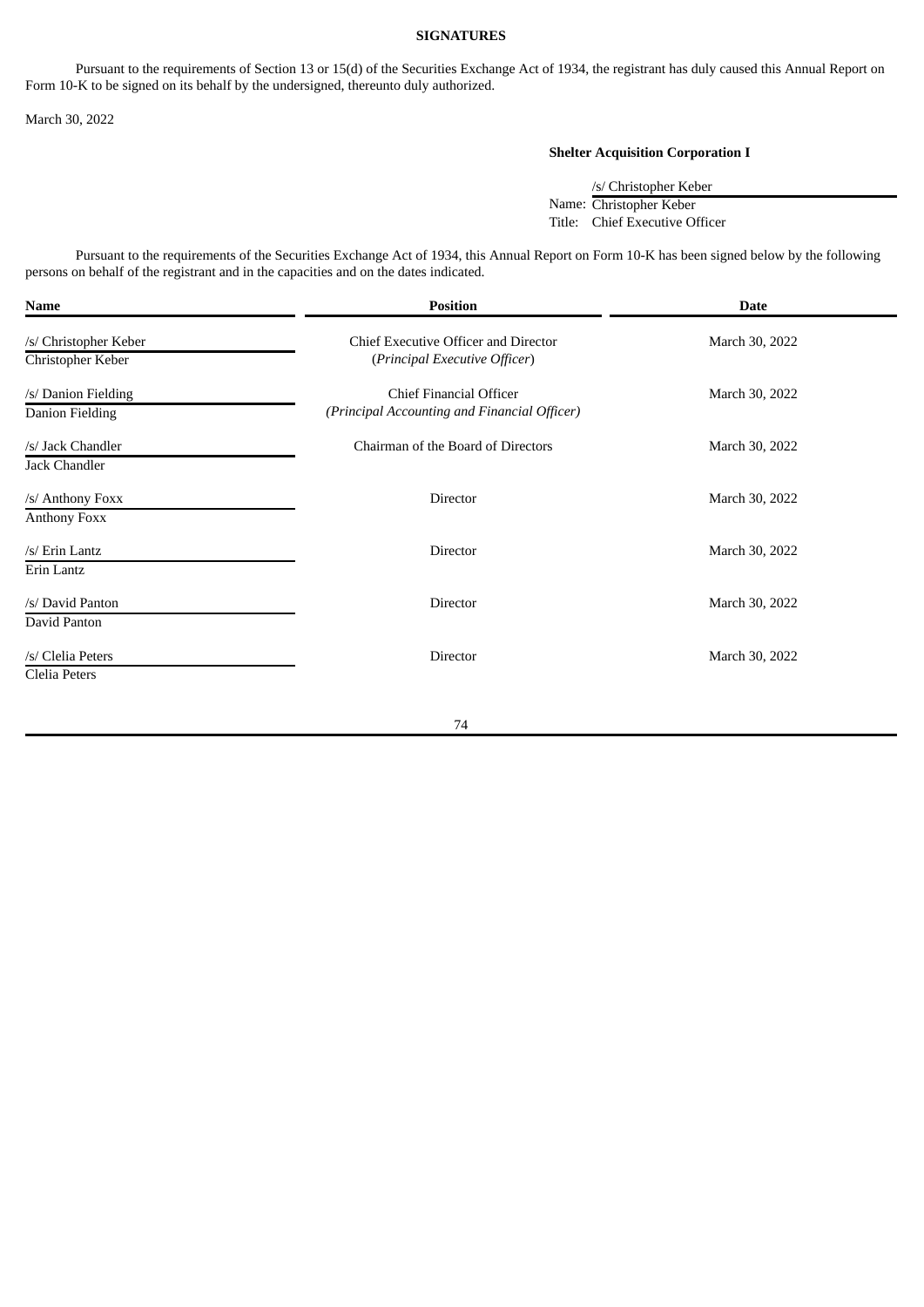# **SHELTER ACQUISITION CORPORATION I**

# **INDEX TO FINANCIAL STATEMENTS**

| <b>Report of Independent Registered Public Accounting Firm (PCAOB ID#688)</b> | $F-2$ |
|-------------------------------------------------------------------------------|-------|
| <b>Financial Statements:</b>                                                  |       |
| <b>Balance Sheets</b>                                                         | $F-3$ |
| <b>Statements of Operations</b>                                               | $F-4$ |
| <b>Statements of Changes in Stockholders' (Deficit) Equity</b>                | F-5   |
| <b>Statements of Cash Flows</b>                                               | $F-6$ |
| <b>Notes to Financial Statements</b>                                          | $F-7$ |
|                                                                               |       |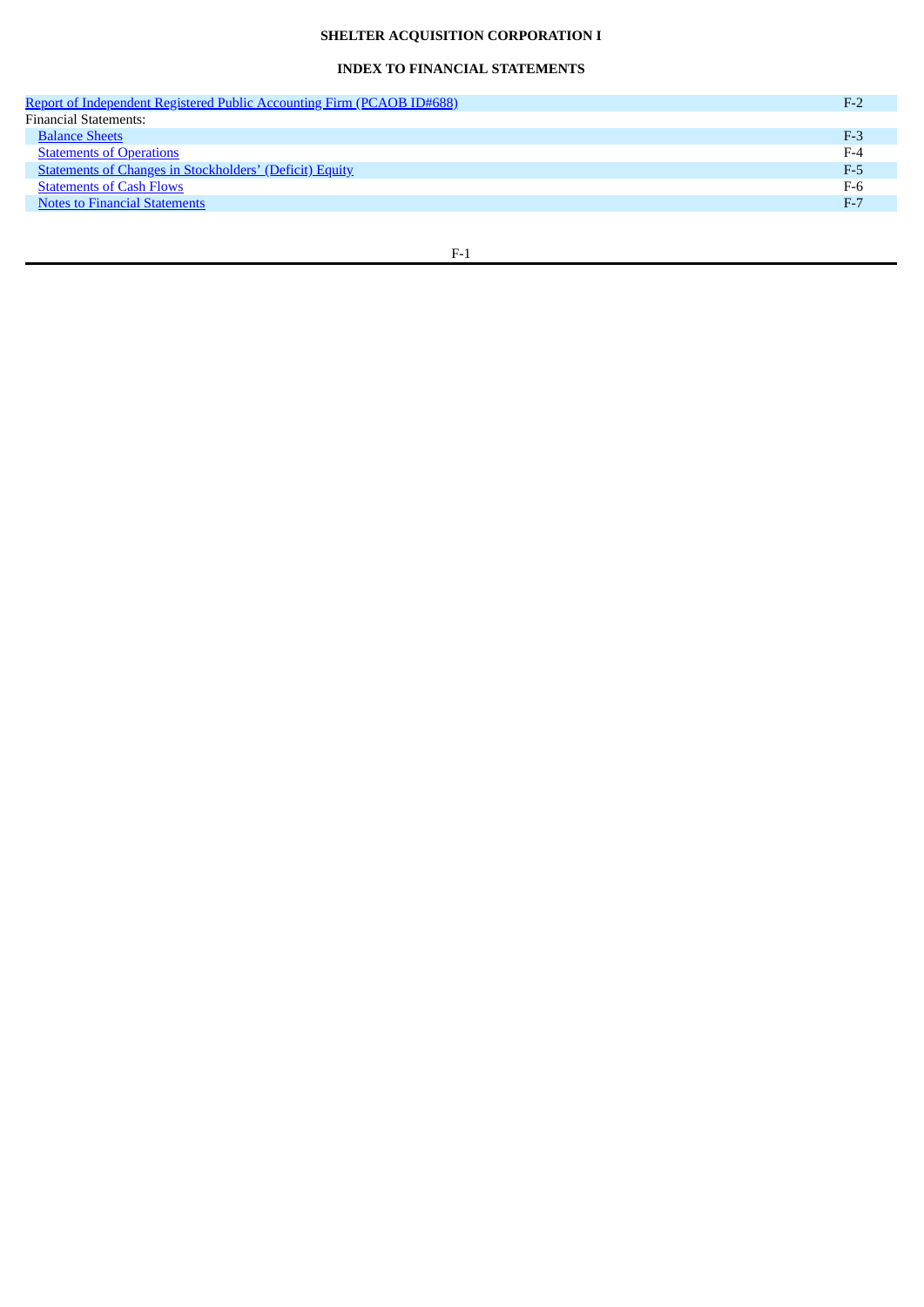# **REPORT OF INDEPENDENT REGISTERED PUBLIC ACCOUNTING FIRM**

<span id="page-81-0"></span>To the Stockholders and Board of Directors of Shelter Acquisition Corporation I

### **Opinion on the Financial Statements**

We have audited the accompanying balance sheets of Shelter Acquisition Corporation I (the "Company") as of December 31, 2021 and 2020, the related statements of operations, changes in stockholders' equity (deficit) and cash flows for year ended December 31, 2021 and for the period from December 11, 2020 (inception) through December 31, 2020, and the related notes (collectively referred to as the "financial statements"). In our opinion, the financial statements present fairly, in all material respects, the financial position of the Company as of December 31, 2021 and 2020, and the results of its operations and its cash flows for the year ended December 31, 2021 and for the period from December 11, 2020 (inception) through December 31, 2020, in conformity with accounting principles generally accepted in the United States of America.

### **Going Concern**

The accompanying financial statements have been prepared assuming that the Company will continue as a going concern. As discussed in Note 1 to the financial statements, if the Company is unable to complete a Business Combination by the close of business on January 2, 2023, then the Company will cease all operations except for the purpose of liquidating. This date for mandatory liquidation and subsequent dissolution raises substantial doubt about the Company's ability to continue as a going concern. The financial statements do not include any adjustments that might result from the outcome of this uncertainty.

#### **Basis for Opinion**

These financial statements are the responsibility of the Company's management. Our responsibility is to express an opinion on the Company's financial statements based on our audits. We are a public accounting firm registered with the Public Company Accounting Oversight Board (United States) (the "PCAOB") and are required to be independent with respect to the Company in accordance with the U.S. federal securities laws and the applicable rules and regulations of the Securities and Exchange Commission and the PCAOB.

We conducted our audits in accordance with the standards of the PCAOB. Those standards require that we plan and perform the audits to obtain reasonable assurance about whether the financial statements are free of material misstatement, whether due to error or fraud. The Company is not required to have, nor were we engaged to perform, an audit of its internal control over financial reporting. As part of our audits, we are required to obtain an understanding of internal control over financial reporting but not for the purpose of expressing an opinion on the effectiveness of the Company's internal control over financial reporting. Accordingly, we express no such opinion.

Our audits included performing procedures to assess the risks of material misstatement of the financial statements, whether due to error or fraud, and performing procedures that respond to those risks. Such procedures included examining, on a test basis, evidence regarding the amounts and disclosures in the financial statements. Our audits also included evaluating the accounting principles used and significant estimates made by management, as well as evaluating the overall presentation of the financial statements. We believe that our audit provides a reasonable basis for our opinion.

/S/ Marcum LLP

Marcum LLP

We have served as the Company's auditor since 2021**.**

New York, NY March 30, 2022

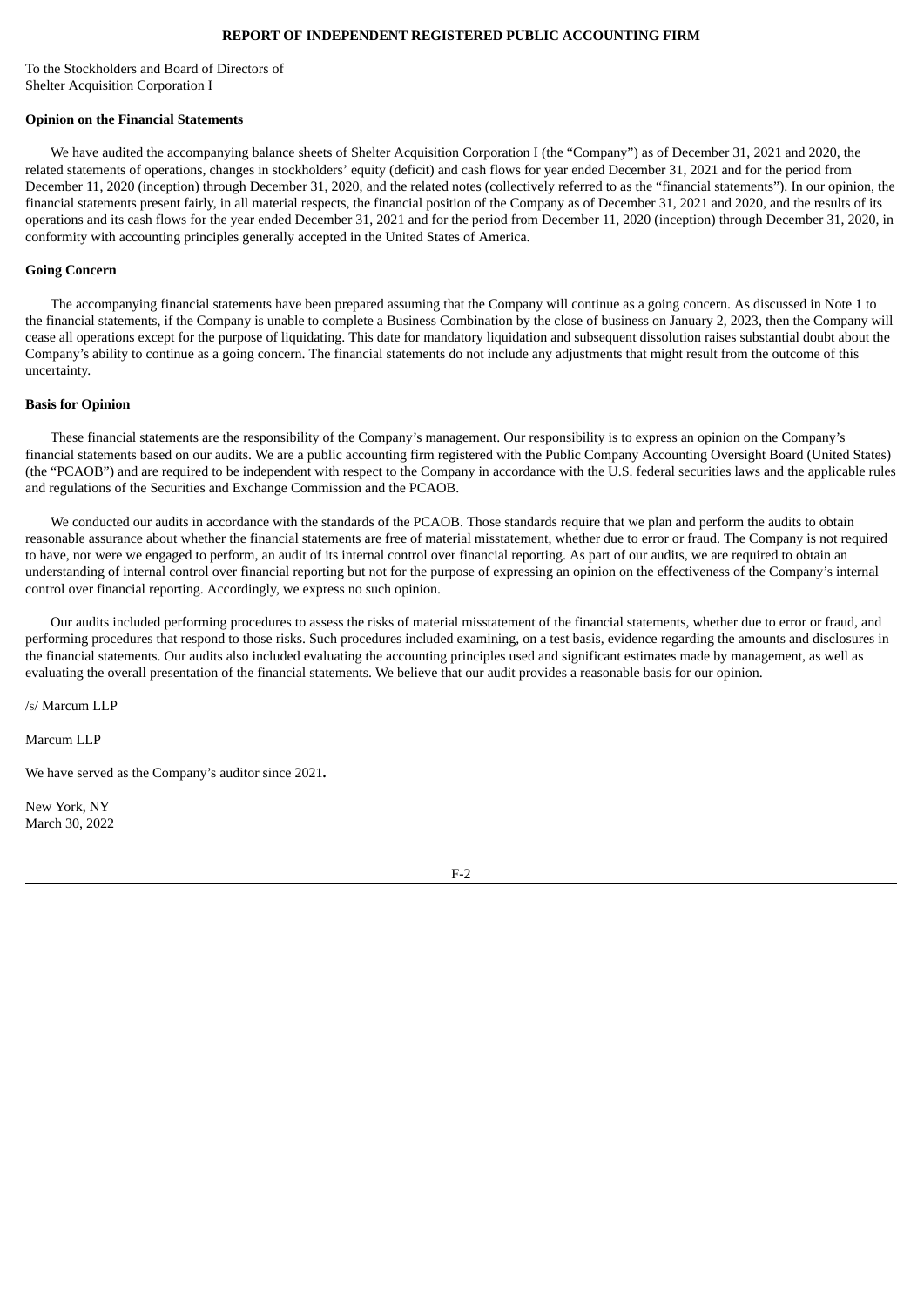# **SHELTER ACQUISITION CORPORATION I BALANCE SHEETS**

<span id="page-82-0"></span>

|                                                                                                                    | December 31, |              |    |        |  |  |
|--------------------------------------------------------------------------------------------------------------------|--------------|--------------|----|--------|--|--|
|                                                                                                                    |              | 2021         |    | 2020   |  |  |
| <b>Assets</b>                                                                                                      |              |              |    |        |  |  |
| Current assets:                                                                                                    |              |              |    |        |  |  |
| Cash and cash equivalents                                                                                          | \$           | 905,106      | \$ |        |  |  |
| Prepaid expenses                                                                                                   |              | 203,507      |    |        |  |  |
| <b>Total current assets</b>                                                                                        |              | 1,108,613    |    |        |  |  |
| Prepaid expenses, non-current                                                                                      |              | 90,799       |    |        |  |  |
| <b>Investments in Trust Account</b>                                                                                |              | 221,654,793  |    |        |  |  |
| Deferred offering costs                                                                                            |              |              |    | 49,030 |  |  |
| <b>Total Assets</b>                                                                                                |              | 222,854,205  | \$ | 49,030 |  |  |
| <b>Liabilities and Stockholders' (Deficit) Equity</b>                                                              |              |              |    |        |  |  |
| Current liabilities:                                                                                               |              |              |    |        |  |  |
| Accounts payable and accrued expenses                                                                              | \$           | 602,636      | \$ | 25,000 |  |  |
| Franchise tax payable                                                                                              |              | 200,050      |    |        |  |  |
| <b>Total current liabilities</b>                                                                                   |              | 802,686      |    | 25,000 |  |  |
|                                                                                                                    |              |              |    |        |  |  |
| Derivative warrant liabilities<br>Deferred underwriters' discount                                                  |              | 9,613,295    |    |        |  |  |
|                                                                                                                    |              | 7,757,660    |    |        |  |  |
| <b>Total Liabilities</b>                                                                                           |              | 18,173,641   |    | 25,000 |  |  |
| <b>Commitments and Contingencies</b>                                                                               |              |              |    |        |  |  |
| Class A common stock subject to possible redemption, \$0.0001 par value; 500,000,000 shares authorized; 22,164,744 |              |              |    |        |  |  |
| shares and no shares issued and outstanding as of December 31, 2021 and 2020, respectively                         |              | 221,647,440  |    |        |  |  |
| <b>Stockholders' (Deficit) Equity:</b>                                                                             |              |              |    |        |  |  |
| Preferred stock, \$0.0001 par value; 1,000,000 shares authorized; none issued and outstanding                      |              |              |    |        |  |  |
| Class B common stock, \$0.0001 par value; 50,000,000 shares authorized; 5,541,186 shares and 5,750,000 shares      |              |              |    |        |  |  |
| issued and outstanding as of December 31, 2021 and 2020, respectively                                              |              | 554          |    | 575    |  |  |
| Additional paid-in capital                                                                                         |              |              |    | 24,425 |  |  |
| <b>Accumulated deficit</b>                                                                                         |              | (16,967,430) |    | (970)  |  |  |
| <b>Total Stockholders' (Deficit) Equity</b>                                                                        |              | (16,966,876) |    | 24,030 |  |  |
| <b>Total Liabilities and Stockholders' (Deficit) Equity</b>                                                        |              | 222,854,205  | S  | 49,030 |  |  |

*The accompanying notes are an integral part of the financial statements.*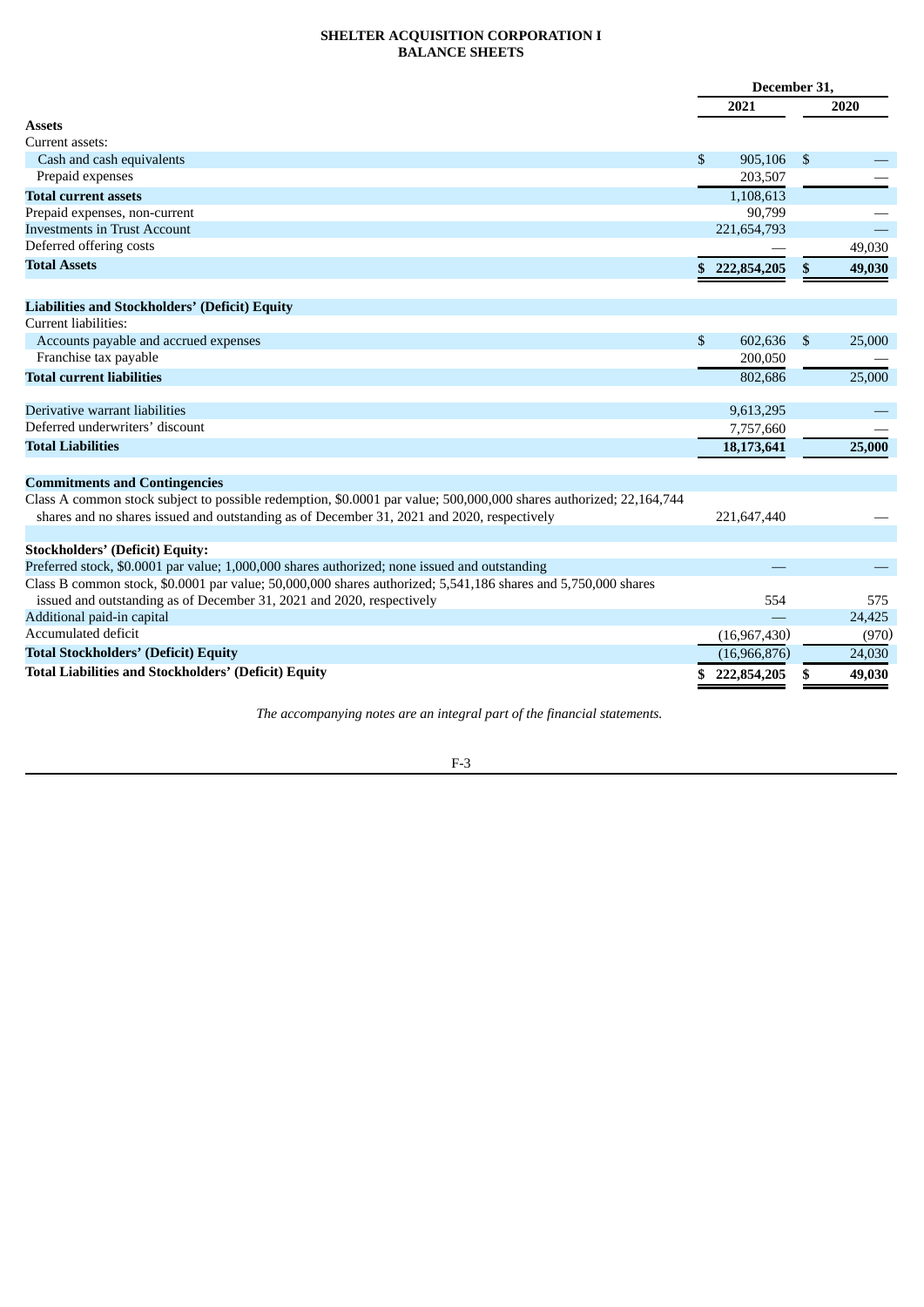# **SHELTER ACQUISITION CORPORATION I STATEMENTS OF OPERATIONS**

<span id="page-83-0"></span>

|                                                                          | <b>Year Ended</b><br>December 31,<br>2021 | For the<br><b>Period from</b><br>December 11,<br>2020<br>(Inception)<br><b>Through</b><br>December 31,<br>2020 |
|--------------------------------------------------------------------------|-------------------------------------------|----------------------------------------------------------------------------------------------------------------|
| <b>Operating expenses</b>                                                |                                           |                                                                                                                |
| General and administrative expenses                                      | \$<br>918,124                             | \$<br>(970)                                                                                                    |
| Franchise tax expense                                                    | 200,050                                   |                                                                                                                |
| <b>Loss from operations</b>                                              | (1, 118, 174)                             | (970)                                                                                                          |
|                                                                          |                                           |                                                                                                                |
| Other income (expense):<br>Income from investments held in Trust Account | 7,353                                     |                                                                                                                |
| Other expense relating to fair value exceeding amount paid for warrants  | (387, 728)                                |                                                                                                                |
| Offering costs allocable to warrants                                     | (703, 509)                                |                                                                                                                |
| Change in fair value of derivative warrant liabilities                   | 9,138,360                                 |                                                                                                                |
| Total other income, net                                                  | 8,054,476                                 |                                                                                                                |
|                                                                          |                                           |                                                                                                                |
| Net income (loss)                                                        | \$<br>6,936,302                           | \$<br>(970)                                                                                                    |
|                                                                          |                                           |                                                                                                                |
| Weighted average shares outstanding, Class A redeemable common stock     | 10,980,840                                |                                                                                                                |
| Basic net income per share, Class A redeemable common stock              | 0.43                                      |                                                                                                                |
| Weighted average shares outstanding, Class B non-redeemable common stock | 5,252,059                                 | 5,000,000                                                                                                      |
| Basic net income (loss) per share, Class B non-redeemable common stock   | \$<br>0.43                                | \$<br>(0.00)                                                                                                   |

*The accompanying notes are an integral part of the financial statements.*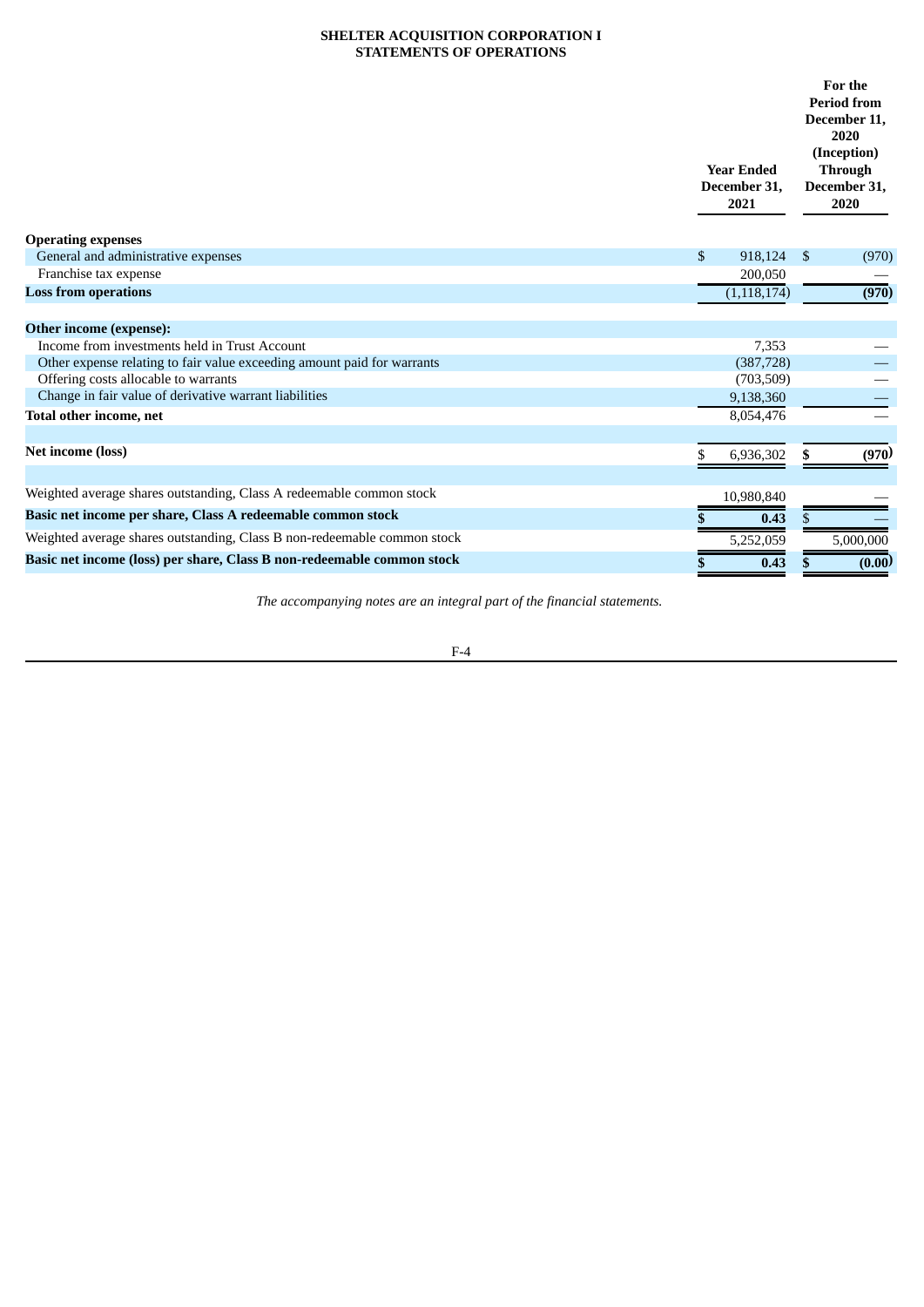# **SHELTER ACQUISITION CORPORATION I STATEMENTS OF CHANGES IN STOCKHOLDERS' EQUITY (DEFICIT)**

<span id="page-84-0"></span>

|                                                                    | <b>Class A</b><br><b>Common Stock</b> |   |               | <b>Common Stock</b> | <b>Class B</b> |               | <b>Additional</b><br>Paid-in | Accumulated    |           |    | Stockholders'<br><b>Equity</b> |
|--------------------------------------------------------------------|---------------------------------------|---|---------------|---------------------|----------------|---------------|------------------------------|----------------|-----------|----|--------------------------------|
|                                                                    | <b>Shares</b>                         |   | <b>Amount</b> | <b>Shares</b>       |                | <b>Amount</b> | Capital                      | <b>Deficit</b> |           |    | (Deficit)                      |
| <b>Balance – December 11, 2020</b><br>(inception)                  |                                       |   |               |                     |                |               |                              |                |           | \$ |                                |
| Issuance of Class B common stock<br>to Sponsor                     |                                       |   |               | 5,750,000           |                | 575           | 24,425                       |                |           |    | 25,000                         |
| Net loss                                                           |                                       |   |               |                     |                |               |                              |                | (970)     |    | (970)                          |
| Balance - December 31, 2020                                        |                                       | S |               | 5,750,000           |                | 575           | 24,425                       |                | (970)     | S  | 24,030                         |
| Sale of 20,000,000 Units on July 2,                                |                                       |   |               |                     |                |               |                              |                |           |    |                                |
| 2021 through public offering                                       | 20,000,000                            |   | 2,000         |                     |                |               |                              |                |           |    | 2,000                          |
| Sale of 2,164,744 Units on July 14,<br>2021, through overallotment | 2,164,744                             |   | 216           |                     |                |               |                              |                |           |    | 216                            |
| Class A common stock subject to<br>possible redemption             | (22, 164, 744)                        |   | (2,216)       |                     |                |               |                              |                |           |    | (2,216)                        |
| Class B common stock forfeited                                     |                                       |   |               | (208, 814)          |                | (21)          | 21                           |                |           |    |                                |
| Accretion of the Class A common<br>stock to redemption value       |                                       |   |               |                     |                |               | (24, 446)                    | (23,902,762)   |           |    | (23, 927, 208)                 |
| Net income                                                         |                                       |   |               |                     |                |               |                              |                | 6,936,302 |    | 6,936,302                      |
| Balance - December 31, 2021                                        |                                       |   |               | 5,541,186           |                | 554           |                              | \$(16,967,430) |           |    | (16,966,876)                   |

*The accompanying notes are an integral part of the financial statements.*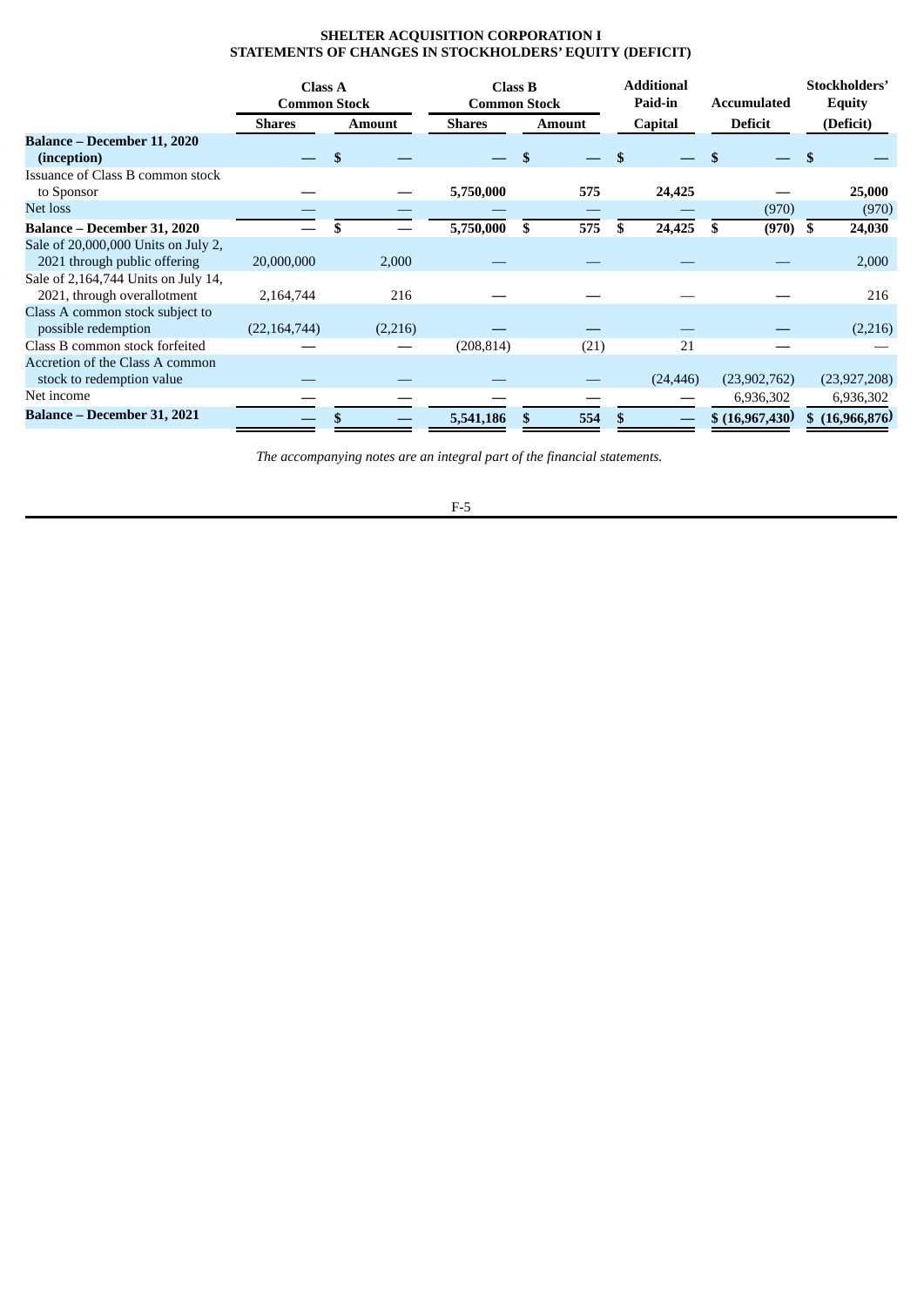# **SHELTER ACQUISITION CORPORATION I STATEMENTS OF CASH FLOWS**

<span id="page-85-0"></span>

|                                                                                          | <b>Year Ended</b><br>December 31,<br>2021 | For the<br><b>Period from</b><br>December 11.<br>2020<br>(Inception)<br><b>Through</b><br>December 31,<br>2020 |
|------------------------------------------------------------------------------------------|-------------------------------------------|----------------------------------------------------------------------------------------------------------------|
| <b>Cash Flows from Operating Activities:</b>                                             |                                           |                                                                                                                |
| Net income (loss)                                                                        | \$<br>6,936,302                           | \$<br>(970)                                                                                                    |
| Adjustments to reconcile net income (loss) to net cash used in operating activities:     |                                           |                                                                                                                |
| Income from investments held in Trust Account                                            | (7, 353)                                  |                                                                                                                |
| Formation cost paid by Sponsor in exchange for issuance of Class B common stock          |                                           | 970                                                                                                            |
| Other expense relating to fair value exceeding amount paid for warrants                  | 387,728                                   |                                                                                                                |
| Change in fair value of derivative warrant liabilities                                   | (9, 138, 360)                             |                                                                                                                |
| Offering costs allocated to warrants                                                     | 703,509                                   |                                                                                                                |
| Changes in current assets and liabilities:                                               |                                           |                                                                                                                |
| Prepaid expenses                                                                         | (294, 306)                                |                                                                                                                |
| Accounts payable and accrued expenses                                                    | 507,636                                   |                                                                                                                |
| Franchise tax payable                                                                    | 200,050                                   |                                                                                                                |
| Net cash used in operating activities                                                    | (704, 794)                                |                                                                                                                |
|                                                                                          |                                           |                                                                                                                |
| <b>Cash Flows from Investing Activities:</b>                                             |                                           |                                                                                                                |
| Investment of cash in Trust Account                                                      | (221, 647, 440)                           |                                                                                                                |
| Net cash used in investing activities                                                    | (221, 647, 440)                           |                                                                                                                |
| <b>Cash Flows from Financing Activities:</b>                                             |                                           |                                                                                                                |
| Proceeds from initial public offering, net of costs                                      | 217,214,490                               |                                                                                                                |
| Proceeds from private placement                                                          | 6,682,950                                 |                                                                                                                |
| Proceeds from issuance of promissory note to related party                               | 240,000                                   |                                                                                                                |
| Repayment of promissory note to related party                                            | (240,000)                                 |                                                                                                                |
| Payment of deferred offering costs                                                       | (640, 100)                                |                                                                                                                |
| Net cash used in financing activities                                                    | 223, 257, 340                             |                                                                                                                |
|                                                                                          |                                           |                                                                                                                |
| Net change in cash                                                                       | 905,106                                   |                                                                                                                |
| Cash, beginning of the period                                                            |                                           |                                                                                                                |
| Cash, end of the period                                                                  | \$<br>905,106                             | \$                                                                                                             |
|                                                                                          |                                           |                                                                                                                |
| Supplemental disclosure of cash flow information:                                        |                                           |                                                                                                                |
| Deferred underwriting commissions charged to additional paid in capital                  | \$<br>7,757,660                           | \$                                                                                                             |
| Initial classification of derivative warrant liabilities                                 | 18,751,655<br>\$                          | \$                                                                                                             |
| Forfeiture of Class B common stock                                                       | \$<br>21                                  | \$                                                                                                             |
| Deferred Offering costs paid by Sponsor in exchange for issuance of Class B common stock | \$                                        | 24,030<br>\$                                                                                                   |
| Accrued deferred offering costs                                                          | \$                                        | 25,000<br>\$                                                                                                   |
|                                                                                          |                                           |                                                                                                                |

*The accompanying notes are an integral part of the financial statements.*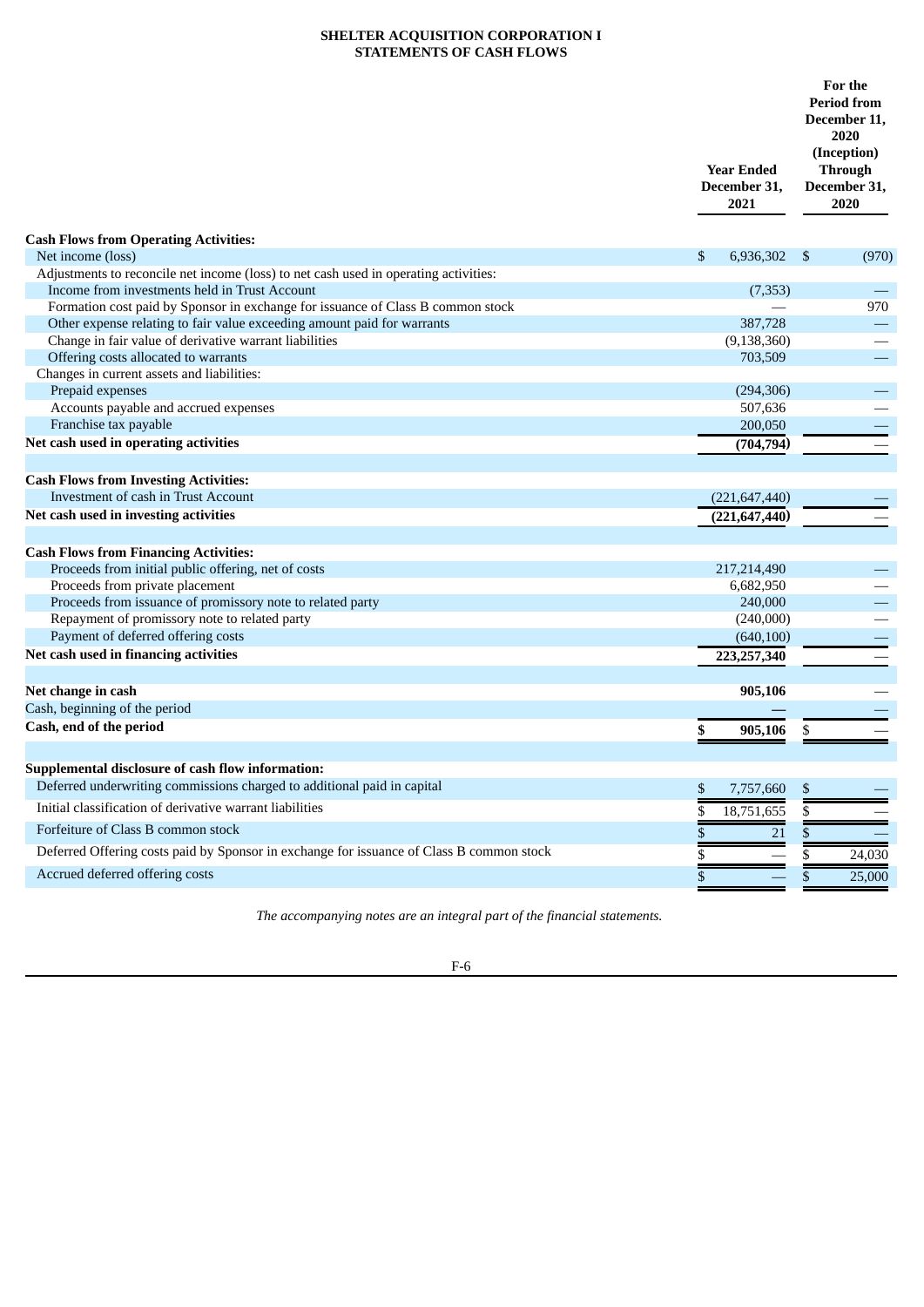# **SHELTER ACQUISITION CORPORATION I NOTES TO FINANCIAL STATEMENTS DECEMBER 31, 2021**

# <span id="page-86-0"></span>**NOTE 1. DESCRIPTION OF ORGANIZATION AND BUSINESS OPERATIONS**

Shelter Acquisition Corporation I (the "Company") is a blank check company incorporated as a Delaware corporation on December 11, 2020. The Company was formed for the purpose of effecting a merger, capital stock exchange, asset acquisition, stock purchase, reorganization or similar business combination with one or more businesses ("Business Combination"). The Company is an "emerging growth company," as defined in Section 2(a) of the Securities Act of 1933, as amended (the "Securities Act"), as modified by the Jumpstart our Business Startups Act of 2012 (the "JOBS Act") and, as such, the Company is subject to all of the risks associated with early stage and emerging growth companies. The Company's sponsor is Shelter Sponsor LLC, a Delaware limited liability company (the "Sponsor").

The Company is not limited to a particular industry or sector for purposes of consummating a Business Combination, however, the Company intends to concentrate on identifying businesses that provide technologically innovative solutions to the real estate industry, broadly defined as "PropTech."

As of December 31, 2021, the Company had not commenced any operations. All activity for the period from December 11, 2020 (inception) through December 31, 2021, relates to the Company's formation and its initial public offering (the "Initial Public Offering") as described below. The Company will not generate any operating revenues until after the completion of a Business Combination, at the earliest. The Company generates non-operating income in the form of interest income on cash and cash equivalents from the proceeds derived from the Initial Public Offering.

The registration statement for the Company's Initial Public Offering was declared effective on June 29, 2021. On July 2, 2021, the Company consummated its Initial Public Offering of 20,000,000 units (the "Units"). Each Unit consists of one share of Class A common stock, par value \$0.0001 per share ("Class A common stock" and shares thereof sold in the Initial Public Offering, "Public Shares"), and one-half of one redeemable warrant of the Company ("Public Warrant"), each whole Public Warrant exercisable into one share of Class A common stock at an exercise price of \$11.50 per share. The Units were sold at a price of \$10.00 per unit, generating gross proceeds to the Company of \$200,000,000, which is discussed in Note 3.

Simultaneously with the consummation of the Initial Public Offering and the sale of the Units, the Company consummated the sale of 6,250,000 warrants (each, a "Private Placement Warrant" and collectively, the "Private Placement Warrants"), at a price of \$1.00 per Private Placement Warrant to the Sponsor, in a private placement (the "Private Placement") generating gross proceeds of \$6,250,000, which is discussed in Note 4.

On July 14, 2021, the Company issued an additional 2,164,744 Units in connection with the partial exercise by the underwriters of their over-allotment option, generating gross proceeds of \$21,647,440, which is discussed in Note 3. Simultaneously with the closing of the underwriters' partial exercise of the over-allotment option, the Company sold an additional 432,949 Private Placement Warrants, at a price of \$1.00 per Private Placement Warrant, to the Sponsor in a private placement (together with the Private Placement, the "Private Placements") generating gross proceeds of \$432,949, which is discussed in Note 4.

Transaction costs of the Initial Public Offering amounted to \$12,949,739, consisting of \$4,432,949 of underwriting discount, \$7,757,660 of deferred underwriting discount and \$759,130 of other offering costs. Of the transaction costs upon the closing of the Initial Public Offering and the underwriters' partial exercise of the over-allotment option, the Company recorded \$12,246,237 of offering costs as a reduction of equity in connection with the Class A common stock included in the Units, and immediately expensed \$703,509 of offering costs in connection with the warrants that were classified as liabilities.

Following the closing of the Initial Public Offering on July 2, 2021, and the partial exercise of the over-allotment option on July 14, 2021, a total of \$221,647,440 (\$10.00 per Unit) from the net proceeds of the sale of the Units in the Initial Public Offering and pursuant to the partial exercise of the overallotment option, together with certain of the proceeds from the sale of the Private Placement Warrants in the Private Placements, was placed in a trust account (the "Trust Account") located in the United States with Continental Stock Transfer & Trust Company, acting as trustee, and invested only in U.S. government securities with a maturity of 185 days or less or in money market funds meeting certain conditions under Rule 2a-7 under the Investment Company Act of 1940, as amended (the "Investment Company Act"), which invest only in direct U.S. government treasury obligations. Except with respect to interest earned on the funds held in the Trust Account that may be released to the Company to pay its franchise and income tax obligations (less up to \$100,000 of interest to pay dissolution expenses), the proceeds from the Initial Public Offering and the sale of the Private Placement Warrants will not be released from the Trust Account until the earliest of (a) the completion of a Business Combination, (b) the redemption of any Public Shares properly submitted in connection with a stockholder vote to amend the Company's amended and restated certificate of incorporation (i) to modify the substance or timing of the Company's obligation to redeem 100% of the Public Shares if the Company does not complete a Business Combination within 18 months from the closing of the Initial Public Offering (ii) with respect to any other provision relating to stockholders' rights or pre-Business Combination activity, and (c) the redemption of the Public Shares if the Company is unable to complete a Business Combination within 18 months of the closing of the Initial Public Offering. The proceeds deposited in the Trust Account could become subject to the claims of the Company's creditors, if any, which could have priority over the claims of the holders of Public Shares ("public stockholders").

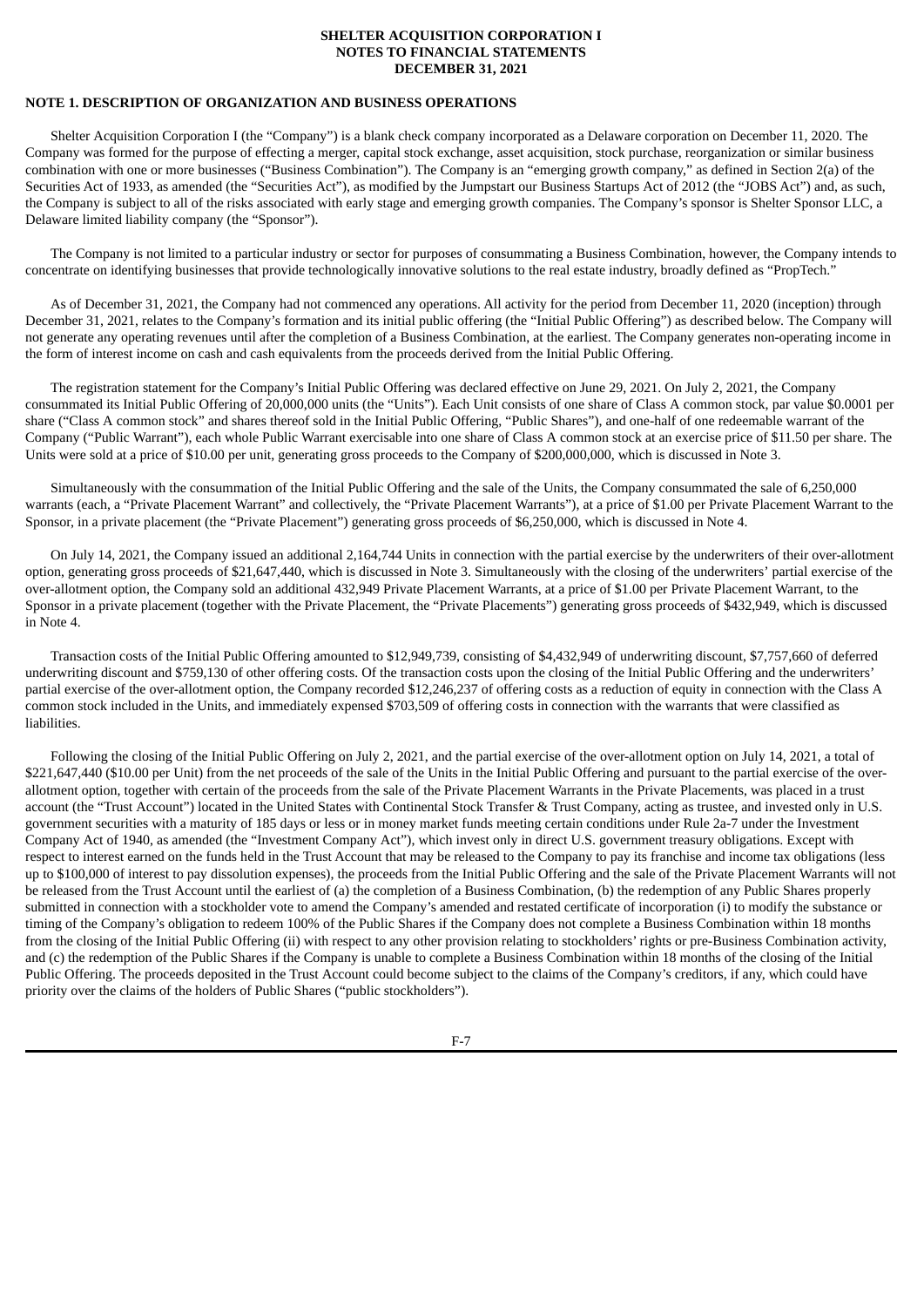The Company will provide its public stockholders with the opportunity to redeem all or a portion of their Public Shares upon the completion of a Business Combination either: (i) in connection with a stockholder meeting called to approve the Business Combination; or (ii) by means of a tender offer. The decision as to whether the Company will seek stockholder approval of a proposed Business Combination or conduct a tender offer will be made by the Company, solely in its discretion, and will be based on a variety of factors such as the timing of the transaction and whether the terms of the transaction would require the Company to seek stockholder approval under applicable law or stock exchange listing requirement. The public stockholders will be entitled to redeem all or a portion of their Public Shares upon the completion of a Business Combination at a per share price, payable in cash, equal to the aggregate amount then on deposit in the Trust Account as of two business days prior to the consummation of a Business Combination, including interest earned on the funds held in the Trust Account and not previously released to the Company to pay its franchise and income taxes, divided by the number of then outstanding Public Shares, subject to the limitations described herein.

The Company will have only 18 months from the closing of the Initial Public Offering (the "Combination Period") to complete a Business Combination. If the Company is unable to complete a Business Combination within the Combination Period, the Company will: (i) cease all operations except for the purpose of winding up, (ii) as promptly as reasonably possible but not more than ten business days thereafter, redeem the Public Shares, at a per-share price, payable in cash, equal to the aggregate amount then on deposit in the Trust Account including interest earned on the funds held in the Trust Account and not previously released to the Company to pay its franchise and income taxes (less up to \$100,000 of interest to pay dissolution expenses), divided by the number of then outstanding Public Shares, which redemption will completely extinguish public stockholders' rights as stockholders (including the right to receive further liquidating distributions, if any), subject to applicable law, and (iii) as promptly as reasonably possible following such redemption, subject to the approval of the Company's remaining stockholders and the board of directors, dissolve and liquidate, subject in each case to the Company's obligations under Delaware law to provide for claims of creditors and the requirements of other applicable law.

The Sponsor, officers, directors and certain stockholders of the Company have entered into a letter agreement with the Company, pursuant to which they have agreed to: (i) waive their redemption rights with respect to any founder shares (as defined below) and Public Shares held by them, as applicable, in connection with the completion of a Business Combination, (ii) waive their redemption rights with respect to any founder shares and Public Shares held by them, as applicable, in connection with a stockholder vote to approve an amendment to the Company's amended and restated certificate of incorporation (A) to modify the substance or timing of the Company's obligation to redeem 100% of the Public Shares if the Company does not complete a Business Combination within the Combination Period or (B) with respect to any other provision relating to stockholders' rights or pre-initial Business Combination activity and (iii) waive their rights to liquidating distributions from the Trust Account with respect to any founder shares they hold if the Company fails to complete a Business Combination within the Combination Period, although they will be entitled to liquidating distributions from the Trust Account with respect to any Public Shares they hold if we fail to complete a Business Combination within the Combination Period. If the Company submits a Business Combination to the public stockholders for a vote, the Sponsor, officers, directors and certain stockholders have agreed to vote any founder shares and any Public Shares held by them in favor of a Business Combination.

The Sponsor has agreed that it will be liable to the Company if and to the extent any claims by a third party for services rendered or products sold to the Company, or a prospective target business with which the Company has entered into a written letter of intent, confidentiality or similar agreement or Business Combination agreement, reduce the amount of funds in the Trust Account to below the lesser of (i) \$10.00 per public share and (ii) the actual amount per public share held in the Trust Account as of the date of the liquidation of the Trust Account, if less than \$10.00 per share due to reductions in the value of the trust assets, less taxes payable, provided that such liability will not apply to any claims by a third party or prospective target business who executed a waiver of any and all rights to the monies held in the Trust Account (whether or not such waiver is enforceable) nor will it apply to any claims under the Company's indemnity of the underwriters of the Initial Public Offering against certain liabilities, including liabilities under the Securities Act. However, the Company has not asked the Sponsor to reserve for such indemnification obligations, nor have we independently verified whether the Sponsor has sufficient funds to satisfy its indemnity obligations and believe that the Sponsor's only assets are securities of the Company. Therefore, the Company cannot assure you that the Sponsor would be able to satisfy those obligations.

#### *Risks and Uncertainties*

Management continues to evaluate the impact of the COVID-19 pandemic on the industry and has concluded that while it is reasonably possible that the virus could have a negative effect on the Company's financial position, results of its operations and/or search for a target company, the specific impact is not readily determinable as of the date of the financial statement. The financial statement does not include any adjustments that might result from the outcome of this uncertainty.

### **Going Concern**

In connection with the Company's assessment of going concern considerations in accordance with Financial Accounting Standard Board's Accounting Standards Update ("ASU") 205-40, "Presentation of Financial Statements – Going Concern (Subtopic 205-40)," the Company has until January 2, 2023, to consummate a Business Combination. It is uncertain that the Company will be able to consummate a Business Combination by this time. If a Business Combination is not consummated by this date, there will be a mandatory liquidation and subsequent dissolution of the Company. Management has determined that the mandatory liquidation, should a Business Combination not occur, and potential subsequent dissolution raises substantial doubt about the Company's ability to continue as a going concern. No adjustments have been made to the carrying amounts of assets or liabilities should the Company be required to liquidate after January 2, 2023.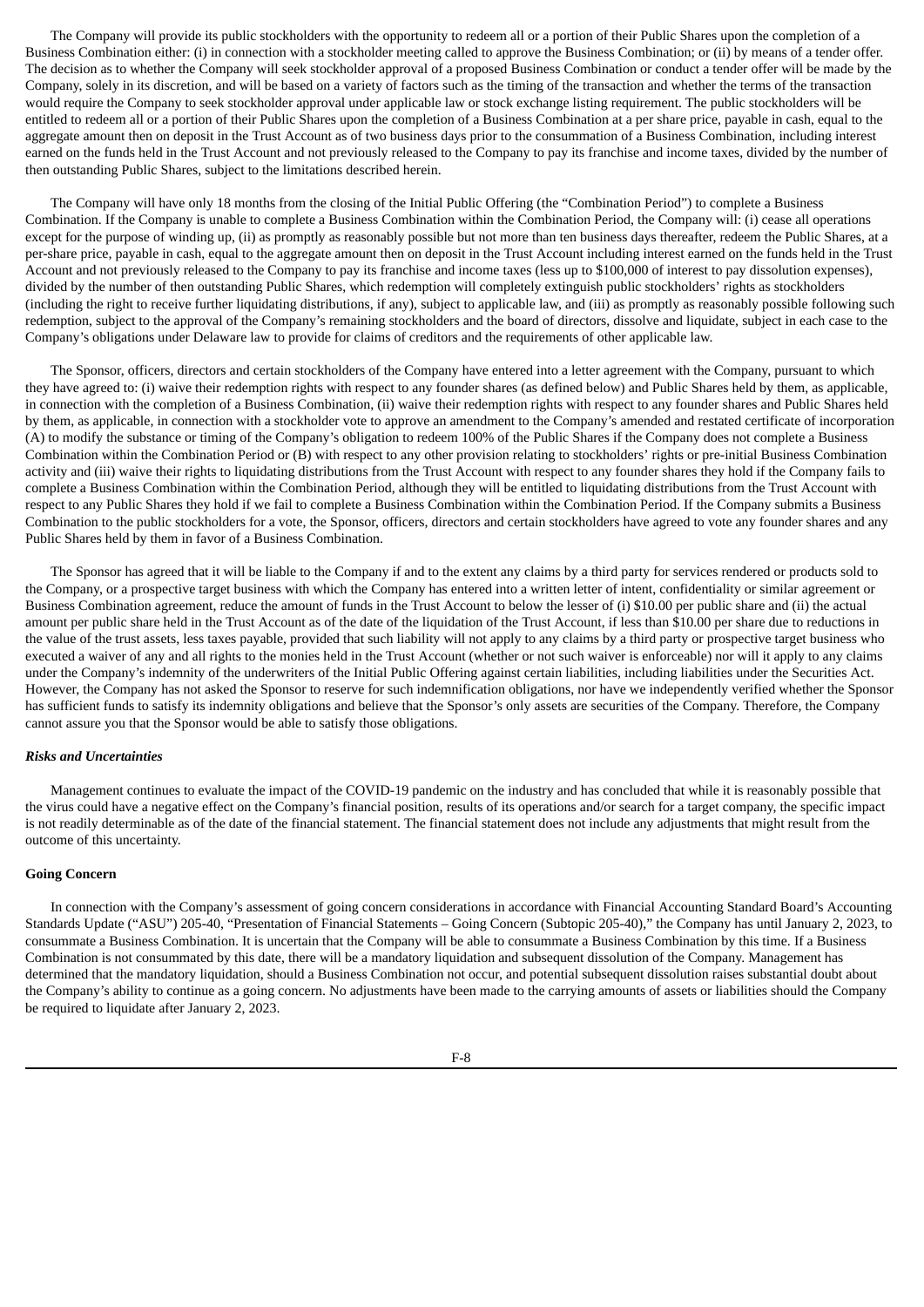# **NOTE 2. SUMMARY OF SIGNIFICANT ACCOUNTING POLICIES**

#### *Basis of Presentation*

The accompanying financial statement is presented in conformity with accounting principles generally accepted in the United States of America ("GAAP") and pursuant to the rules and regulations of the SEC.

### **Emerging Growth Company**

The Company is an "emerging growth company," as defined in Section 2(a) of the Securities Act, as modified by the JOBS Act, and it may take advantage of certain exemptions from various reporting requirements that are applicable to other public companies that are not emerging growth companies including, but not limited to, not being required to comply with the auditor attestation requirements of Section 404 of the Sarbanes-Oxley Act, reduced disclosure obligations regarding executive compensation in its periodic reports and proxy statements, and exemptions from the requirements of holding a nonbinding advisory vote on executive compensation and stockholder approval of any golden parachute payments not previously approved.

Further, Section 102(b)(1) of the JOBS Act exempts emerging growth companies from being required to comply with new or revised financial accounting standards until private companies (that is, those that have not had a Securities Act registration statement declared effective or do not have a class of securities registered under the Securities Exchange Act of 1934, as amended) are required to comply with the new or revised financial accounting standards. The JOBS Act provides that a company can elect to opt out of the extended transition period and comply with the requirements that apply to non-emerging growth companies but any such election to opt out is irrevocable. The Company has elected not to opt out of such extended transition period which means that when a standard is issued or revised and it has different application dates for public or private companies, the Company, as an emerging growth company, can adopt the new or revised standard at the time private companies adopt the new or revised standard. This may make comparison of the Company's financial statements with another public company which is neither an emerging growth company nor an emerging growth company which has opted out of using the extended transition period difficult or impossible because of the potential differences in accounting standards used.

#### *Use of Estimates*

The preparation of financial statements in conformity with GAAP requires management to make estimates and assumptions that affect the reported amounts of assets and liabilities and disclosure of contingent assets and liabilities at the date of the financial statements and the reported amounts of expenses during the reporting period. Actual results could differ from those estimates. One of the more significant accounting estimates included in these financial statements is the determination of the fair value of warrant liabilities.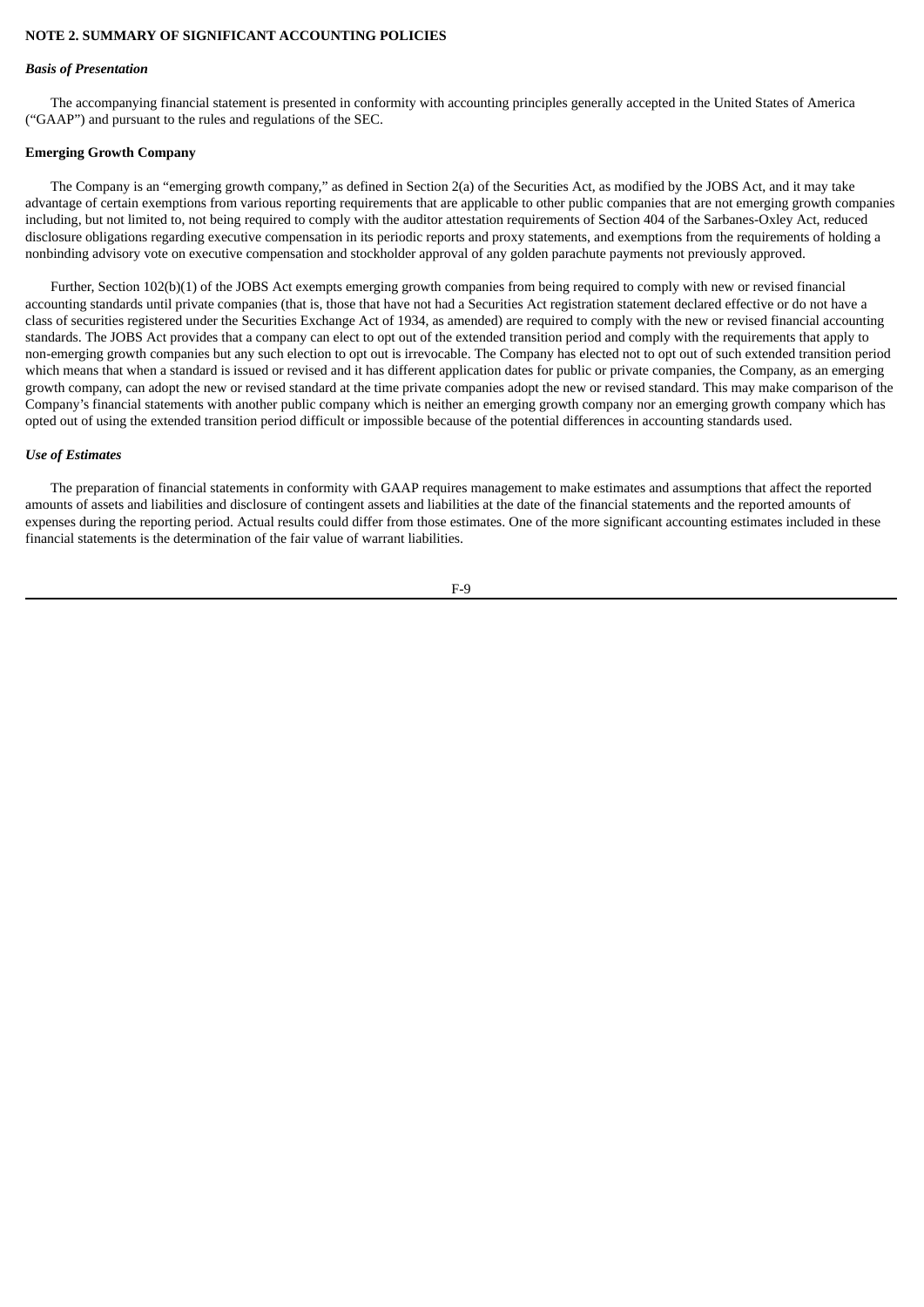## *Cash and Cash Equivalents*

The Company considers all short-term investments with an original maturity of three months or less when purchased to be cash equivalents. The Company did not have any cash equivalents as of December 31, 2021.

#### *Investments Held in Trust Account*

The Company's portfolio of investments held in the Trust Account is comprised of U.S. government securities, within the meaning set forth in Section 2(a)(16) of the Investment Company Act, with a maturity of 185 days or less, or investments in money market funds that invest in U.S. government securities and generally have a readily determinable fair value, or a combination thereof. Such securities and investments in money market funds are presented on the balance sheet at fair value at the end of each reporting period. Gains and losses resulting from the change in fair value of these securities are included in income from investments held in the Trust Account in the statement of operations. The estimated fair values of investments held in the Trust Account are determined using available market information.

# *Concentration of Credit Risk*

Financial instruments that potentially subject the Company to concentrations of credit risk consist of cash accounts in a financial institution, which, at times, may exceed the Federal Depository Insurance Coverage of \$250,000. The Company has not experienced losses on these accounts, and management believes it is not exposed to significant risk on such accounts.

# *Fair Value of Financial Instruments*

The fair value of the Company's assets and liabilities, other than the warrant liabilities, which qualify as financial instruments under the Financial Accounting Standards Board's ("FASB") Accounting Standards Codification ("ASC") Topic 820, "Fair Value Measurement", approximates the carrying amounts represented in the accompanying balance sheet, primarily due to their short-term nature.

### *Fair Value Measurement*

Fair value is defined as the price which would be received to sell an asset or paid to transfer a liability in an orderly transaction between market participants at the measurement date. A three-tier fair value hierarchy which prioritizes the inputs used in the valuation methodologies is as follows:

Level 1 Inputs - Unadjusted quoted prices in active markets for identical assets or liabilities that the reporting entity has the ability to access at the measurement date.

Level 2 Inputs - Inputs other than quoted prices included in Level 1 that are observable for the asset or liability, either directly or indirectly. These might include quoted prices for similar assets or liabilities in active markets, quoted prices for identical or similar assets or liabilities in markets that are not active, inputs other than quoted prices that are observable for the asset or liability (such as interest rates, volatilities, prepayment speeds, credit risks, etc.) or inputs that are derived principally from or corroborated by market data by correlation or other means.

Level 3 Inputs - Unobservable inputs for determining the fair values of assets or liabilities that reflect an entity's own assumptions about the assumptions that market participants would use in pricing the assets or liabilities.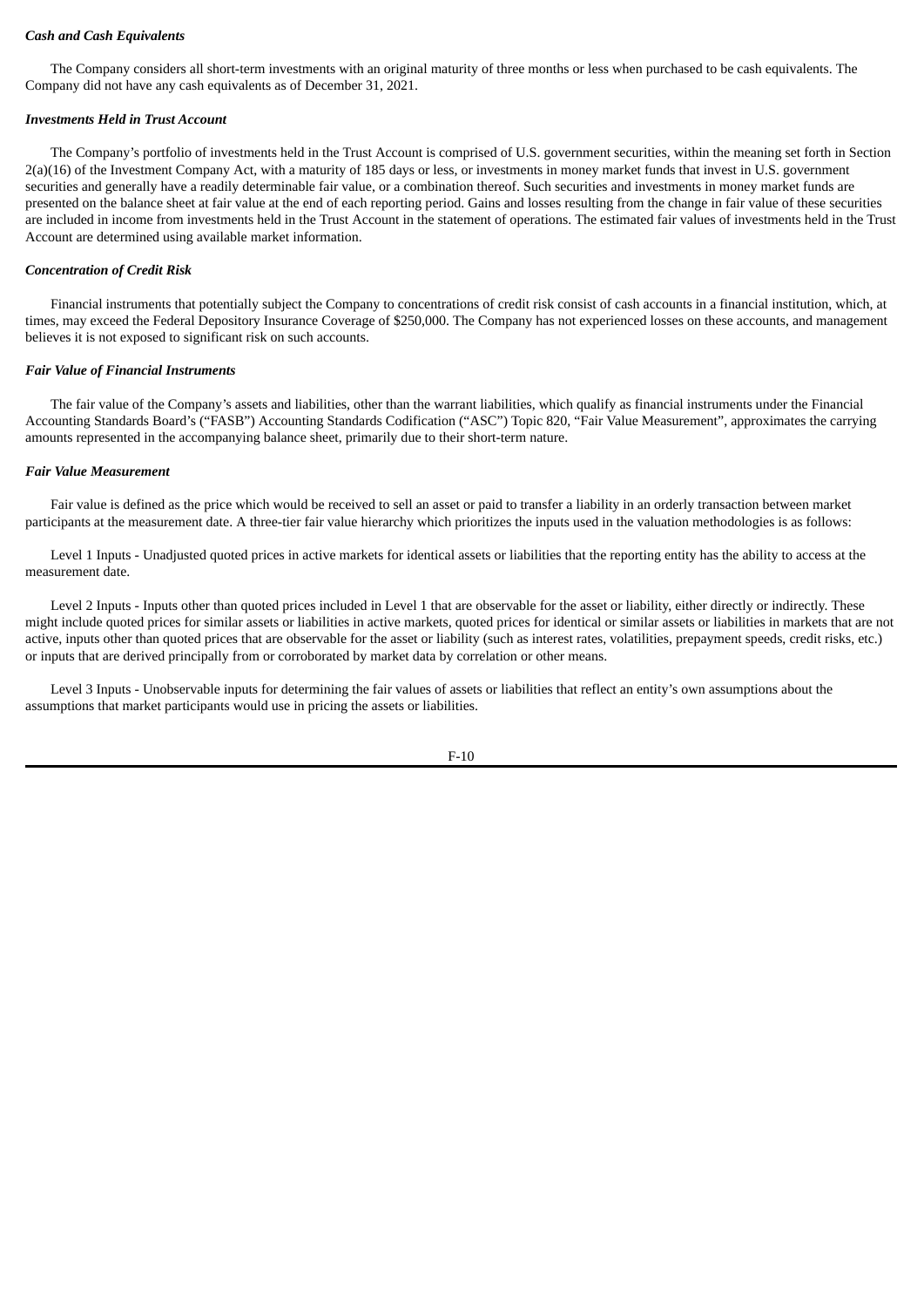# *Offering Costs Associated with Initial Public Offering*

The Company complies with the requirements of the ASC 340-10-S99-1 and SEC Staff Accounting Bulletin Topic 5A—" Expenses of Offering". Offering costs consist principally of professional and registration fees incurred that are related to the Initial Public Offering. Offering costs are charged to stockholders' equity or the statement of operations based on the relative value of the Public Warrants and the Private Placement Warrants to the proceeds received from the Units sold upon the completion of the Initial Public Offering. Accordingly, of the \$12,949,739 transaction costs upon the closing of the Initial Public Offering and the underwriters' partial exercise of the over-allotment option (consisting of \$4,432,949 of underwriters' discount, \$7,757,660 of deferred underwriters' discount and \$759,130 of other offering costs), the Company recorded \$12,246,230 of offering costs as a reduction of equity in connection with the Class A common stock included in the Units, and immediately expensed \$703,509 of offering costs in connection with the warrants that were classified as liabilities.

# *Class A Common Stock Subject to Possible Redemption*

All of the 22,164,744 Class A common stock sold as part of the Units in the Initial Public Offering contain a redemption feature which allows for the redemption of such public shares in connection with the Company's liquidation, if there is a stockholder vote or tender offer in connection with the Business Combination and in connection with certain amendments to the Company's amended and restated certificate of incorporation. In accordance with ASC 480-10-S99, redemption provisions not solely within the control of the Company require common stock subject to redemption to be classified outside of permanent equity. Therefore, all Class A common stock has been classified outside of permanent equity.

The Company recognizes changes in redemption value immediately as they occur and adjusts the carrying value of redeemable common stock to equal the redemption value at the end of each reporting period. Increases or decreases in the carrying amount of redeemable common stock are affected by charges against additional paid in capital and accumulated deficit.

### *Derivative Warrant Liabilities*

The Company does not use derivative instruments to hedge exposures to cash flow, market, or foreign currency risk. The Company evaluates all of its financial instruments to determine if such instruments are derivatives or contain features that qualify as embedded derivatives in accordance with FASB ASC Topic 480, "Distinguishing Liabilities from Equity" ("ASC 480") and FASB ASC Topic 815, "Derivatives and Hedging" ("ASC 815"). For derivative financial instruments that are accounted for as liabilities, the derivative instrument is initially recorded at its fair value on the grant date and is then revalued at each reporting date, with changes in the fair value reported in the statements of operations. The classification of derivative instruments, including whether such instruments should be recorded as liabilities or as equity, is evaluated at the end of each reporting period.

The Company accounts for the 17,765,321 warrants issued in connection with the Initial Public Offering (including the partial exercise of the underwriters' over-allotment option) and Private Placements as derivative liabilities in accordance with the guidance contained in ASC 815. Accordingly, the Company classifies the warrant instruments as liabilities at fair value and adjusts the instruments to fair value at each reporting period. The liabilities will be re-measured at each balance sheet date until the warrants are exercised or expire, and any change in fair value will be recognized in the Company's statements of operations. The fair value of Private Placement Warrants are estimated using an internal valuation model. The valuation model utilizes inputs and other assumptions and may not be reflective of the price at which they can be settled. Such warrant classification is also subject to re-evaluation at each reporting period. Derivative warrant liabilities are classified as non-current liabilities as their liquidation is not reasonably expected to require the use of current assets or require the creation of current liabilities.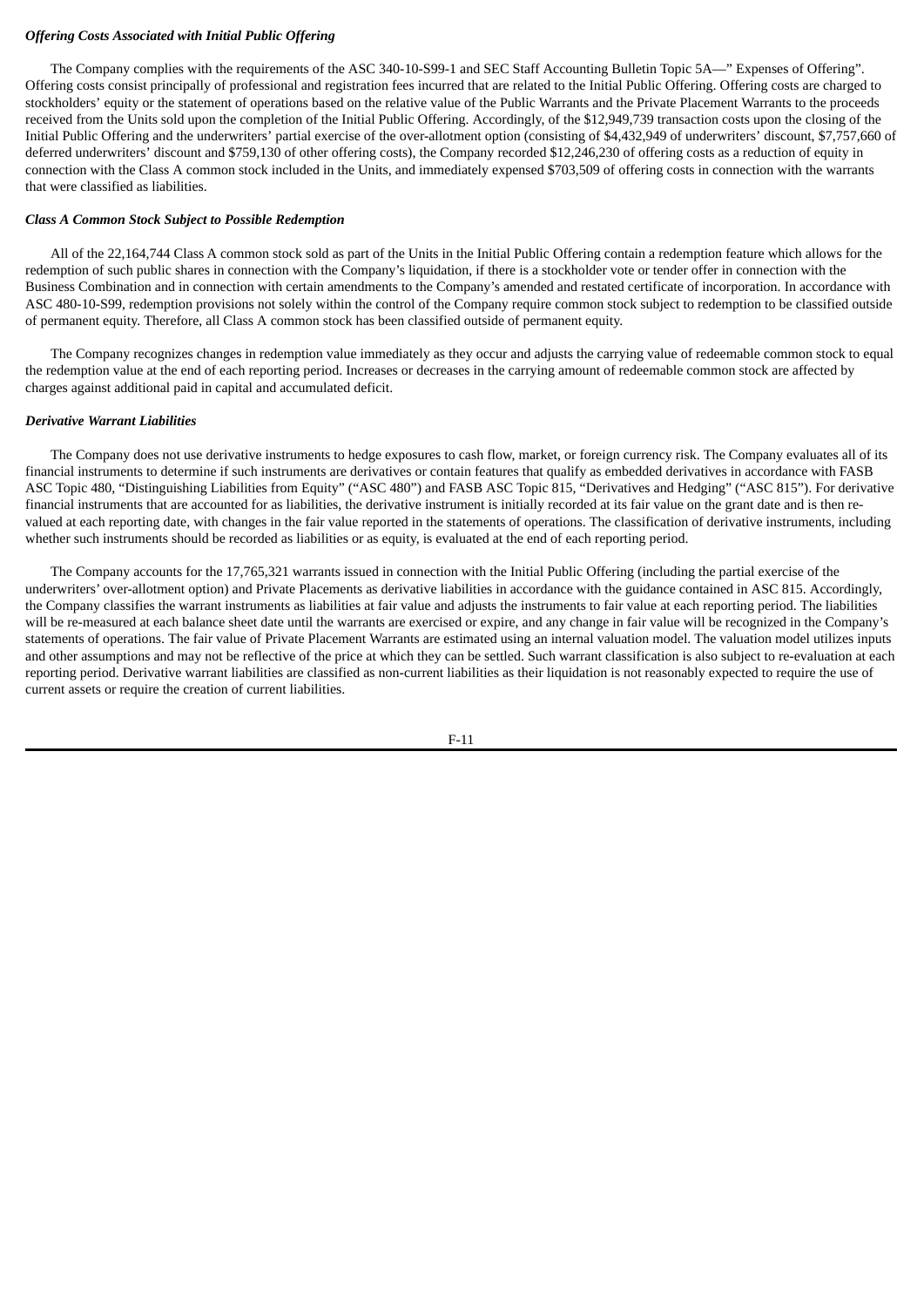# *Net Income Per Share of Common Stock*

The Company has two classes of common stock, which are referred to as Class A common stock and Class B common stock. Earnings and losses are shared pro rata between the two classes of common stock. The 17,765,321 shares of common stock issuable upon the exercise of the Company's outstanding warrants were excluded from diluted earnings per share for the year ended December 31, 2021 and 2020, because the warrants are contingently exercisable, and the contingencies have not yet been met. As a result, diluted net loss per common share is the same as basic net loss per common share for the periods. The table below presents a reconciliation of the numerator and denominator used to compute basic and diluted net income per share for each class of common stock:

|                                                              |                           |    |                |      | For            |    |                |
|--------------------------------------------------------------|---------------------------|----|----------------|------|----------------|----|----------------|
|                                                              |                           |    |                |      | the Period     |    |                |
|                                                              |                           |    |                |      | from           |    |                |
|                                                              |                           |    |                |      | December 11,   |    |                |
|                                                              |                           |    |                |      | 2020           |    |                |
|                                                              |                           |    |                |      | (Inception)    |    |                |
|                                                              |                           |    |                |      | through        |    |                |
|                                                              | <b>For the Year Ended</b> |    |                |      | December 31,   |    |                |
|                                                              | <b>December 31, 2021</b>  |    |                | 2020 |                |    |                |
|                                                              | <b>Class A</b>            |    | <b>Class B</b> |      | <b>Class A</b> |    | <b>Class B</b> |
| Basic and diluted net income (loss) per share:<br>Numerator: |                           |    |                |      |                |    |                |
| Allocation of net income (loss)                              | 4,692,102                 | S. | 2,244,200      | \$.  |                |    | (970)          |
|                                                              |                           |    |                |      |                |    |                |
| Denominator:                                                 |                           |    |                |      |                |    |                |
| Weighted average shares outstanding                          | 10,980,840                |    | 5,252,059      |      |                |    | 5,000,000      |
| Basic and diluted net income (loss) per share                | \$<br>0.43                | \$ | 0.43           | -\$  |                | \$ | (0.00)         |

### *Income Taxes*

The Company accounts for income taxes under ASC Topic 740, "Income Taxes" ("ASC 740"). ASC 740 requires the recognition of deferred tax assets and liabilities for both the expected impact of differences between the financial statement and tax basis of assets and liabilities and for the expected future tax benefit to be derived from tax loss and tax credit carry forwards. ASC 740 additionally requires a valuation allowance to be established when it is more likely than not that all or a portion of deferred tax assets will not be realized. Deferred tax assets as of December 31, 2021, were deemed immaterial.

ASC 740 prescribes a recognition threshold and measurement process for financial statement recognition and measurement of a tax position taken or expected to be taken in a tax return. For those benefits to be recognized, a tax position must be more-likely-than-not to be sustained upon examination by taxing authorities. ASC 740 also provides guidance on derecognition, classification, interest and penalties, accounting in interim period, disclosure and transition.

The Company recognizes accrued interest and penalties related to unrecognized tax benefits as income tax expense. There were no unrecognized tax benefits and no amounts accrued for interest and penalties as of December 31, 2021 and 2020. The Company is currently not aware of any issues under review that could result in significant payments, accruals or material deviation from its position.

The Company is subject to income tax examinations by major taxing authorities since inception. These examinations may include questioning the timing and amount of deductions, the nexus of income among various tax jurisdictions and compliance with federal and state tax laws. The Company's management does not expect that the total amount of unrecognized tax benefits will materially change over the next twelve months. The Company is incorporated in the State of Delaware and is required to pay franchise taxes to the State of Delaware on an annual basis.

### *Recent Accounting Standards*

In August 2020, the FASB issued ASU No. 2020-06, Debt with Conversion and other Options (Subtopic 470-20) and Derivatives and Hedging - Contracts in Entity's Own Equity (Subtopic 815-40). The new guidance eliminates the beneficial conversion and cash conversion accounting models for convertible instruments. It also amends the accounting for certain contracts in an entity's own equity that are currently accounted for as derivatives because of specific settlement provisions. In addition, the new guidance modifies how particular convertible instruments and certain contracts that may be settled in cash or shares impact the diluted EPS computation. This guidance is effective as of January 1, 2022 (early adoption is permitted effective January 1, 2021). The Company is currently evaluating the effect the updated standard will have on its financial position, results of operations or financial statement disclosure.

The Company's management does not believe that any other recently issued, but not yet effective, accounting standards if currently adopted would have a material effect on the accompanying financial statements.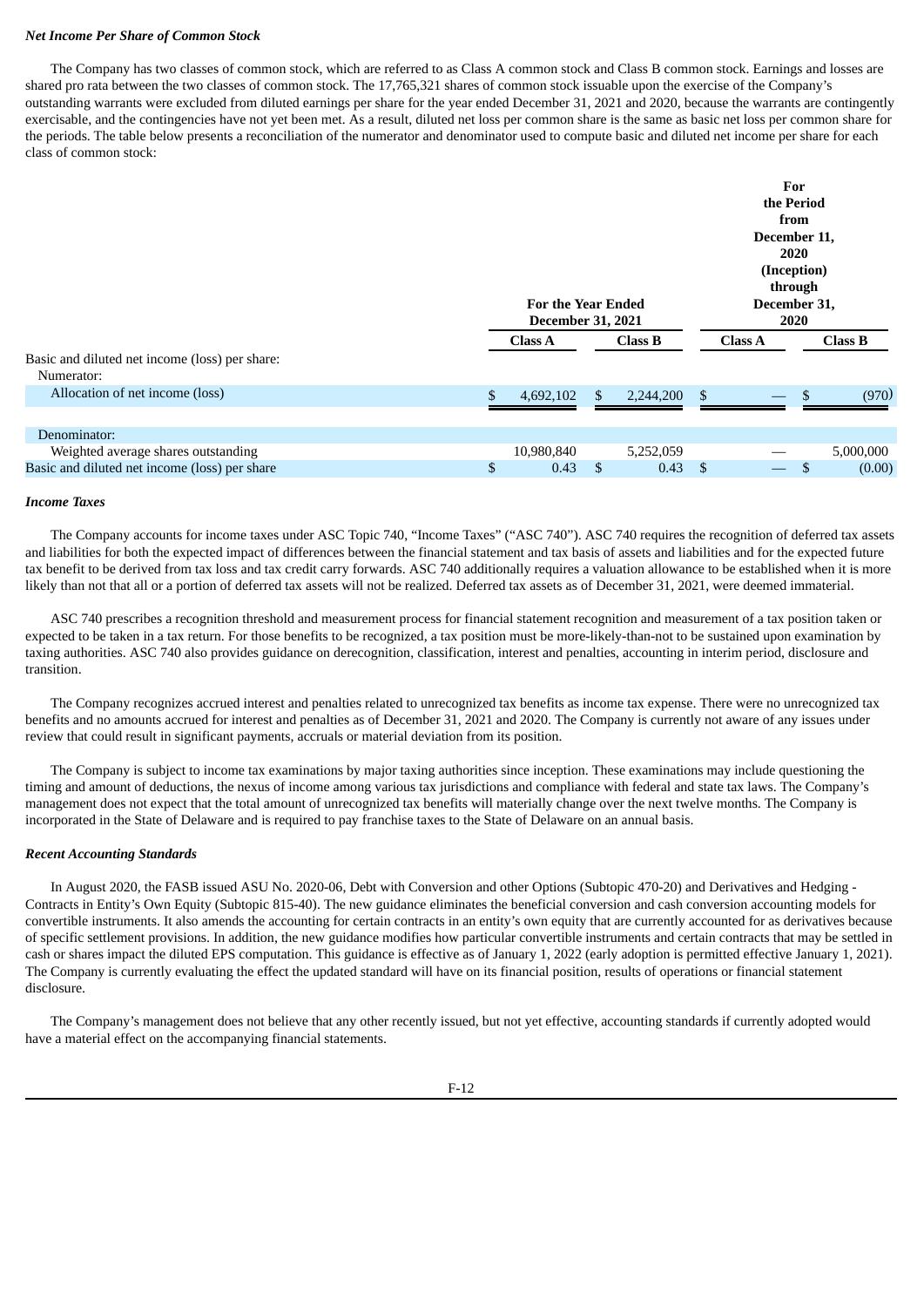### **NOTE 3. INITIAL PUBLIC OFFERING**

On July 2, 2021, Company consummated its Initial Public Offering of 20,000,000 "Units". Each Unit consists of one share of Class A common stock and one-half of one Public Warrant, each whole Public Warrant entitling the holder thereof to purchase one Class A common stock for \$11.50 per share. The Units were sold at a price of \$10.00 per unit, generating gross proceeds to the Company of \$200,000,000.

On July 14, 2021, the Company issued an additional 2,164,744 Units in connection with the partial exercise by the underwriters of their over-allotment option, generating gross proceeds of \$21,647,440.

#### **NOTE 4. RELATED PARTY TRANSACTIONS**

### *Founder Shares*

On December 18, 2020, the Sponsor paid \$25,000 to cover certain offering costs in consideration for the issuance of 5,750,000 shares of Class B common stock, par value \$0.001 per share, of the Company ("founder shares"). The number of founder shares outstanding was determined based on the expectation that the total size of the Initial Public Offering would be a maximum of 23,000,000 units if the underwriters' over-allotment option is exercised in full, and therefore that such founder shares would represent 20% of the outstanding shares after the Initial Public Offering. Up to 750,000 of the founder shares were subject to forfeiture depending on the extent to which the underwriters' over-allotment option is exercised. As a result of the underwriters' election to partially exercise their over-allotment option, 208,814 founder shares were forfeited for no consideration on August 13, 2021, resulting in 5,541,186 founder shares outstanding.

In February 2021, the Sponsor transferred 30,000 founder shares to each of the Company's independent directors (except David Panton) and 15,000 founder shares to each of the Company's advisors (except Matthew Wolpert and Jennifer Fuller) for per share consideration equal to the amount paid by the Sponsor to the Company for each founder share. Pursuant to the terms of the agreements governing these transfers, if the transferee ceases to serve as a director or advisor (as the case may be) of the Company prior to the completion of the Company's initial Business Combination, the Sponsor has the option to repurchase the founder shares from such transferee for the same per share consideration paid by the transferee for the initial transfer. The Sponsor's option to repurchase the founder shares shall expire upon the consummation of the Company's initial Business Combination. The sale of the founders shares to the Company's directors and advisors is in the scope of FASB ASC Topic 718, "Compensation-Stock Compensation" ("ASC 718"). Under ASC 718, stock-based compensation associated with equity-classified awards is measured at fair value upon the grant date. The fair value of the shares sold to the Company's directors and advisors was \$366,188 or approximately \$1.53 per share. The Founders Shares were effectively sold subject to a performance condition (i.e., the occurrence of a Business Combination). Compensation expense related to the Founders Shares is recognized only when the performance condition is probable of occurrence. As of December 31, 2021, the Company determined that a Business Combination is not considered probable, and, therefore, no stock-based compensation expense has been recognized. Stock-based compensation would be recognized at the date a Business Combination is considered probable (i.e., upon consummation of a Business Combination) in an amount equal to the number of founders shares times the grant date fair value per share (unless subsequently modified) less the amount initially received for the purchase of the founder shares.

With certain limited exceptions, the founder shares are not transferable, assignable or salable (except to the Company's officers and directors and other persons or entities affiliated with the Sponsor, each of whom will be subject to the same transfer restrictions) until the earlier of (A) one year after the completion of the Company's initial Business Combination or (B) subsequent to the Company's initial Business Combination, (x) if the reported closing price of Class A common stock equals or exceeds \$12.00 per share (as adjusted for stock splits, stock dividends, reorganizations, recapitalizations and the like) for any 20 trading days within any 30-trading day period commencing at least 150 days after the Company's initial Business Combination or (y) the date, following the completion of the Company's initial Business Combination, on which the Company completes a liquidation, merger, capital stock exchange, reorganization or other similar transaction that results in all of the Company's stockholders having the right to exchange their shares of common stock for cash, securities or other property.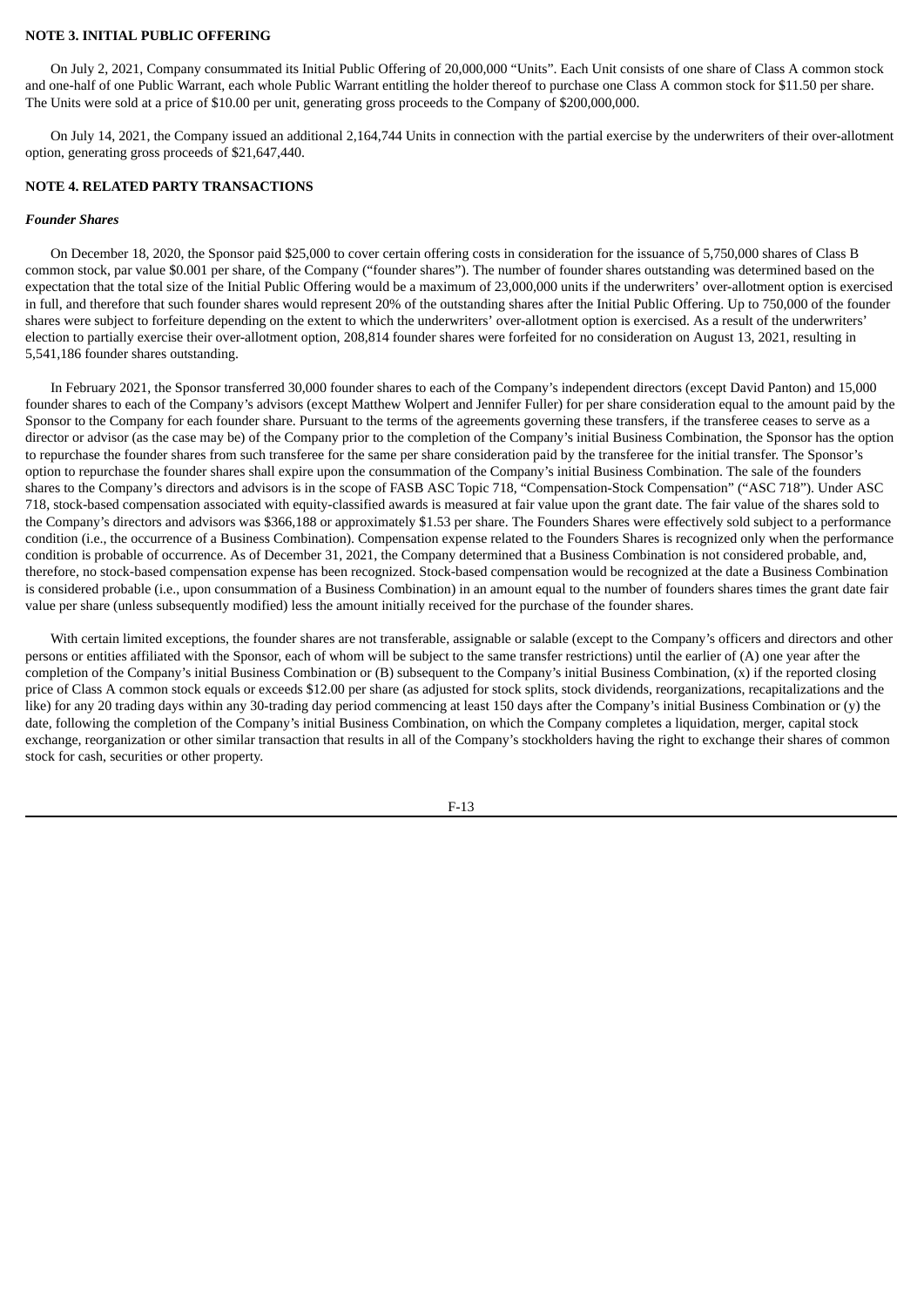# *Private Placement Warrants*

Simultaneously with the closing of the Initial Public Offering, the Sponsor purchased 6,250,000 Private Placement Warrants at a price of \$1.00 per Private Placement Warrant, generating total proceeds of \$6,250,000. Simultaneously with the closing of the underwriters' partial exercise of the overallotment option, the Sponsor purchased an additional 432,949 Private Placement Warrants at a price of \$1.00 per Private Placement Warrant, generating gross proceeds of \$432,949.

The Private Placement Warrants are non-redeemable in certain circumstances so long as they are held by the Sponsor or its permitted transferees. The Private Placement Warrants may also be exercised by the Sponsor and its permitted transferees for cash or on a "cashless basis". Otherwise, the Private Placement Warrants have terms and provisions that are identical to those of the Public Warrants, including as to exercise price, exercisability and exercise period. No underwriting discounts or commissions were paid with respect to such sale. The issuance of the Private Placement Warrants was made pursuant to the exemption from registration contained in Section 4(a)(2) of the Securities Act.

# *Related Party Loans*

The Sponsor agreed to loan the Company up to \$300,000 to be used for a portion of the expenses of the Initial Public Offering pursuant to a promissory note (the "Promissory Note"). The Promissory Note was non-interest bearing, unsecured and due at the earlier of December 31, 2021 or the closing of the Initial Public Offering. The Company borrowed \$240,000 under the Promissory Note and repaid it in full upon the closing of the Initial Public Offering.

In addition, in order to finance transaction costs in connection with an initial Business Combination, the Sponsor, an affiliate of the Sponsor or certain of the Company's officers and directors may, but is not obligated to, loan the Company funds as may be required (the "Working Capital Loans"). If the Company completes a Business Combination, the Company would repay such Working Capital Loans out of the proceeds of the Trust Account released to the Company. Otherwise, such Working Capital Loans would be repaid only out of funds held outside the Trust Account. In the event that a Business Combination does not close, the Company may use a portion of the funds held outside the Trust Account to repay such Working Capital Loans but no proceeds from the Trust Account would be used to repay such loaned amounts. Up to \$1,500,000 of Working Capital Loans may be convertible into Private Placement Warrants of the post Business Combination entity, at a price of \$1.00 per warrant at the option of the lender. The warrants would be identical to the Private Placement Warrants issued to the Sponsor. As of December 31, 2021 and 2020, no Working Capital Loans were outstanding.

### *Administrative Support Agreement*

The Company has agreed to pay the Sponsor or one or more of its affiliates, commencing on the date of the final prospectus for the Company's Initial Public Offering, a total of \$20,000 per month for office space and administrative and support services. Payments for such services began on June 29, 2021. Upon completion of a Business Combination or its liquidation, the Company will cease paying these monthly fees. For the year ended December 31, 2021 the company incurred and paid \$121,333 in fees for these services.

# **NOTE 5. COMMITMENTS AND CONTINGENCIES**

### *Registration and Stockholder Rights*

Pursuant to a registration rights agreement entered into in connection with the Initial Public Offering, the holders of the founder shares, Private Placement Warrants, and warrants that may be issued upon conversion of Working Capital Loans (and any shares of common stock issuable upon the exercise of the Private Placement Warrants or warrants issued upon conversion of the Working Capital Loans and upon conversion of the founder shares) will be entitled to registration rights requiring the Company to register such securities for resale (in the case of the founder shares, only after conversion to shares of Class A common stock). The holders of these securities will be entitled to make up to three demands, excluding short form registration demands, that the Company registers such securities. In addition, these holders will have certain "piggy-back" registration rights with respect to registration statements filed subsequent to the completion of a Business Combination and rights to require the Company to register for resale such securities pursuant to Rule 415 under the Securities Act. The Company will bear the expenses incurred with the filing of any such registration statements.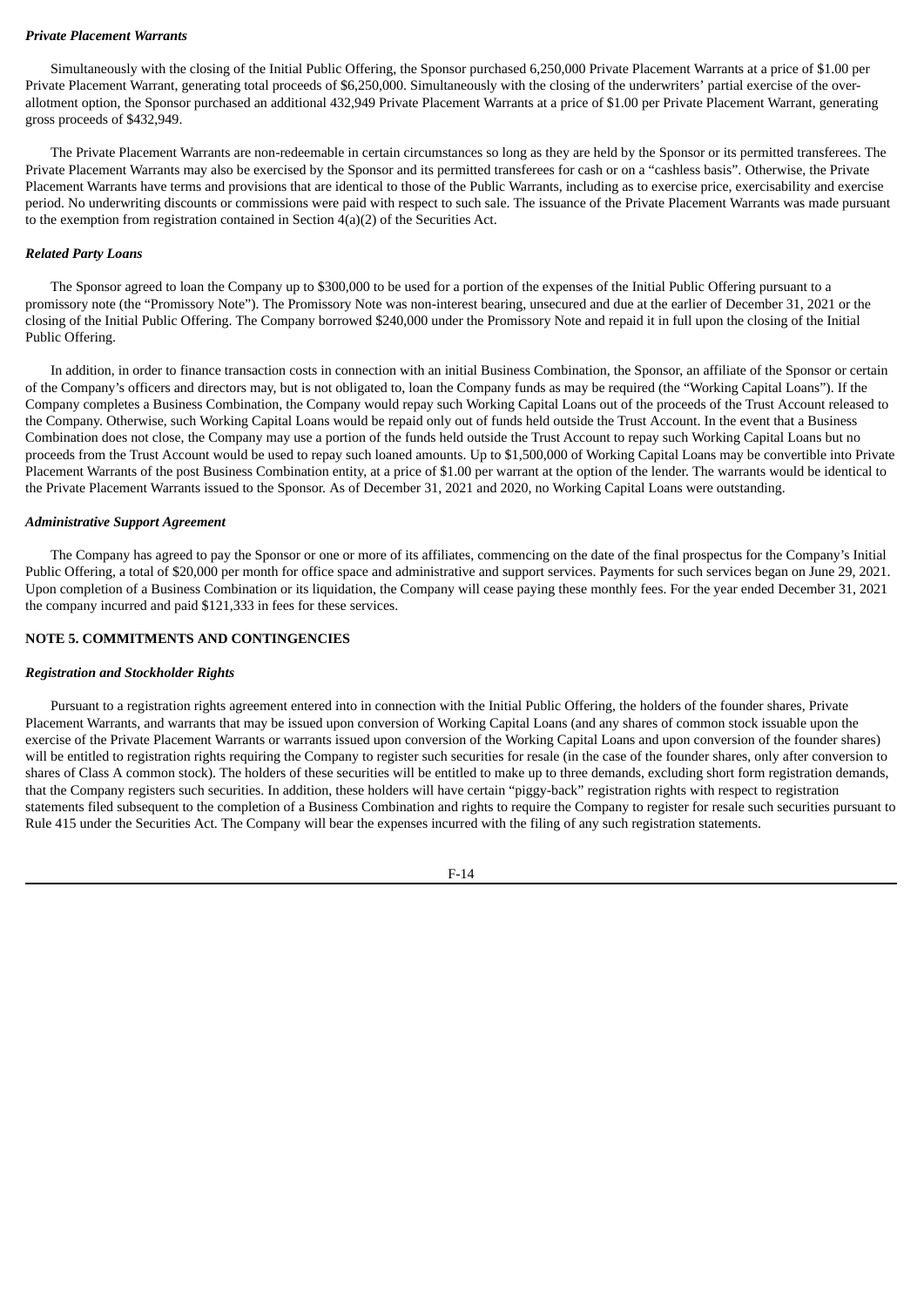### *Underwriting Agreement*

On July 2, 2021, the Company paid a fixed underwriting discount of \$4,000,000, which was calculated as two percent (2%) of the gross proceeds of the Initial Public Offering. On July 14, 2021, the underwriters partially executed their over-allotment option to purchase an additional 2,164,744 Units at a price of \$10.00 per Unit, and were paid a fixed underwriting discount of \$432,949.

Additionally, the underwriters will be entitled to a deferred underwriting discount of 3.5% of the gross proceeds of the Initial Public Offering and overallotment held in the Trust Account, or \$7,757,660, upon the completion of the Company's initial Business Combination.

### **NOTE 6. DERIVATIVE WARRANT LIABILITIES**

The Company accounted for the Public Warrants and Private Placement Warrants as liabilities in accordance with the guidance contained in ASC 815-40, Derivatives and Hedging—Contracts in Entity's Own Equity. Because the Company does not control the occurrence of events, such as a tender offer or exchange that may trigger cash settlement of the warrants where not all of the stockholders also receive cash, the warrants do not meet the criteria for equity treatment thereunder, and as such, the warrants must be recorded as derivative liabilities.

Additionally, certain adjustments to the settlement amount of the Private Placement Warrants are based on a variable that is not an input to the fair value of a "fixed-for-fixed" option as defined under ASC 815-40, and thus the Private Placement Warrants are not considered indexed to the Company's own stock and not eligible for an exception from derivative accounting.

Each whole warrant entitles the registered holder to purchase one share of the Class A common stock at a price of \$11.50 per share, subject to adjustment as discussed below, at any time commencing on the later of 12 months from the effective date of the registration statement for the Initial Public Offering and 30 days after the completion of a Business Combination. Pursuant to the warrant agreement, a warrant holder may exercise its warrants only for a whole number of shares of Class A common stock. This means that only a whole warrant may be exercised at any given time by a warrant holder. No fractional warrants will be issued upon separation of the units and only whole warrants will trade. The warrants will expire five years after the completion of the Company's initial Business Combination, at 5:00 p.m., New York City time, or earlier upon redemption or liquidation.

The Company has agreed that as soon as practicable, but in no event later than 15 business days after the closing of its initial Business Combination, the Company will use its best efforts to file with the SEC a registration statement covering the shares of Class A common stock issuable upon exercise of the warrants, to cause such registration statement to become effective and to maintain a current prospectus relating to those shares of Class A common stock until the warrants expire or are redeemed, as specified in the warrant agreement. If a registration statement covering the shares of Class A common stock issuable upon exercise of the warrants is not effective by the 60th business day after the closing of a Business Combination, warrant holders may, until such time as there is an effective registration statement and during any period when the Company will have failed to maintain an effective registration statement, exercise warrants on a "cashless basis" in accordance with Section 3(a)(9) of the Securities Act or another exemption. Notwithstanding the foregoing, if a registration statement covering the Class A common stock issuable upon exercise of the warrants is not effective within a specified period following the consummation of a Business Combination, warrant holders may, until such time as there is an effective registration statement and during any period when the Company shall have failed to maintain an effective registration statement, exercise warrants on a cashless basis pursuant to the exemption provided by Section 3(a)(9) of the Securities Act provided that such exemption is available.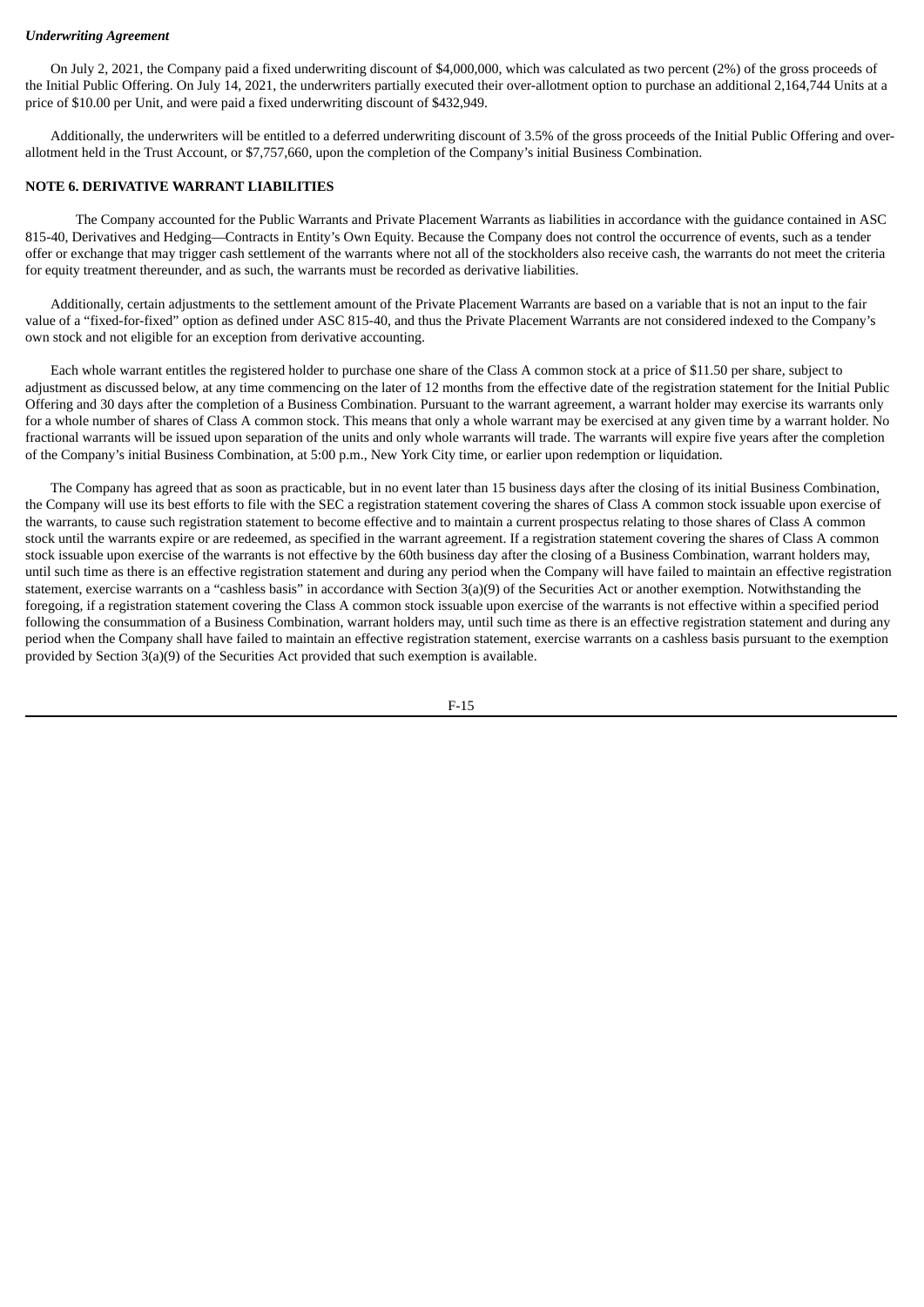Redemption of warrants when the price per share of Class A common stock equals or exceeds \$18.00. Once the warrants become exercisable, the Company may redeem the outstanding warrants (except as described herein with respect to the Private Placement Warrants):

- in whole and not in part;
- at a price of \$0.01 per warrant;
- upon not less than 30 days' prior written notice of redemption given after the warrants become exercisable (the "30-day redemption period") to each warrant holder; and
- if, and only if, the reported last sale price of the Class A common stock equals or exceeds \$18.00 per share (as adjusted for stock splits, stock dividends, reorganizations, recapitalizations and the like) for any 20 trading days within a 30-trading day period commencing once the warrants become exercisable and ending three business days before we send the notice of redemption to the warrant holders.

In addition, if (x) the Company issues additional shares of Class A common stock or equity-linked securities for capital raising purposes in connection with the closing of a Business Combination at a Newly Issued Price of less than \$9.20 per share of Class A common stock (with such issue price or effective issue price to be determined in good faith by the Company's board of directors and, in the case of any such issuance to the Sponsor or its affiliates, without taking into account any founder shares held by the Sponsor or such affiliates, as applicable, prior to such issuance), (y) the aggregate gross proceeds from such issuances represent more than 60% of the total equity proceeds, and interest thereon, available for the funding of a Business Combination on the date of the consummation of a Business Combination (net of redemptions), and (z) the Market Value is below \$9.20 per share, then the exercise price of the warrants will be adjusted (to the nearest cent) to be equal to 115% of the greater of the Market Value and the Newly Issued Price, and the \$18.00 per share redemption trigger price described above will be adjusted (to the nearest cent) to be equal to 115% of the greater of the Market Value and the Newly Issued Price, and the \$18.00 per share redemption trigger price described above will be adjusted (to the nearest cent) to be equal to 180% of the greater of the Market Value and the Newly Issued Price.

Redemption of warrants when the price per share of Class A common stock equals or exceeds \$10.00. Once the warrants become exercisable, the Company may call the Public Warrants for redemption:

- in whole and not in part;
- at a price of \$0.10 per warrant;
- upon a minimum of 30 days' prior written notice of redemption, or the 30-day redemption period, to each warrant holder;
- if, and only if, the closing price of our Class A common stock equals or exceeds \$10.00 per public share (as adjusted for stock splits, stock dividends, reorganizations, recapitalizations and the like) for any 20 trading days within the 30-trading day period ending three trading days before the Company sends the notice of redemption to the warrant holders; and
- if the closing price of the Class A common stock for any 20 trading days within a 30-trading day period ending on the third trading day prior to the date on which the Company sends the notice of redemption to the warrant holders is less than \$18.00 per share (as adjusted for stock splits, stock dividends, reorganizations, recapitalizations and the like), the Private Placement Warrants must also be concurrently called for redemption on the same terms as the outstanding Public Warrants, as described above; provided that holders will be able to exercise their warrants on a cashless basis prior to redemption and receive that number of shares determined by reference to the table below, based on the redemption date and the "fair market value" (as defined below) of our Class A common stock.

If the warrants become redeemable, the Company may exercise the redemption right even if the Company is unable to register or qualify the underlying securities for sale under all applicable state securities laws.

The Company has established the last of the redemption criterion discussed above to prevent a redemption call unless there is at the time of the call a significant premium to the warrant exercise price. If the foregoing conditions are satisfied and the Company issues a notice of redemption of the warrants, each warrant holder will be entitled to exercise his, her or its warrant prior to the scheduled redemption date. However, the price of the Class A common stock may fall below the \$18.00 redemption trigger price as well as the \$11.50 warrant exercise price after the redemption notice is issued.

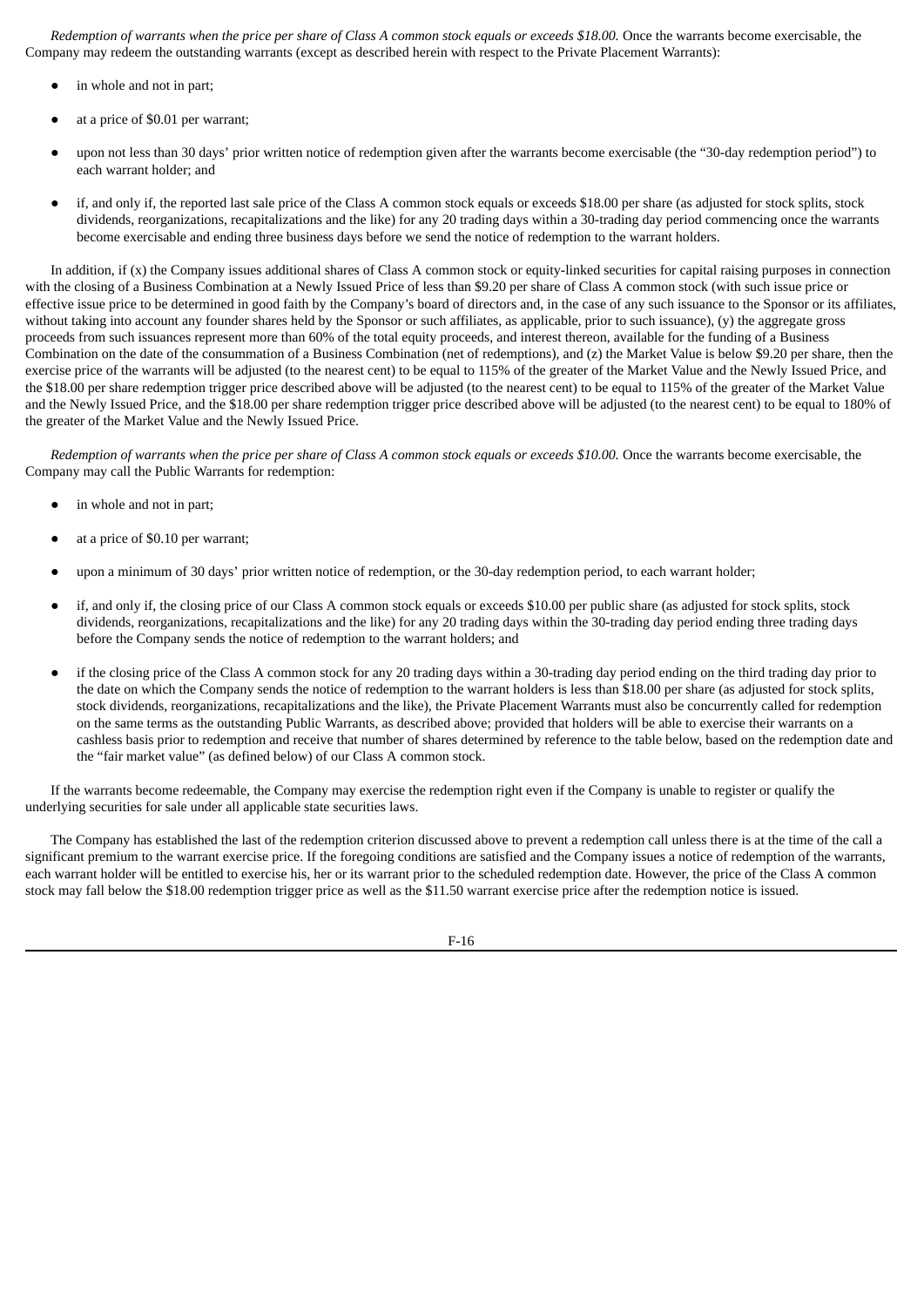*Redemption Procedures and Cashless Exercise.* If the Company calls the warrants for redemption as described above, the Company will have the option to require all holders that wish to exercise warrants to do so on a "cashless basis." In determining whether to require all holders to exercise their warrants on a "cashless basis," the management will consider, among other factors, the cash position, the number of warrants that are outstanding and the dilutive effect on the stockholders of issuing the maximum number of shares of Class A common stock issuable upon the exercise of the warrants. In such event, each holder would pay the exercise price by surrendering warrants in exchange for a number of shares of Class A common stock equal to the lesser of (A) the quotient obtained by dividing (x) the product of (a) the number of shares of Class A common stock underlying the warrants and (b) the excess of the "fair market value" of the Class A common stock over the exercise price of the warrants by (y) such fair market value and  $(B)$  the product of the number of warrants surrendered and 0.361, subject to adjustment. The fair market value means the volume weighted average price of Class A common stock as reported during the ten-trading day period ending on the trading day prior to the first date on which the shares of Class A common stock trade on the applicable exchange or in the applicable market, regular way, without the right to receive such rights.

# **NOTE 7. CLASS A COMMON STOCK SUBJECT TO POSSIBLE REDEMPTION**

All of the 22,164,744 shares of Class A common stock sold as part of the Units in the Initial Public Offering contain a redemption feature which allows for the redemption of such Public Shares in connection with the Company's liquidation, if there is a stockholder vote or tender offer in connection with the Business Combination and in connection with certain amendments to the Company's certificate of incorporation. Given that the Class A common stock was issued with other freestanding instruments (i.e., public warrants), the initial carrying value of the Class A common stock was classified as temporary equity is the allocated proceeds based on the guidance in ASC 470-20.

If it is probable that the equity instrument will become redeemable, the Company has the option to either accrete changes in the redemption value over the period from the date of issuance (or from the date that it becomes probable that the instrument will become redeemable, if later) to the earliest redemption date of the instrument or to recognize changes in the redemption value immediately as they occur and adjust the carrying amount of the instrument to equal the redemption value at the end of each reporting period. The Company recognizes changes in redemption value immediately as they occur. Immediately upon the closing of the Initial Public Offering, the Company recognized the accretion from initial book value to redemption amount value. The change in the carrying value of redeemable Class A common stock resulted in charges against additional paid-in capital and accumulated deficit.

As of December 31, 2021, the Class A common stock reflected on the balance sheet are reconciled in the following table:

| Gross proceeds from Initial Public Offering         | \$221,647,440  |
|-----------------------------------------------------|----------------|
| Less:                                               |                |
| Proceeds allocated to Public Warrants               | (11,680,978)   |
| Class A shares issuance costs                       | (12, 246, 230) |
| Plus:                                               |                |
| Accretion of carrying value to redemption value     | 23,927,208     |
| Class A common stock subject to possible redemption | \$221,647,440  |
|                                                     |                |

# **NOTE 8. STOCKHOLDERS' EQUITY**

*Preferred Stock* - The Company is authorized to issue 1,000,000 shares of preferred stock with a par value of \$0.0001 per share. As of December 31, 2021 and 2020, there were no shares of preferred stock issued or outstanding.

*Class A common stock* - The Company is authorized to issue 500,000,000 shares of Class A common stock with a par value of \$0.0001 per share. Holders of Class A common stock are entitled to one vote for each share. As of December 31, 2021, there were 22,164,744 shares of Class A common stock issued and outstanding and subject to possible redemption and therefore classified as temporary equity on the balance sheet. As of December 31, 2020 there were no shares of Class A common stock issued or outstanding.

*Class B common stock* - The Company is authorized to issue 50,000,000 shares of Class B common stock with a par value of \$0.0001 per share. Holders of the Class B common stock are entitled to one vote for each common stock. At December 31, 2021 and 2020, there were 5,541,186 and 5,750,000 shares of Class B common stock issued and outstanding, respectively.

The shares of Class B common stock will automatically convert into shares of the Company's Class A common stock at the time of a Business Combination on a one-for-one basis, subject to adjustment. In the case that additional shares of Class A common stock or equity-linked securities are issued or deemed issued in excess of the amounts sold in the Initial Public Offering and related to the closing of a Business Combination, the ratio at which shares of Class B common stock shall convert into shares of Class A common stock will be adjusted (unless the holders of a majority of the outstanding shares of Class B common stock agree to waive such anti-dilution adjustment with respect to any such issuance or deemed issuance) so that the number of shares of Class A common stock issuable upon conversion of all shares of Class B common stock will equal, in the aggregate, on an as-converted basis, 20% of the total number of all shares of common stock outstanding upon completion of the Initial Public Offering plus all shares of Class A common stock and equitylinked securities issued or deemed issued in connection with a Business Combination (net of the number of shares of Class A common stock redeemed in connection with a Business Combination), excluding any shares or equity-linked securities issued, or to be issued, to any seller in a Business Combination in consideration for such seller's interest in the Business Combination target and any Private Placement Warrants issued upon the conversion of Working Capital Loans made to the Company.

Holders of the Class B common stock and holders of the Class A common stock will vote together as a single class, except as required by applicable law or stock exchange rule.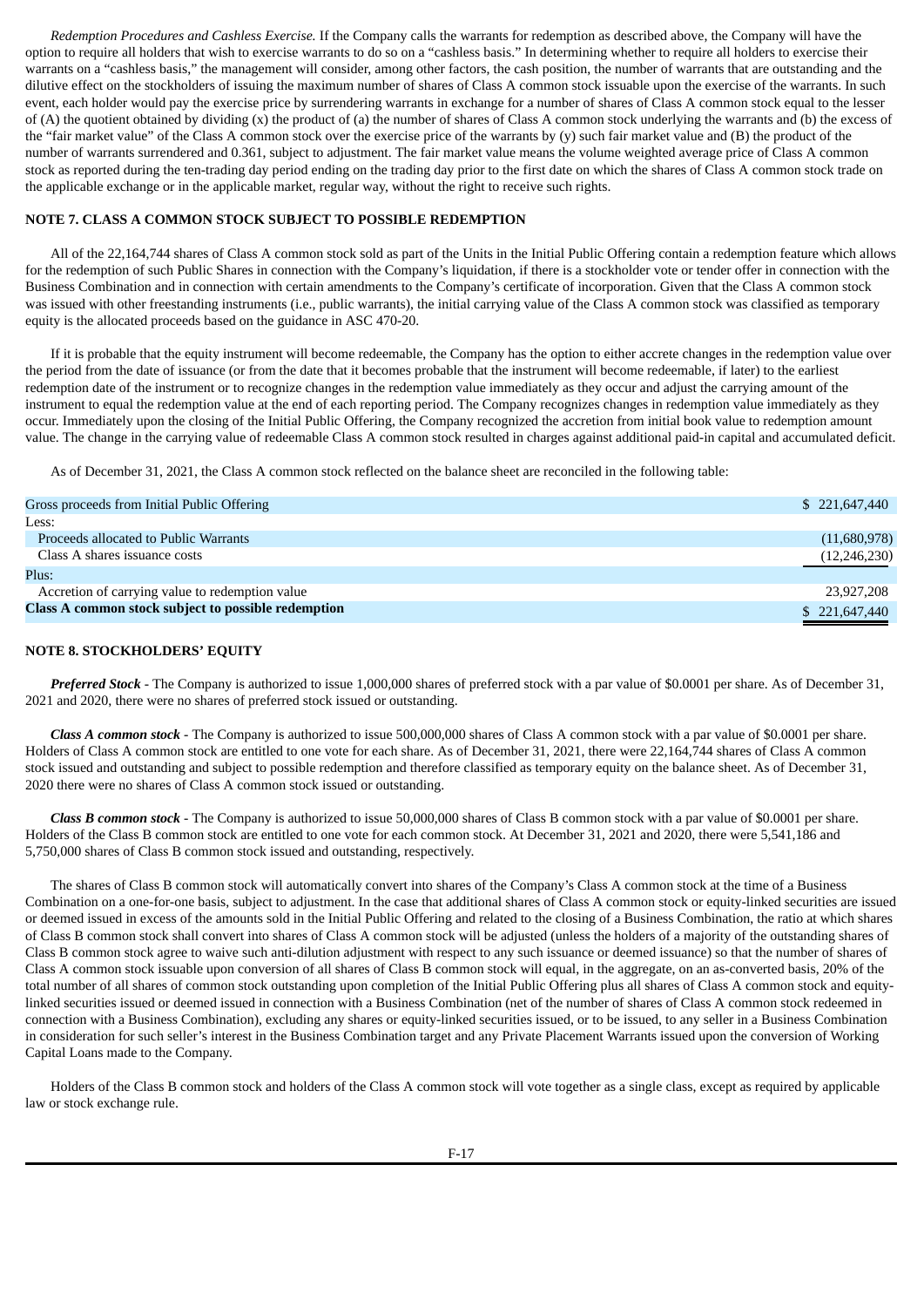# **NOTE 9. INCOME TAX**

The Company's net deferred tax assets as of December 31, 2021 and 2020 are as follows:

|                                 |   | December 31,<br>2021 | December 31,<br>2020 |  |  |
|---------------------------------|---|----------------------|----------------------|--|--|
| Deferred tax assets             |   |                      |                      |  |  |
| Net operating loss carryforward | S | 40,466               |                      |  |  |
| Startup costs                   |   | 192,806              |                      |  |  |
| Total deferred tax assets       |   | 233,272              |                      |  |  |
| Valuation allowance             |   | (233, 272)           |                      |  |  |
| Deferred tax assets             |   |                      |                      |  |  |

The income tax provision for the year ended December 31, 2021, and for the period from December 11, 2020 (inception) through December 31, 2020, consists of the following:

| 2021                            |              | December 31,<br>2020 |
|---------------------------------|--------------|----------------------|
|                                 |              |                      |
| $\hspace{0.1mm}-\hspace{0.1mm}$ | Ð            |                      |
| (233, 272)                      |              |                      |
|                                 |              |                      |
|                                 |              |                      |
|                                 |              |                      |
| 233,272                         |              |                      |
|                                 |              |                      |
|                                 | December 31, |                      |

As of December 31, 2021 and 2020, the Company had \$192,697 and \$0 of U.S. federal net operating loss carryovers available to offset future taxable income indefinitely, respectively.

In assessing the realization of the deferred tax assets, management considers whether it is more likely than not that some portion of all of the deferred tax assets will not be realized. The ultimate realization of deferred tax assets is dependent upon the generation of future taxable income during the periods in which temporary differences representing net future deductible amounts become deductible. Management considers the scheduled reversal projected future taxable income and tax planning strategies in making this assessment. After consideration of all of the information available, management believes that significant uncertainty exists with respect to future realization of the deferred tax assets and has therefore established a full valuation allowance. For the year ended December 31, 2021, the change in the valuation allowance was \$233,272.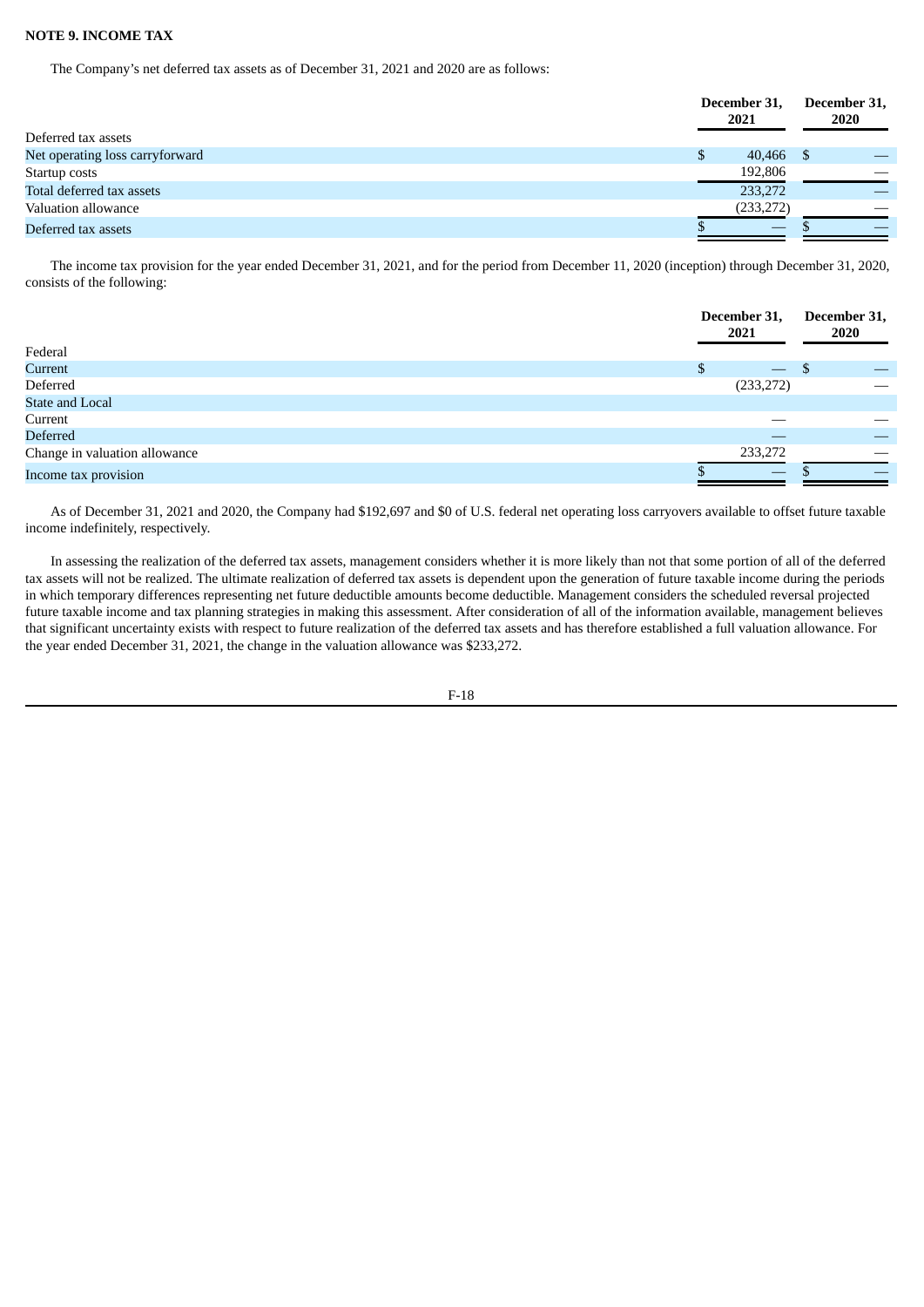A reconciliation of the federal income tax rate to the Company's effective tax rate as of December 31, 2021 and 2020, is as follows:

|                                                               | December 31,<br>2021 | December 31,<br><b>2020</b> |
|---------------------------------------------------------------|----------------------|-----------------------------|
| Statutory federal income tax rate                             | 21.0%                | 21.0%                       |
| Offering costs allocated to warrant liabilities               | $2.1\%$              | $0.0\%$                     |
| Change in fair value of warrant liabilities                   | $(27.7)\%$           | $0.0\%$                     |
| Fair value of private warrant liability in excess of proceeds | 1.2%                 | $-$ %                       |
| Valuation allowance                                           | 3.4%                 | $(21.0)\%$                  |
| Income tax provision                                          | 0.0%                 | $0.0\%$                     |

The effective tax rate differs from the statutory tax rate of 21% for the year ended December 31, 2021 and 2020, due to the valuation allowance recorded on the Company's net operating losses as well as the change in the fair value of the warrant liabilities and the offering costs allocated to warrant liabilities. The Company files income tax returns in the U.S. federal jurisdiction and is subject to examination by the various taxing authorities. The Company's tax returns for the years ended December 31, 2021 and 2020 remain open and subject to examination.

# **NOTE 10. FAIR VALUE MEASUREMENTS**

The following table presents information about the Company's asset and liabilities that were measured at fair value on a recurring basis as of December 31, 2021, and indicates the fair value hierarchy of the valuation techniques the Company utilized to determine such fair value.

| <b>Description</b>                                          | December 31,<br>2021 | <b>Quoted</b><br><b>Prices In</b><br><b>Active</b><br><b>Markets</b><br>(Level 1) | <b>Significant</b><br>Other<br><b>Observable</b><br>Inputs<br>(Level 2) | <b>Significant</b><br>Other<br><b>Unobservable</b><br>Inputs<br>(Level 3) |
|-------------------------------------------------------------|----------------------|-----------------------------------------------------------------------------------|-------------------------------------------------------------------------|---------------------------------------------------------------------------|
| Asset:                                                      |                      |                                                                                   |                                                                         |                                                                           |
| Investments held in Trust Account                           | \$221,654,793        | 221,654,793<br>\$.                                                                | -S<br>$\hspace{0.1mm}-\hspace{0.1mm}$                                   |                                                                           |
| <b>Liabilities:</b>                                         |                      |                                                                                   |                                                                         |                                                                           |
| Derivative warrant liabilities - Private Placement Warrants | 3,629,922            |                                                                                   |                                                                         | 3,629,922                                                                 |
| Derivative warrant liabilities - Public Warrants            | 5,983,373            | 5,983,373                                                                         |                                                                         |                                                                           |
|                                                             | 9,613,295            | 5,983,373                                                                         |                                                                         | 3,629,922                                                                 |

The Public Warrants and Private Placement Warrants are accounted for as liabilities in accordance with ASC 815-40 and are presented within warrant liabilities on the balance sheet. The warrant liabilities are measured at fair value at inception and on a recurring basis, with changes in fair value presented within change in fair value of warrants in the statements of operations.

# **Initial Measurement**

The Company established the initial fair value of the Public Warrants and Private Placement Warrants on July 2, 2021, the date of the Company's Initial Public Offering, using a Monte Carlo simulation model. The Public Warrants and Private Placement Warrants were classified as Level 3 at the initial measurement date due to the use of unobservable inputs.

The key inputs into the Monte Carlo simulation model for the Public Warrants and Private Placement Warrants were as follows at initial measurement:

| Risk-free interest rate    | 0.98% |
|----------------------------|-------|
| Expected term (years)      | 5.71  |
| <b>Expected volatility</b> | 19.0% |
| Stock price                | 9.47  |
| Strike price               | 11.50 |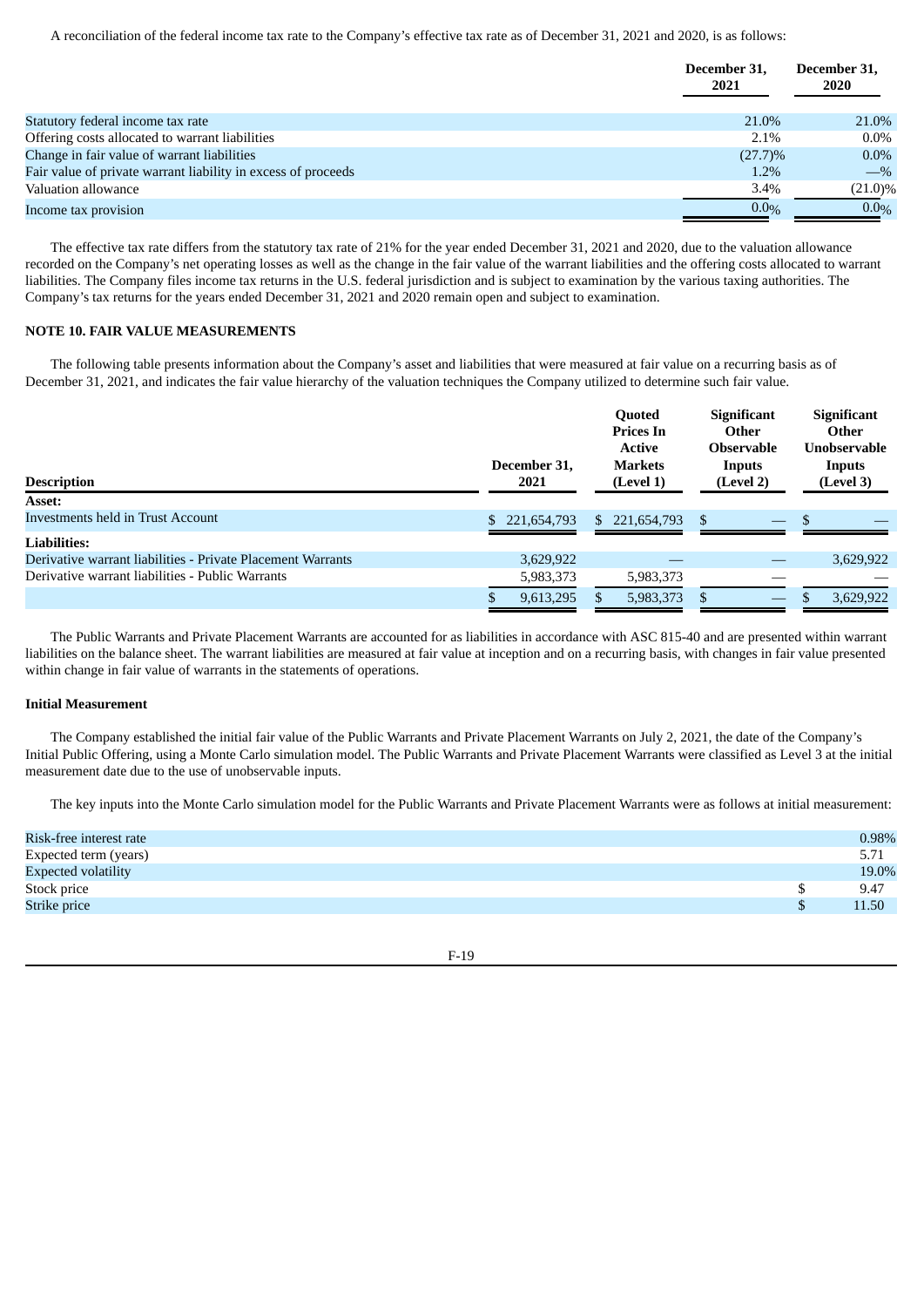## **Subsequent Measurement**

The warrants are measured at fair value on a recurring basis. The subsequent measurement of the Public Warrants as of December 31, 2021, is classified as Level 1 due to the use of an observable market quote in an active market. As of December 31, 2021, the aggregate value of Public Warrants was \$5,983,373.

The subsequent measurement of the Private Placement Warrants was calculated using a Monte Carlo simulation model which is considered a Level 3 measurement.

The key inputs into the Monte Carlo simulation model for the Private Placement Warrants were as follows as of December 31, 2021:

| Risk-free interest rate    | 1.32% |
|----------------------------|-------|
| Expected term (years)      | 5.70  |
| <b>Expected volatility</b> | 10.0% |
| Stock price                | 9.73  |
| Strike price               | 11.50 |
|                            |       |

The following table sets forth a summary of the changes in the fair value of the Level 3 liability for the year ended December 31, 2021:

|                                                              | <b>Warrant</b><br><b>Liabilities</b> |
|--------------------------------------------------------------|--------------------------------------|
| Fair value as of December 31, 2020                           |                                      |
| Initial fair value of warrant liabilities as of July 2, 2021 | 17, 152, 751                         |
| Fair value as of July 14, 2021 - overallotment               | 1,598,904                            |
| Transfer out of Level 3 to Level 1 on December 31, 2021      | (5,983,373)                          |
| Change in fair value                                         | (9, 138, 360)                        |
| Fair value as of December 31, 2021                           | 3,629,922                            |

# **NOTE 11. SUBSEQUENT EVENTS**

The Company evaluated subsequent events and transactions that occurred after the balance sheet date up to the date that the financial statements were issued. Based upon this review, the Company did not identify any subsequent events that would have required adjustment or disclosure in the financial statements.

$$
F-20
$$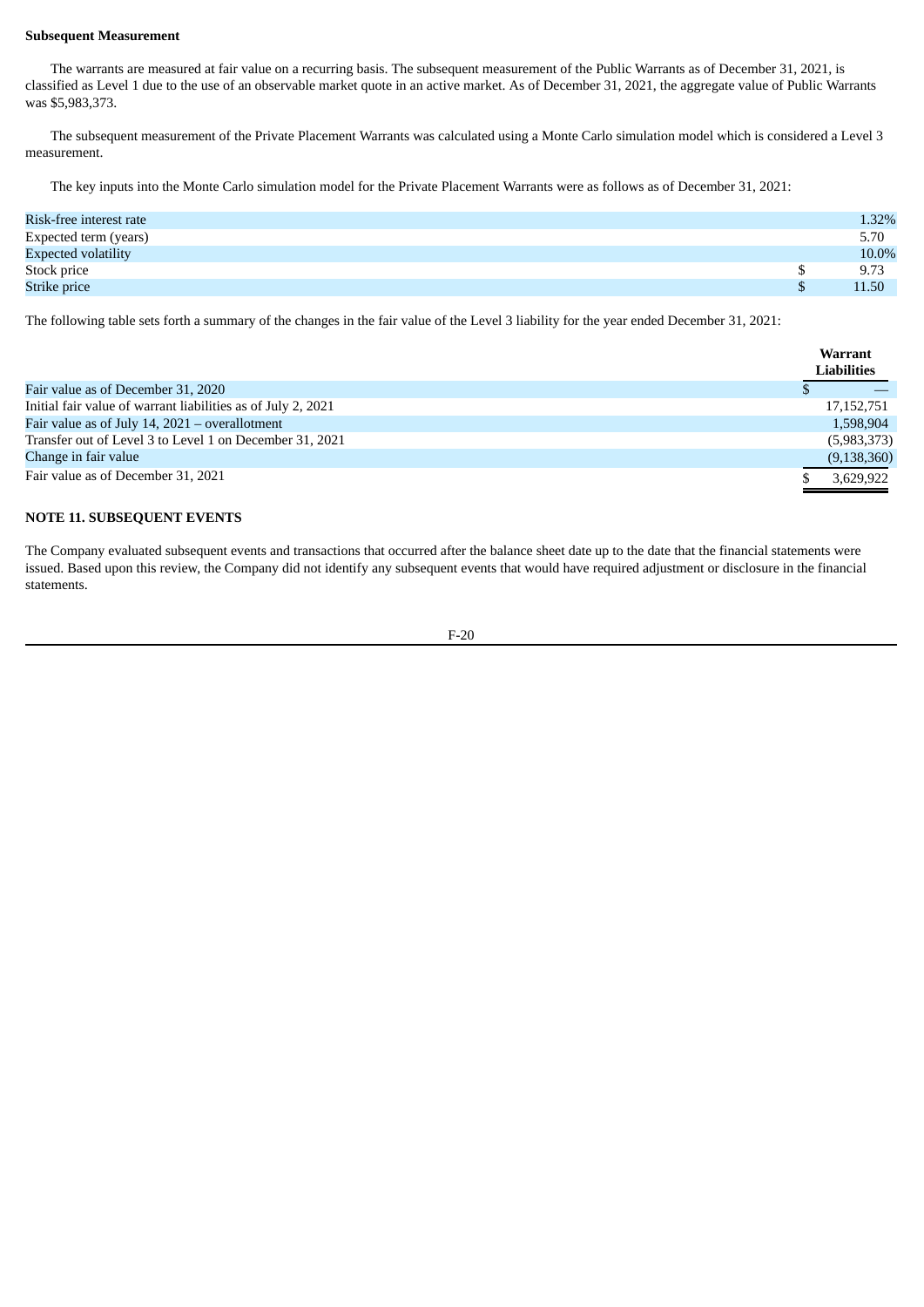# <span id="page-100-0"></span>**DESCRIPTION OF SECURITIES REGISTERED PURSUANT TO SECTION 12 OF THE SECURITIES EXCHANGE ACT OF 1934**

As of December 31, 2021, Shelter Acquisition Corporation I ("we," "us," "our" or the "company") had the following classes of securities registered pursuant to Section 12 of the Securities Exchange Act of 1934, as amended (the "Exchange Act"): (1) units, each consisting of one whole share of Class A common stock, \$0.0001 par value per share ("Class A common stock"), and one-half of one redeemable warrant, (2) shares of Class A common stock and (3) warrants, each whole warrant exercisable for one share of Class A common stock at an exercise price of \$11.50. Our units, Class A common stock and warrants are listed on the Nasdaq Stock Market LLC ("Nasdaq") under the symbols "SHQAU," "SHQA" and "SHQAW," respectively. The following summary of the material terms of the securities of the company is not intended to be a complete summary of the rights and preferences of such securities and is subject to and qualified by reference to our amended and restated certificate of incorporation, which is incorporated by reference as an exhibit to the company's Annual Report on Form 10-K for the year ended December 31, 2021, and applicable Delaware law. We urge you to read our amended and restated certificate of incorporation in their entirety for a complete description of the rights and preferences of our securities.

# **CERTAIN TERMS**

Unless otherwise stated in this exhibit, or the context otherwise requires, references to:

- "we," "us," "our," "company" or "our company" are to Shelter Acquisition Corporation I;
- "Advisors" or our "Board of Advisors" are to members of our advisory board;
- "Class A common stock" are to our Class A common stock;
- "common stock" are to our Class A common stock and our Class B common stock, collectively;
- "DGCL" are to the Delaware General Corporation Law, as the same may be amended from time to time;
- "directors" are to our current directors:
- "founder shares" are to shares of our Class B common stock initially purchased by our sponsor in a Private Placement prior to our Initial Public Offering, and the shares of our Class A common stock issuable upon the conversion thereof;
- "Initial Public Offering" are to our initial public offering consummated on July 2, 2021;
- "initial stockholders" are to holders of our founder shares prior to our Initial Public Offering;
- "management" or our "management team" are to our current executive officers and directors;
- "Private Placement Warrants" are to the warrants issued to our sponsor in private placements simultaneously with the closing of our Initial Public Offering and the underwriters' partial exercise of its over-allotment option;
- "public shares" are to shares of our Class A common stock sold as part of the Units in our Initial Public Offering (whether they were purchased in our Initial Public Offering or thereafter in the open market);
- "public stockholders" are to the holders of our public shares, including our initial stockholders and management team to the extent our initial stockholders and/or members of our management team purchase public shares, provided that each initial stockholder's and member of our management team's status as a "public stockholder" shall only exist with respect to such public shares;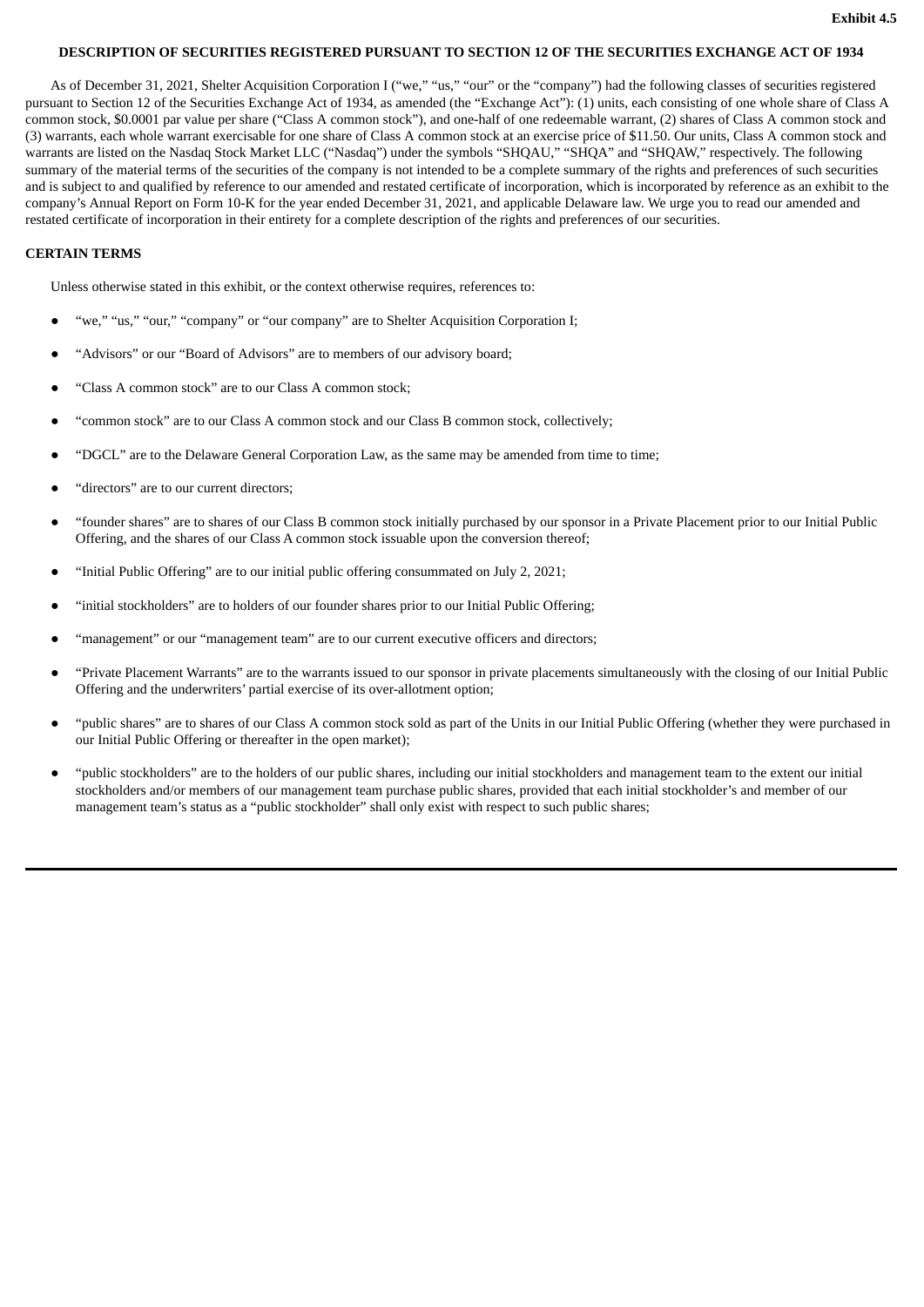- "public warrants" are to the redeemable warrants issued as part of each Unit in our Initial Public Offering and which began trading separately on August 20, 2021;
- "sponsor" are to Shelter Sponsor LLC, a Delaware limited liability company;
- "trust account" are to the trust account set up following our Initial Public Offering with Continental Stock Transfer & Trust Company acting as trustee; and
- "Unit" are to our Units issued in our Initial Public Offering, each consisting of one share of Class A common stock, \$0.0001 par value per share, and one-half of one redeemable warrant.

### **GENERAL**

Pursuant to our amended and restated certificate of incorporation, our authorized capital stock consists of 500,000,000 shares of Class A common stock, \$0.0001 par value, 50,000,000 shares of Class B common stock, \$0.0001 par value, and 1,000,000 shares of undesignated preferred stock, \$0.0001 par value. The following description summarizes the material terms of our capital stock. Because it is only a summary, it may not contain all the information that is important to you.

# *Units*

Each unit consists of one whole share of Class A common stock and one-half of one redeemable warrant. Each whole warrant entitles the holder thereof to purchase one share of our Class A common stock at a price of \$11.50 per share, subject to adjustment as described in the final prospectus for our Initial Public Offering. Pursuant to the warrant agreement, dated June 29, 2021, between Continental Stock Transfer & Trust Company, as warrant agent, and us (the "warrant agreement"), a warrant holder may exercise its warrants only for a whole number of shares of Class A common stock. This means that only a whole warrant may be exercised at any given time by a warrant holder. No fractional warrants will be issued upon separation of the units and only whole warrants will trade. Accordingly, unless you purchase at least two units, you will not be able to receive or trade a whole warrant.

The Class A common stock and warrants comprising the units began separate trading on August 20, 2021. Holders of the units have the option to continue to hold units or separate their units into the component securities. Holders need to have their brokers contact our transfer agent in order to separate the units into shares of Class A common stock and warrants.

### *Common Stock*

As of March 28, 2022, there were 27,705,930 shares of our common stock outstanding, consisting of:

- 22,164,744 shares of our Class A common stock underlying the units offered in our Initial Public Offering; and
- 5,541,186 shares of Class B common stock held by our initial stockholders.

Common stockholders of record are entitled to one vote for each share held on all matters to be voted on by stockholders. Holders of the Class A common stock and holders of the Class B common stock vote together as a single class on all matters submitted to a vote of our stockholders, except as required by law. Unless specified in our amended and restated certificate of incorporation or amended and restated bylaws, or as required by applicable provisions of the DGCL or applicable stock exchange rules, the affirmative vote of a majority of our shares of common stock that are voted is required to approve any such matter voted on by our stockholders. Our board of directors is divided into three classes, each of which will generally serve for a term of three years with only one class of directors being elected in each year. There is no cumulative voting with respect to the election of directors, with the result that the holders of more than 50% of the shares voted for the election of directors can elect all of the directors. Our stockholders are entitled to receive ratable dividends when, as and if declared by the board of directors out of funds legally available therefor.

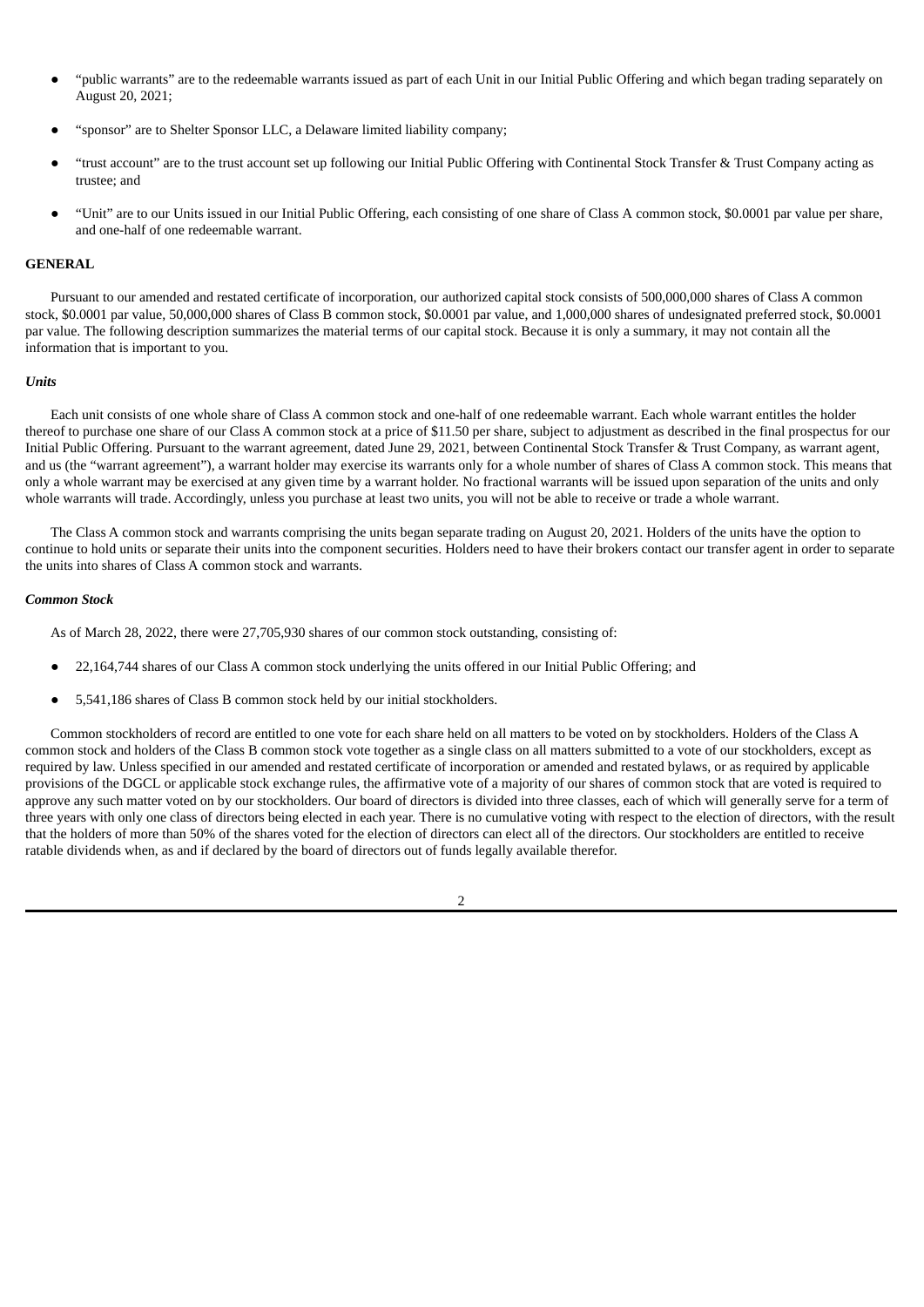Because our amended and restated certificate of incorporation authorizes the issuance of up to 500,000,000 shares of Class A common stock, if we were to enter into a business combination, we may (depending on the terms of such a business combination) be required to increase the number of shares of Class A common stock which we are authorized to issue at the same time as our stockholders vote on the business combination to the extent we seek stockholder approval in connection with our business combination.

In accordance with Nasdaq corporate governance requirements, we are not required to hold an annual meeting until no later than one year after our first fiscal year end following our listing on Nasdaq. Under Section 211(b) of the DGCL, we are, however, required to hold an annual meeting of stockholders for the purposes of electing directors in accordance with our bylaws, unless such election is made by written consent in lieu of such a meeting. We may not hold an annual meeting of stockholders to elect new directors prior to the consummation of our initial business combination, and thus we may not be in compliance with Section 211(b) of the DGCL, which requires an annual meeting. Therefore, if our stockholders want us to hold an annual meeting prior to the consummation of our initial business combination, they may attempt to force us to hold one by submitting an application to the Delaware Court of Chancery in accordance with Section 211(c) of the DGCL. Prior to the completion of an initial business combination, any vacancy on the board of directors may be filled by a nominee chosen by holders of a majority of our founder shares. In addition, prior to the completion of an initial business combination, holders of a majority of our founder shares may remove a member of the board of directors for any reason. Pursuant to the registration and stockholder rights agreement, dated June 29, 2021, by and among the company and the initial stockholders, our sponsor, upon consummation of an initial business combination, will be entitled to nominate three individuals for election to our board of directors.

We will provide our public stockholders with the opportunity to redeem all or a portion of their public shares upon the completion of our initial business combination at a per-share price, payable in cash, equal to the aggregate amount then on deposit in the trust account as of two business days prior to the consummation of our initial business combination including interest earned on the funds held in the trust account and not previously released to us to pay our franchise and income taxes, divided by the number of then outstanding public shares, subject to the limitations described herein. The amount in the trust account was approximately \$10.00 per public share upon completion of our Initial Public Offering. The per-share amount we will distribute to investors who properly redeem their shares will not be reduced by the deferred underwriting commissions we will pay to the underwriters of our Initial Public Offering. Our sponsor, officers and directors have entered into a letter agreement with us, pursuant to which they have agreed (i) to waive their redemption rights with respect to any founder shares and public shares held by them in connection with the completion of our initial business combination and a stockholder vote to approve an amendment to our amended and restated certificate of incorporation (A) that would modify the substance or timing of our obligation to provide holders of shares of Class A common stock the right to have their shares redeemed in connection with our initial business combination or to redeem 100% of our public shares if we do not complete our initial business combination within 18 months from the closing of our Initial Public Offering or (B) with respect to any other provision relating to the rights of holders of our Class A common stock and (ii) to waive their rights to liquidating distributions from the trust account with respect to any founder shares they hold if we fail to consummate an initial business combination within 18 months from the closing of our Initial Public Offering (although they will be entitled to liquidating distributions from the trust account with respect to any public shares they hold if we fail to complete our initial business combination within the prescribed time frame). Unlike many blank check companies that hold stockholder votes and conduct proxy solicitations in conjunction with their initial business combinations and provide for related redemptions of public shares for cash upon completion of such initial business combinations even when a vote is not required by law, if a stockholder vote is not required by law and we do not decide to hold a stockholder vote for business or other legal reasons, we will, pursuant to our amended and restated certificate of incorporation, conduct the redemptions pursuant to the tender offer rules of the SEC, and file tender offer documents with the SEC prior to completing our initial business combination. Our amended and restated certificate of incorporation requires these tender offer documents to contain substantially the same financial and other information about the initial business combination and the redemption rights as is required under the SEC's proxy rules. If, however, a stockholder approval of the transaction is required by law, or we decide to obtain stockholder approval for business or other legal reasons, we will, like many blank check companies, offer to redeem shares in conjunction with a proxy solicitation pursuant to the proxy rules and not pursuant to the tender offer rules. If we seek stockholder approval, we will complete our initial business combination only if a majority of the outstanding shares of common stock voted are voted in favor of the business combination. A quorum for such meeting will consist of the holders present in person or by proxy of shares of outstanding capital stock of the company representing a majority of the voting power of all outstanding shares of capital stock of the company entitled to vote at such meeting. However, the participation of our sponsor, officers, directors, Advisors or their affiliates in privately-negotiated transactions, if any, could result in the approval of our business combination even if a majority of our public stockholders vote, or indicate their intention to vote, against such business combination. For purposes of seeking approval of the majority of our outstanding shares of common stock voted, non-votes will have no effect on the approval of our business combination once a quorum is obtained. We will give at least 10 days prior written notice of any such meeting, if required, at which a vote shall be taken to approve our business combination. These quorum and voting thresholds, and the voting agreements of our initial stockholders, may make it more likely that we will consummate our initial business combination.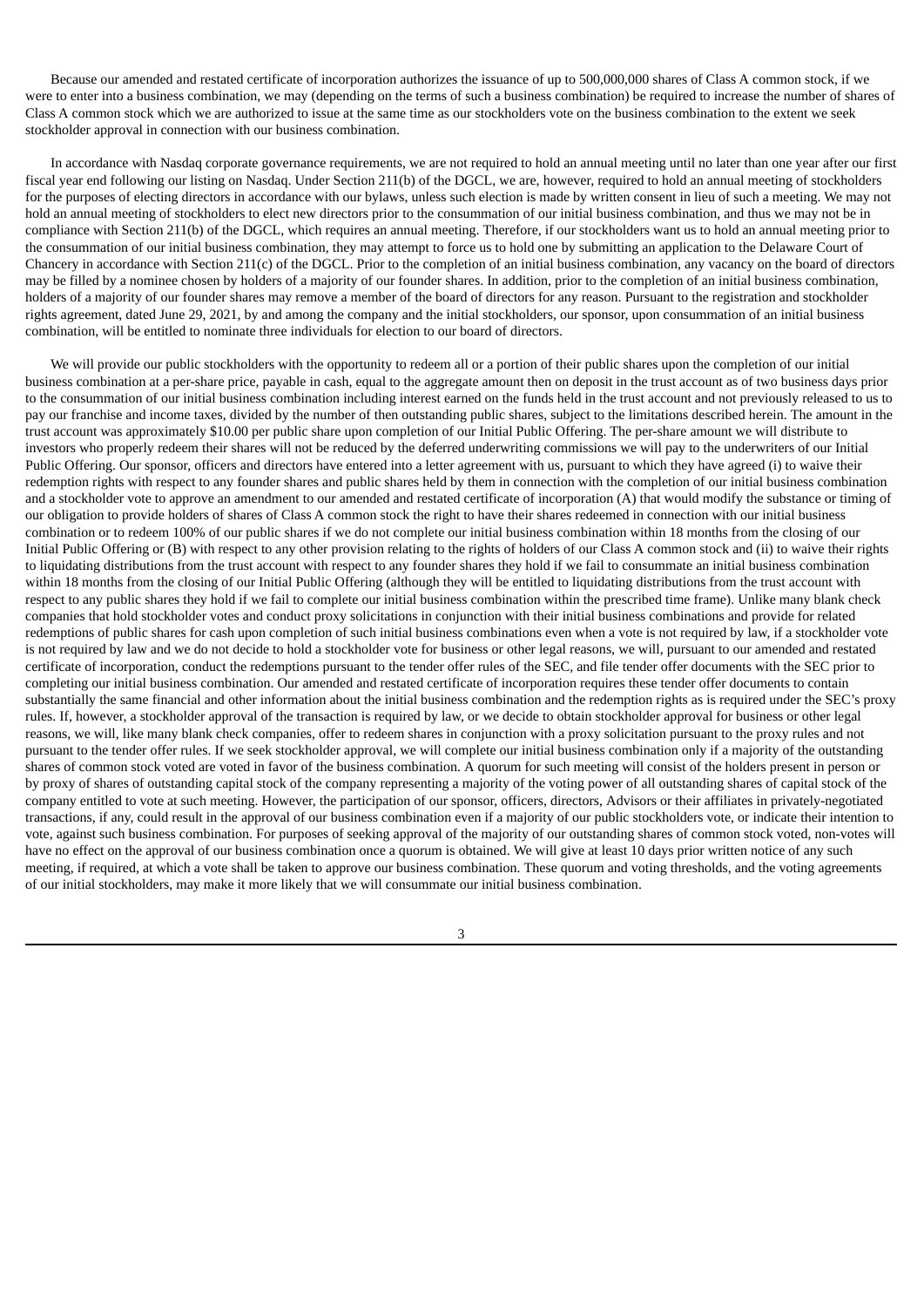If we seek stockholder approval of our initial business combination and we do not conduct redemptions in connection with our business combination pursuant to the tender offer rules, our amended and restated certificate of incorporation provides that a public stockholder, together with any affiliate of such stockholder or any other person with whom such stockholder is acting in concert or as a "group" (as defined under Section 13 of the Exchange Act), will be restricted from redeeming its shares with respect to more than an aggregate of 15% of the shares of common stock sold in our Initial Public Offering, which we refer to as the Excess Shares. However, we would not be restricting our stockholders' ability to vote all of their shares (including Excess Shares) for or against our business combination. Our stockholders' inability to redeem the Excess Shares will reduce their influence over our ability to complete our business combination, and such stockholders could suffer a material loss in their investment if they sell such Excess Shares on the open market. Additionally, such stockholders will not receive redemption distributions with respect to the Excess Shares if we complete the business combination. And, as a result, such stockholders will continue to hold that number of shares exceeding 15% and, in order to dispose such shares would be required to sell their stock in open market transactions, potentially at a loss.

If we seek stockholder approval in connection with our business combination, our initial stockholders have agreed to vote their founder shares and any public shares purchased during or after our Initial Public Offering in favor of our initial business combination. As a result, in addition to our initial stockholders' founder shares, we would need 8,311,780, or 37.5%, of the 22,164,744 public shares sold in our Initial Public Offering (including the partial exercise by the underwriters of their over-allotment option) to be voted in favor of a transaction (assuming all outstanding shares are voted) in order to have our initial business combination approved. Additionally, each public stockholder may elect to redeem its public shares irrespective of whether they vote for or against the proposed transaction (subject to the limitation described in the preceding paragraph).

Pursuant to our amended and restated certificate of incorporation, if we are unable to complete our business combination within 18 months from the closing of our Initial Public Offering, we will (i) cease all operations except for the purpose of winding up, (ii) as promptly as reasonably possible but no more than 10 business days thereafter subject to lawfully available funds therefor, redeem the public shares, at a per-share price, payable in cash, equal to the aggregate amount then on deposit in the trust account including interest earned on the funds held in the trust account and not previously released to us to pay our franchise and income taxes (less up to \$100,000 of interest to pay dissolution expenses), divided by the number of then outstanding public shares, which redemption will completely extinguish public stockholders' rights as stockholders (including the right to receive further liquidating distributions, if any), subject to applicable law, and (iii) as promptly as reasonably possible following such redemption, subject to the approval of our remaining stockholders and our board of directors, dissolve and liquidate, subject in each case to our obligations under Delaware law to provide for claims of creditors and the requirements of other applicable law. Our sponsor, officers and directors have entered into a letter agreement with us, pursuant to which they have agreed to waive their rights to liquidating distributions from the trust account with respect to any founder shares held by them if we fail to complete our business combination within 18 months from the closing of our Initial Public Offering. However, if our initial stockholders acquire public shares in or after our Initial Public Offering, they will be entitled to liquidating distributions from the trust account with respect to such public shares if we fail to complete our business combination within the prescribed time period.

In the event of a liquidation, dissolution or winding up of the company after a business combination, our stockholders are entitled to share ratably in all assets remaining available for distribution to them after payment of liabilities and after provision is made for each class of stock, if any, having preference over the common stock. Our stockholders have no preemptive or other subscription rights. There are no sinking fund provisions applicable to the common stock, except that we will provide our stockholders with the opportunity to redeem their public shares for cash equal to their pro rata share of the aggregate amount then on deposit in the trust account, upon the completion of our initial business combination, subject to the limitations described herein.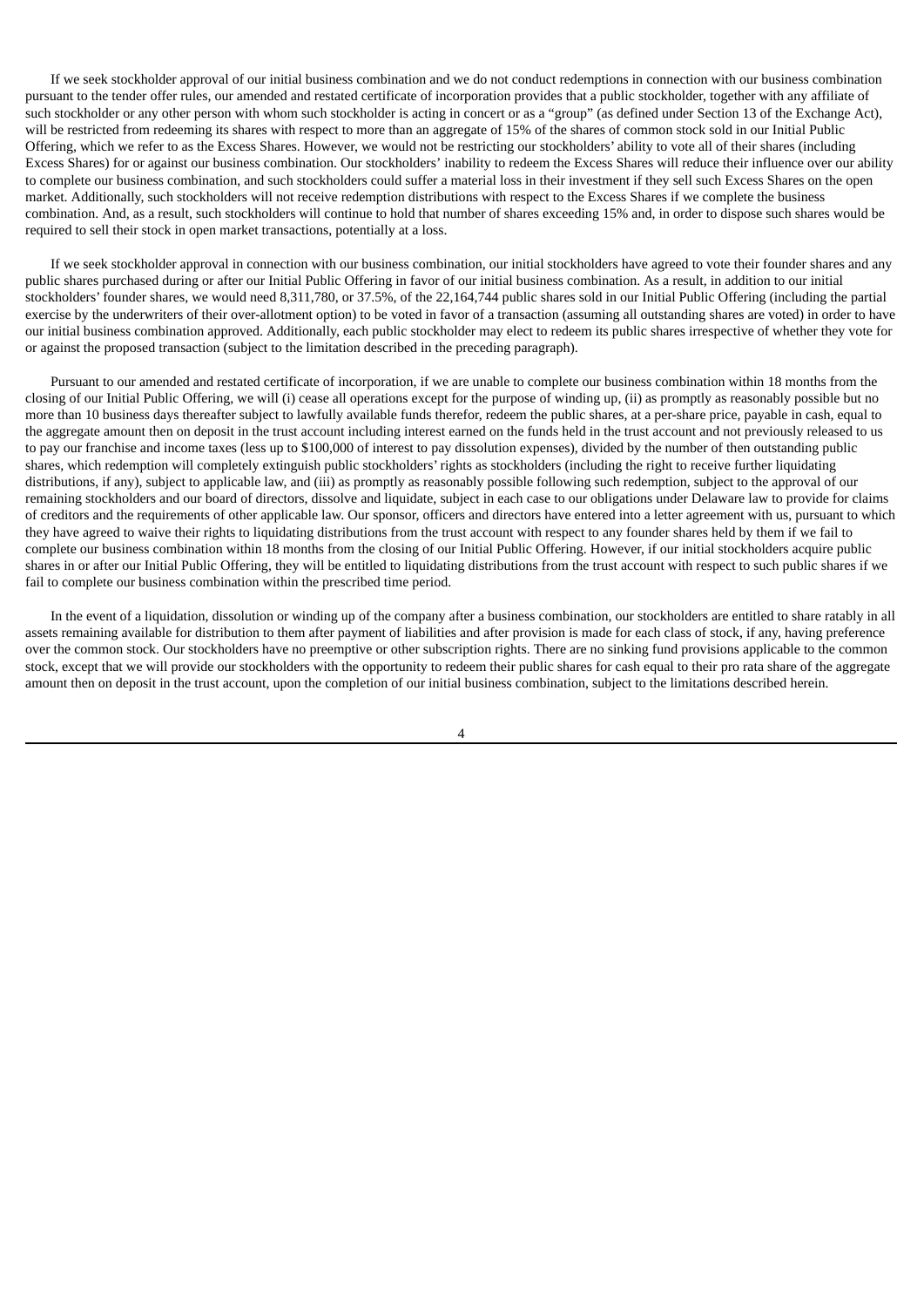## *Founder Shares*

The founder shares are identical to the shares of Class A common stock included in the units sold in our Initial Public Offering, and holders of founder shares have the same stockholder rights as public stockholders, except that (a) the founder shares are subject to certain transfer restrictions, as described in more detail below, (b) our sponsor, officers and directors have entered into a letter agreement with us, pursuant to which they have agreed (i) to waive their redemption rights with respect to any founder shares and public shares held by them in connection with the completion of our initial business combination and a stockholder vote to approve an amendment to our amended and restated certificate of incorporation (A) that would modify the substance or timing of our obligation to provide holders of shares of Class A common stock the right to have their shares redeemed in connection with our initial business combination or to redeem 100% of our public shares if we do not complete our initial business combination within 18 months from the closing of our Initial Public Offering or (B) with respect to any other provision relating to the rights of holders of our Class A common stock and (ii) to waive their rights to liquidating distributions from the trust account with respect to any founder shares they hold if we fail to consummate an initial business combination within 18 months from the closing of our Initial Public Offering (although they will be entitled to liquidating distributions from the trust account with respect to any public shares they hold if we fail to complete our initial business combination within the prescribed time frame), (c) the founder shares are shares of our Class B common stock that will automatically convert into shares of our Class A common stock at the time of our initial business combination, or at any time prior thereto at the option of the holder, on a one-for-one basis, subject to adjustment pursuant to certain anti-dilution rights, as described herein and (d) are entitled to registration rights. If we submit our business combination to our public stockholders for a vote, our initial stockholders have agreed to vote any founder shares held by them and any public shares purchased during or after our Initial Public Offering in favor of our initial business combination.

The shares of Class B common stock will automatically convert into shares of Class A common stock at the time of our initial business combination on a one-for-one basis (subject to adjustment for stock splits, stock dividends, reorganizations, recapitalizations and the like), and subject to further adjustment as provided herein. In the case that additional shares of Class A common stock, or equity-linked securities, are issued or deemed issued in excess of the amounts offered in our Initial Public Offering and related to the closing of the business combination, the ratio at which shares of Class B common stock shall convert into shares of Class A common stock will be adjusted (unless the holders of a majority of the outstanding shares of Class B common stock agree to waive such adjustment with respect to any such issuance or deemed issuance) so that the number of shares of Class A common stock issuable upon conversion of all shares of Class B common stock will equal, in the aggregate, on an as-converted basis, 20% of the sum of the total number of all shares of common stock outstanding upon completion of our Initial Public Offering plus all shares of Class A common stock and equity-linked securities issued or deemed issued in connection with the business combination (excluding any shares or equity-linked securities issued, or to be issued, to any seller in the business combination). Holders of founder shares may also elect to convert their shares of Class B common stock into an equal number of shares of Class A common stock, subject to adjustment as provided above, at any time.

With certain limited exceptions, the founder shares are not transferable, assignable or salable (except to our officers and directors and other persons or entities affiliated with our sponsor, each of whom are subject to the same transfer restrictions) until the earlier of (A) one year after the completion of our initial business combination or (B) subsequent to our initial business combination, (x) if the closing price of our Class A common stock equals or exceeds \$12.00 per share (as adjusted for stock splits, stock dividends, reorganizations, recapitalizations and the like) for any 20 trading days within any 30-trading day period commencing at least 150 days after our initial business combination, or (y) the date on which we complete a liquidation, merger, capital stock exchange, reorganization or other similar transaction that results in all of our stockholders having the right to exchange their shares of common stock for cash, securities or other property.

Prior to our initial business combination, only holders of our founder shares will have the right to vote on the election of directors. Holders of our public shares will not be entitled to vote on the election of directors during such time. In addition, prior to the completion of an initial business combination, holders of a majority of our founder shares may remove a member of the board of directors for any reason. These provisions of our amended and restated certificate of incorporation may only be amended by a resolution passed by a majority of our Class B common stock. With respect to any other matter submitted to a vote of our stockholders, including any vote in connection with our initial business combination, except as required by law, holders of our founder shares and holders of our public shares will vote together as a single class, with each share entitling the holder to one vote.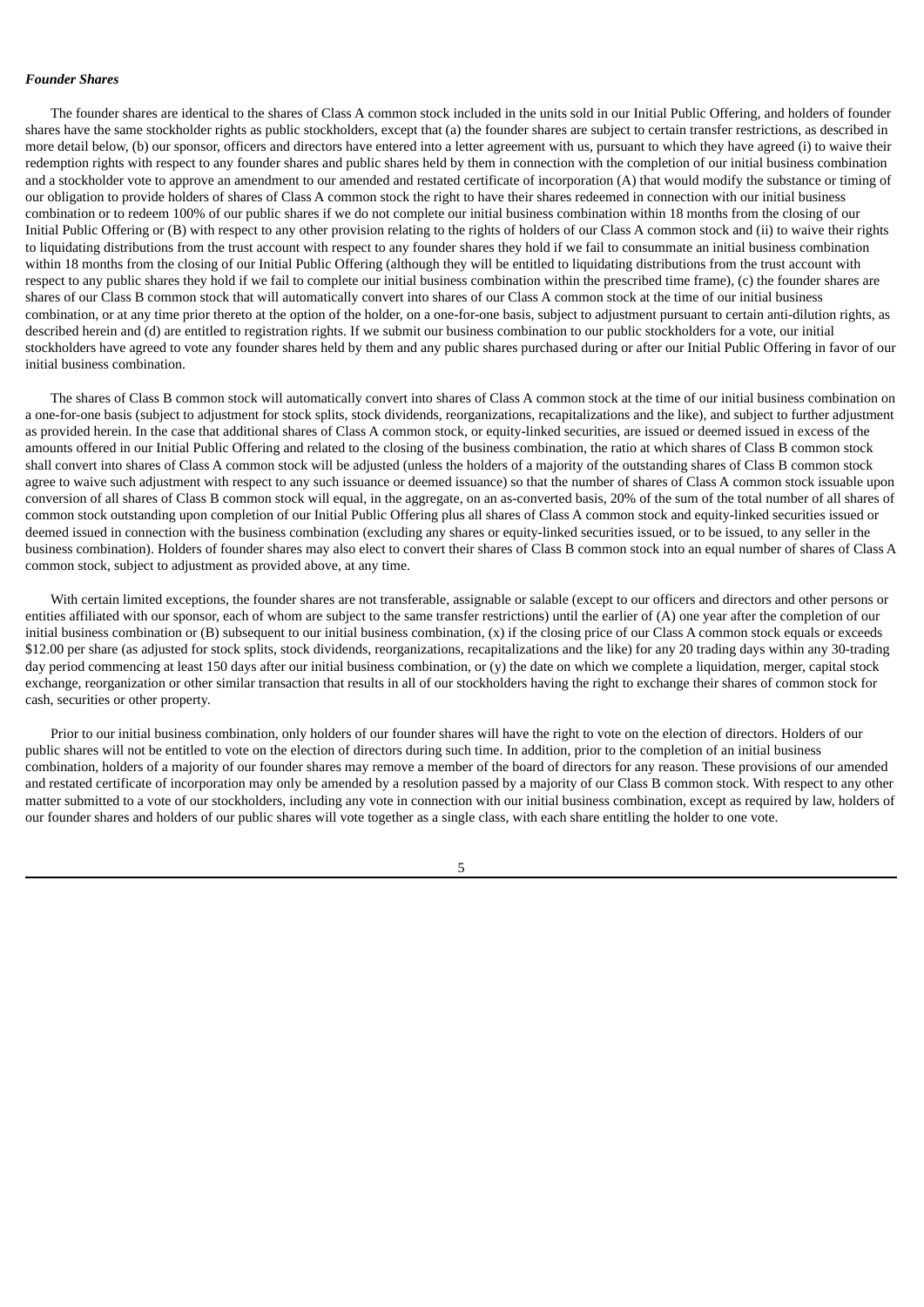# *Dividends*

We have not paid any cash dividends on our common stock to date and do not intend to pay cash dividends prior to the completion of a business combination. The payment of cash dividends in the future will be dependent upon our revenues and earnings, if any, capital requirements and general financial conditions subsequent to completion of a business combination. The payment of any cash dividends subsequent to a business combination will be within the discretion of our board of directors at such time. Our board of directors is not currently contemplating and does not anticipate declaring any stock dividends in the foreseeable future. Further, if we incur any indebtedness, our ability to declare dividends may be limited by restrictive covenants we may agree to in connection therewith.

#### *Preferred Stock*

Our amended and restated certificate of incorporation provides that shares of preferred stock may be issued from time to time in one or more series. Our board of directors is authorized to fix the voting rights, if any, designations, powers, preferences, the relative, participating, optional or other special rights and any qualifications, limitations and restrictions thereof, applicable to the shares of each series. Our board of directors is able to, without stockholder approval, issue preferred stock with voting and other rights that could adversely affect the voting power and other rights of the holders of the common stock and could have anti-takeover effects. The ability of our board of directors to issue preferred stock without stockholder approval could have the effect of delaying, deferring or preventing a change of control of us or the removal of existing management. We have no preferred stock outstanding at the date hereof. Although we do not currently intend to issue any shares of preferred stock, we cannot assure you that we will not do so in the future.

# *Warrants*

# *Public Stockholders' Warrants*

As of March 15, 2022, there were 11,074,030 public warrants outstanding. Each whole warrant entitles the registered holder to purchase one share of Class A common stock at a price of \$11.50 per share, subject to adjustment as discussed below, from and after 30 days after the completion of our initial business combination, except as discussed in the immediately succeeding paragraph. Pursuant to the warrant agreement, a warrant holder may exercise its warrants only for a whole number of shares of Class A common stock. This means only a whole warrant may be exercised at a given time by a warrant holder. You should review a copy of the warrant agreement, which has been filed with the SEC, for a complete description of the terms and conditions applicable to the warrants. No fractional warrants will be issued upon separation of the units and only whole warrants will trade. Accordingly, unless you purchase at least two units, you will not be able to receive or trade a whole warrant. The warrants will expire five years after the completion of our initial business combination, at 5:00 p.m., New York City time, or earlier upon redemption or liquidation.

We will not be obligated to deliver any shares of Class A common stock pursuant to the exercise of a warrant and will have no obligation to settle such warrant exercise unless a registration statement under the Securities Act with respect to the shares of Class A common stock underlying the warrants is then effective and a prospectus relating thereto is current, subject to our satisfying our obligations described below with respect to registration, or a valid exemption from registration is available. No warrant will be exercisable and we will not be obligated to issue a share of Class A common stock upon exercise of a warrant unless the share of Class A common stock issuable upon such warrant exercise has been registered, qualified or deemed to be exempt under the securities laws of the state of residence of the registered holder of the warrants. In the event that the conditions in the two immediately preceding sentences are not satisfied with respect to a warrant, the holder of such warrant will not be entitled to exercise such warrant and such warrant may have no value and expire worthless. In no event will we be required to net cash settle any warrant. In the event that a registration statement is not effective for the exercised warrants, the purchaser of a unit containing such warrant will have paid the full purchase price for the unit solely for the share of Class A common stock underlying such unit.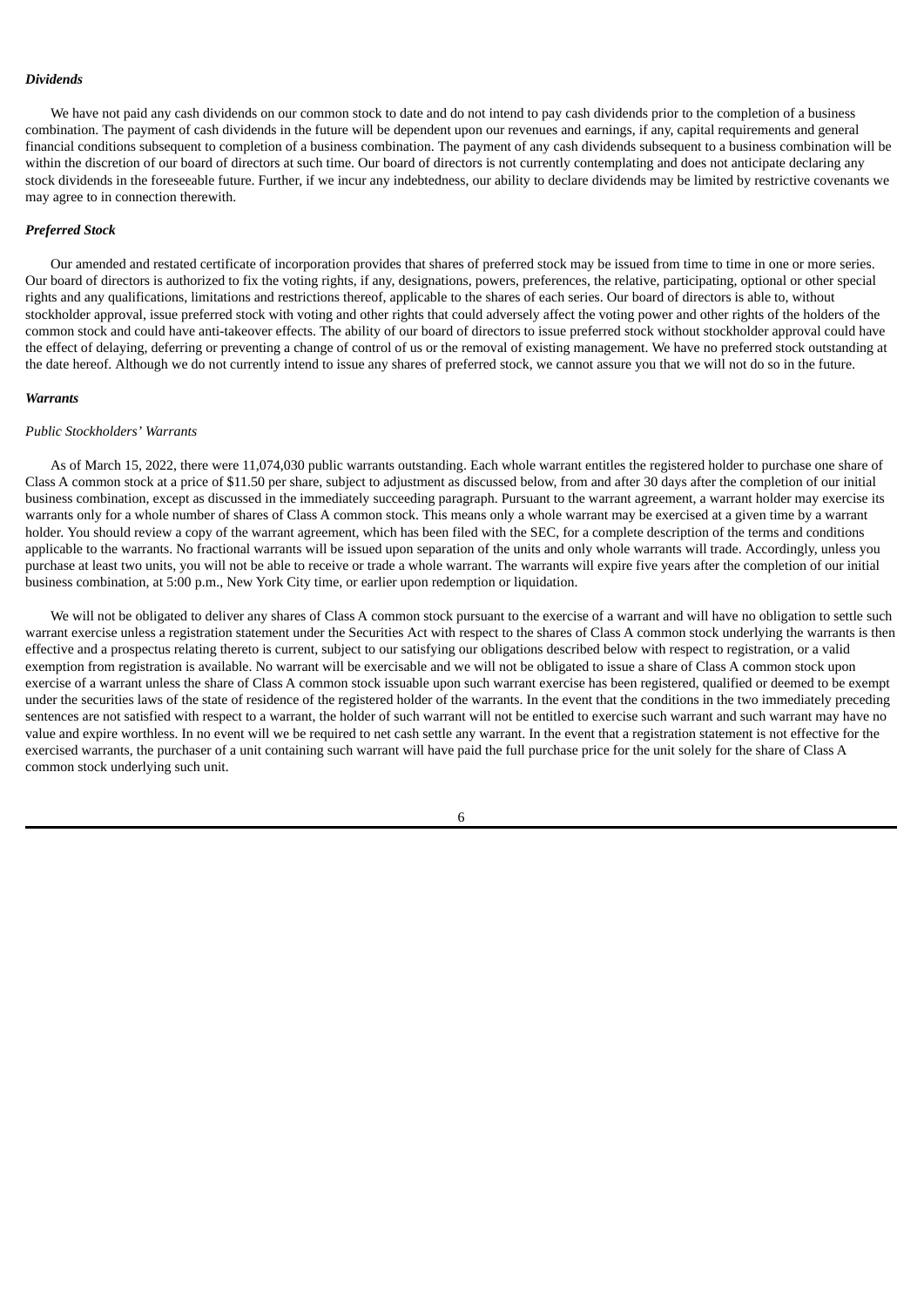We have agreed that as soon as practicable, but in no event later than twenty business days after the closing of our initial business combination, we will use our commercially reasonable efforts to file with the SEC a post-effective amendment to the registration statement for our Initial Public Offering or a new registration statement for the registration, under the Securities Act, of the shares of Class A common stock issuable upon exercise of the warrants, and we will use our commercially reasonable efforts to cause the same to become effective within 60 business days after the closing of our initial business combination, and to maintain the effectiveness of such registration statement and a current prospectus relating to those shares of Class A common stock until the warrants expire or are redeemed, as specified in the warrant agreement; provided that if our Class A common stock is at the time of any exercise of a warrant not listed on a national securities exchange such that they satisfy the definition of a "covered security" under Section 18(b)(1) of the Securities Act, we may, at our option, require holders of public warrants who exercise their warrants to do so on a "cashless basis" in accordance with Section 3(a)(9) of the Securities Act and, in the event we so elect, we will not be required to file or maintain in effect a registration statement, but we will use our commercially reasonably efforts to register or qualify the shares under applicable blue sky laws to the extent an exemption is not available. If a posteffective amendment to the registration statement for our Initial Public Offering or a new registration statement covering the shares of Class A common stock issuable upon exercise of the warrants is not effective by the 60<sup>th</sup> day after the closing of the initial business combination, warrant holders may, until such time as there is an effective registration statement and during any period when we will have failed to maintain an effective registration statement, exercise warrants on a "cashless basis" in accordance with Section 3(a)(9) of the Securities Act or another exemption, but we will use our commercially reasonably efforts to register or qualify the shares under applicable blue sky laws to the extent an exemption is not available. In such event, each holder would pay the exercise price by surrendering warrants in exchange for a number of shares of Class A common stock equal to the lesser of (A) the quotient obtained by dividing (x) the product of (a) the number of shares of Class A common stock underlying the warrants and (b) the excess of the "fair market value" (defined below) over the exercise price of the warrants by (y) such fair market value and (B) the product of the number of warrants surrendered and 0.361, subject to adjustment. The "fair market value" as used in this paragraph shall mean the volume weighted average price of the Class A common stock for the 10 trading days ending on the trading day prior to the date on which the notice of exercise is received by the warrant agent.

A holder of a warrant may notify us in writing in the event it elects to be subject to a requirement that such holder will not have the right to exercise such warrant, to the extent that after giving effect to such exercise, such person (together with such person's affiliates), to the warrant agent's actual knowledge, would beneficially own in excess of 9.8% (or such other amount as a holder may specify) of the shares of Class A common stock issued and outstanding immediately after giving effect to such exercise.

Redemption of warrants when the price per share of Class A common stock equals or exceeds \$18.00. Once the warrants become exercisable, we may redeem the outstanding warrants (except as described herein with respect to the private placement warrants):

- in whole and not in part;
- at a price of \$0.01 per warrant;
- upon a minimum of 30 days' prior written notice of redemption to each warrant holder; and
- if, and only if, the closing price of the Class A common stock equals or exceeds \$18.00 per share (as adjusted for adjustments to the number of shares issuable upon exercise or the exercise price of a warrant as described under the heading "Anti-dilution Adjustments" below) for any 20 trading days within a 30-trading day period ending three trading days before we send the notice of redemption to the warrant holders.

We will not redeem the warrants as described above unless a registration statement under the Securities Act covering the issuance of the shares of Class A common stock issuable upon exercise of the warrants is then effective and a current prospectus relating to those shares of Class A common stock is available throughout the 30-day redemption period. If and when the warrants become redeemable by us, we may exercise our redemption right even if we are unable to register or qualify the underlying securities for sale under all applicable state securities laws.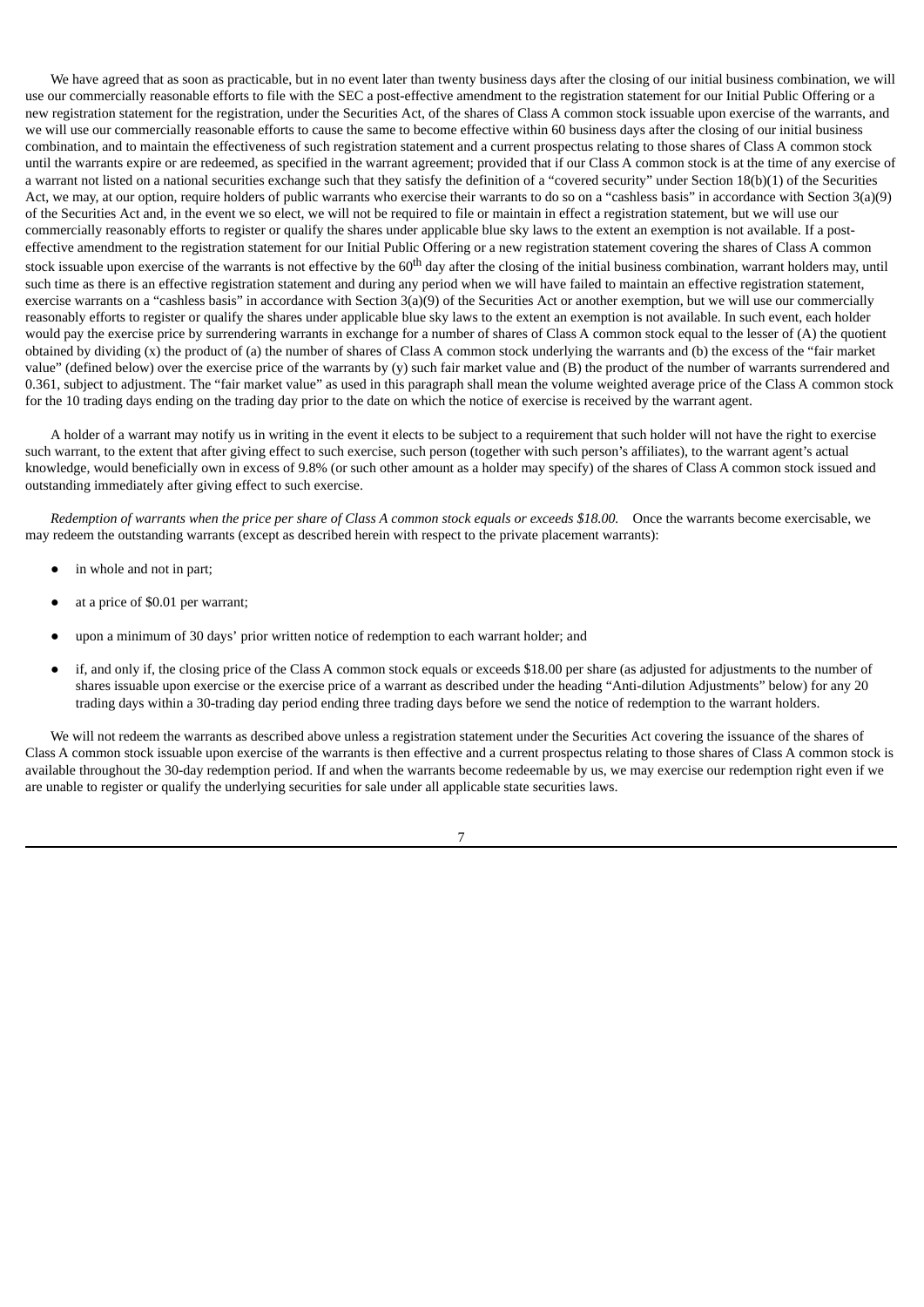We have established the last of the redemption criterion discussed above to prevent a redemption call unless there is at the time of the call a significant premium to the warrant exercise price. If the foregoing conditions are satisfied and we issue a notice of redemption of the warrants, each warrant holder will be entitled to exercise his, her or its warrant prior to the scheduled redemption date. However, the price of the Class A common stock may fall below the \$18.00 redemption trigger price (as adjusted for adjustments to the number of shares issuable upon exercise or the exercise price of a warrant as described under the heading "Anti-dilution Adjustments" below) as well as the \$11.50 (for whole shares) warrant exercise price after the redemption notice is issued.

Redemption of warrants when the price per share of Class A common stock equals or exceeds \$10.00. Once the warrants become exercisable, we may redeem the outstanding warrants:

- in whole and not in part;
- at \$0.10 per warrant;
- upon a minimum of 30 days' prior written notice of redemption;
- if, and only if, the closing price of our Class A common stock equals or exceeds \$10.00 per public share (as adjusted for adjustments to the number of shares issuable upon exercise or the exercise price of a warrant as described under the heading "Anti-dilution Adjustments" below) for any 20 trading days within the 30-trading day period ending three trading days before we send the notice of redemption to the warrant holders; and
- if the closing price of the Class A common stock for any 20 trading days within a 30-trading day period ending on the third trading day prior to the date on which we send the notice of redemption to the warrant holders is less than \$18.00 per share (as adjusted for adjustments to the number of shares issuable upon exercise or the exercise price of a warrant as described under the heading "Anti-dilution Adjustments" below), the private placement warrants must also be concurrently called for redemption on the same terms as the outstanding public warrants, as described above.

Beginning on the date the notice of redemption is given until the warrants are redeemed or exercised, holders may elect to exercise their warrants on a cashless basis. The numbers in the table below represent the number of shares of Class A common stock that a warrant holder will receive upon such cashless exercise in connection with a redemption by us pursuant to this redemption feature, based on the "fair market value" of our Class A common stock on the corresponding redemption date (assuming holders elect to exercise their warrants and such warrants are not redeemed for \$0.10 per warrant), determined for these purposes based on volume weighted average price of our Class A common stock during the 10 trading days immediately following the date on which the notice of redemption is sent to the holders of warrants, and the number of months that the corresponding redemption date precedes the expiration date of the warrants, each as set forth in the table below. We will provide our warrant holders with the final fair market value no later than one business day after the 10-trading day period described above ends.

Pursuant to the warrant agreement, references above to shares of Class A common stock shall include a security other than shares of Class A common stock into which the shares of Class A common stock have been converted or exchanged for in the event we are not the surviving company in our initial business combination. The numbers in the table below will not be adjusted when determining the number of shares of Class A common stock to be issued upon exercise of the warrants if we are not the surviving entity following our initial business combination.

The share prices set forth in the column headings of the table below will be adjusted as of any date on which the number of shares issuable upon exercise of a warrant or the exercise price of a warrant is adjusted as set forth under the heading "Anti-dilution Adjustments" below. If the number of shares issuable upon exercise of a warrant is adjusted, the adjusted share prices in the column headings will equal the share prices immediately prior to such adjustment, multiplied by a fraction, the numerator of which is the number of shares deliverable upon exercise of a warrant immediately prior to such adjustment and the denominator of which is the number of shares deliverable upon exercise of a warrant as so adjusted. The number of shares in the table below shall be adjusted in the same manner and at the same time as the number of shares issuable upon exercise of a warrant. If the exercise price of a warrant is adjusted, (a) in the case of an adjustment pursuant to the fifth paragraph under the heading "— Anti-dilution Adjustments" below, the adjusted share prices in the column headings will equal the unadjusted share price multiplied by a fraction, the numerator of which is the higher of the Market Value (as defined below) and the Newly Issued Price (as defined below) as set forth under the heading "Anti-dilution Adjustments" and the denominator of which is \$10.00 and (b) in the case of an adjustment pursuant to the second paragraph under the heading "Anti-dilution Adjustments" below, the adjusted share prices in the column headings will equal the unadjusted share price less the decrease in the exercise price of a warrant pursuant to such exercise price adjustment.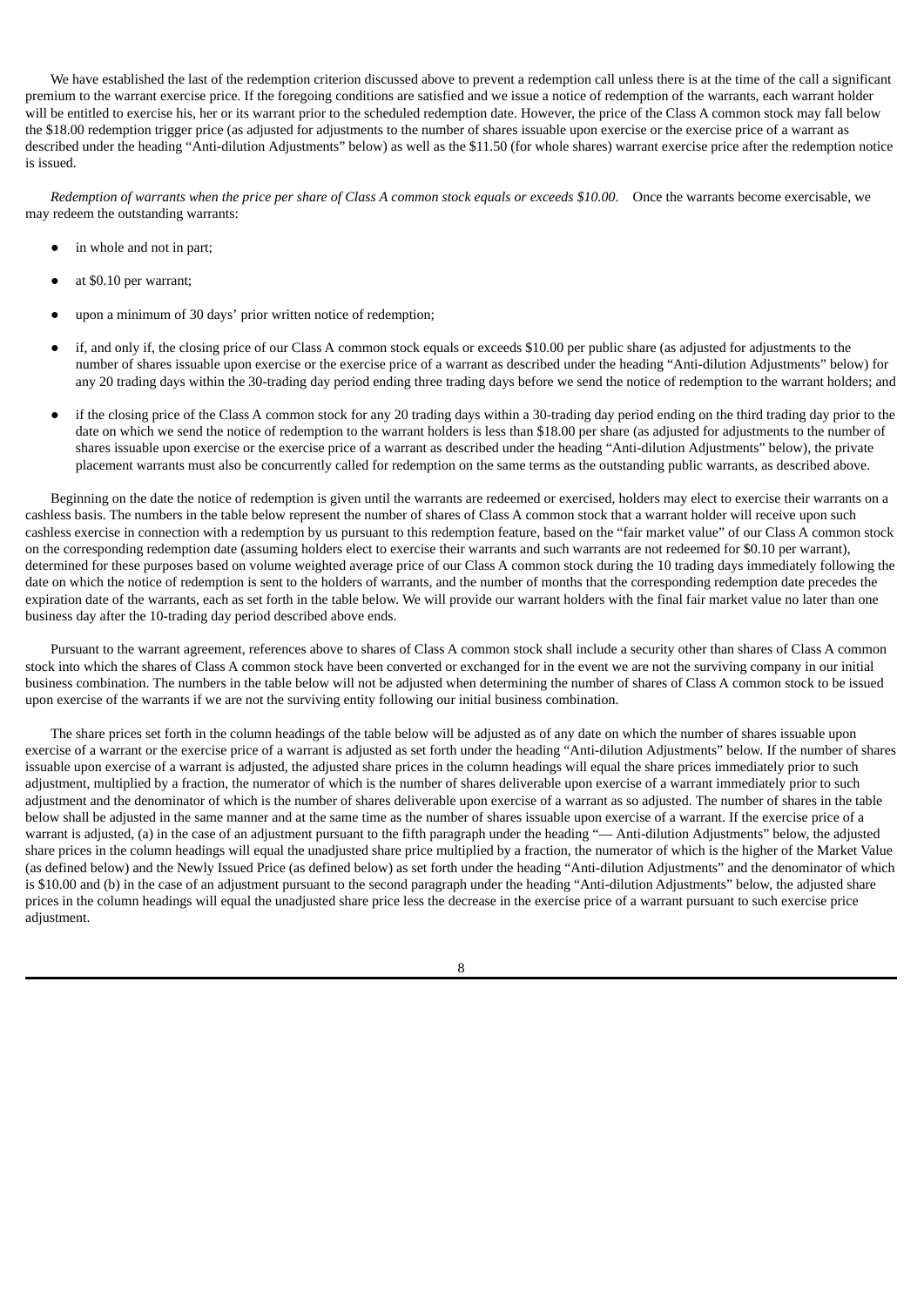## **Redemption Date (period to expiration**

# **of warrants) Fair Market Value of Class A Common Stock**

|           | ≤10.00 | 11.00 | 12.00 | 13.00 | 14.00 | 15.00 | 16.00 | 17.00 | ≥18.00 |  |
|-----------|--------|-------|-------|-------|-------|-------|-------|-------|--------|--|
| 60 months | 0.261  | 0.281 | 0.297 | 0.311 | 0.324 | 0.337 | 0.348 | 0.358 | 0.361  |  |
| 57 months | 0.257  | 0.277 | 0.294 | 0.310 | 0.324 | 0.337 | 0.348 | 0.358 | 0.361  |  |
| 54 months | 0.252  | 0.272 | 0.291 | 0.307 | 0.322 | 0.335 | 0.347 | 0.357 | 0.361  |  |
| 51 months | 0.246  | 0.268 | 0.287 | 0.304 | 0.320 | 0.333 | 0.346 | 0.357 | 0.361  |  |
| 48 months | 0.241  | 0.263 | 0.283 | 0.301 | 0.317 | 0.332 | 0.344 | 0.356 | 0.361  |  |
| 45 months | 0.235  | 0.258 | 0.279 | 0.298 | 0.315 | 0.330 | 0.343 | 0.356 | 0.361  |  |
| 42 months | 0.228  | 0.252 | 0.274 | 0.294 | 0.312 | 0.328 | 0.342 | 0.355 | 0.361  |  |
| 39 months | 0.221  | 0.246 | 0.269 | 0.290 | 0.309 | 0.325 | 0.340 | 0.354 | 0.361  |  |
| 36 months | 0.213  | 0.239 | 0.263 | 0.285 | 0.305 | 0.323 | 0.339 | 0.353 | 0.361  |  |
| 33 months | 0.205  | 0.232 | 0.257 | 0.280 | 0.301 | 0.320 | 0.337 | 0.352 | 0.361  |  |
| 30 months | 0.196  | 0.224 | 0.250 | 0.274 | 0.297 | 0.316 | 0.335 | 0.351 | 0.361  |  |
| 27 months | 0.185  | 0.214 | 0.242 | 0.268 | 0.291 | 0.313 | 0.332 | 0.350 | 0.361  |  |
| 24 months | 0.173  | 0.204 | 0.233 | 0.260 | 0.285 | 0.308 | 0.329 | 0.348 | 0.361  |  |
| 21 months | 0.161  | 0.193 | 0.223 | 0.252 | 0.279 | 0.304 | 0.326 | 0.347 | 0.361  |  |
| 18 months | 0.146  | 0.179 | 0.211 | 0.242 | 0.271 | 0.298 | 0.322 | 0.345 | 0.361  |  |
| 15 months | 0.130  | 0.164 | 0.197 | 0.230 | 0.262 | 0.291 | 0.317 | 0.342 | 0.361  |  |
| 12 months | 0.111  | 0.146 | 0.181 | 0.216 | 0.250 | 0.282 | 0.312 | 0.339 | 0.361  |  |
| 9 months  | 0.090  | 0.125 | 0.162 | 0.199 | 0.237 | 0.272 | 0.305 | 0.336 | 0.361  |  |
| 6 months  | 0.065  | 0.099 | 0.137 | 0.178 | 0.219 | 0.259 | 0.296 | 0.331 | 0.361  |  |
| 3 months  | 0.034  | 0.065 | 0.104 | 0.150 | 0.197 | 0.243 | 0.286 | 0.326 | 0.361  |  |
| 0 months  |        |       | 0.042 | 0.115 | 0.179 | 0.233 | 0.281 | 0.323 | 0.361  |  |

The exact fair market value and redemption date may not be set forth in the table above, in which case, if the fair market value is between two values in the table or the redemption date is between two redemption dates in the table, the number of shares of Class A common stock to be issued for each warrant exercised will be determined by a straight-line interpolation between the number of shares set forth for the higher and lower fair market values and the earlier and later redemption dates, as applicable, based on a 365 or 366-day year, as applicable. For example, if the volume weighted average price of our Class A common stock during the 10 trading days immediately following the date on which the notice of redemption is sent to the holders of the warrants is \$11.00 per share, and at such time there are 57 months until the expiration of the warrants, holders may choose to, in connection with this redemption feature, exercise their warrants for 0.277 shares of Class A common stock for each whole warrant. For an example where the exact fair market value and redemption date are not as set forth in the table above, if the volume weighted average price of our Class A common stock during the 10 trading days immediately following the date on which the notice of redemption is sent to the holders of the warrants is \$13.50 per share, and at such time there are 38 months until the expiration of the warrants, holders may choose to, in connection with this redemption feature, exercise their warrants for 0.298 shares of Class A common stock for each whole warrant. In no event will the warrants be exercisable on a cashless basis in connection with this redemption feature for more than 0.361 shares of Class A common stock per warrant (subject to adjustment). Finally, as reflected in the table above, if the warrants are out of the money and about to expire, they cannot be exercised on a cashless basis in connection with a redemption by us pursuant to this redemption feature, since they will not be exercisable for any shares of Class A common stock.

9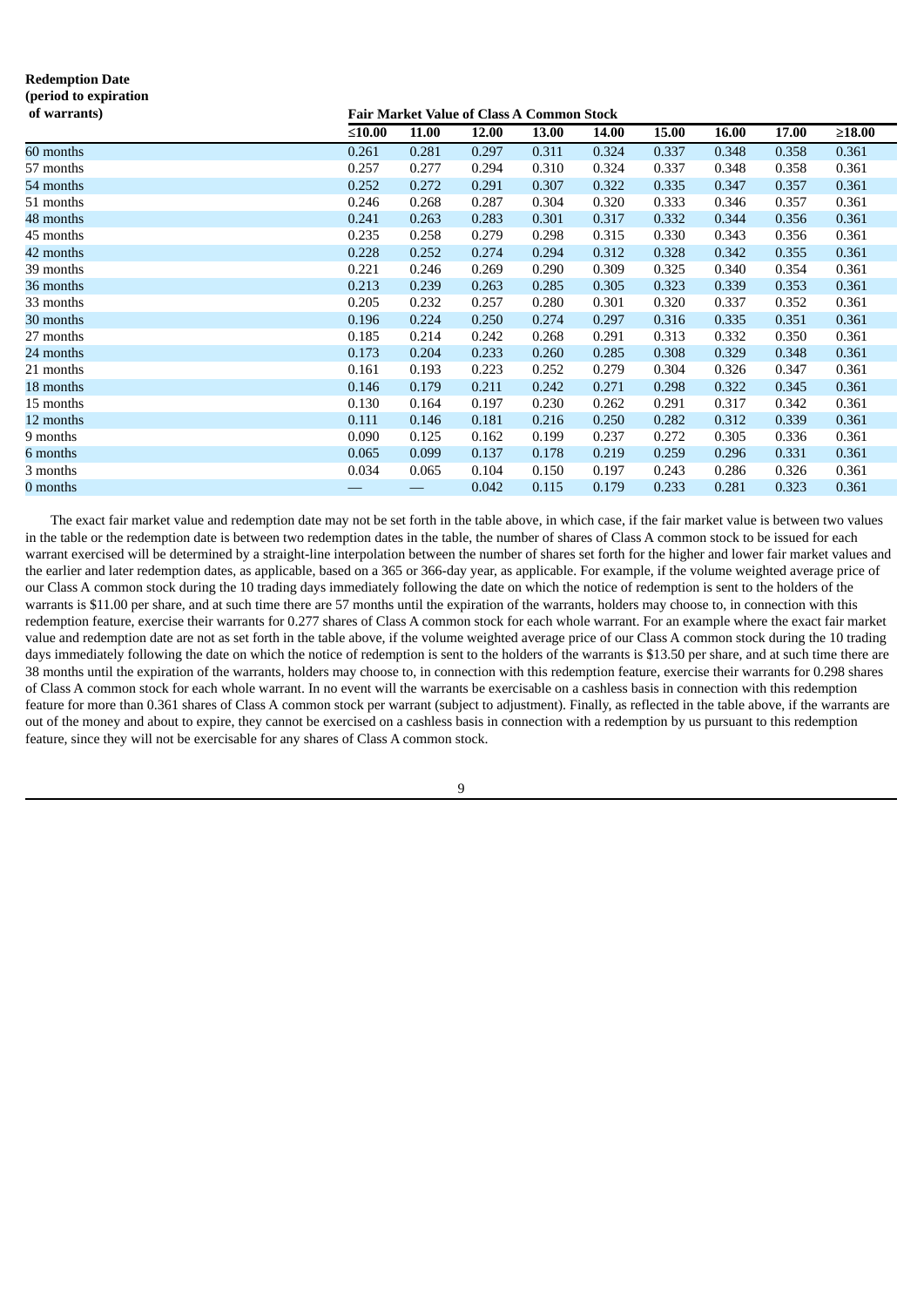This redemption feature differs from the typical warrant redemption features used in many other blank check offerings, which typically only provide for a redemption of warrants for cash (other than the private placement warrants) when the trading price for the Class A common stock exceeds \$18.00 per share for a specified period of time. This redemption feature is structured to allow for all of the outstanding warrants to be redeemed when the Class A common stock is trading at or above \$10.00 per public share, which may be at a time when the trading price of our Class A common stock is below the exercise price of the warrants. We have established this redemption feature to provide us with the flexibility to redeem the warrants without the warrants having to reach the \$18.00 per share threshold set forth above under "— Redemption of warrants when the price per share of Class A common stock equals or exceeds \$18.00." Holders choosing to exercise their warrants in connection with a redemption pursuant to this feature will, in effect, receive a number of shares for their warrants based on an option pricing model with a fixed volatility input as of the date of the final prospectus for our Initial Public Offering. This redemption right provides us with an additional mechanism by which to redeem all of the outstanding warrants, and therefore have certainty as to our capital structure as the warrants would no longer be outstanding and would have been exercised or redeemed. We will be required to pay the applicable redemption price to warrant holders if we choose to exercise this redemption right and it will allow us to quickly proceed with a redemption of the warrants if we determine it is in our best interest to do so. As such, we would redeem the warrants in this manner when we believe it is in our best interest to update our capital structure to remove the warrants and pay the redemption price to the warrant holders. As stated above, we can redeem the warrants when the Class A common stock is trading at a price starting at \$10.00, which is below the exercise price of \$11.50, because it will provide certainty with respect to our capital structure and cash position while providing warrant holders with the opportunity to exercise their warrants on a cashless basis for the applicable number of shares. If we choose to redeem the warrants when the Class A common stock is trading at a price below the exercise price of the warrants, this could result in the warrant holders receiving fewer shares of Class A common stock than they would have received if they had chosen to wait to exercise their warrants for shares of Class A common stock if and when the Class A common stock was trading at a price higher than the exercise price of \$11.50.

If, at the time of redemption, the warrants are exercisable for a security other than the shares of Class A common stock pursuant to the warrant agreement (for instance, if we are not the surviving company in our initial business combination), the warrants may be exercised for such security. At such time as the warrants become exercisable for a security other than the Class A common stock, the company (or surviving company) will use its commercially reasonable efforts to register under the Securities Act the security issuable upon the exercise of the warrants.

*Anti-dilution Adjustments.* If the number of outstanding shares of Class A common stock is increased by a stock dividend paid in shares of Class A common stock to all or substantially all of the holders of Class A common stock, or by a split-up of shares of Class A common stock or other similar event, then, on the effective date of such stock dividend, split-up or similar event, the number of shares of Class A common stock issuable on exercise of each warrant will be increased in proportion to such increase in the outstanding shares of Class A common stock. A rights offering made to all or substantially all holders of Class A common stock entitling holders to purchase shares of Class A common stock at a price less than the "historical fair market value" (as defined below) will be deemed a stock dividend of a number of shares of Class A common stock equal to the product of (i) the number of shares of Class A common stock actually sold in such rights offering (or issuable under any other equity securities sold in such rights offering that are convertible into or exercisable for shares of Class A common stock) and (ii) one minus the quotient of (x) the price per share of Class A common stock paid in such rights offering and (y) the historical fair market value. For these purposes, (i) if the rights offering is for securities convertible into or exercisable for shares of Class A common stock, in determining the price payable for shares of Class A common stock, there will be taken into account any consideration received for such rights, as well as any additional amount payable upon exercise or conversion and (ii) "historical fair market value" means the volume weighted average price of the Class A common stock as reported during the 10 trading day period ending on the trading day prior to the first date on which the Class A common stock trades on the applicable exchange or in the applicable market, regular way, without the right to receive such rights.

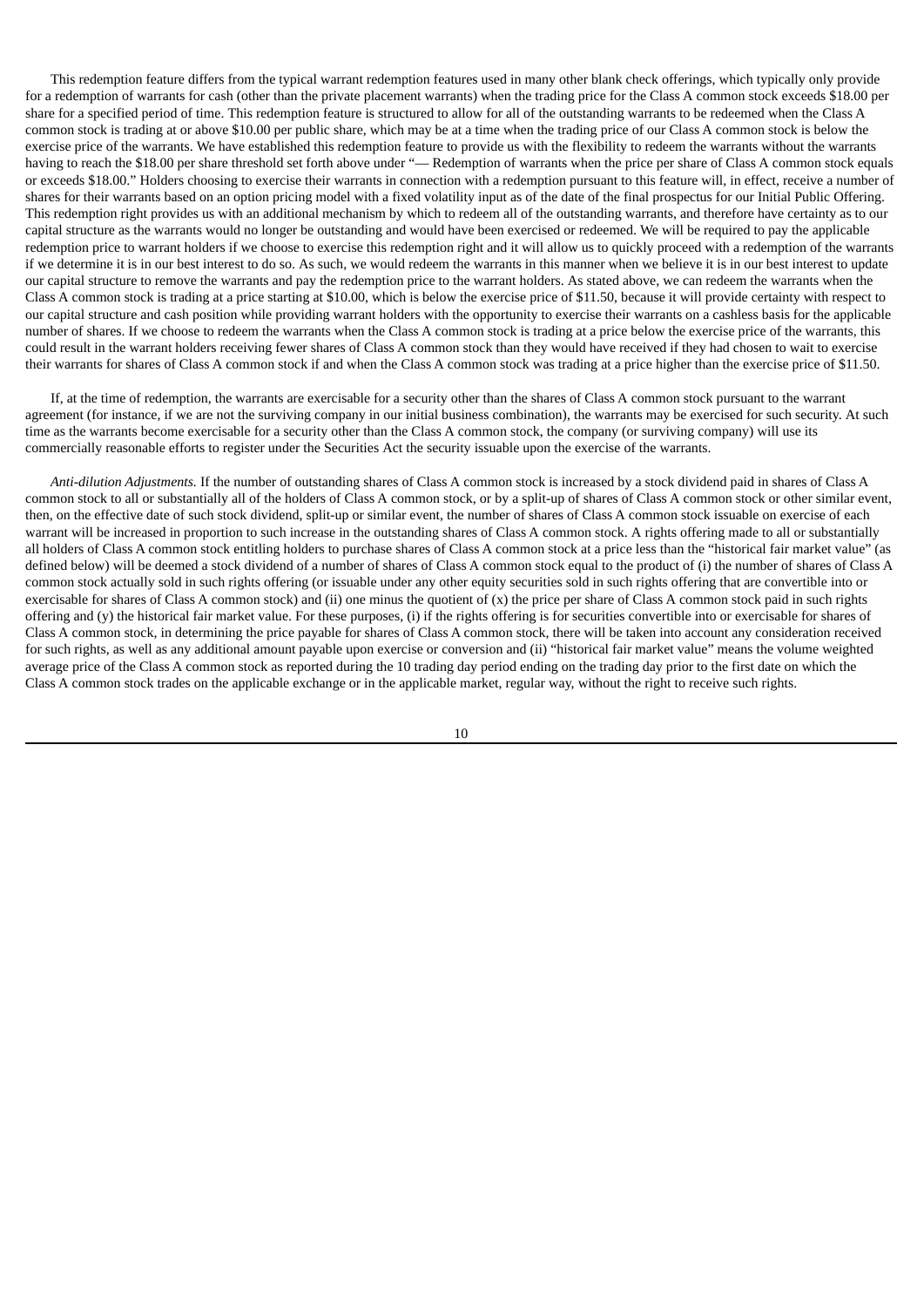In addition, if we, at any time while the warrants are outstanding and unexpired, pay a dividend or make a distribution in cash, securities or other assets to all or substantially all of the holders of the shares of Class A common stock on account of such shares of Class A common stock (or other securities into which the warrants are convertible), other than (a) as described above, (b) any cash dividends or cash distributions which, when combined on a per share basis with all other cash dividends and cash distributions paid on the shares of Class A common stock during the 365-day period ending on the date of declaration of such dividend or distribution does not exceed \$0.50 (as adjusted to appropriately reflect any other adjustments and excluding cash dividends or cash distributions that resulted in an adjustment to the exercise price or to the number of shares of Class A common stock issuable on exercise of each warrant) but only with respect to the amount of the aggregate cash dividends or cash distributions equal to or less than \$0.50 per share, (c) to satisfy the redemption rights of the holders of shares of Class A common stock in connection with a proposed initial business combination, (d) to satisfy the redemption rights of the holders of shares of Class A common stock in connection with a stockholder vote to amend our amended and restated certificate of incorporation (A) to modify the substance or timing of our obligation to redeem 100% of our public shares if we do not complete our initial business combination within 18 months from the closing of our Initial Public Offering, or (B) with respect to any other provisions relating to the rights of holders of our Class A common stock, or (e) in connection with the redemption of our public shares upon our failure to complete our initial business combination, then the warrant exercise price will be decreased, effective immediately after the effective date of such event, by the amount of cash and/or the fair market value of any securities or other assets paid on each share of Class A common stock in respect of such event.

If the number of outstanding shares of Class A common stock is decreased by a consolidation, combination, reverse stock split or reclassification of shares of Class A common stock or other similar event, then, on the effective date of such consolidation, combination, reverse stock split, reclassification or similar event, the number of shares of Class A common stock issuable on exercise of each warrant will be decreased in proportion to such decrease in outstanding shares of Class A common stock.

Whenever the number of shares of Class A common stock purchasable upon the exercise of the warrants is adjusted, as described above, the warrant exercise price will be adjusted by multiplying the warrant exercise price immediately prior to such adjustment by a fraction (x) the numerator of which will be the number of shares of Class A common stock purchasable upon the exercise of the warrants immediately prior to such adjustment and (y) the denominator of which will be the number of shares of Class A common stock so purchasable immediately thereafter.

In addition, if (x) we issue additional shares of Class A common stock or equity-linked securities for capital raising purposes in connection with the closing of our initial business combination at an issue price or effective issue price of less than \$9.20 per share of Class A common stock (with such issue price or effective issue price to be determined in good faith by our board of directors and, in the case of any such issuance to our sponsor or its affiliates, without taking into account any founder shares held by our sponsor or such affiliates, as applicable, prior to such issuance) (the "Newly Issued Price"), (y) the aggregate gross proceeds from such issuances represent more than 60% of the total equity proceeds, and interest thereon, available for the funding of our initial business combination on the date of the consummation of our initial business combination (net of redemptions), and (z) the volume weighted average trading price of our shares of Class A common stock during the 20 trading day period starting on the trading day prior to the day on which we consummate our initial business combination (such price, the "Market Value") is below \$9.20 per share, then the exercise price of the warrants will be adjusted (to the nearest cent) to be equal to 115% of the higher of the Market Value and the Newly Issued Price, the \$10.00 per share redemption trigger price described above under "— Redemption of warrants when the price per share of Class A common stock equals or exceeds \$10.00" will be adjusted (to the nearest cent) to be equal to the higher of the Market Value and the Newly Issued Price, and the \$18.00 per share redemption trigger price described above under "— Redemption of warrants when the price per share of Class A common stock equals or exceeds \$18.00" and "— Redemption of warrants when the price per shares of Class A common stock equals or exceeds \$10.00" will be adjusted (to the nearest cent) to be equal to 180% of the higher of the Market Value and the Newly Issued Price.

11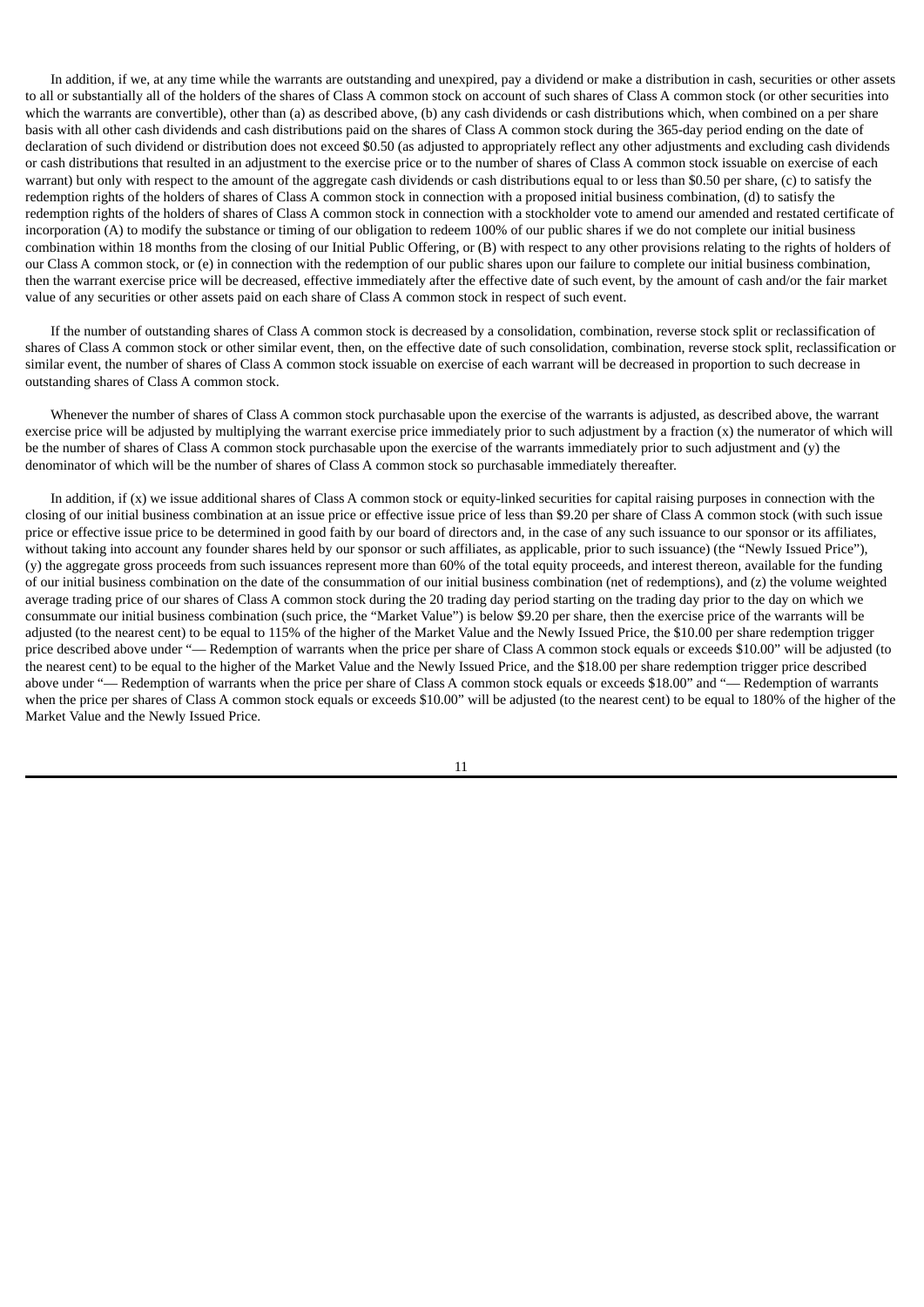In case of any reclassification or reorganization of the outstanding shares of Class A common stock (other than those described above or that solely affects the par value of such shares of Class A common stock), or in the case of any merger or consolidation of us with or into another corporation (other than a consolidation or merger in which we are the continuing corporation and that does not result in any reclassification or reorganization of our outstanding shares of Class A common stock), or in the case of any sale or conveyance to another corporation or entity of the assets or other property of us as an entirety or substantially as an entirety in connection with which we are dissolved, the holders of the warrants will thereafter have the right to purchase and receive, upon the basis and upon the terms and conditions specified in the warrants and in lieu of the shares of Class A common stock immediately theretofore purchasable and receivable upon the exercise of the rights represented thereby, the kind and amount of shares of Class A common stock or other securities or property (including cash) receivable upon such reclassification, reorganization, merger or consolidation, or upon a dissolution following any such sale or transfer, that the holder of the warrants would have received if such holder had exercised their warrants immediately prior to such event. However, if such holders were entitled to exercise a right of election as to the kind or amount of securities, cash or other assets receivable upon such consolidation or merger, then the kind and amount of securities, cash or other assets for which each warrant will become exercisable will be deemed to be the weighted average of the kind and amount received per share by such holders in such consolidation or merger that affirmatively make such election, and if a tender, exchange or redemption offer has been made to and accepted by such holders (other than a tender, exchange or redemption offer made by the company in connection with redemption rights held by stockholders of the company as provided for in our amended and restated certificate of incorporation or as a result of the redemption of shares of Class A common stock by the company if a proposed initial business combination is presented to the stockholders of the company for approval) under circumstances in which, upon completion of such tender or exchange offer, the maker thereof, together with members of any group (within the meaning of Rule 13d-5(b)(1) under the Exchange Act) of which such maker is a part, and together with any affiliate or associate of such maker (within the meaning of Rule 12b-2 under the Exchange Act) and any members of any such group of which any such affiliate or associate is a part, own beneficially (within the meaning of Rule 13d-3 under the Exchange Act) more than 50% of the issued and outstanding shares of Class A common stock, the holder of a warrant will be entitled to receive the highest amount of cash, securities or other property to which such holder would actually have been entitled as a stockholder if such warrant holder had exercised the warrant prior to the expiration of such tender or exchange offer, accepted such offer and all of the shares of Class A common stock held by such holder had been purchased pursuant to such tender or exchange offer, subject to adjustment (from and after the consummation of such tender or exchange offer) as nearly equivalent as possible to the adjustments provided for in the warrant agreement. If less than 70% of the consideration receivable by the holders of shares of Class A common stock in such a transaction is payable in the form of shares of Class A common stock in the successor entity that is listed for trading on a national securities exchange or is quoted in an established over-the-counter market, or is to be so listed for trading or quoted immediately following such event, and if the registered holder of the warrant properly exercises the warrant within 30 days following public disclosure of such transaction, the warrant exercise price will be reduced as specified in the warrant agreement based on the Black-Scholes value (as defined in the warrant agreement) of the warrant. The purpose of such exercise price reduction is to provide additional value to holders of the warrants when an extraordinary transaction occurs during the exercise period of the warrants pursuant to which the holders of the warrants otherwise do not receive the full potential value of the warrants.

The warrants have been issued in registered form under the warrant agreement. You should review a copy of the warrant agreement, which which has been filed with the SEC, for a complete description of the terms and conditions applicable to the warrants.

The warrant agreement provides that the terms of the warrants may be amended without the consent of any holder for the purpose of (i) curing any ambiguity or correct any mistake, including to conform the provisions of the warrant agreement to the description of the terms of the warrants and the warrant agreement set forth in the final prospectus for our Initial Public Offering, or defective provision, (ii) amending the provisions relating to cash dividends on shares of common stock as contemplated by and in accordance with the warrant agreement or (iii) adding or changing any provisions with respect to matters or questions arising under the warrant agreement as the parties to the warrant agreement may deem necessary or desirable and that the parties deem to not adversely affect the rights of the registered holders of the warrants, provided that the approval by the holders of at least 50% of the then-outstanding public warrants is required to make any change that adversely affects the rights of the registered holders of public warrants.

The warrants may be exercised upon surrender of the warrant certificate on or prior to the expiration date at the offices of the warrant agent, with the exercise form on the reverse side of the warrant certificate completed and executed as indicated, accompanied by full payment of the exercise price (or on a cashless basis, if applicable), by certified or official bank check payable to us, for the number of warrants being exercised. The warrant holders do not have the rights or privileges of holders of Class A common stock and any voting rights until they exercise their warrants and receive shares of Class A common stock. After the issuance of shares of Class A common stock upon exercise of the warrants, each holder will be entitled to one (1) vote for each share held of record on all matters to be voted on by stockholders.

12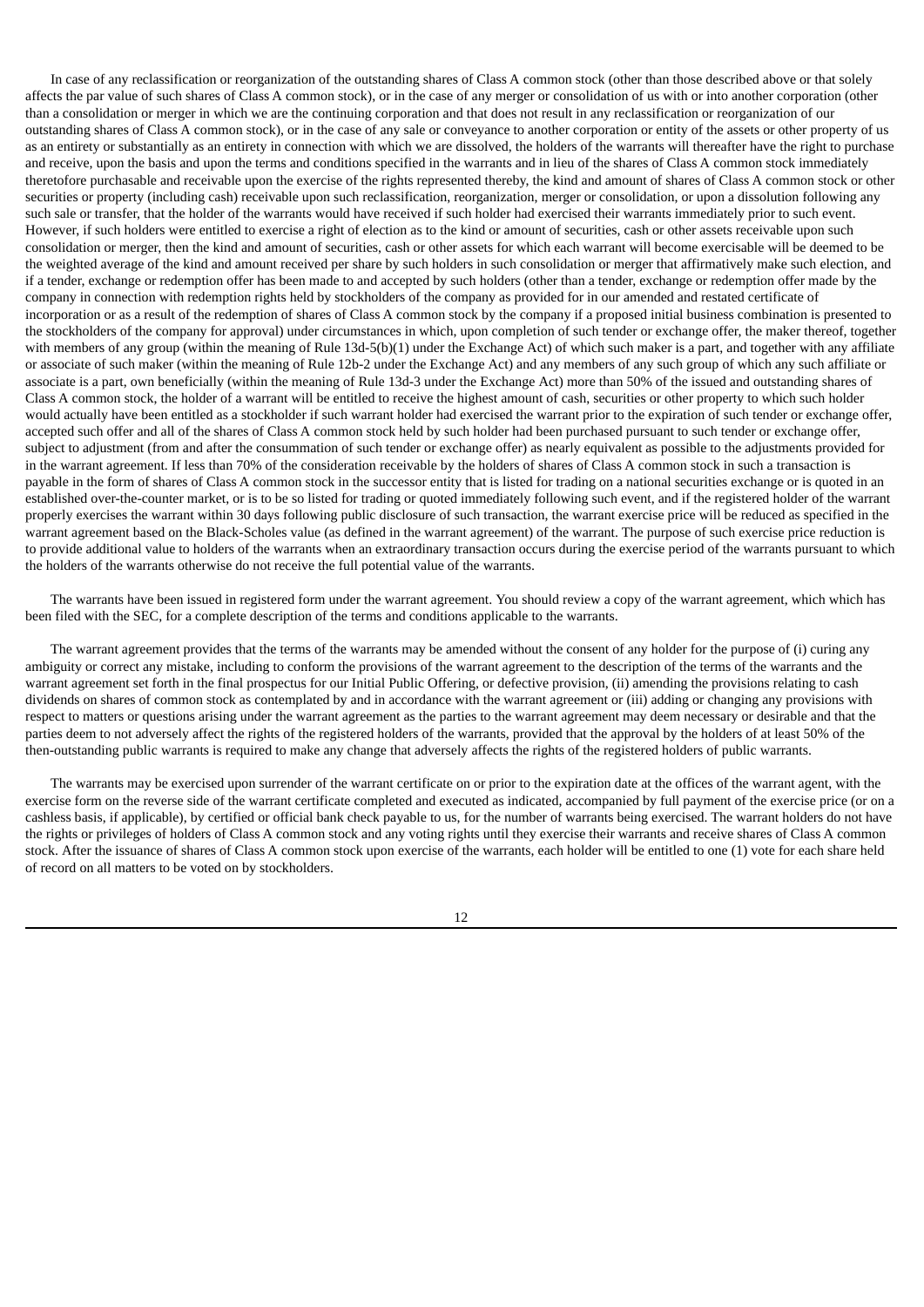No fractional shares will be issued upon exercise of the warrants. If, upon exercise of the warrants, a holder would be entitled to receive a fractional interest in a share, we will, upon exercise, round down to the nearest whole number of shares of Class A common stock to be issued to the warrant holder.

We have agreed that, subject to applicable law, any action, proceeding or claim against us arising out of or relating in any way to the warrant agreement will be brought and enforced in the courts of the State of New York or the United States District Court for the Southern District of New York, and we irrevocably submit to such jurisdiction, which jurisdiction will be the exclusive forum for any such action, proceeding or claim. This provision applies to claims under the Securities Act but does not apply to claims under the Exchange Act or any claim for which the federal district courts of the United States of America are the sole and exclusive forum.

### *Private Placement Warrants*

The private placement warrants (including the Class A common stock issuable upon exercise of the private placement warrants) are not transferable, assignable or saleable until 30 days after the completion of our initial business combination (except, among other limited exceptions as described under the section of the final prospectus for our Initial Public Offering entitled "Principal Stockholders — Restrictions on Transfers of Founder Shares and Private Placement Warrants," to our officers and directors and other persons or entities affiliated with our sponsor) and they are not redeemable under certain redemption scenarios by us so long as they are held by our sponsor or its permitted transferees. Otherwise, the private placement warrants have terms and provisions that are identical to those of the warrants sold as part of the units in our Initial Public Offering, including as to exercise price, exercisability and exercise period. If the private placement warrants are held by holders other than the sponsor or its permitted transferees, the private placement warrants will be redeemable by us under all redemption scenarios and exercisable by the holders on the same basis as the warrants included in the units sold in our Initial Public Offering.

If holders of private placement warrants elect to exercise them on a cashless basis, except as described under "Redemption of warrants when the price per share of Class A common stock equals or exceeds \$10.00," they would pay the exercise price by surrendering their warrants in exchange for a number of shares of Class A common stock equal to the quotient obtained by dividing (x) the product (A) of the number of shares of Class A common stock underlying the warrants and (B) the excess of the "sponsor fair market value" (defined below) over the exercise price of the warrants by (y) such sponsor fair market value. The "sponsor fair market value" shall mean the average reported closing price of the Class A common stock for the 10 trading days ending on the third trading day prior to the date on which the notice of warrant exercise is sent to the warrant agent. The reason that we have agreed that these warrants will be exercisable on a cashless basis so long as they are held by the sponsor or its permitted transferees is because it is not known at this time whether they will be affiliated with us following a business combination. If they remain affiliated with us, their ability to sell our securities in the open market will be significantly limited. We expect to have policies in place that restrict insiders from selling our securities except during specific periods. Even during such periods of time when insiders will be permitted to sell our securities, an insider cannot trade in our securities if he or she is in possession of material non-public information. Accordingly, unlike public stockholders who could sell the shares of Class A common stock issuable upon exercise of the warrants freely in the open market, the insiders could be significantly restricted from doing so. As a result, we believe that allowing the holders to exercise such warrants on a cashless basis is appropriate.

In order to finance transaction costs in connection with an intended initial business combination, our sponsor or an affiliate of our sponsor or certain of our officers and directors may, but are not obligated to, loan us funds as may be required. Up to \$1,500,000 of such loans may be convertible into warrants at a price of \$1.00 per warrant at the option of the lender. Such warrants would be identical to the private placement warrants, including as to exercise price, exercisability and exercise period.

Our sponsor has agreed not to transfer, assign or sell any of the private placement warrants (including the Class A common stock issuable upon exercise of any of these warrants) until the date that is 30 days after the date we complete our initial business combination, except that, among other limited exceptions as described under the section of the final prospectus for our Initial Public Offering entitled "Principal Stockholders — Restrictions on Transfers of Founder Shares and Private Placement Warrants" made to our officers and directors and other persons or entities affiliated with our sponsor.

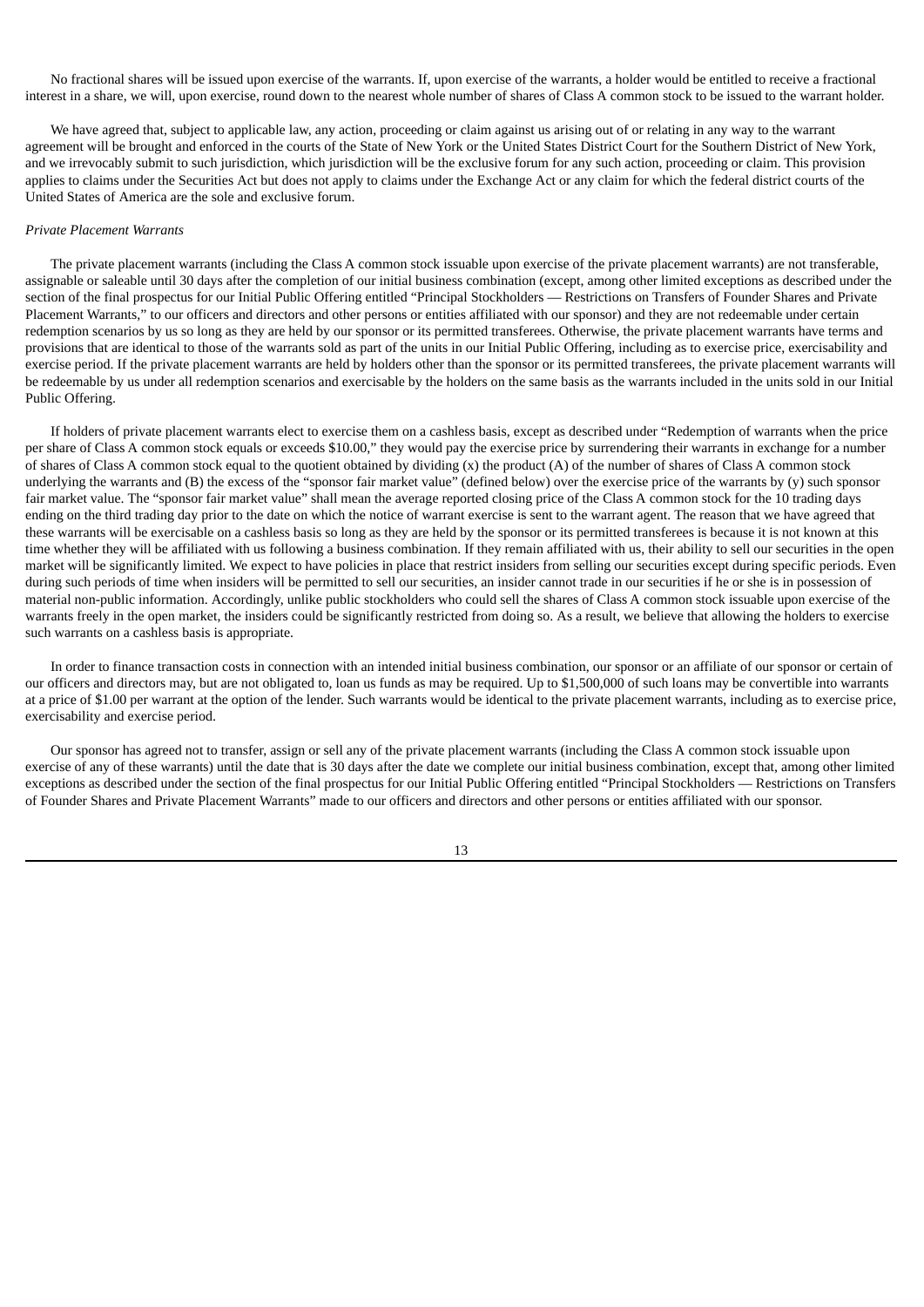## *Our Transfer Agent and Warrant Agent*

The transfer agent for our common stock and warrant agent for our warrants is Continental Stock Transfer & Trust Company. We have agreed to indemnify Continental Stock Transfer & Trust Company in its roles as transfer agent and warrant agent, its agents and each of its stockholders, directors, officers and employees against all claims and losses that may arise out of acts performed or omitted for its activities in that capacity, except for any liability due to any gross negligence, willful misconduct or bad faith of the indemnified person or entity.

## *Our Amended and Restated Certificate of Incorporation*

### *Provisions Related to Our Initial Public Offering*

Our amended and restated certificate of incorporation contains certain requirements and restrictions relating to our Initial Public Offering that will apply to us until the completion of our initial business combination. These provisions cannot be amended without the approval of the holders of 60% of our common stock. Our initial stockholders, who collectively beneficially owned 20% of our common stock upon the closing of our Initial Public Offering, will participate in any vote to amend our amended and restated certificate of incorporation and will have the discretion to vote in any manner they choose. Specifically, our amended and restated certificate of incorporation provides, among other things, that:

- if we are unable to complete our initial business combination within 18 months from the closing of our Initial Public Offering, we will (i) cease all operations except for the purpose of winding up, (ii) as promptly as reasonably possible but not more than 10 business days thereafter subject to lawfully available funds therefor, redeem 100% of the public shares, at a per-share price, payable in cash, equal to the aggregate amount then on deposit in the trust account including interest earned on the funds held in the trust account and not previously released to us to pay our franchise and income taxes (less up to \$100,000 of interest to pay dissolution expenses), divided by the number of then outstanding public shares, which redemption will completely extinguish public stockholders' rights as stockholders (including the right to receive further liquidating distributions, if any), subject to applicable law, and (iii) as promptly as reasonably possible following such redemption, subject to the approval of our remaining stockholders and our board of directors, dissolve and liquidate, subject in each case to our obligations under Delaware law to provide for claims of creditors and the requirements of other applicable law;
- prior to our initial business combination, we may not issue additional shares of capital stock that would entitle the holders thereof to (i) receive funds from the trust account or (ii) vote as a class with our public shares (a) on our initial business combination or on any other proposal presented to stockholders prior to or in connection with the completion of an initial business combination or (b) to approve an amendment to our amended and restated certificate of incorporation to (x) extend the time we have to consummate a business combination beyond 18 months from the closing of our Initial Public Offering or (y) amend the foregoing provisions;
- although we do not intend to enter into a business combination with a target business that is affiliated with our sponsor, our directors or our officers, we are not prohibited from doing so. In the event we enter into such a transaction, we, or a committee of independent directors, will obtain an opinion from an independent investment banking firm or an independent accounting firm that such a business combination is fair to our company from a financial point of view;
- if a stockholder vote on our initial business combination is not required by law and we do not decide to hold a stockholder vote for business or other legal reasons, we will offer to redeem our public shares pursuant to Rule 13e-4 and Regulation 14E of the Exchange Act, and will file tender offer documents with the SEC prior to completing our initial business combination which contain substantially the same financial and other information about our initial business combination and the redemption rights as is required under Regulation 14A of the Exchange Act. Whether or not we maintain our registration under the Exchange Act or our listing on Nasdaq, we will provide our public stockholders with the opportunity to redeem their public shares by one of the two methods listed above;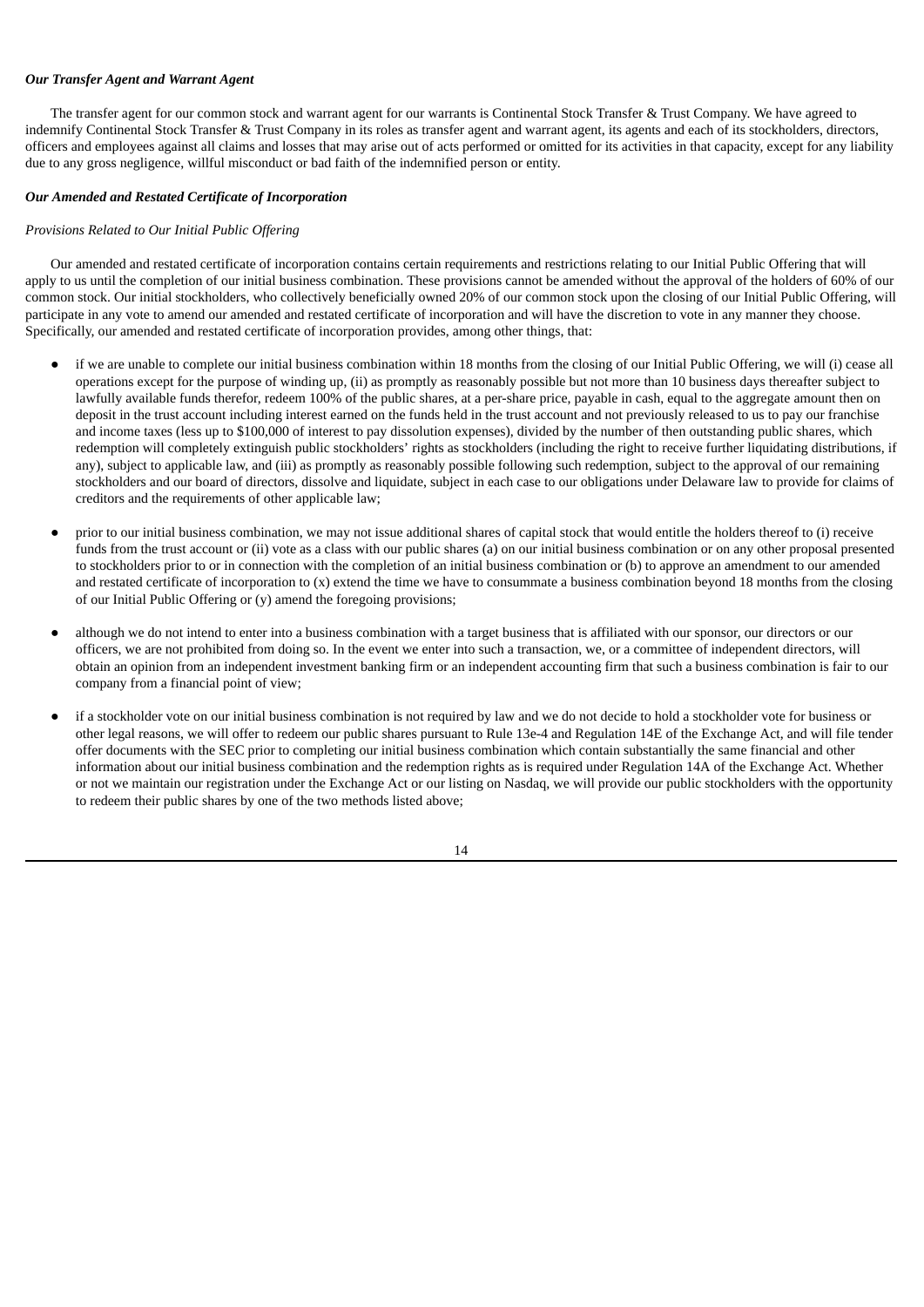- our initial business combination must occur with one or more target businesses that together have an aggregate fair market value of at least 80% of our assets held in the trust account (excluding the deferred underwriting commissions and taxes payable by us on the income earned on the trust account) at the time of the agreement to enter into the initial business combination;
- if our stockholders approve an amendment to our amended and restated certificate of incorporation that would affect the substance or timing of our obligation to redeem 100% of our public shares if we do not complete our business combination within 18 months from the closing of our Initial Public Offering or with respect to any other provisions relating to the rights of holders of our Class A common stock, we will provide our public stockholders with the opportunity to redeem all or a portion of their shares of Class A common stock upon such approval at a per-share price, payable in cash, equal to the aggregate amount then on deposit in the trust account, including interest earned on the funds held in the trust account and not previously released to us to pay our franchise and income taxes, divided by the number of then outstanding public shares; and
- we will not effectuate our initial business combination with another blank check company or a similar company with nominal operations.

In addition, our amended and restated certificate of incorporation provides that under no circumstances will we redeem our public shares in an amount that would cause our net tangible assets to be less than \$5,000,001 upon consummation of our initial business combination.

### Certain Anti-Takeover Provisions of Delaware Law and Our Amended and Restated Certificate of Incorporation and Bylaws

We have opted out of Section 203 of the DGCL. However, our amended and restated certificate of incorporation contains similar provisions providing that we may not engage in certain "business combinations" with any "interested stockholder" for a three-year period following the time that the stockholder became an interested stockholder, unless:

- prior to such time, our board of directors approved either the business combination or the transaction which resulted in the stockholder becoming an interested stockholder;
- upon consummation of the transaction that resulted in the stockholder becoming an interested stockholder, the interested stockholder owned at least 85% of our voting stock outstanding at the time the transaction commenced, excluding certain shares; or at or subsequent to that time, the business combination is approved by our board of directors and by the affirmative vote of holders of at least 66⅔% of the outstanding voting stock that is not owned by the interested stockholder.

Generally, a "business combination" includes a merger, asset or stock sale or certain other transactions resulting in a financial benefit to the interested stockholder. Subject to certain exceptions, an "interested stockholder" is a person who, together with that person's affiliates and associates, owns, or within the previous three years owned, 15% or more of our voting stock.

Under certain circumstances, this provision will make it more difficult for a person who would be an "interested stockholder" to effect various business combinations with a corporation for a three-year period. This provision may encourage companies interested in acquiring our company to negotiate in advance with our board of directors because the stockholder approval requirement would be avoided if our board of directors approves either the business combination or the transaction which results in the stockholder becoming an interested stockholder. These provisions also may have the effect of preventing changes in our board of directors and may make it more difficult to accomplish transactions which stockholders may otherwise deem to be in their best interests.

Our amended and restated certificate of incorporation provides that our sponsor and its affiliates, any of its direct or indirect transferees of at least 15% of our outstanding common stock and any group as to which such persons are party to, do not constitute "interested stockholders" for purposes of this provision.

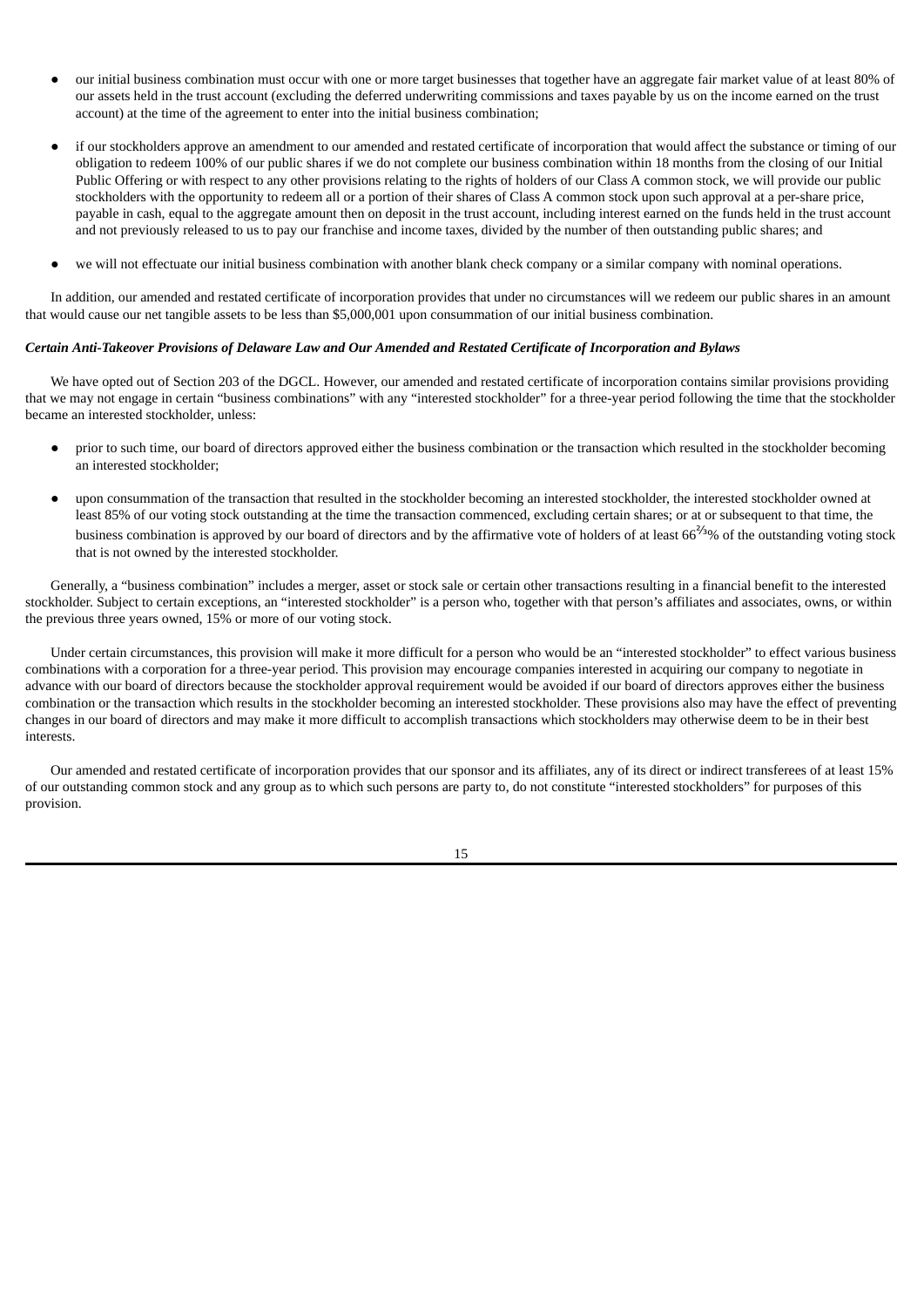Our amended and restated certificate of incorporation provides that our board of directors is classified into three classes of directors. As a result, in most circumstances, a person can gain control of our board only by successfully engaging in a proxy contest at two or more annual meetings.

Our authorized but unissued common stock and preferred stock are available for future issuances without stockholder approval and could be utilized for a variety of corporate purposes, including future offerings to raise additional capital, acquisitions and employee benefit plans. The existence of authorized but unissued and unreserved common stock and preferred stock could render more difficult or discourage an attempt to obtain control of us by means of a proxy contest, tender offer, merger or otherwise.

## *Exclusive Forum for Certain Lawsuits*

Our amended and restated certificate of incorporation provides that, unless we consent in writing to the selection of an alternative forum, the Court of Chancery of the State of Delaware shall, to the fullest extent permitted by law, be the sole and exclusive forum for any (1) derivative action or proceeding brought on behalf of our company, (2) action asserting a claim of breach of a fiduciary duty owed by any director, officer, employee or agent of our company to our company or our stockholders, or any claim for aiding and abetting any such alleged breach, (3) action asserting a claim against our company or any director or officer of our company arising pursuant to any provision of the DGCL or our amended and restated certificate of incorporation or our bylaws, or (4) action asserting a claim against us or any director or officer of our company governed by the internal affairs doctrine except for, as to each of (1) through (4) above, any claim (A) as to which the Court of Chancery determines that there is an indispensable party not subject to the jurisdiction of the Court of Chancery (and the indispensable party does not consent to the personal jurisdiction of the Court of Chancery within ten days following such determination), (B) which is vested in the exclusive jurisdiction of a court or forum other than the Court of Chancery, or (C) arising under the federal securities laws, including the Securities Act as to which the Court of Chancery and the federal district court for the District of Delaware shall concurrently be the sole and exclusive forums. Notwithstanding the foregoing, the provisions of this paragraph will not apply to suits brought to enforce any liability or duty created by the Exchange Act or any other claim for which the federal district courts of the United States of America shall be the sole and exclusive forum. Although we believe this provision benefits us by providing increased consistency in the application of Delaware law in the types of lawsuits to which it applies, the provision may have the effect of discouraging lawsuits against our directors and officers. Furthermore, the enforceability of choice of forum provisions in other companies' certificates of incorporation has been challenged in legal proceedings, and it is possible that a court could find these types of provisions to be inapplicable or unenforceable.

#### *Special Meeting of Stockholders*

Our amended and restated bylaws provide that special meetings of our stockholders may be called only by a majority vote of our board of directors, by our Chief Executive Officer or by our Chairman.

#### *Advance Notice Requirements for Stockholder Proposals and Director Nominations*

Our amended and restated bylaws provide that stockholders seeking to bring business before our annual meeting of stockholders, or to nominate candidates for election as directors at our annual meeting of stockholders, must provide timely notice of their intent in writing. To be timely, a stockholder's notice will need to be received by the company secretary at our principal executive offices not later than the close of business on the 90<sup>th</sup> day nor earlier than the open of business on the 120<sup>th</sup> day prior to the anniversary date of the immediately preceding annual meeting of stockholders. Pursuant to Rule 14a-8 of the Exchange Act, proposals seeking inclusion in our annual proxy statement must comply with the notice periods contained therein. Our amended and restated bylaws also specify certain requirements as to the form and content of a stockholders' meeting. These provisions may preclude our stockholders from bringing matters before our annual meeting of stockholders or from making nominations for directors at our annual meeting of stockholders.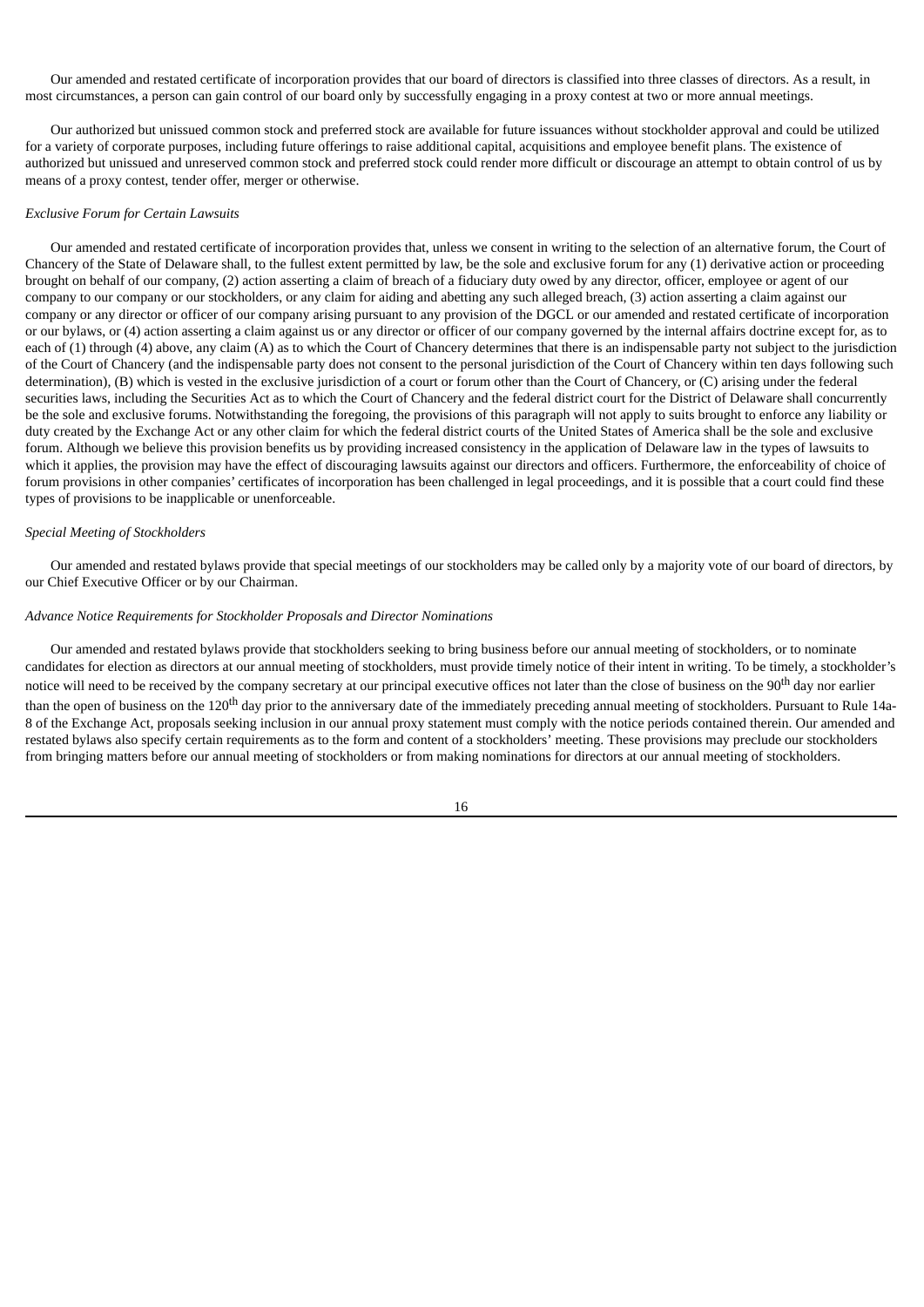## *Action by Written Consent*

Any action required or permitted to be taken by our common stockholders must be effected by a duly called annual or special meeting of such stockholders and may not be effected by written consent of the stockholders other than with respect to our Class B common stock.

### *Classified Board of Directors*

Our board of directors is divided into three classes, Class I, Class II and Class III, with members of each class serving staggered three-year terms. Our amended and restated certificate of incorporation provides that the authorized number of directors may be changed only by resolution of the board of directors. Subject to the terms of any preferred stock, any or all of the directors may be removed from office at any time, but only for cause and only by the affirmative vote of holders of a majority of the voting power of all then outstanding shares of our capital stock entitled to vote generally in the election of directors, voting together as a single class. Any vacancy on our board of directors, including a vacancy resulting from an enlargement of our board of directors, may be filled only by vote of a majority of our directors then in office.

#### *Class B Common Stock Consent Right*

For so long as any shares of Class B common stock remain outstanding, we may not, without the prior vote or written consent of the holders of a majority of the shares of Class B common stock then outstanding, voting separately as a single class, amend, alter or repeal any provision of our amended and restated certificate of incorporation, whether by merger, consolidation or otherwise, if such amendment, alteration or repeal would alter or change the powers, preferences or relative, participating, optional or other or special rights of the Class B common stock. Any action required or permitted to be taken at any meeting of the holders of Class B common stock may be taken without a meeting, without prior notice and without a vote, if a consent or consents in writing, setting forth the action so taken, shall be signed by the holders of the outstanding Class B common stock having not less than the minimum number of votes that would be necessary to authorize or take such action at a meeting at which all shares of Class B common stock were present and voted.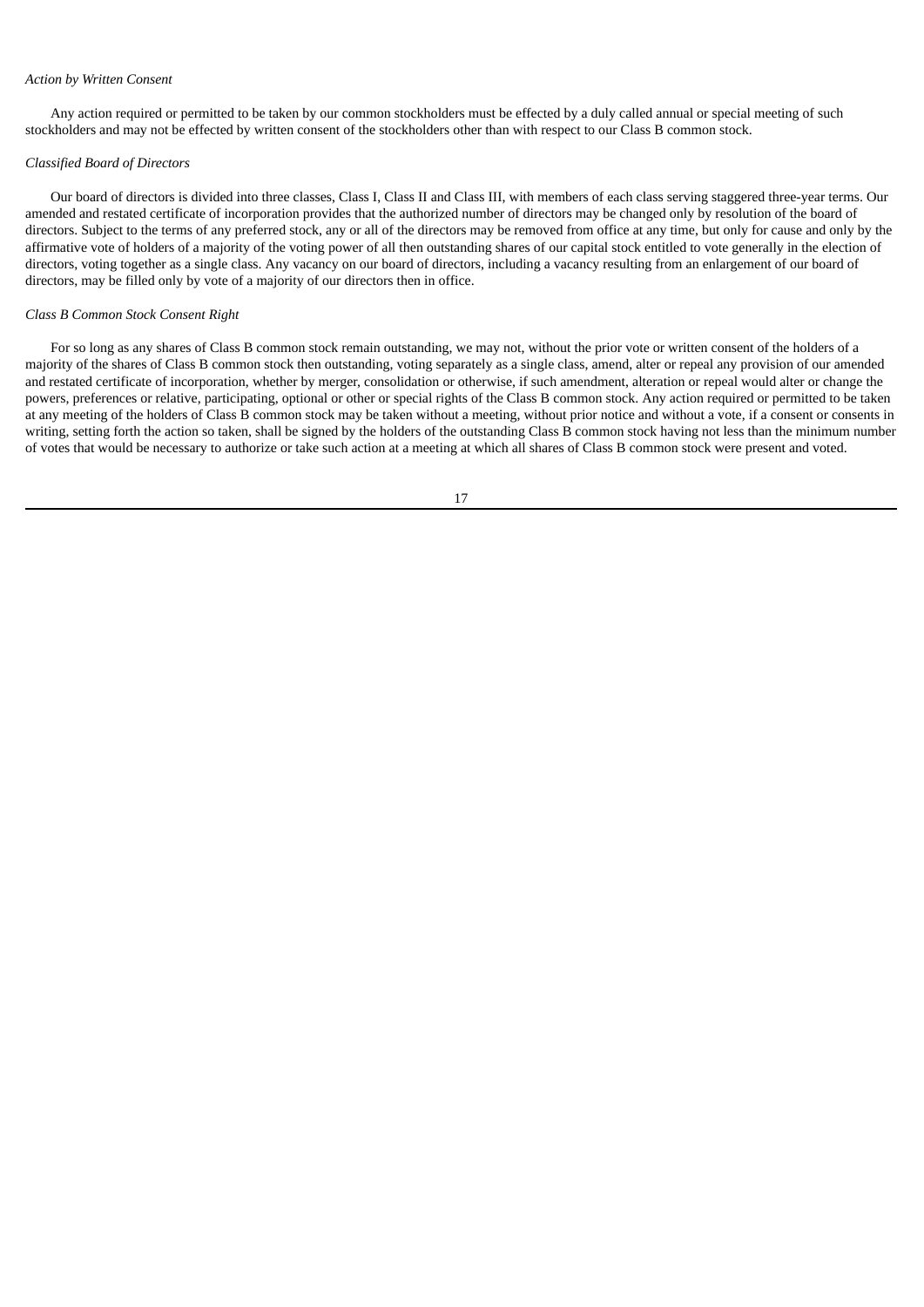# **CERTIFICATION OF CHIEF FINANCIAL OFFICER PURSUANT TO RULE 13A-14(A) UNDER THE SECURITIES EXCHANGE ACT OF 1934, AS ADOPTED PURSUANT TO SECTION 302 OF THE SARBANES-OXLEY ACT OF 2002**

I, Christopher Keber, certify that:

- 1. I have reviewed this Annual Report on Form 10-K of Shelter Acquisition Corporation I (the "registrant");
- 2. Based on my knowledge, this report does not contain any untrue statement of a material fact or omit to state a material fact necessary to make the statements made, in light of the circumstances under which such statements were made, not misleading with respect to the period covered by this report;
- 3. Based on my knowledge, the financial statements, and other financial information included in this report, fairly present in all material respects the financial condition, results of operations and cash flows of the registrant as of, and for, the periods presented in this report;
- 4. The registrant's other certifying officer(s) and I are responsible for establishing and maintaining disclosure controls and procedures (as defined in Exchange Act Rules 13a-15(e) and 15d-15(e)) for the registrant and have:
	- (a) Designed such disclosure controls and procedures, or caused such disclosure controls and procedures to be designed under our supervision, to ensure that material information relating to the registrant, including its consolidated subsidiaries, is made known to us by others within those entities, particularly during the period in which this report is being prepared; and
	- (b) [Paragraph intentionally omitted pursuant to SEC Release Nos. 33-8238/34-47986 and 33-8392/34-49313];
	- (c) Evaluated the effectiveness of the registrant's disclosure controls and procedures and presented in this report our conclusions about the effectiveness of the disclosure controls and procedures, as of the end of the period covered by this report based on such evaluation; and
	- (d) Disclosed in this report any change in the registrant's internal control over financial reporting that occurred during the registrant's most recent fiscal quarter (the registrant's fourth fiscal quarter in the case of an annual report) that has materially affected, or is reasonably likely to materially affect, the registrant's internal control over financial reporting; and
- 5. The registrant's other certifying officer(s) and I have disclosed, based on our most recent evaluation of internal control over financial reporting, to the registrant's auditors and the audit committee of the registrant's board of directors (or persons performing the equivalent functions):
	- (a) All significant deficiencies and material weaknesses in the design or operation of internal control over financial reporting which are reasonably likely to adversely affect the registrant's ability to record, process, summarize and report financial information; and
	- (b) Any fraud, whether or not material, that involves management or other employees who have a significant role in the registrant's internal control over financial reporting.

Date: March 30, 2022

By: /s/ Christopher Keber

Christopher Keber *Chief Executive Officer and Director (Principal Executive Officer)*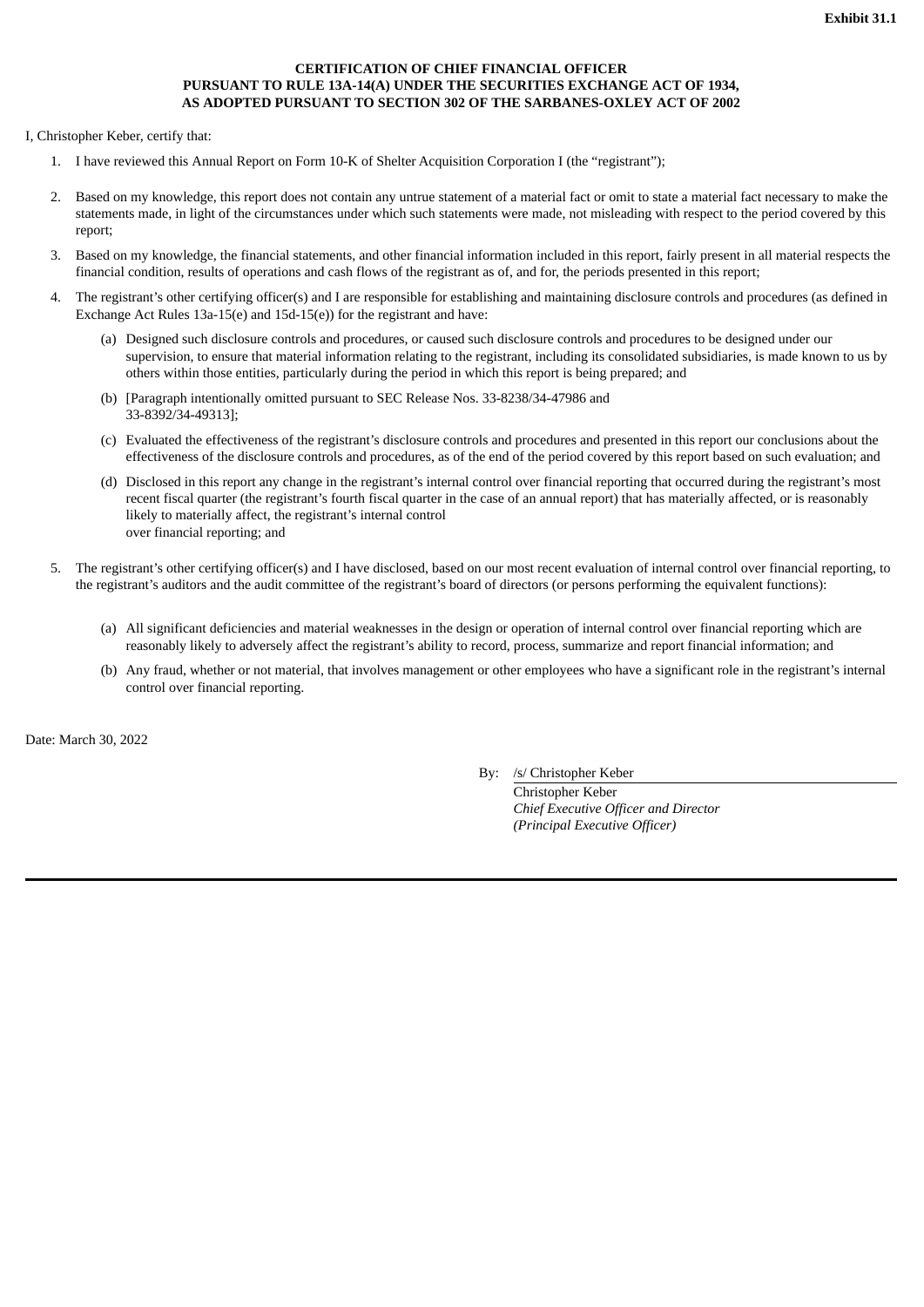# **CERTIFICATION OF CHIEF FINANCIAL OFFICER PURSUANT TO RULE 13A-14(A) UNDER THE SECURITIES EXCHANGE ACT OF 1934, AS ADOPTED PURSUANT TO SECTION 302 OF THE SARBANES-OXLEY ACT OF 2002**

I, Danion Fielding, certify that:

- 1. I have reviewed this Annual Report on Form 10-K of Shelter Acquisition Corporation I (the "registrant");
- 2. Based on my knowledge, this report does not contain any untrue statement of a material fact or omit to state a material fact necessary to make the statements made, in light of the circumstances under which such statements were made, not misleading with respect to the period covered by this report;
- 3. Based on my knowledge, the financial statements, and other financial information included in this report, fairly present in all material respects the financial condition, results of operations and cash flows of the registrant as of, and for, the periods presented in this report;
- 4. The registrant's other certifying officer(s) and I are responsible for establishing and maintaining disclosure controls and procedures (as defined in Exchange Act Rules 13a-15(e) and 15d-15(e)) for the registrant and have:
	- (a) Designed such disclosure controls and procedures, or caused such disclosure controls and procedures to be designed under our supervision, to ensure that material information relating to the registrant, including its consolidated subsidiaries, is made known to us by others within those entities, particularly during the period in which this report is being prepared; and
	- (b) [Paragraph intentionally omitted pursuant to SEC Release Nos. 33-8238/34-47986 and 33-8392/34-49313];
	- (c) Evaluated the effectiveness of the registrant's disclosure controls and procedures and presented in this report our conclusions about the effectiveness of the disclosure controls and procedures, as of the end of the period covered by this report based on such evaluation; and
	- (d) Disclosed in this report any change in the registrant's internal control over financial reporting that occurred during the registrant's most recent fiscal quarter (the registrant's fourth fiscal quarter in the case of an annual report) that has materially affected, or is reasonably likely to materially affect, the registrant's internal control over financial reporting; and
- 5. The registrant's other certifying officer(s) and I have disclosed, based on our most recent evaluation of internal control over financial reporting, to the registrant's auditors and the audit committee of the registrant's board of directors (or persons performing the equivalent functions):
	- (a) All significant deficiencies and material weaknesses in the design or operation of internal control over financial reporting which are reasonably likely to adversely affect the registrant's ability to record, process, summarize and report financial information; and
	- (b) Any fraud, whether or not material, that involves management or other employees who have a significant role in the registrant's internal control over financial reporting.

Date: March 30, 2022

By: /s/ Danion Fielding Danion Fielding *Chief Financial Officer (Principal Financial and Accounting Officer)*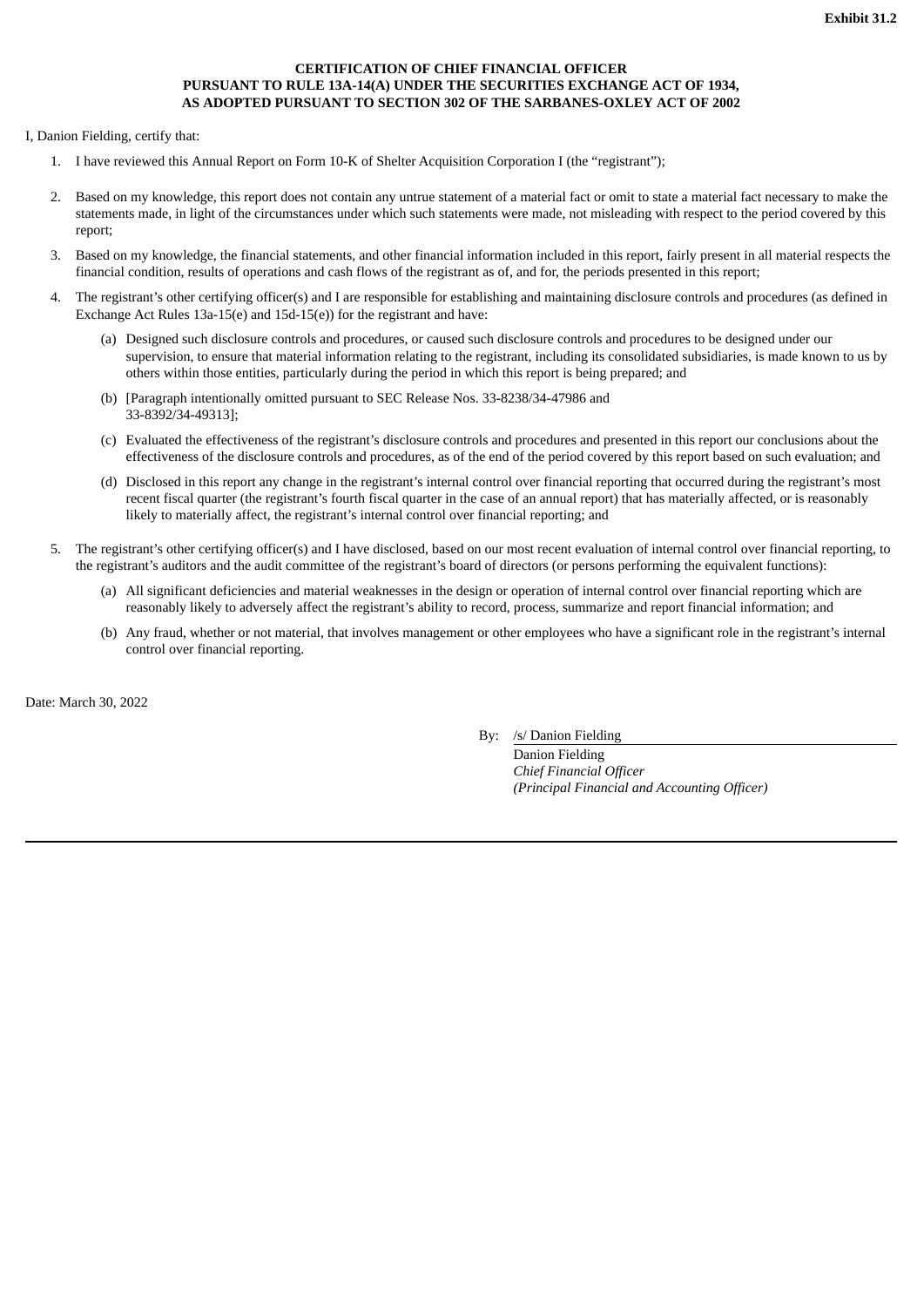# **CERTIFICATION PURSUANT TO 18 U.S.C. SECTION 1350, AS ADOPTED PURSUANT TO SECTION 906 OF THE SARBANES-OXLEY ACT OF 2002**

In connection with the Annual Report of Shelter Acquisition Corporation I (the "Company") on Form 10-K for the year ended December 31, 2021 (the "Report"), I, Christopher Keber, Chief Executive Officer of the Company, certify, pursuant to 18 U.S.C. Section 1350, as adopted pursuant to Section 906 of the Sarbanes-Oxley Act of 2002, that, to my knowledge:

- 1. The Report fully complies with the requirements of Section 13(a) or 15(d) of the Securities Exchange Act of 1934; and
- 2. The information contained in the Report fairly presents, in all material respects, the financial condition and results of operations of the Company as of and for the periods covered by the Report.

Date: March 30, 2022

By: /s/ Christopher Keber

Christopher Keber *Chief Executive Officer and Director (Principal Executive Officer)*